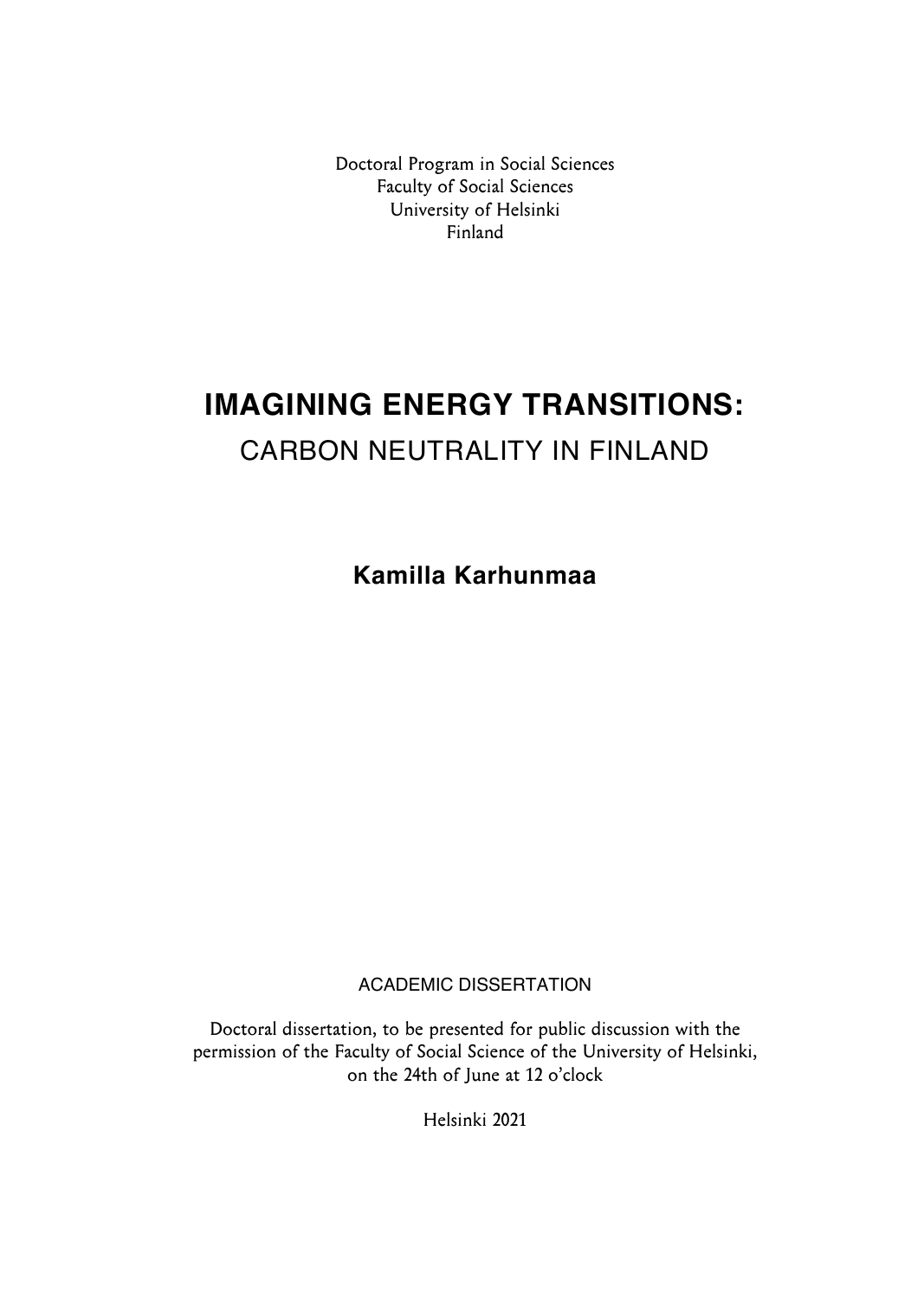Publications of the Faculty of Social Science 189 (2021) Social and Public Policy

#### **Supervisors**

Professor Janne I. Hukkinen, University of Helsinki Professor Eva Heiskanen, University of Helsinki University lecturer Nina Janasik, University of Helsinki

#### **Pre-examiners**

Professor Clark A. Miller, Arizona State University Senior lecturer/Associate Professor Magdalena Kuchler, Uppsala University

#### **Opponent**

Professor Harald Rohracher, Linköping University

#### **© Kamilla Karhunmaa**

The Faculty of Social Sciences uses the Urkund system (plagiarism recognition) to examine all doctoral dissertations

Cover art: Lilja Karhunmaa Layout: Kati Peltola

Distribution and Sales: Unigrafia Bookstore, Helsinki https://shop.unigrafia.fi

ISSN 2343-273X (Print) ISSN 2343-2748 (Online) ISBN 978-951-51-7011-8 (Print) ISBN 978-951-51-7012-5 (PDF)

Print: Unigrafia, Helsinki, 2021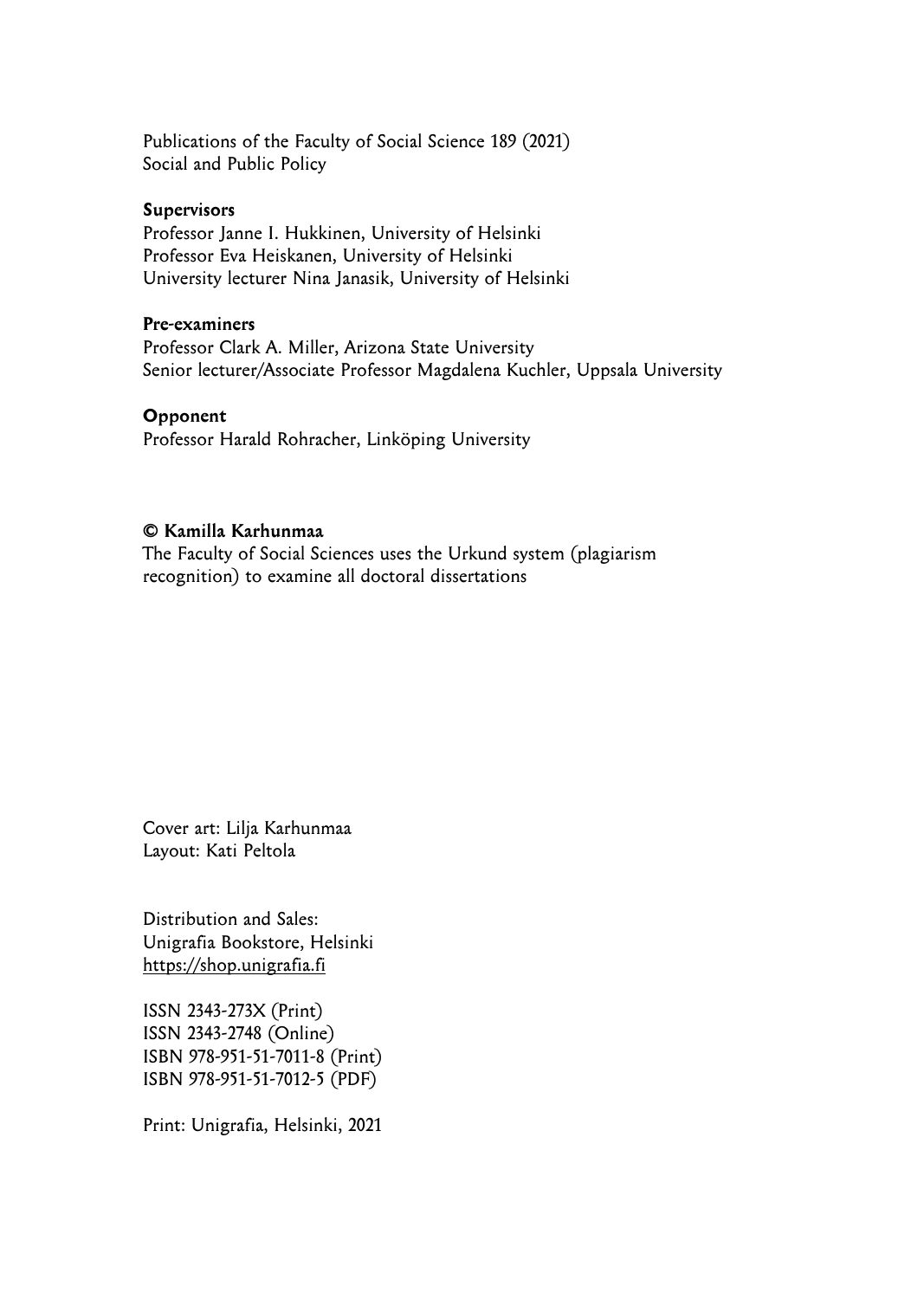## **ABSTRACT**

In this dissertation, I examine how societal debates on energy policy and the necessity of energy transitions unfold in Finland. Transforming energy systems is acknowledged as one of the most important areas for action on climate change and numerous voices across the globe have called for radical shifts in current energy policies and practices. Simultaneously, discussions on energy policy revolve around futures – both expected and feared – and the measures required to attain them. Finland is an interesting context to study claims about change and transitions as it has both commitments to action on climate change as well as stable institutional structures that have been described as resistant to change.

My perspective on energy policy and governance is broad and I analyse various arenas where energy issues are debated. These include the Finnish Parliament and Helsinki City Council, the media and discussions amongst various actors attempting to influence energy policy and working at the science-policy interface. In my analysis, I show how Finnish energy policy actors are broadly committed to a sociotechnical imaginary of carbon neutrality, or a collectively held and publicly performed vision of a desirable future. In the imaginary, Finland is envisioned as a prosperous welfare society that has addressed climate change by attaining a balance between greenhouse gas emissions and removals. The imaginary of carbon neutrality is broad and interpretatively flexible, thus accommodating diverse views on what carbon neutrality can entail.

In the articles that comprise this dissertation, I engage with a wide range of literature from science and technology studies, sociotechnical transitions studies, social scientific studies on energy, institutional theory and analyses on science-society relations. Specifically in the thesis summary, I address a research gap within the literature on sociotechnical imaginaries, by examining how questions regarding scale, heterogeneity and mobility shape the co-production of imaginaries as well as enable and curtail the scope of agency. I build on a constructivist and interpretative approach to research and use a range of materials, such as interviews, documents, news articles, Parliamentary and City Council transcripts, press releases and participant observation. Empirically, I focus on the 2010s as the decade when a sociotechnical imaginary of carbon neutrality emerged and became consolidated in Finland.

In this thesis, I argue that sociotechnical imaginaries, in this case carbon neutrality, form the imaginative foundations of national policy debates that motivate and justify action, while simultaneously retaining space for negotiation on how to attain those futures. The empirical analysis demonstrates that there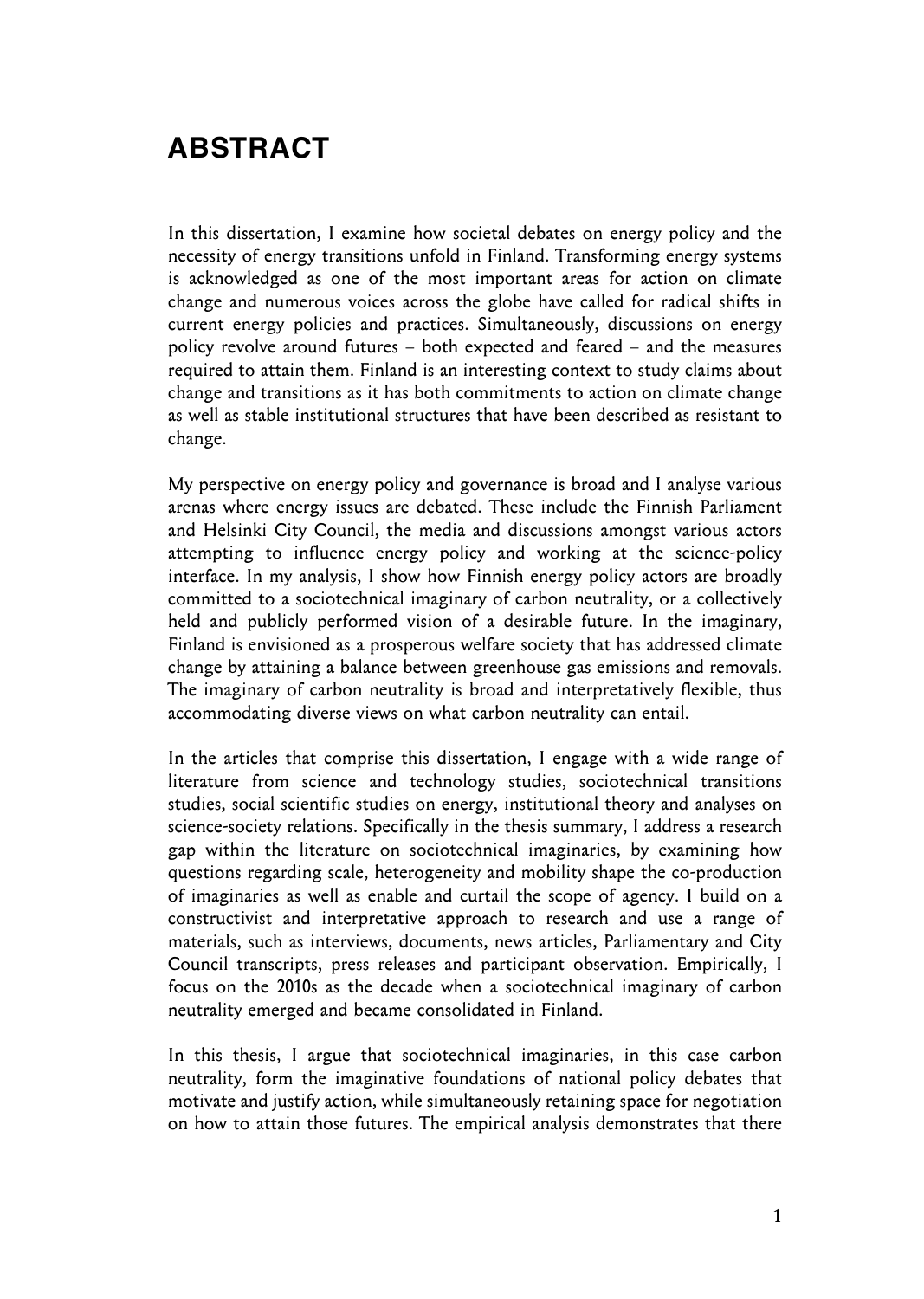is no overarching consensus in Finland over what carbon neutrality means and what practices it allows for. I demonstrate that the context where an imaginary is co-produced both enables and constrains the scope of possible political debate and action by requiring actors to formulate their views through interpretations of desirable pathways towards carbon neutrality.

I conclude that carbon neutrality is likely to persist as a widely shared sociotechnical imaginary in Finland due to the political possibilities for debate and compromise that it offers. At the same time, I propose that the concept of carbon neutrality will be increasingly challenged by questioning whose imaginary is it, what type of practices does it enable and how are different actions evaluated as carbon neutral. Likewise new concepts, such as climate emergency, are likely to challenge the imaginary of carbon neutrality. I conclude that such debates are both necessary and desirable as we collectively face, address and learn to live with climate change.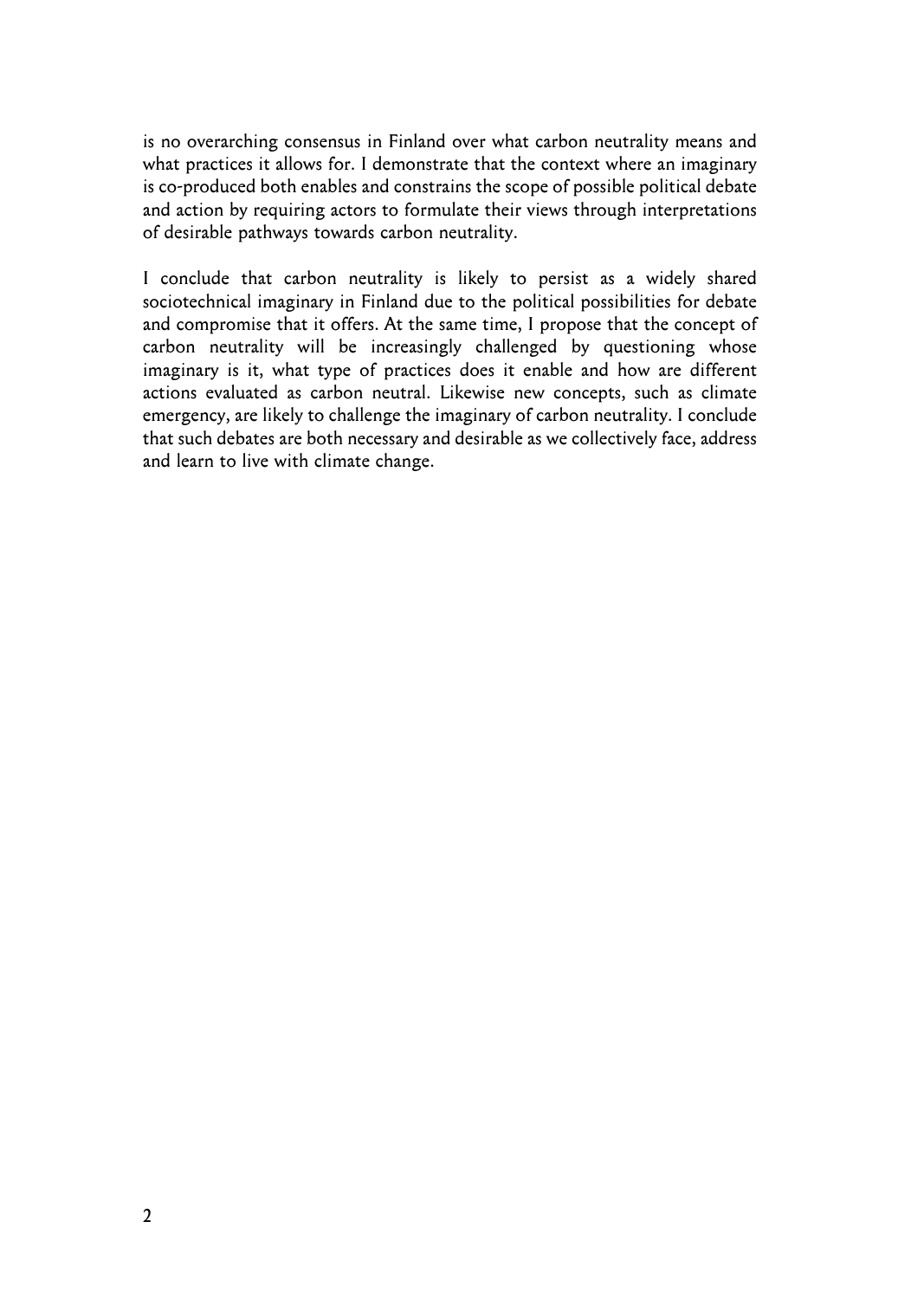# **TIIVISTELMÄ**

Tarkastelen tässä väitöstutkimuksessa suomalaista energiapolitiikkaa ja sen muutostarpeita koskevia yhteiskunnallisia keskusteluja. Suomessa on yhtäältä vahvat poliittiset sitoumukset toimia ilmastonmuutoksen hillitsemiseksi, toisaalta vakaat, muutosvastarintaisinakin pidetyt yhteiskunnalliset järjestelmät. Tästä asetelmasta käsin on mielenkiintoista tarkastella väitteitä muutoksen tarpeesta.

Näkökulmani energiapolitiikkaan ja -hallintaan on laaja, ja tarkastelen useita eri foorumeita, joissa keskustellaan energiasta ja energiapolitiikasta. Osoitan, että energiapolitiikan eri tahoilla on yhteinen näkemys toivotusta tulevaisuudesta, jossa Suomi on saavuttanut hiilineutraaliuden. Tämä muodostaa sosioteknisen kuvitelman, eli jaetun ja julkisesti esitetyn näkemyksen tavoittelemisen arvoisesta tulevaisuudesta. Kuvitelmassa Suomi nähdään menestyvänä hyvinvointivaltiona, joka on vastannut ilmastonmuutokseen saavuttamalla tasapainon tuotettujen ja ilmakehästä sidottujen kasvihuonekaasupäästöjen välillä. Samaan aikaan hiilineutraaliuden kuvitelma on tulkinnallisesti joustava ja mahdollistaa lukuisia eri näkemyksiä siitä, mitä hiilineutraalius yksityiskohtaisesti pitää sisällään.

Väitöstutkimukseni empiiriset artikkelit tuottavat uutta tietoa hyödyntäen muiden muassa tieteen- ja teknologiantutkimusta, sosioteknisten järjestelmien tutkimusta, yhteiskuntatieteellistä energiatutkimusta, instituutioteorioita sekä tieteen ja politiikan vuorovaikutuksen tutkimusta. Tarkastelemalla sosioteknisten kuvitelmien tasoja, moninaisuutta ja liikkuvuutta osoitan, miten sosiotekniset kuvitelmat sekä mahdollistavat että rajoittavat toimijuutta. Nojaan tutkimuksessa konstruktionistiseen ja tulkinnalliseen metodologiaan sekä hyödynnän laajoja tutkimusaineistoja (esimerkiksi haastatteluja, uutisartikkeleita ja poliittisia puheita). Tarkastelu ajoittuu 2010-luvulle – vuosikymmeneen, jolloin hiilineutraaliuden kuvitelma nousi ja vakiintui Suomessa.

Keskeinen väitteeni on, että sosiotekniset kuvitelmat, tässä tapauksessa hiilineutraaliuden kuvitelma, luovat perustan kansallisille keskusteluille tavoittelemisen arvoisesta tulevaisuudesta. Vaikka hiilineutraaliuden kuvitelma on Suomessa jaettu, maassa ei vallitse jaettua näkemystä siitä, mitä hiilineutraalius tarkoittaa ja minkälaisia käytäntöjä se mahdollistaa. Tulkinnallisesti väljä kuvitelma jättääkin tilaa keskustelulle erilaisista keinoista ja käytännöistä mielekkään tulevaisuuden saavuttamiseksi.

Tutkimukseni osoittaa, että hiilineutraalius tulee todennäköisesti säilymään laajasti hyväksyttynä sosioteknisenä kuvitelmana Suomessa, koska se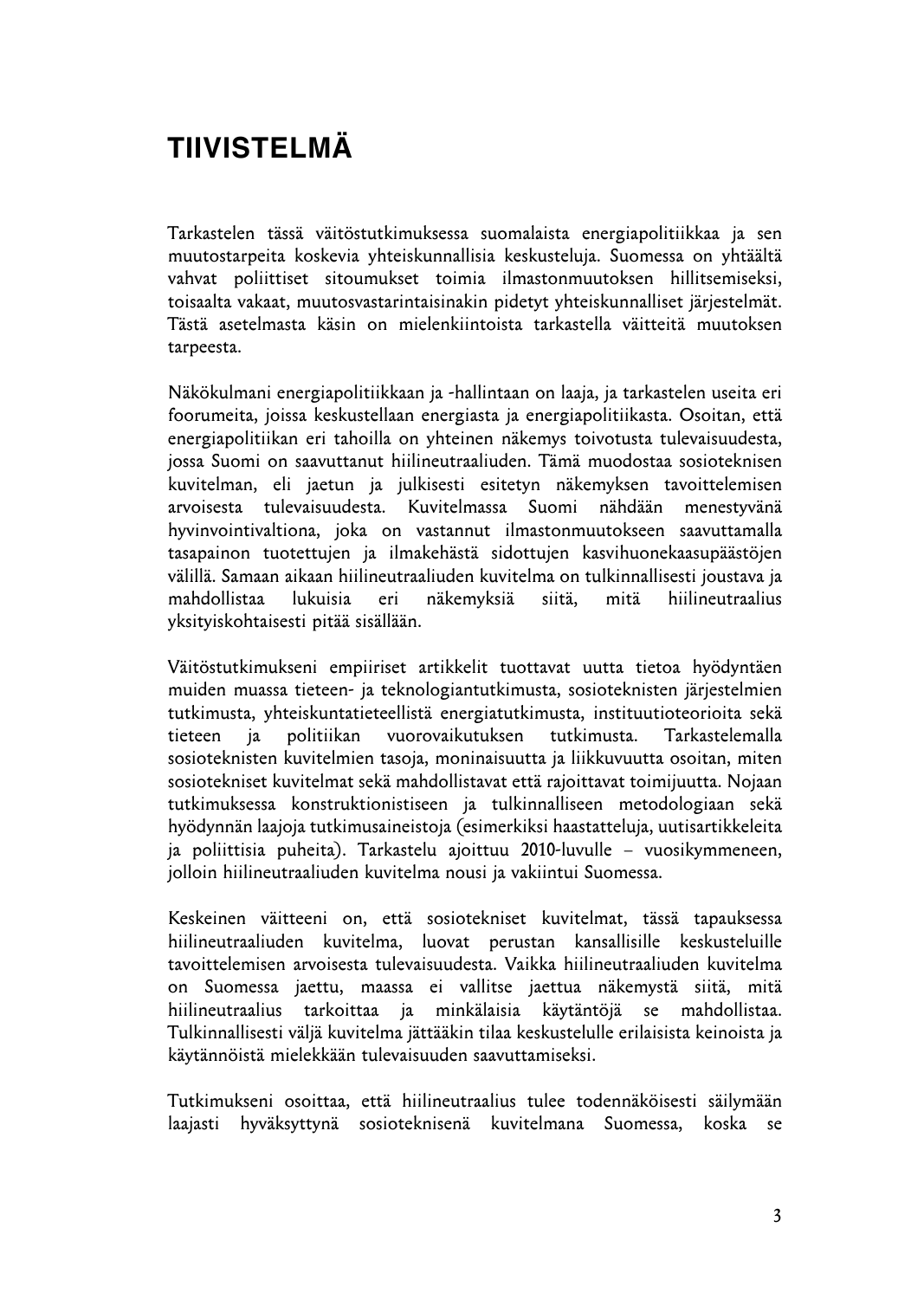mahdollistaa sekä poliittisen keskustelun että kompromissien hakemisen. Samaan aikaan hiilineutraalius tullaan haastamaan eri suunnilta: kenen kuvitelma hiilineutraalius on, minkälaisia toimia se mahdollistaa ja miten eri toimia arvotetaan hiilineutraaleiksi? Tällaiset keskustelut ja haasteet ovat sekä olennaisia että toivottuja oppiessamme elämään ja toimimaan ilmastonmuutoksen kanssa.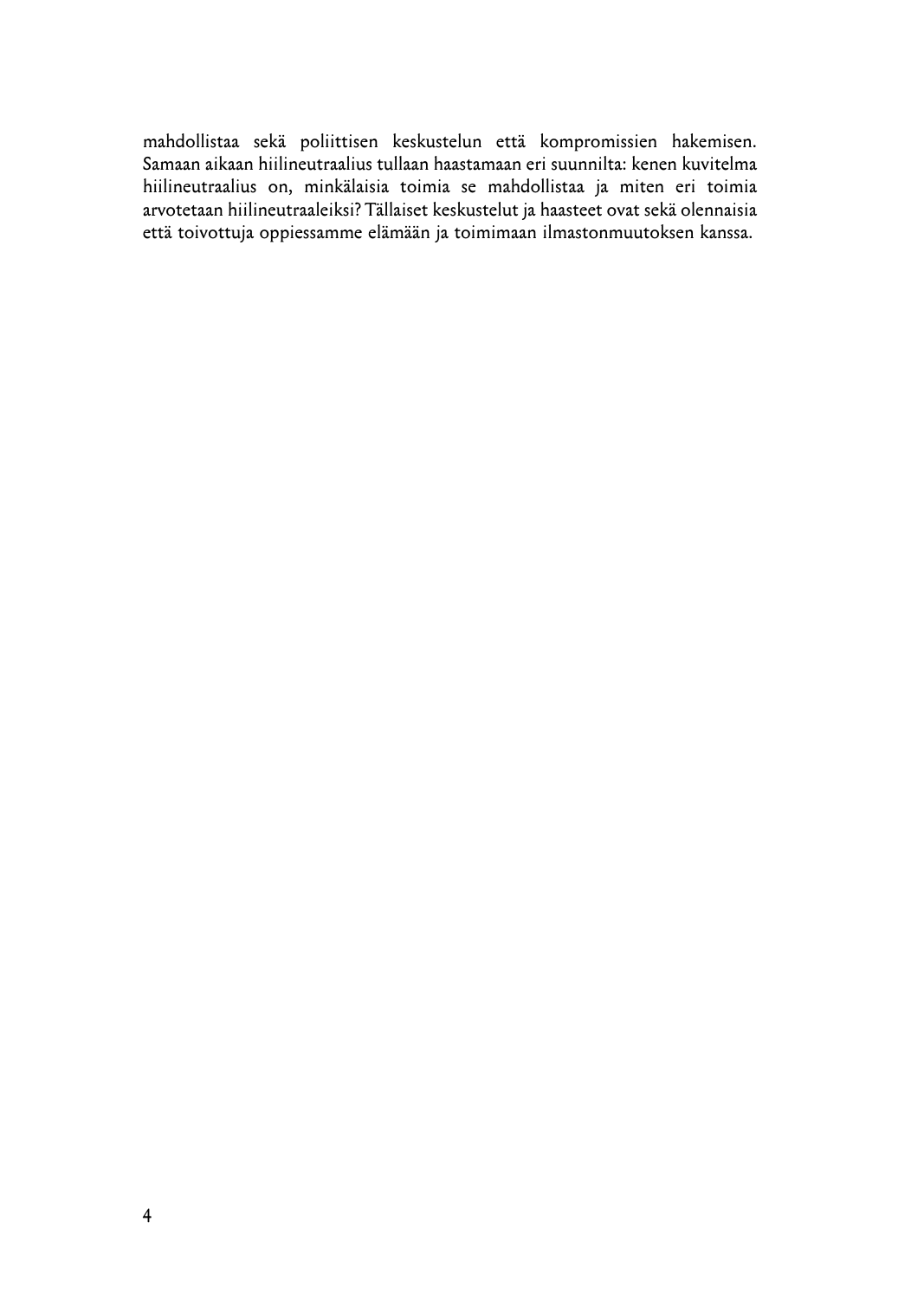## **ACKNOWLEDGEMENTS**

For me, taking part in this thing called academia is not only about the exciting and critical thoughts that I get to face and grapple with on a daily basis. It is also and probably even more about the incredibly insightful and interesting people behind those thoughts. I feel extremely fortunate and grateful to have met such inspiring and friendly people during my research and I am still amazed that this is what I get to do every day. I want to express my sincere gratitude to the following people and organisations, who have contributed to this research:

I want to start by thanking the organisations that have funded this research. The first three years of this PhD research were funded by the Academy of Finland, through the DEFEND (Decentralizing Finland's energy regime: the triggers and dynamics of transition) project, grant no. 284972. For the last year, I received a funded PhD position from the Doctoral Programme in Interdisciplinary Environmental Sciences (DENVI) at the University of Helsinki, for which I am sincerely grateful. I also want to thank Fulbright Finland for supporting my research stay in the US through the ASLA Fulbright Pre-Doctoral Research Fellows Programme. The consistent funding and supportive university environment have been consequential for completing this thesis.

I want to continue by sincerely thanking my supervisors, Janne I. Hukkinen, Nina Janasik and Eva Heiskanen, who have always been kind and responsive to my queries and pushed me further in my analysis. Thank you Janne, for taking me on board your DEFEND-project and giving me both the freedom to work independently on my PhD research as well as the consistent institutional environment and funding to do so. I really value the conversations we have had throughout the years as well as your open and curious mind. Thank you Nina for your positive attitude to life and research. I can count on you to find a new angle and encourage me forward. Thank you also for sharing the joys of teaching with me and helping me to develop as a teacher. Thank you Eva for saving me from many a tight spot with your insightful, critical and completely on-point advice. I have no idea how you do it, but I always feel relieved after sharing my woes with you and finding that they are actually solvable in one way or another.

My sincere thanks to Sheila Jasanoff, whose scholarship has shaped my thinking ever since I first started my university studies in environmental policy in London. Little did I then imagine that I would one day be a visiting scholar at the Harvard Programme on Science, Technology and Society. Thank you Sheila for seeing what I have attempted to do in my research far ahead of me and for offering ways in which to express myself. I am also immensely thankful for the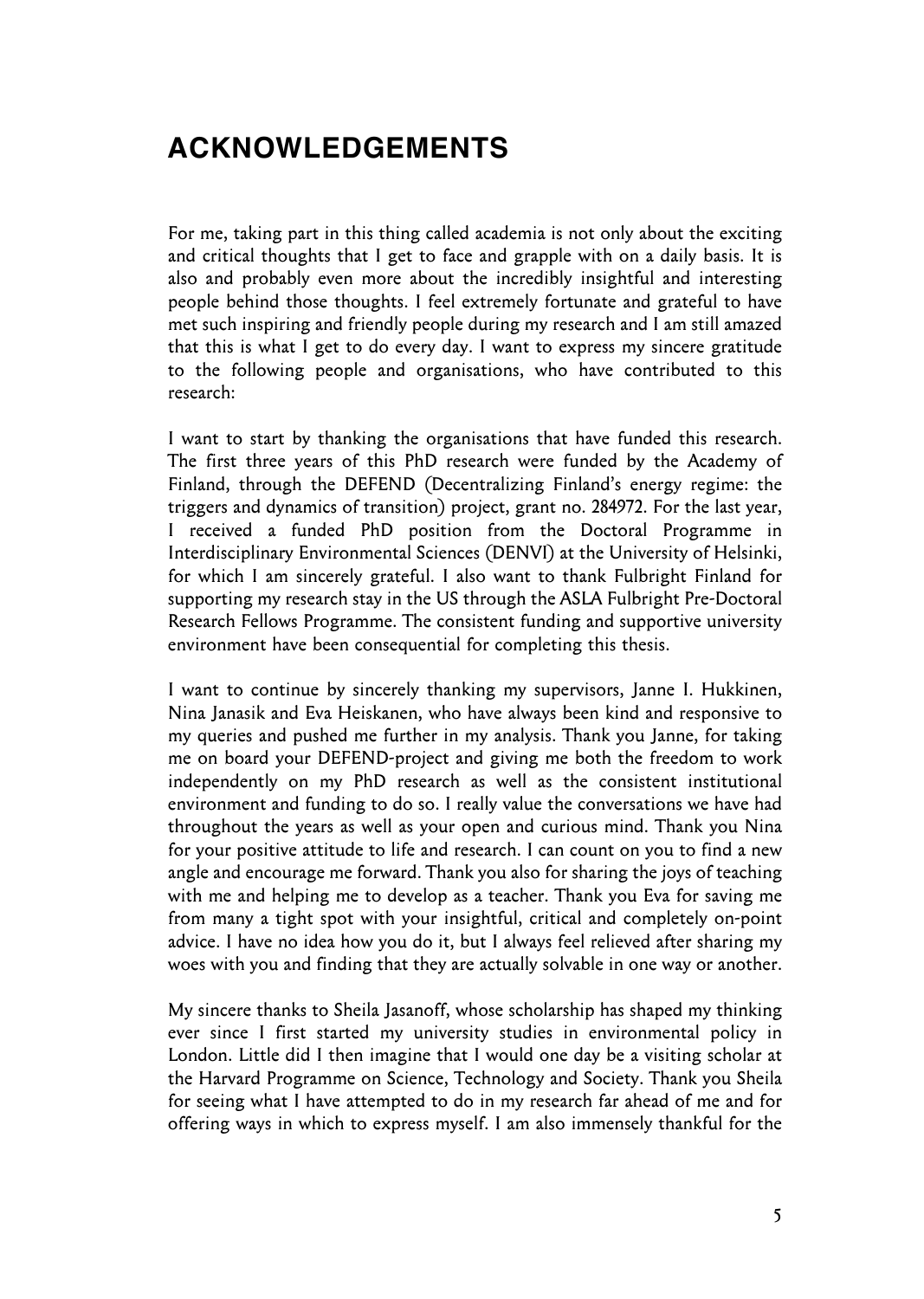community and vast network of fellow scholars that you have built and cultivated and that I am grateful to feel a part of.

I want to thank my pre-examiners, Clark A. Miller and Magdalena Kuchler, for your perceptive and generous comments on my thesis. They were extremely helpful in finalizing the thesis and sharpening the arguments. A sincere thanks to Harald Rohracher for agreeing to act as the opponent in my public defence. I am looking forward to our discussions! I highly value all of you as critical and engaged scholars and feel honoured that you have taken the time to read and comment on my work.

My co-authors, Miklós Antal, Sanni Eloneva and Laura Kainiemi, have shared the rocky road of academic publishing with me and I want to thank all of you for this. Furthermore, I want to thank all the people who participated in this research as interviewees. Without your open mindedness and willingness to discuss with me, this research would not have been possible.

This thesis would not have materialized without the exchange of thoughts, friendship and support that I have shared with numerous scholars throughout the years. I want to start by thanking my fellow peer and scholar, Karoliina Isoaho. Karoliina, you have shared this journey with me, reading, commenting, encouraging and celebrating all along the way, making this a much more enjoyable experience. Thanks to current and former colleagues at the Environmental Policy Research seminar, which has always been an engaging and open space to share thoughts. Thank you Eeva Berglund, Daria Gritsenko, Sakari Höysniemi, Karoliina Isoaho, Farid Karimi, Roope Kaaronen, Senja Laakso, Johan Munck af Rosenschöld, Marja Salo, Liina-Maija Quist and all others who have participated in the seminar during these years. Thanks to my peers and colleagues in the discipline of Social and Public Policy and more widely to the different office communities I have shared. A special thanks in addition to the aforementioned office mates goes to Mika Hyötyläinen, Laura Tarkiainen, Abdul Hai, Noora Heinonen and Aasa Karimo for sharing an office, coffee, buns and lunch with me. I want to also thank Anu Katainen, Ullamaija Seppälä and Arho Toikka for creating a friendly and supportive environment in the discipline and the Faculty more widely.

My fellows at the TOTEMI doctoral seminar and the STS Helsinki collective have been formative to my development as a researcher. My sincere thanks to all of you for the effort you have taken to read and constructively comment on my work. Lotta Hautamäki, Mikko Jauho, Mianna Meskus, Salla Sariola, Karoliina Snell, Aaro Tupasela and Petri Ylikoski, thanks for passing on all that tacit knowledge about academia and contributing to a vibrant and productive research seminar. My dear TOTEMI peers, it has been a privilege to share this experience with you. Through our collective writing retreats, seminars and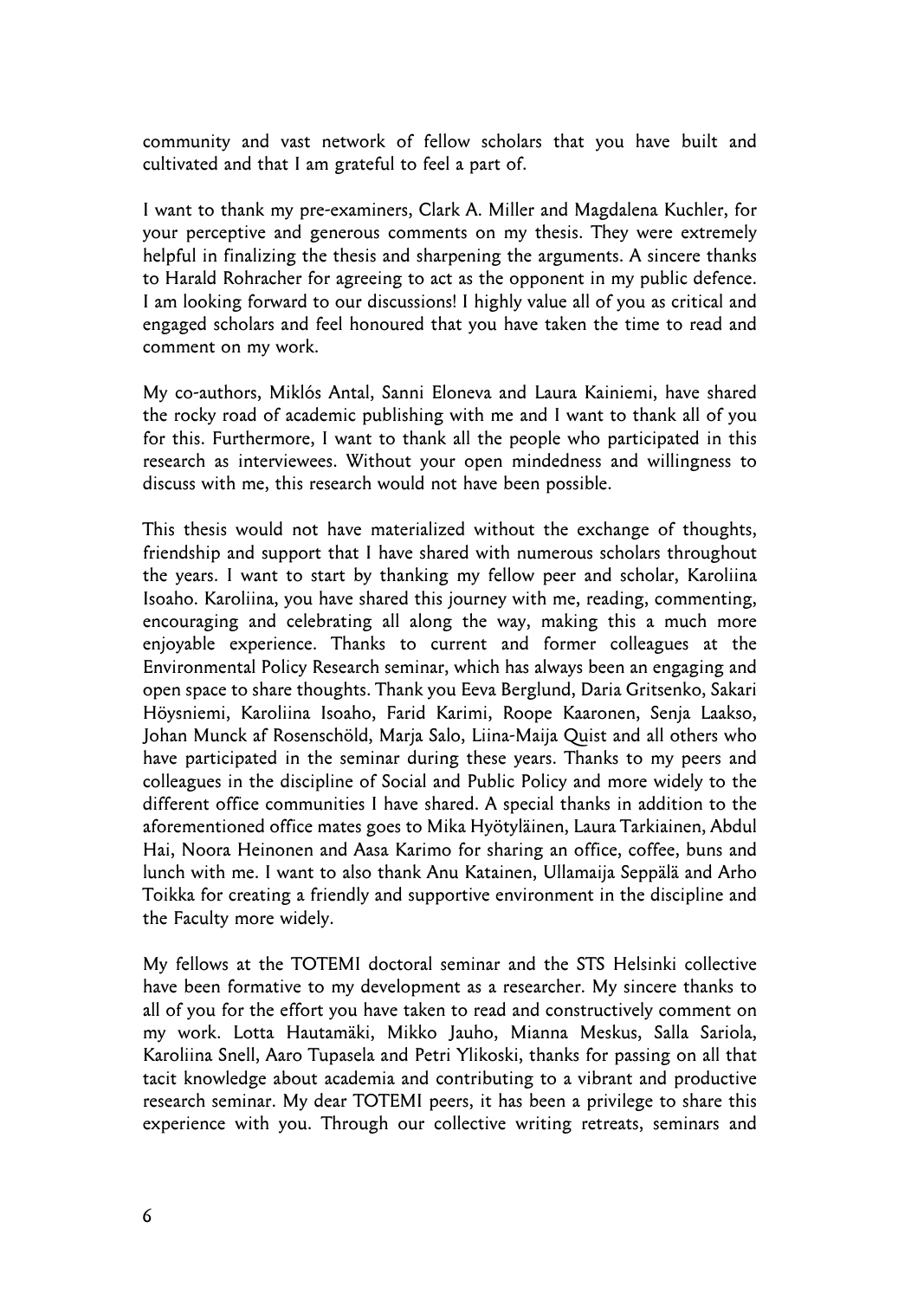conference travels, you have offered invaluable support, not to mention hilarious and good times! Thank you to Jose Cañada, Elina Helosvuori, Mikko Hyyryläinen, Juha-Pekka Lauronen, Tomi Lehtimäki, Marianne Mäkelin, Juho Pääkkönen, Vera Raivola, Sampsa Saikkonen, Jaakko Taipale, Heta Tarkkala, and Leena Tulkki!

My stay with the Science, Technology and Society Programme at the Harvard Kennedy School during 2017-2018 was one of the best phases of my PhD, not least due to the wonderful people I shared the stay with. I cherish the generosity that we showed to each other's work and the eagerness we had to engage in academic debate, whether in the seminar room, after class at Shay's, on walks and in the park with our kids as well as on our memorable retreat in New Hampshire. Our paths have already crossed in many ways and I look forward to meeting all of you again. My sincere thanks to: Anna Bridel, Tito Carvalho, Susanne Freidberg, Amanda Giang, Alissa Haddaji, Ido Hartogsohn, Christopher Lawrence, Gregg Macey, Alex Mankoo, Jens Marquardt, Zara Mirmalek, Allison Loconto, James Parker, Buhm Soon Park, Celine Parotte, Stefan Schäfer, Kasper Schiolin, Hilton Simmet, Geneva Smith, Gili Vidan, and Sam Weiss Evans. I also want to extend my thanks to your partners, families, friends and pets (Hobbes & Teenie!), who made our stay in Cambridge much more than just a research visit. Thanks to the dear friends we made in Cambridge (and beyond), who supported our family and gave us much needed help and company in all possible forms: Tanja, Juho, Vili, Mikko, Jussi, Panu, Marjaana, Kaisla as well as all the parents and kids at the Finnish school!

My journey as a researcher perhaps started formally as I began a PhD at the University of Helsinki, but it was already taking shape much earlier. From these earlier phases, I want to thank my dear friends and former teachers at the London School of Economics and Political Science, who have shared over a decade's worth of environmental hopes and concerns with me. Thank you in particular to Emmy, Ailin, Trent and Olivia. I also want to thank all of my former colleagues and friends from the Finland Futures Research Centre at the University of Turku. I learnt so much about doing research during my time at FFRC, knowledge without which doing a PhD would have been a much more daunting task. I want to thank especially Joni Karjalainen, Mira Käkönen, and Vilja Varho for your sustained friendship.

I also want to thank Mikko J. Virtanen for offering me my first postdoc position as well as my new colleagues Saara Salmivaara, Tapio Reinekoski and Tomi Lehtimäki. We have just started working together, but I have already learnt a lot from you and look forward to our joint ventures!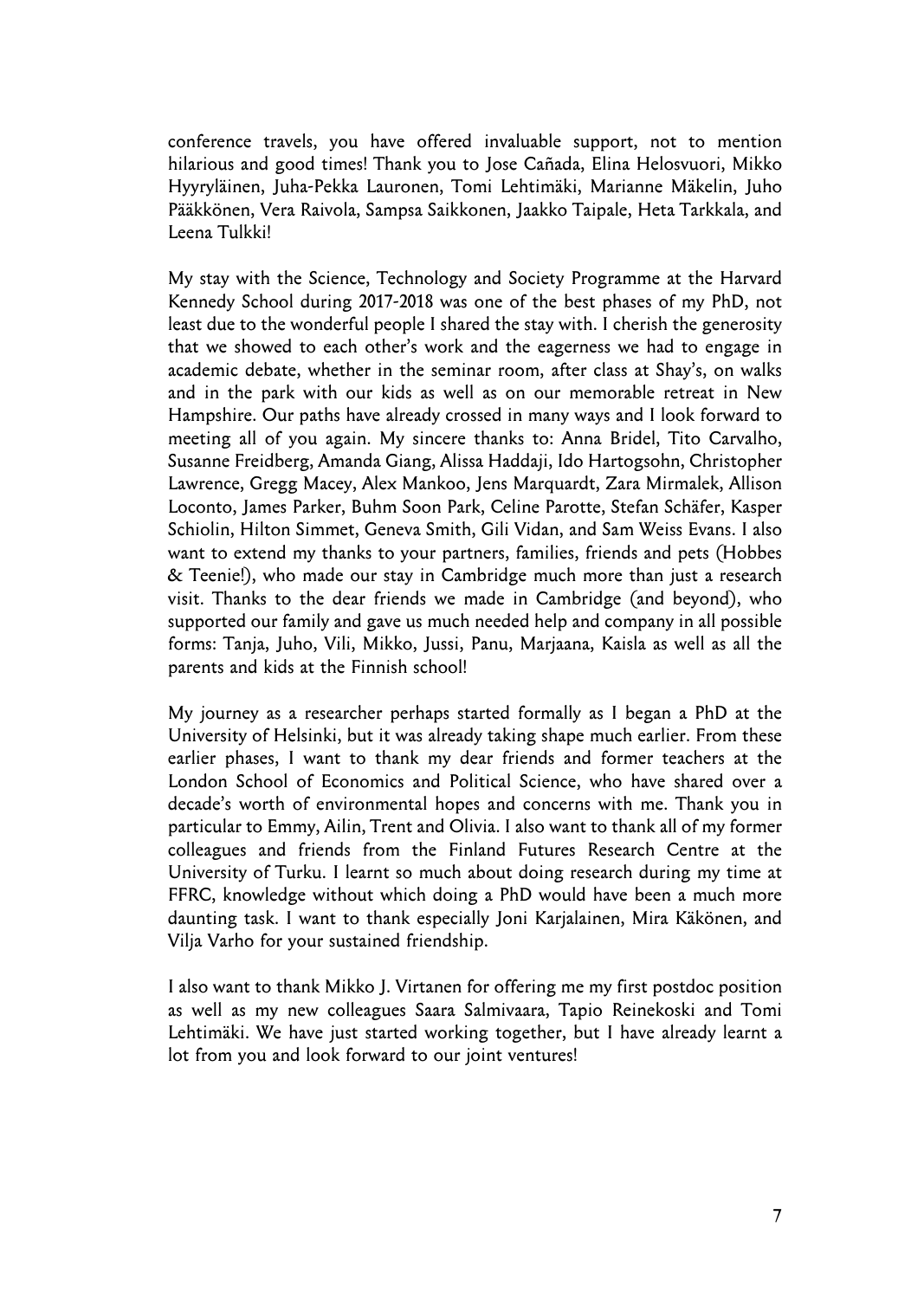In addition, I want to thank all the other academics and students I have met throughout the years: in summer schools, conferences, seminars, reading groups and through teaching. It has been a pleasure to share thoughts with you!

No thesis is complete without the work of more meticulous readers and visualizers than I am. Thank you to Mark Shackleton for proofreading the thesis, to Roosa Pohjalainen for proofreading my Finnish and to Kati Peltola for the layout of the thesis. I really appreciate your work!

Finally, I want to express my utmost gratitude to my friends and family. My dear friends, thanks for being yourselves and for taking time off with me. You bring so much fun, giggles and delight to my life! Also, pretty much all of you have taken care of our children at some point or another – thanks for that! I cannot wait to celebrate with you!

I want to thank my parents-in-law Tuuli and Jyri for always offering a helpful hand, whether it is to renovate or take care of the kids. Thanks to my extended family, Satu, Rasmus and Juha for all the shared times. I also want to thank my very dear late grandmothers Maija and Saimi for all their support throughout the years and for being such strong women to look up to.

My parents Erja and Janne are the kindest and most generous people I know. Thank you for always being there and offering your unconditional support. Thank you to my dearest darlings, Lilja, Irene and Antti. Lilja and Irene, you fill my days with joy and amazement. Watching you grow, listening to your thoughts and playing with you means the world to me. Antti, your unwavering support for all things I do in life is incredible. You are always ready to take on new adventures with me and sharing life with you is the best.

Brussels, May 2021 Kamilla Karhunmaa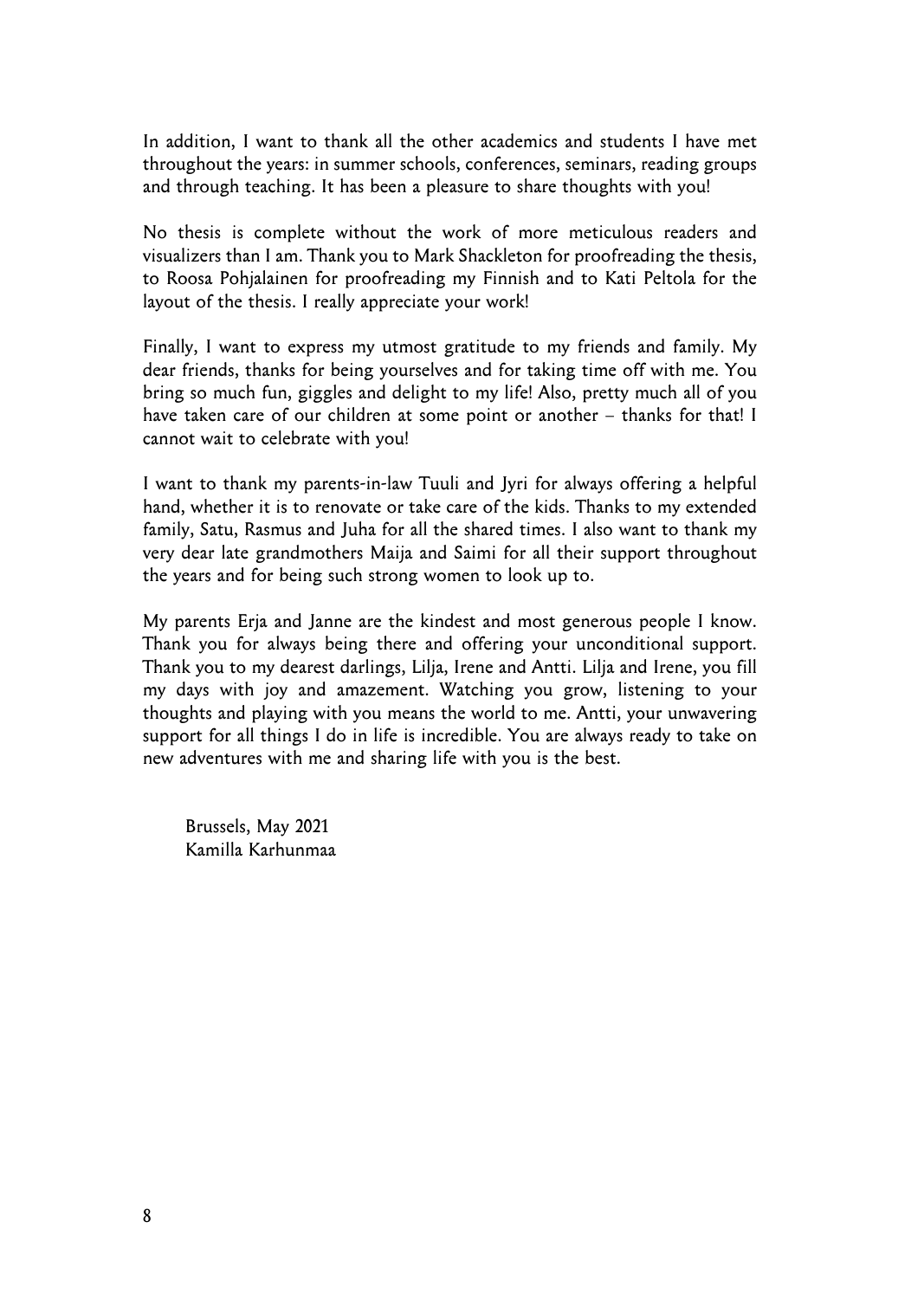# **TABLE OF CONTENTS**

| <b>ABSTRACT</b><br>TIIVISTELMÄ<br><b>ACKNOWLEDGEMENTS</b><br><b>LIST OF ORIGINAL PUBLICATIONS</b> |                                                                                                                                                                                                                                                                                                                                                                                                                | 1<br>3<br>5<br>10          |
|---------------------------------------------------------------------------------------------------|----------------------------------------------------------------------------------------------------------------------------------------------------------------------------------------------------------------------------------------------------------------------------------------------------------------------------------------------------------------------------------------------------------------|----------------------------|
| 1                                                                                                 | <b>INTRODUCTION</b>                                                                                                                                                                                                                                                                                                                                                                                            | 11                         |
| $\mathbf{2}$                                                                                      | <b>THEORETICAL GROUNDING</b><br>2.1 Sustainability transitions as a salient field of research<br>2.2 Constructing energy transitions as a policy problem<br>2.3 Energy transitions as a sociotechnical imaginary                                                                                                                                                                                               | 16<br>16<br>21<br>24       |
| 3                                                                                                 | <b>GOVERNING ENERGY IN FINLAND</b><br>3.1 Characterizing the Finnish energy mix<br>3.2 Governance and participation in the energy sector                                                                                                                                                                                                                                                                       | 31<br>31<br>35             |
| 4                                                                                                 | <b>METHODOLOGY, MATERIALS AND ANALYSIS</b><br>4.1 Orientation<br>4.2 Materials<br>4.3 Analysis<br>4.4 Ethics                                                                                                                                                                                                                                                                                                   | 42<br>42<br>45<br>52<br>55 |
| 5                                                                                                 | <b>SUMMARY OF THE FINDINGS</b><br>5.1 Article I: Desirable governance for carbon neutrality<br>in City Council and Parliamentary debates<br>5.2 Article II: Actors' institutional work to change energy policy<br>5.3 Article III: Performing desirable science-policy relations<br>in energy policy<br>5.4 Article IV: A comparative analysis of contextualizing energy<br>transitions in national news media | 58<br>58<br>60<br>62<br>64 |
| 6                                                                                                 | <b>DISCUSSION</b><br>6.1 The sociotechnical imaginary of carbon neutrality in Finland<br>6.2 Co-producing carbon neutrality<br>6.3 Societal implications, limitations and further research                                                                                                                                                                                                                     | 66<br>66<br>70<br>74       |
| 7                                                                                                 | <b>CONCLUSIONS</b>                                                                                                                                                                                                                                                                                                                                                                                             | 79                         |
| <b>REFERENCES</b><br><b>TABLES</b>                                                                |                                                                                                                                                                                                                                                                                                                                                                                                                | 81                         |
|                                                                                                   | Table 1 Summary of conducted interviews<br>Table 2 Summary of collected empirical materials and analysis                                                                                                                                                                                                                                                                                                       | 47                         |
|                                                                                                   | methodologies                                                                                                                                                                                                                                                                                                                                                                                                  | 51                         |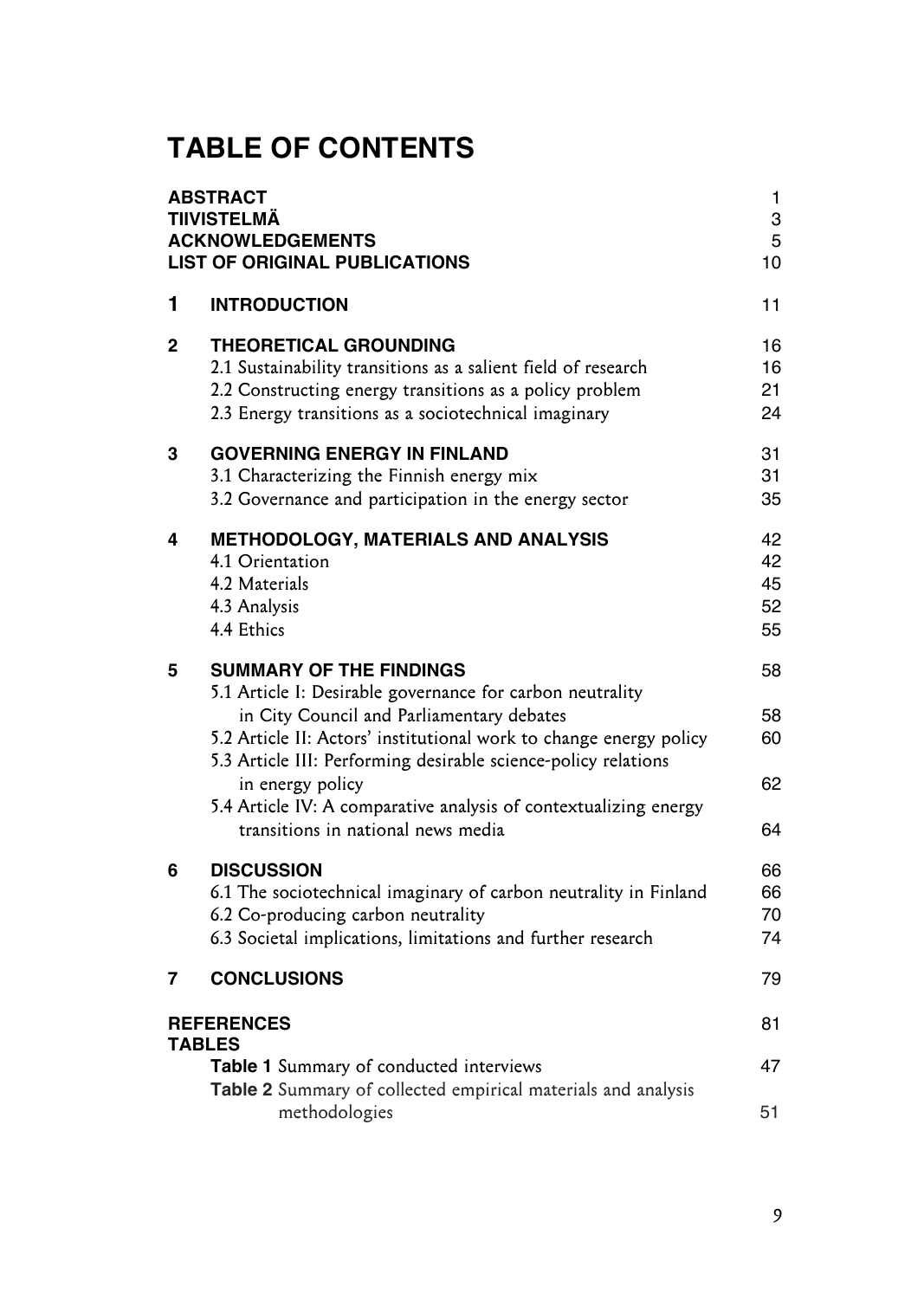# **LIST OF ORIGINAL PUBLICATIONS**

This dissertation is based on the following publications:

- **I** Karhunmaa, K. 2019. Attaining carbon neutrality in Finnish Parliamentary and City Council debates, Futures, 109, 170-180. https://doi.org/10.1016/j.futures.2018.10.009
- **II** Kainiemi, L., Karhunmaa, K., and Eloneva, S. 2020. Renovation realities: Actors, institutional work and the struggle to transform Finnish energy policy, Energy Research and Social Science, 70, 101778. https://doi.org/10.1016/j.erss.2020.101778
- **III** Karhunmaa, K. 2020. Performing the linear model: The professor group on energy policy, Environmental Science and Policy, 114, 587-594. https://doi.org/10.1016/j.envsci.2020.09.005
- **IV** Antal, M., & Karhunmaa, K. 2018. The German energy transition in the British, Finnish and Hungarian news media, Nature Energy, 3(11), 994. https://doi.org/10.1038/s41560-018-0248-3

The publications are referred to in the text by their Roman numerals.

#### **Author's contributions in co-authored publications**

Kamilla Karhunmaa is the sole author of Articles I and III.

Article II was co-authored with Laura Kainiemi and Sanni Eloneva. The article was written by Laura Kainiemi and Kamilla Karhunmaa, with contributions from Sanni Eloneva. Laura Kainiemi coordinated the writing process and collected the supplementary material. The interviews were conducted by Kamilla Karhunmaa and Sanni Eloneva. Planning the interviews, coding and analysing the results and drafting the article were done in co-operation with all three authors, as an iterative process. The author has contributed to all sections in the manuscript.

Article IV was co-authored with Miklós Antal. The study has been designed and conducted together. Kamilla Karhunmaa collected and analysed the data on Finland. Miklós Antal collected and analysed the data on the UK and Hungary. The article has been written together. The author has contributed to all sections in the manuscript.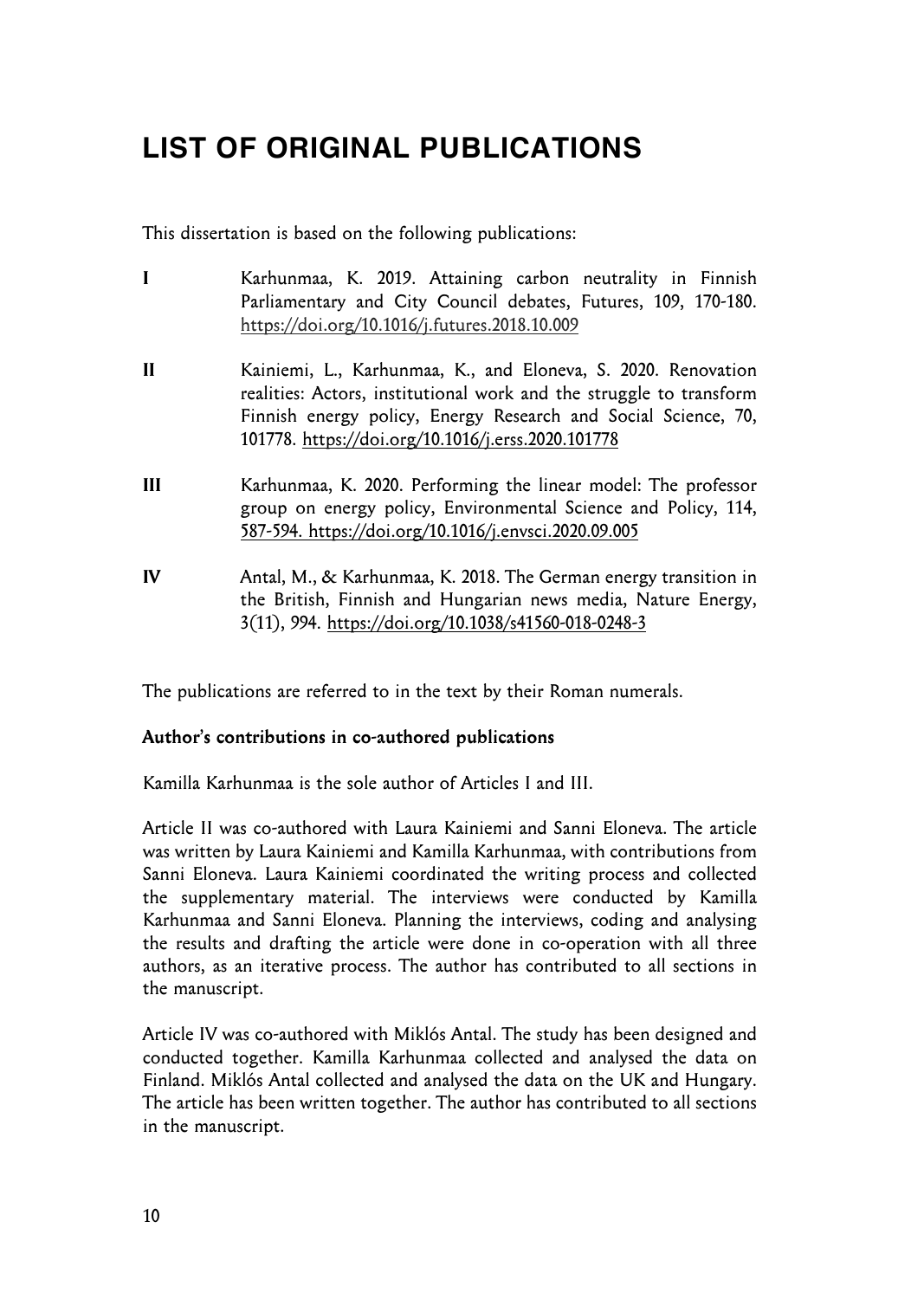### **1 INTRODUCTION**

Imagine a world where society's "Grand Challenges" have been solved. Climate change, solved. Biodiversity loss, solved. Inequality, solved. What does that world look like? How do we live? There is no single answer to these questions or one way of imagining the future. Answers are likely to be as diverse, complex and contingent as the people responding to these questions. Yet, at the same time, our world is constantly framed as one of grand challenges that not only can and should be solved, but that require solving *right now*. One of these grand challenges is the need for an energy transition, or a fundamental change in the ways we produce, distribute and consume energy. Calls to alter current energy practices and policies are heard from all corners of the globe, ranging from state leaders to heads of global energy giants to climate campaigners and grassroots activists. The need to change energy systems is further ingrained into both policy and research, which at the same time proclaim that *too little, too slowly* is happening in response to climate change (IPCC, 2018).

Meanwhile, energy systems, technologies, markets, infrastructures, practices of use and the politics of governance are in flux. Sociotechnical systems are not stable and inert, awaiting until solutions to grand challenges emerge from somewhere or are produced by research. Rather, energy systems are embedded in processes of change as well as contributing to those changes entangled with institutions, practices and politics. The last two decades have witnessed a dramatic rise in global renewable energy production in different parts of the world (IRENA, 2020). Decentralized energy production has increased through the uptake of new technologies, practices and regulation, while at the same time heavy pipes are sunk to the bottom of the Baltic Sea to deliver a secure supply of natural gas for energy provision in European countries.

Changes are visible at all levels, ranging from households and communities that adopt and tinker with novel technologies and old installations to large-scale infrastructure projects and global and local treaties that aim to govern such processes of change. These varied and contingent processes communicate how energy transitions are not single or universal developments that will play out in the same fashion across the globe. Instead, the identified diversity demonstrates the importance of examining how the need to alter energy production and consumption is translated into locally specific priorities and practices. Consequently, I view climate change and energy transitions as both ongoing processes of social and material change as well as processes of seeking to understand, contextualize and make sense of those changes. These are not separate and discrete processes, but are instead in dynamic interaction as new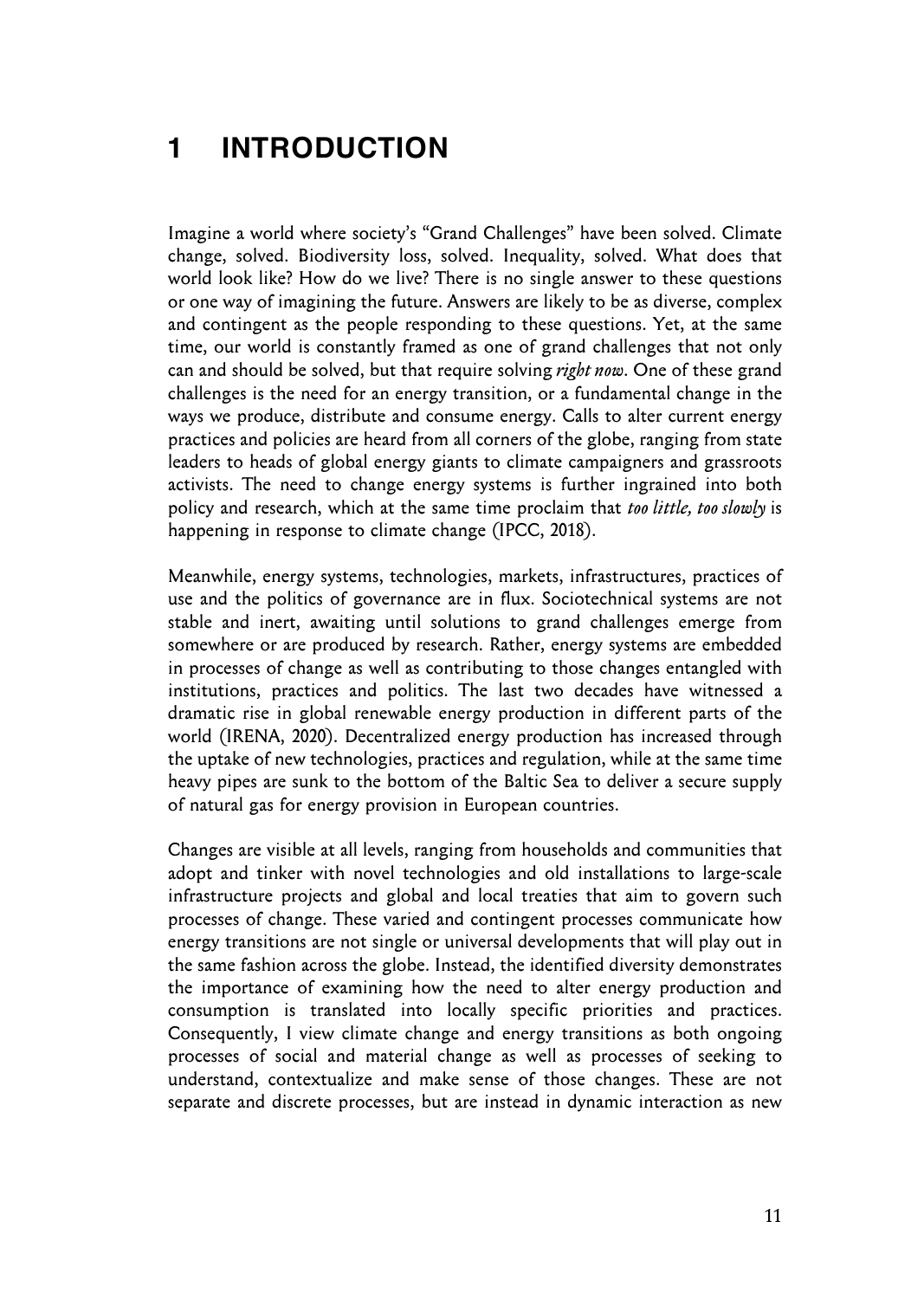technologies, practices and policies emerge, which, in turn, are interpreted and localized in specific contexts by different actors.

This dissertation focuses on societal discussions surrounding energy policy and transitions in Finland. To do so, I want to highlight two interlinked developments that have shaped debates on energy policy and transitions in Finland and more widely globally. First, I think it is reasonable to claim that the politics of climate change has moved on from an era of debating the uncertainty of science and the necessity of action to one of debating when, how, where and by whom action to mitigate and adapt to climate change needs to be taken. This shifts analyses to investigating both the politics of stability as well as the politics of advocating for and carving out change. Second, and in parallel, the governance of energy systems is increasingly attuned to different anticipatory techniques and imaginations of energy futures, such as scenarios that map out possible energy futures. Such visions are always partial and contextual in highlighting some aspects at the expense of others, as well as political and performative in shaping and constructing present realities (Brown and Michael, 2003; Longhurst and Chilvers, 2019).

Both of these developments shift societal debates towards valuing and evaluating current activities and practices against visions of the future – whether these are ominous images of a climate-wrecked future or bright images of a technologically-fixed future. Subsequently, to understand how notions of the future are made present today and how they shape discussions on when, how, where and by whom to act, it is necessary to analyse multiple sites where energy policy, transitions and futures are discussed. In this dissertation, such sites include political decision-making at multiple scales (Article I), the institutional contexts of attempting to influence energy policy (Article II), the arenas of science-policy interaction (Article III), and media discussions (Article IV).

In examining multiple arenas where energy policy and transitions are debated, I want to take a step back from discussing energy transitions as a grand challenge and seeking to provide correct answers or best practices to solve that challenge. Instead, I am interested in how conceptualizing energy transitions as a societal imperative transforms, enables and restricts the kinds of questions asked and the political positions taken. This requires adopting an analytic stance that is based neither on drawing images of a foreboding nor a bright future, but rather asking how those distinct futures are made present today and with what implications. To do so, I draw on science and technology studies (STS), particularly the concepts of co-production (Jasanoff, 2004) and sociotechnical imaginaries (Jasanoff and Kim, 2015), which are presented in greater depth in Chapter 2.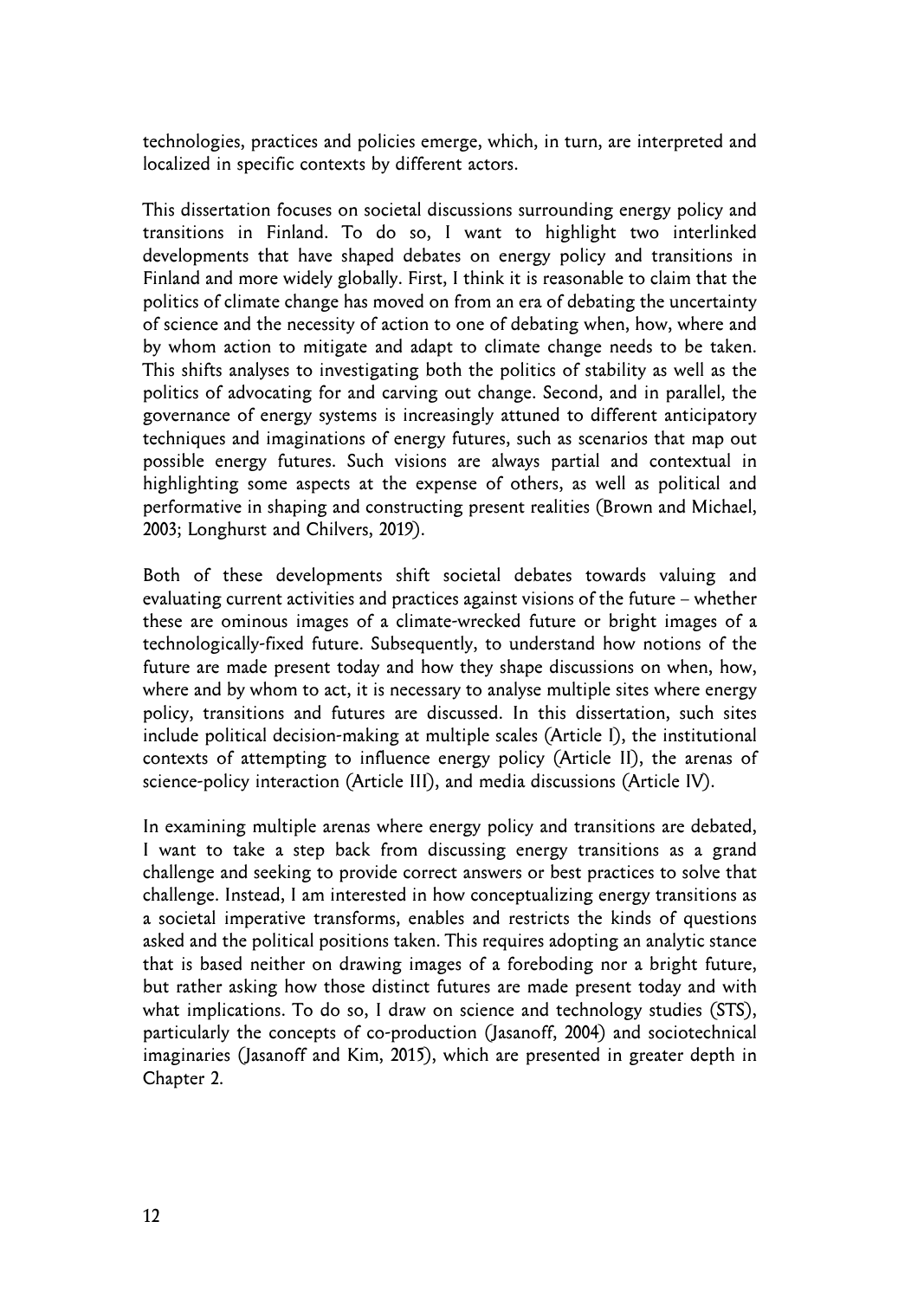Research on sociotechnical imaginaries seeks to scrutinize how collective understandings and displays of the public good as well as promises of a desirable future shape current politics. Sociotechnical imaginaries are continuously negotiated and performed meanings about what realities exist now and how those realities ought to be in the future (Jasanoff, 2015a). The aim of this research is to present a nuanced and extensive analysis of the emergence and consolidation of a specific sociotechnical imaginary of carbon neutrality in Finland. Theoretically, I focus particularly on how questions related to scale, heterogeneity and mobility shape the co-production of sociotechnical imaginaries with desirable forms of governance, politics and action. In doing so, I contribute new knowledge to the analysis of sociotechnical imaginaries by showing how an imaginary sets the confines for national political debate on energy policies and practices, while simultaneously maintaining space and agency to debate and contest the appropriate policy means and political choices to attain that imaginary.

The analysis focuses on Finland during the early 2010s. Further, this dissertation zooms in on energy policy as a site of governance and particularly on changes in the electricity sector.<sup>1</sup> Finland is an interesting place for examining energy policy debates, the relationship between stability and change and how the necessity to address climate change unfolds, due to both the ambiguities and harmonies present in the institutional context and in political debates. One the one hand, Finland was amongst one of the first countries to adopt carbon neutrality targets in policy in 2019<sup>2</sup> and exhibits a commitment to addressing climate change. Likewise, while Finnish per capita energy consumption is very high, the majority of electricity is produced without fossil fuels, through renewable energy and nuclear energy. At the same time, new renewable energy industries, such as wind energy, and practices, such as supportive policy measures for decentralized renewable energy, have had difficulties gaining a foothold in Finland (Varho, Rikkonen and Rasi, 2016; Ratinen, 2019). Consequently, the governance of energy and climate policy has been described as stable, resistant to change and influenced by inside lobbying from incumbent industrial actors (e.g. Ruostetsaari, 2010; Kivimaa and Kern, 2016; Kainiemi, Eloneva and Levänen, 2019; Vesa, Gronow and Ylä-Anttila, 2020).

This context, where a commitment to addressing climate change is shared, yet institutional structures seem resistant to change, creates an interesting case for analysing how demands to change and transform energy policy are debated, locally contextualized, and how commitments to maintain stability play out. The analysed time period – the 2010s – further reflects a moment of emergence

<sup>&</sup>lt;sup>1</sup> The focus on the electricity sector is discussed further in Chapter 3. The focus is warranted as the electricity sector has raised much interest from policy, the media and academia and has also been the source of future expectations regarding electrification and digitalization. 2

<sup>&</sup>lt;sup>2</sup> Bhutan first set a carbon neutrality target in 2015, with Sweden following in 2017, Iceland and the Marshall Island in 2018 and Finland and a dozen other countries in 2019 (Darby and Gerretsen, 2021).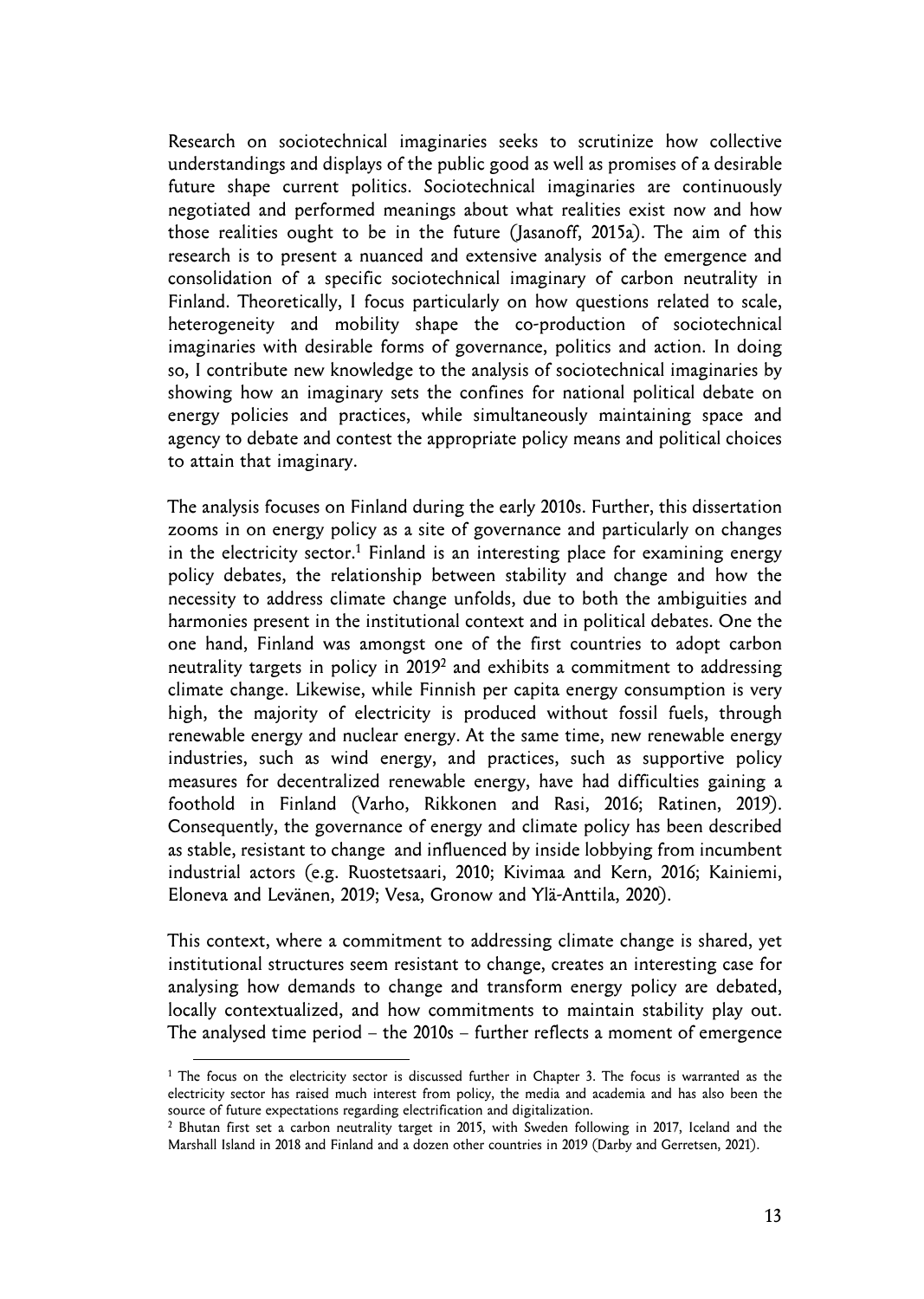and consolidation, where commitments to carbon neutrality and net-zero were not as ubiquitous as of now. I give a more thorough overview of both the Finnish energy mix and the governance of energy in Chapter 3.

This dissertation consists of four independent empirical studies (Articles I-IV) on energy transition debates in Finland as well as this synthesizing summary. In presenting a synthesis, my aim is to draw some collective findings from the individual articles. As such, I realize that not all aspects of the empirical studies are covered in the summary and I direct the reader to the individual articles for a more thorough discussion of the individual studies' theoretical starting points, methodological choices, analyses and findings. To reflect upon and synthesize the findings from the empirical studies, I address the following research questions in this summary:

#### **RQ1. How is the necessity of transforming energy systems debated and contextualized in Finnish energy policy discussions?**

This question addresses how the ubiquitously voiced need to change the ways energy is produced and consumed plays out in Finland. As mentioned above, engaging with this question requires taking a broad view on energy policy debates and examining not only official sites of policy-making, such as Parliamentary and City Council debates (Article I), but also media discussions (Article IV), discussions amongst actors attempting to influence energy policy (Article II), and debates at the science-policy interface (Article III). In the individual articles, I analyse how different actors articulate the demand to transform energy systems. I show that a common thread in all the empirical studies is a broad commitment to a *sociotechnical imaginary of carbon neutrality*. This imaginary constitutes a collectively held and publicly performed vision of a prosperous welfare society that has addressed climate change by attaining a balance between greenhouse gas emissions and removals. I argue that this imaginary is interpretatively flexible and accommodates diverse views on carbon neutrality, which in turn enable and restrict specific practices. This leads me to the second research question of the summary:

#### **RQ2. How is the sociotechnical imaginary of carbon neutrality co-produced with specific priorities, practices and governance arrangements?**

Following the identification of a sociotechnical imaginary of carbon neutrality, I argue that it is important to examine how this imaginary is co-produced with specific desirable activities, priorities, policy practices and governance arrangements. Since interpretatively flexible sociotechnical imaginaries can accommodate various views, this question zooms in on how views on possible and desirable governance are co-produced with the imaginary of carbon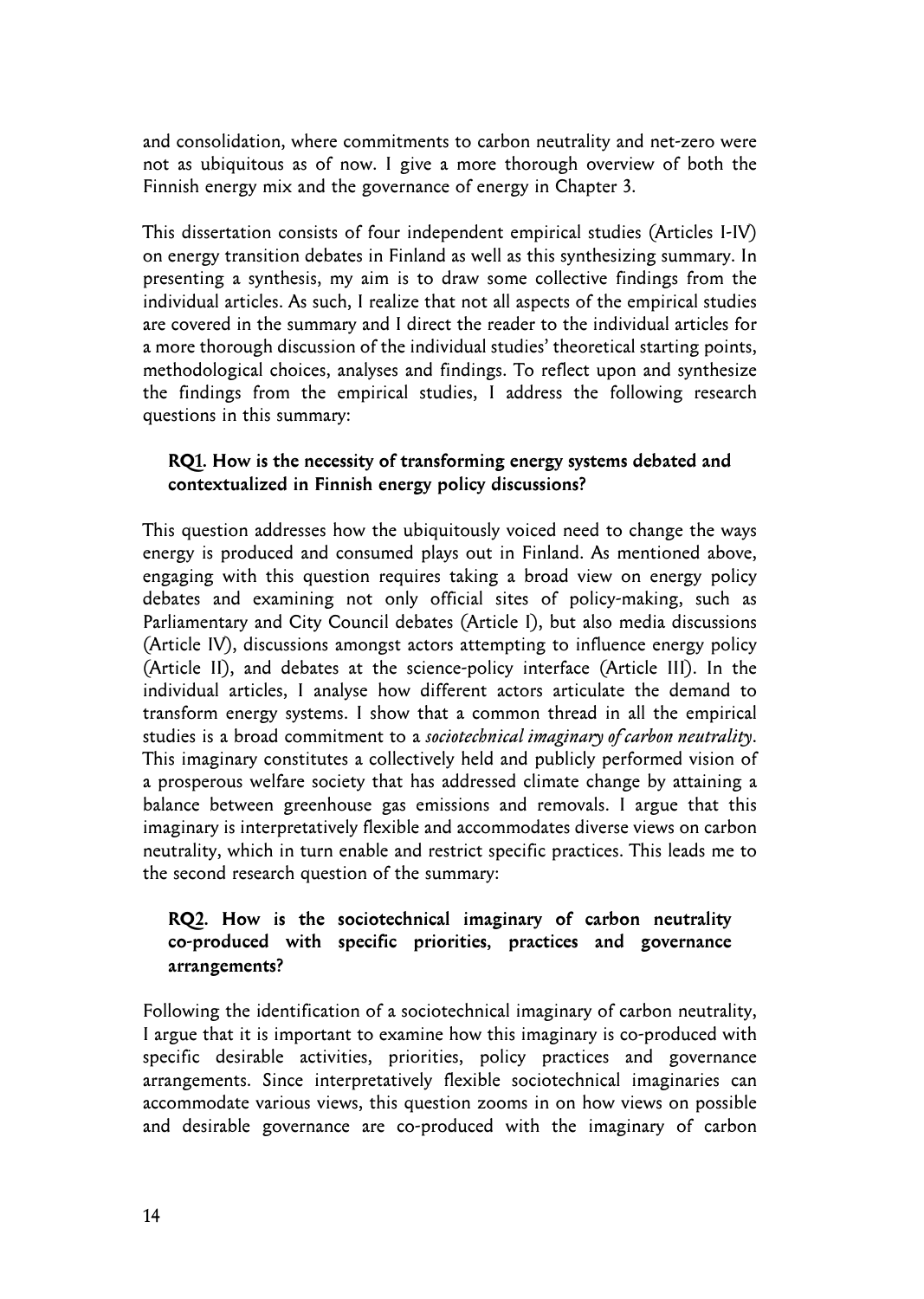neutrality. Attending to these questions provides insights into how energy policy and transitions are constituted as sites of inquiry, action and intervention. I present some reflections on possible future trajectories for broader societal discussions on the imaginary of carbon neutrality in Chapter 6.

The rest of this summary is structured as follows. Chapter 2 presents the theoretical grounding of the dissertation and discusses the central concepts and analytical tools of the summary. To situate the dissertation into the context of Finland, I give an overview of research on energy policy and debates in Finland in Chapter 3. Chapter 4 discusses the methodological starting points of the research and outlines the collected materials and conducted analyses. The main findings of the individual articles are presented in Chapter 5. Chapter 6 discusses the findings in line with the research questions above, while Chapter 7 condenses and concludes the summary.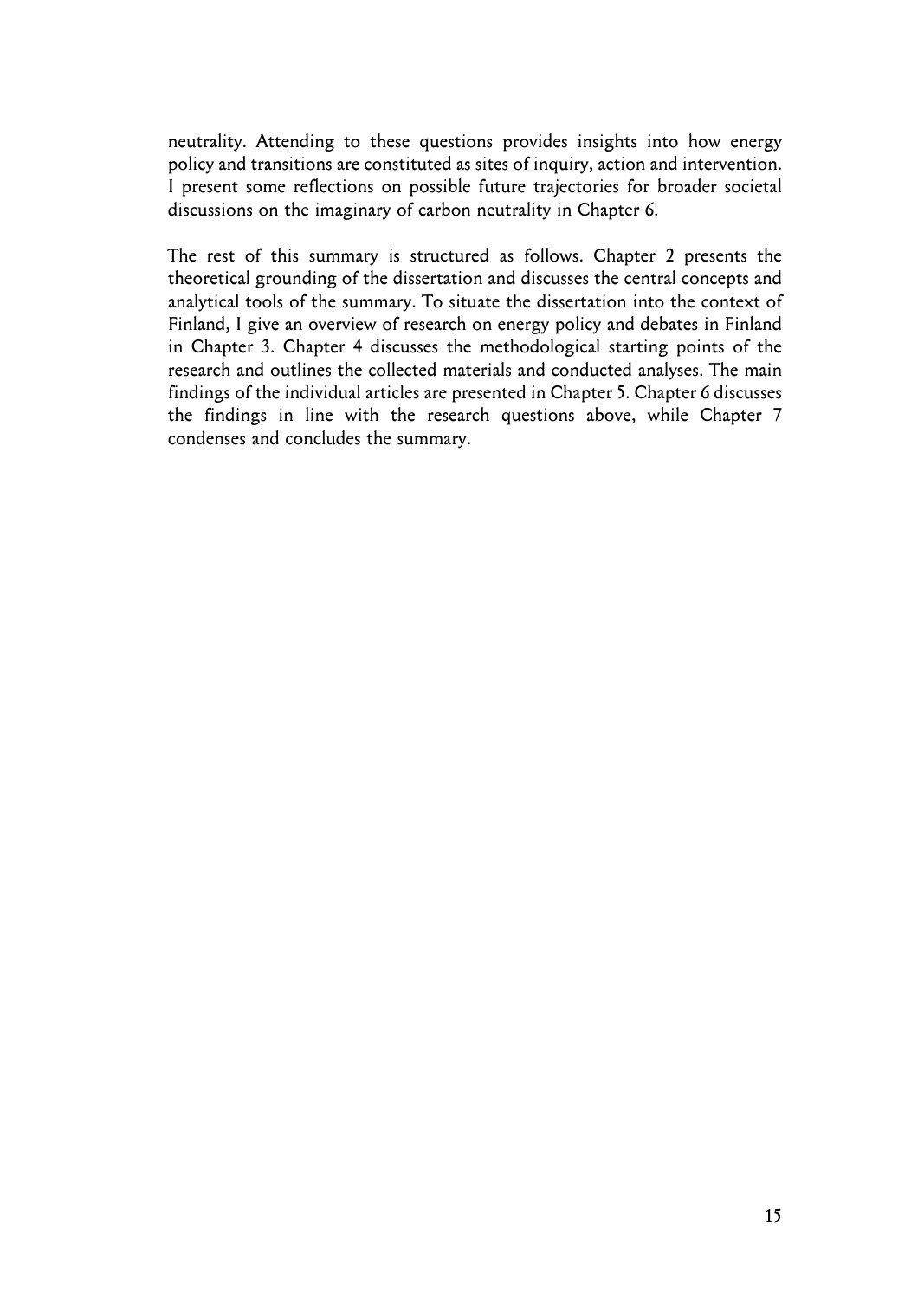## **2 THEORETICAL GROUNDING**

This chapter introduces the theoretical background of the synthesizing summary. I focus specifically on the literature that is relevant for the summary and direct the reader to the individual articles for a more thorough review of the specific strands of literature relevant to those articles. I first discuss sustainability transitions research as a rapidly growing field that has contributed to both amplifying the perceived need to change the ways we produce and consume energy as well as understanding the complexities that lie behind this process. I proceed to outline how energy transitions have been constructed in the research field of sustainable energy transitions. I place sustainability transitions research in dialogue with science and technology studies (STS) throughout the chapter and employ concepts from STS to examine transitions research. I elaborate on the contributions from STS in the third part of the chapter, where I outline research on sociotechnical imaginaries and energy transitions.

### **2.1 SUSTAINABILITY TRANSITIONS AS A SALIENT FIELD OF RESEARCH**

The need to fundamentally alter the ways in which energy is produced and consumed has been pronounced in public and academic debates over the last few decades. Sustainability transitions research is a field that has contributed to both making analytical sense of the challenges behind altering current energy systems and has also intensified the perceived need to do so. As a field of research, sustainability transitions epitomizes, yet seldom explicitly acknowledges, what science and technology studies scholar Sheila Jasanoff calls co-production (Jasanoff, 2004, p. 2): a commitment to knowing and representing the world that is inseparable from the ways we choose to live in it. The field of science and technology studies has developed a long lineage of scholarship that examines specific moments where epistemic representations of the world are wrought together with normative and political commitments as to what it ought to be (Shapin and Schaffer, 1985; Jasanoff, 2004). Denominating a field "sustainability transitions" is such a move, as it constitutes at once both a depiction of a particular sociotechnical system as well as a portrayal of what it ought to be (i.e. sustainable).

Before discussing sustainability transitions studies, I want to briefly outline a few terms that are used throughout this summary. These are governance, policy and politics – all of which have been developed in several academic disciplines and which are used with different connotations within and across the literatures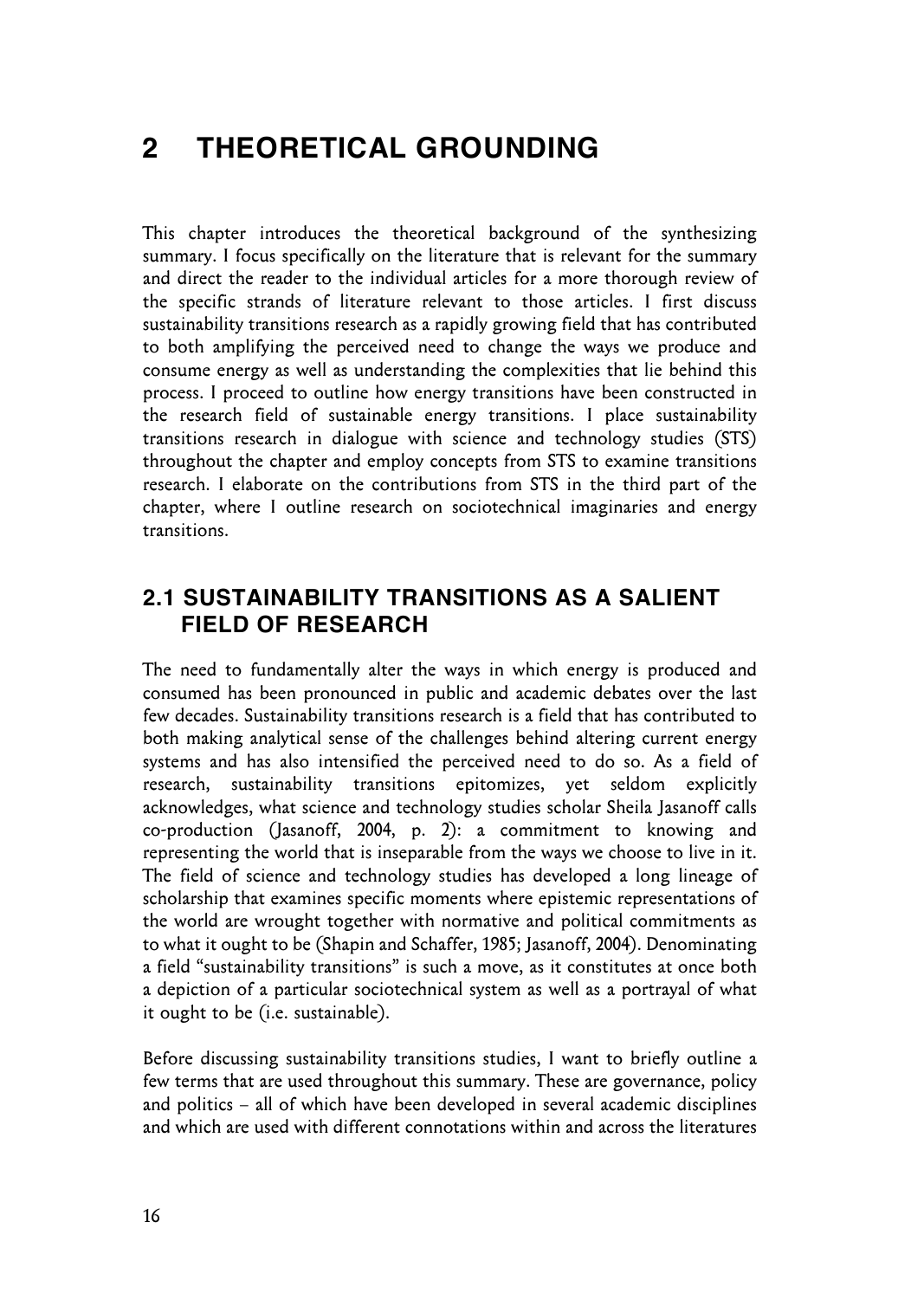that I review below. Therefore, my aim here is not to draw out conceptual histories or give exhaustive definitions, but rather to highlight my approach to these terms, drawing especially on the fields of science and technology studies and critical policy studies. I direct the readers to the appended articles for more specific discussions.

First, governance in all simplicity refers to the act of governing. Important questions that then arise are, of course, who governs, how, with what authority and with what outcomes. In this dissertation, I view governance as a set of regulatory, economic and voluntary practices, mechanisms and norms through which different actors attempt to influence acts of knowing, doing and organizing. Governance is thus an activity that can involve multiple actors and can refer to both official and unofficial practices. While governance has been conceptualized in environmental social science as either a normative ideal (i.e. "good governance"), a theory, or a description of empirical changes in the acts of governance (Jordan, 2008; Munck af Rosenschöld, 2017), my focus in this dissertation is on understanding governance as a set of practices and activities. This means that I am interested in how specific forms of acting and knowing are enabled and constrained in a given institutional setting through particular governance arrangements. For example, participation in policy processes is often understood rather narrowly as commenting on particular policies, taking part in working groups or responding to public consultations (discussed further in Chapter 3). This, in turn, means that diverse forms of engaging with energy transitions, such as living labs, artistic engagements, protests and community energy groups, will go unnoticed and unaccounted for in environmental governance, as Chilvers et al. (2021) demonstrate. An analysis of governance thus requires active problematization of what is being governed, how and by whom (Rose and Miller, 1992).

Second, I view policy as the more purposive activities taken by official actors to influence actions and outcomes in a given field. While policy is often directed at attaining a specific aim, this does not mean that policy does not produce unintended outcomes or cannot be interpreted disparately by various actors (Yanow, 1996; Hajer and Wagenaar, 2003). On the contrary, the implementation and uptake of policy – and the resonance with existing policies and institutional conditions – often produces unintended outcomes, which in turn may or may not result in revising policy. In this dissertation, I discuss policy as a more specific part of the wider concept of governance. Thus, it is likewise necessary to consider and problematize what is seen as (good and usable) policy, why, by whom and for which purposes (Tuinstra, Turnhout and Halffman, 2019).

Third, while a whole dissertation could be dedicated to discussing the meaning of politics, I here want to highlight two intertwined aspects of politics that are relevant to this study. In line with Palonen (2003), I view politics as both a space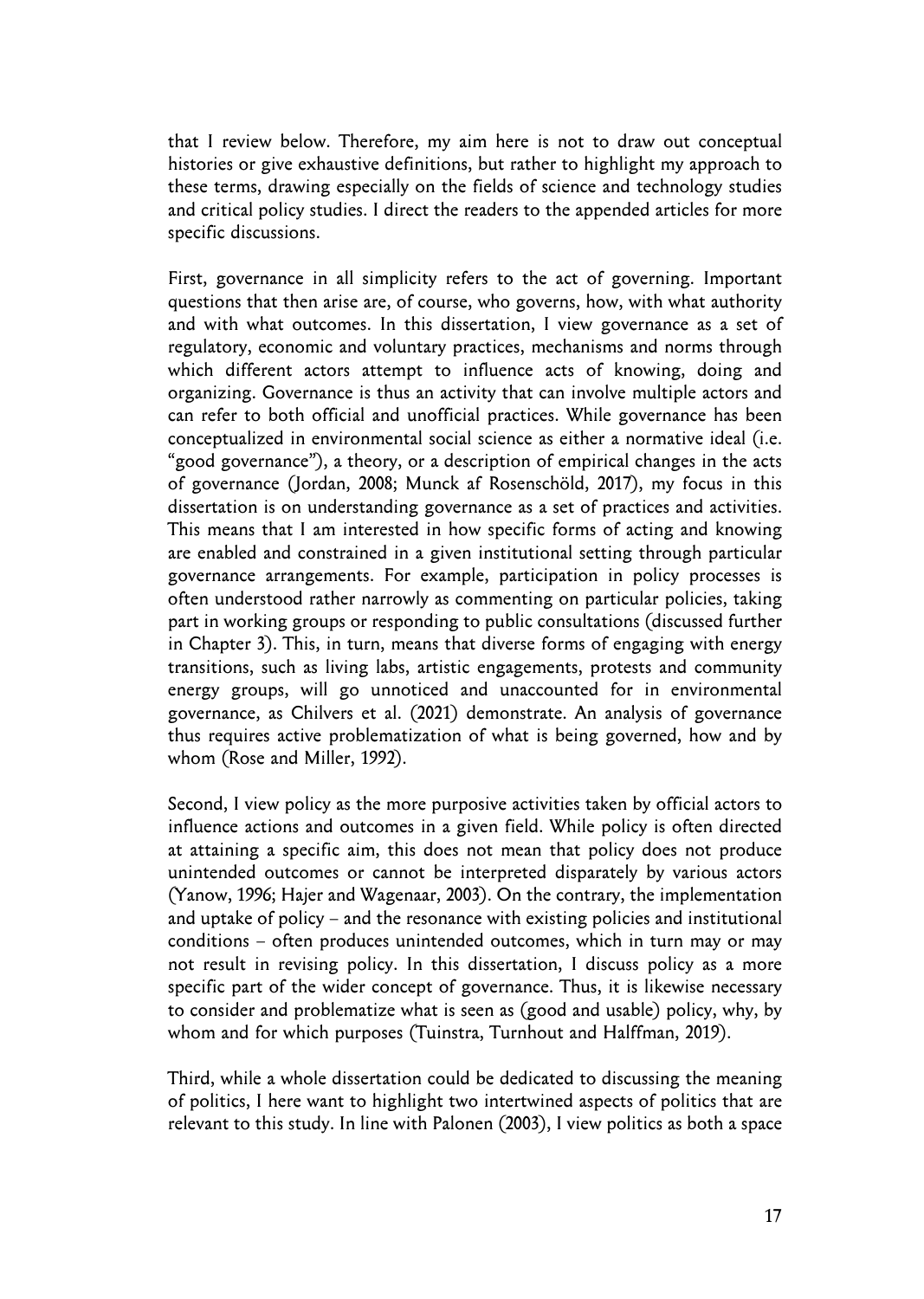as well as an activity that consists of both the performance of politics and the opening of issues as political. Politics thus constitutes both a space for negotiation as well as a performance of that negotiation. Understood like this, then, the most important questions become who gets to participate in the space of politics, and who makes issues political and with what authority? What is the role of knowledge and science in defining the space of politics and the political and vice versa, how does politics configure in delineating the role of science (Ezrahi, 1990; Latour, 1993; Jasanoff, 2004)? I discuss this aspect further particularly in the third section of this chapter.

Returning to reviewing and outlining the field of sustainability transitions research, a recent review article on the state of research in sustainability transitions acknowledges its central contribution as the conceptualization and explanation of "*how radical changes can occur in the way societal functions are fulfilled*" (Köhler *et al.*, 2019, p. 3). This aim is directed at understanding "grand societal challenge*s*", especially those identified as most pertinent to modern societies, such as climate change, loss of biodiversity and resource depletion. It is argued that these cannot be addressed by "*incremental improvements and technological fixes, but require radical shifts*" (Köhler *et al.*, 2019, p. 3). The purpose of stating this here is to highlight that in doing so, transitions researchers set for themselves an ambitious and salient research agenda that aims to speak directly to policy and politics and provide solutions to societal problems. At the same time, the same review calls for transitions research to seek "*societal relevance through sound science and impartial assessment"* (Köhler *et al.*, 2019, p. 19), thus obscuring the fact that doing research and making "grand societal challenges*"* known – to policy makers, politicians, and citizens – requires simplification and this simplification is in itself not neutral or impartial, but rather shaped by values and choices over what is included and excluded.

I want next to explore how the motivation to produce policy-relevant knowledge while remaining committed to sound science and impartial assessment plays out in the broad field of sustainability transitions research. In doing so, I acknowledge that any diverse field of research evolves through critique and response, and my contribution builds on and develops already voiced critique, especially through the lens of STS (e.g. Shove and Walker, 2007; Smith and Stirling, 2010; Smith, Voß and Grin, 2010; Stirling, 2014, 2019).

The origins of sustainability transitions research lie in the fields of evolutionary economics, innovation studies and science and technology studies. Conceptualized first through the concept of "socio-technical transition", referring to fundamental shifts in socio-technical systems (Rip and Kemp, 1998; Geels and Schot, 2007), the term "sustainability transitions" has since become more popular. It is also codified into a research network (Sustainability Transitions Research Network) containing over 1,700 members, a yearly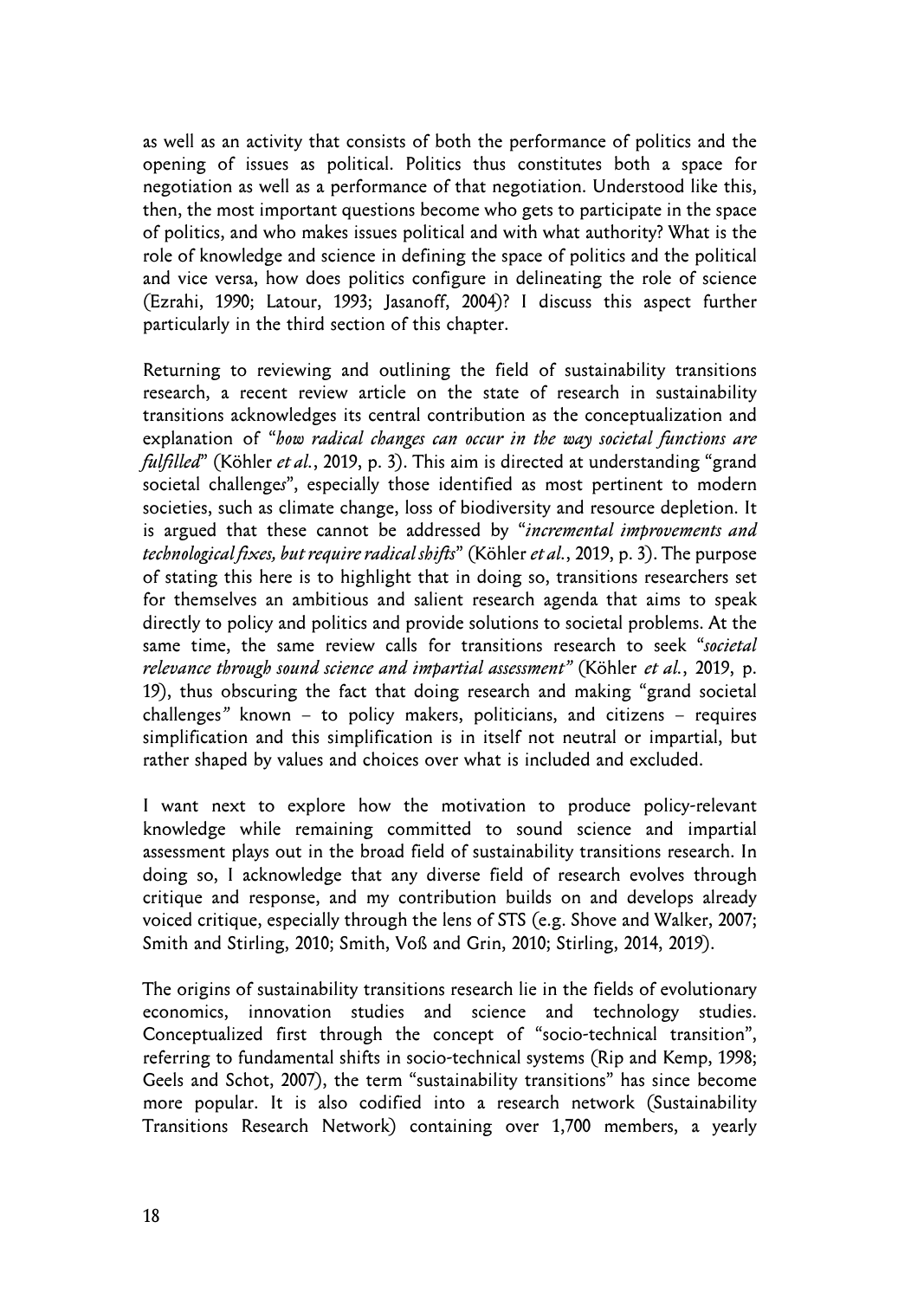conference and an explicit research agenda (Markard, Raven and Truffer, 2012; Köhler *et al.*, 2019). Sustainability transitions have been defined as "*long-term, multi-dimensional, and fundamental transformation processes through which established socio-technical systems shift to more sustainable modes of production and consumption*" (Markard, Raven and Truffer, 2012, p. 956). Contrary to sociotechnical transitions, sustainability transitions research proposes an explicit normative target in moving towards more sustainable systems and seeking to deliver solutions to grand societal challenges. Most often, sustainability transitions research focuses on the meso-level of sociotechnical systems' evolution and change, thus steering away from both larger debates in the social sciences regarding the nature of capitalism, for example, or the implications of individual choices or practices (Köhler *et al.*, 2019).

Like most academic fields, sustainability transitions research is heavily loaded with conceptual frameworks, typologies and analytical tools. These include the multi-level perspective (Rip and Kemp, 1998; Geels and Schot, 2007); the technological innovation systems approach (Bergek *et al.*, 2008); strategic niche management (Kemp, Schot and Hoogma, 1998); and transitions management (Rotmans, Kemp and Van Asselt, 2001; Loorbach, 2010). These approaches have been extensively introduced, reviewed and developed in several contributions (e.g. Markard, Raven and Truffer, 2012; Köhler *et al.*, 2019) and, for the purposes of this dissertation, it is not necessary to discuss these in detail. I will limit the discussion to briefly introducing the multi-level perspective on socio-technical transitions due to its significance in the field as well as the pervasiveness of its conceptual vocabulary of niche, regime and landscape. While the empirical studies of this dissertation at times employ the conceptual vocabulary of the multi-level perspective as a shorthand to refer to different parts of energy systems, I am not methodologically or theoretically committed to this perspective.

The multi-level perspective (MLP) on transitions argues that changes occur in socio-technical systems through dynamic interaction and co-evolvement between three distinct analytical levels: 1) niches, or protected spaces for fostering innovations; 2) socio-technical regimes, or the currently stabilized ways of organizing the realization of certain societal functions; and 3) exogenous landscape developments, such as slowly changing trends or shocks (Geels, 2002; Geels and Schot, 2007). The MLP was developed to analyse historical, long-term shifts from one socio-technical configuration to another, such as from sail ships to steam ships or from cesspools to sewage systems (Geels, 2002, 2006). Since then, the MLP has faced critique for insufficient conceptualization of power, politics and agency (Meadowcroft, 2009, 2011; Smith and Stirling, 2010; Stirling, 2014) and has also responded to this critique (Geels, 2011; Avelino *et al.*, 2016; Avelino and Grin, 2017).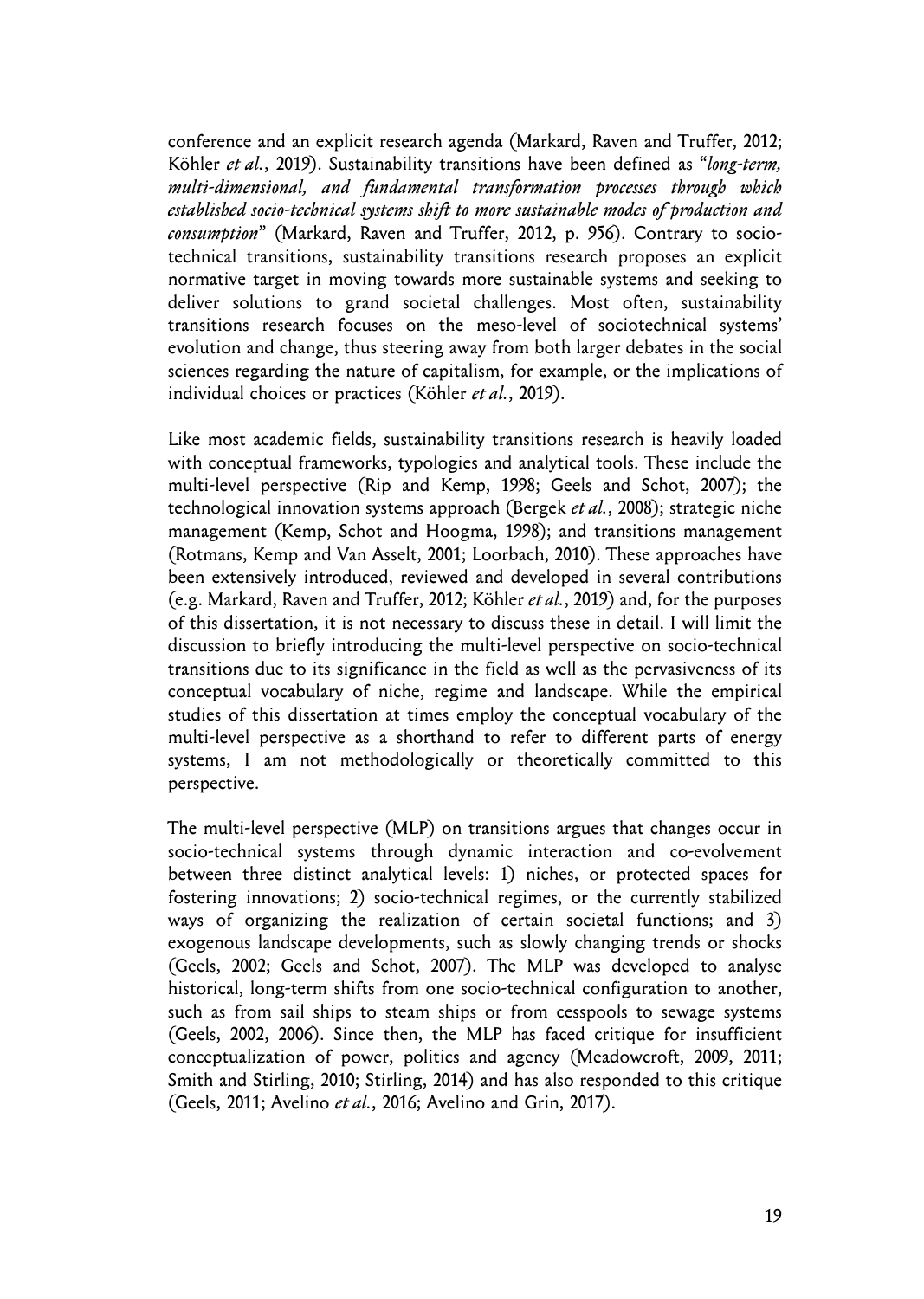The MLP has strongly shaped subsequent developments in the transitions field, as both an analytical tool and a heuristic. For example, conceptualizations of power have been ordered through the analytical lens of the MLP, arguing that the type of power wielded by societal actors corresponds with the levels of the MLP (Grin, 2010; Avelino, 2017). Another example is the development of discursive methodologies that are linked to the levels of the MLP (Hermwille, 2016; Rosenbloom, Berton and Meadowcroft, 2016; see also Isoaho and Karhunmaa, 2019). The MLP has thus functioned as an important ordering device for research on transitions and the image of transitions progressing through interactions between niches, regimes and landscapes is ubiquitous (see also Stirling, 2019).

A consequence of the growth and development of sustainability transitions research has been its increased influence and uptake in different policy contexts, especially innovation-focused fields in European countries (Heiskanen *et al.*, 2009; Voß, 2014). This is not surprising, as transitions research has been policyoriented from the beginning and approaches such as transitions management and strategic niche management have been applied to and tested in specific policy contexts already in the early 2000s, most notably in the Netherlands (Hendriks, 2009; Smith and Kern, 2009; Loorbach, 2010). The transformative capacity of these early applications remained modest, however, with researchers concluding that the use of transitions approaches to guide policy-making has not resulted in challenging dominant interests and problem frames, but rather has often led to the co-optation of radical storylines or the privileging of epistemic matters over democratic considerations (Hendriks, 2009; Smith and Kern, 2009).

Since then, the sustainability transitions field has developed and employed more applied research methodologies, such as action research (Wittmayer and Schäpke, 2014) and experimentation (Sengers, Wieczorek and Raven, 2016), for the most part with the purpose of increasing the policy relevance and impacts of research. Amidst these calls for increasing participation, self-reflection and descent from the ivory tower remains a demand to provide relevance "*through sound science and impartial assessment*" (Köhler *et al.*, 2019, p. 19). Sustainability transitions research thus seems to walk a tightrope between acknowledging the fields' normative orientation and lacking an articulation of how this structures the production of knowledge in the field. The normative orientation of sustainability transitions appears more readily directed outwards to reflecting on the implications of research processes and results than inwards to questioning how the epistemic practices of the field constitute particular policy problems, objects of intervention, and desirable solutions and practices (see also Shove and Walker, 2007).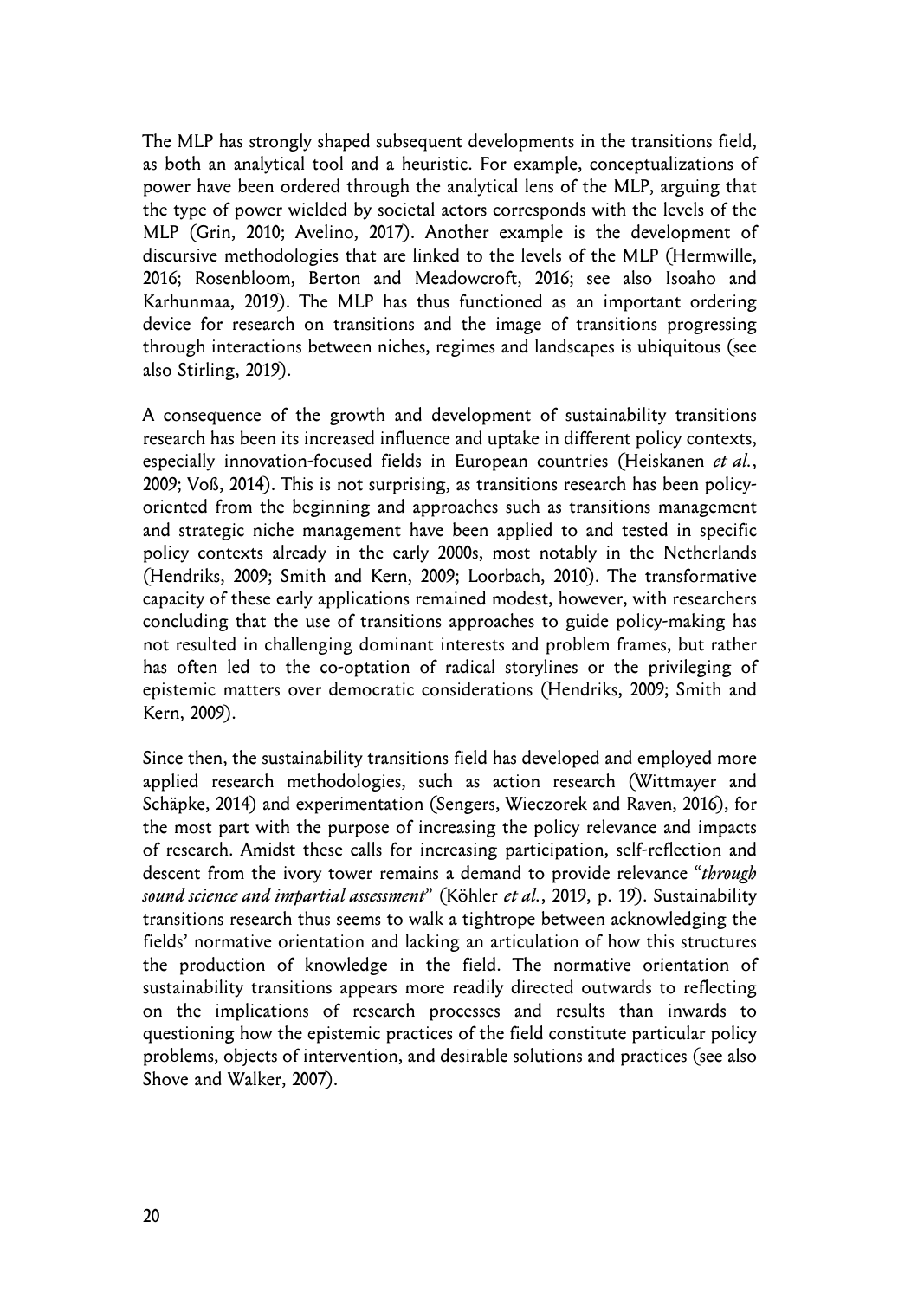### **2.2 CONSTRUCTING ENERGY TRANSITIONS AS A POLICY PROBLEM**

Within the field of sustainability transitions, energy transitions are an apt example for looking at how policy problems are constructed. Below, I discuss how the ideas of policy salience, urgency and contestation are built into current conceptualizations of energy transitions. Clark Miller and Carina Wyborn discuss such a process of co-production as an inevitable and ubiquitous feature of modern societies that "*cannot not happen"* (2020, p. 94). In the context of energy transitions, this means that whenever knowledge production about energy transitions occurs, it is accompanied by the construction of a desirable social order. While this point may be criticized as merely a descriptive statement, the aim of analysing such moments of co-production is rather to uncover dominant narratives and taken-for-granted boundaries that are described as neutral or non-political (Jasanoff, 2004). As Longhurst and Chilvers (2019, p. 974) state, "*even those visions which are seemingly descriptive or exploratory bring forward particular normativities in the form of imagined social, political and economic orders which extend beyond the exposition of future energy systems*". In this way, analysing how energy transitions are constructed sheds light on what types of issues, practices and knowledge are included or excluded and with what consequences.

In both energy research and sustainability transitions research, energy transitions have been defined in multiple ways and there is no consensus on what energy transitions are (Laird, 2013; Sovacool, 2016). Key elements that link different definitions are energy, its use and production, and an observation of a change from some previous identified state or process. Disagreements span over where and how change occurs, what it influences, over what time and to what extent (Grubler, Wilson and Nemet, 2016; Smil, 2016; Sovacool and Geels, 2016). A difference between a more techno-economic understanding from energy research to a more socio-technical one in transitions research can be observed. For example, Sovacool (2016) outlines three distinct views where first, "energy transitions" has been used to characterize changes in the energy system, such as in the fuel source, technology or prime mover. Another definition considers how technological changes have an effect on both different energy inputs and outputs as well as wider structural changes (Araújo, 2014; Sovacool, 2016). Finally, a third line of definitions argues that energy transitions entail a radical transformation of both social and technological practices (Kern and Rogge, 2016; Sovacool and Geels, 2016).

This last definition is most in line with current conceptualizations in the sustainability transitions literature, where energy transitions are characterized not only as technological changes but as wider sociotechnical processes of change that involve a normative conceptualization of the desired end-goal. As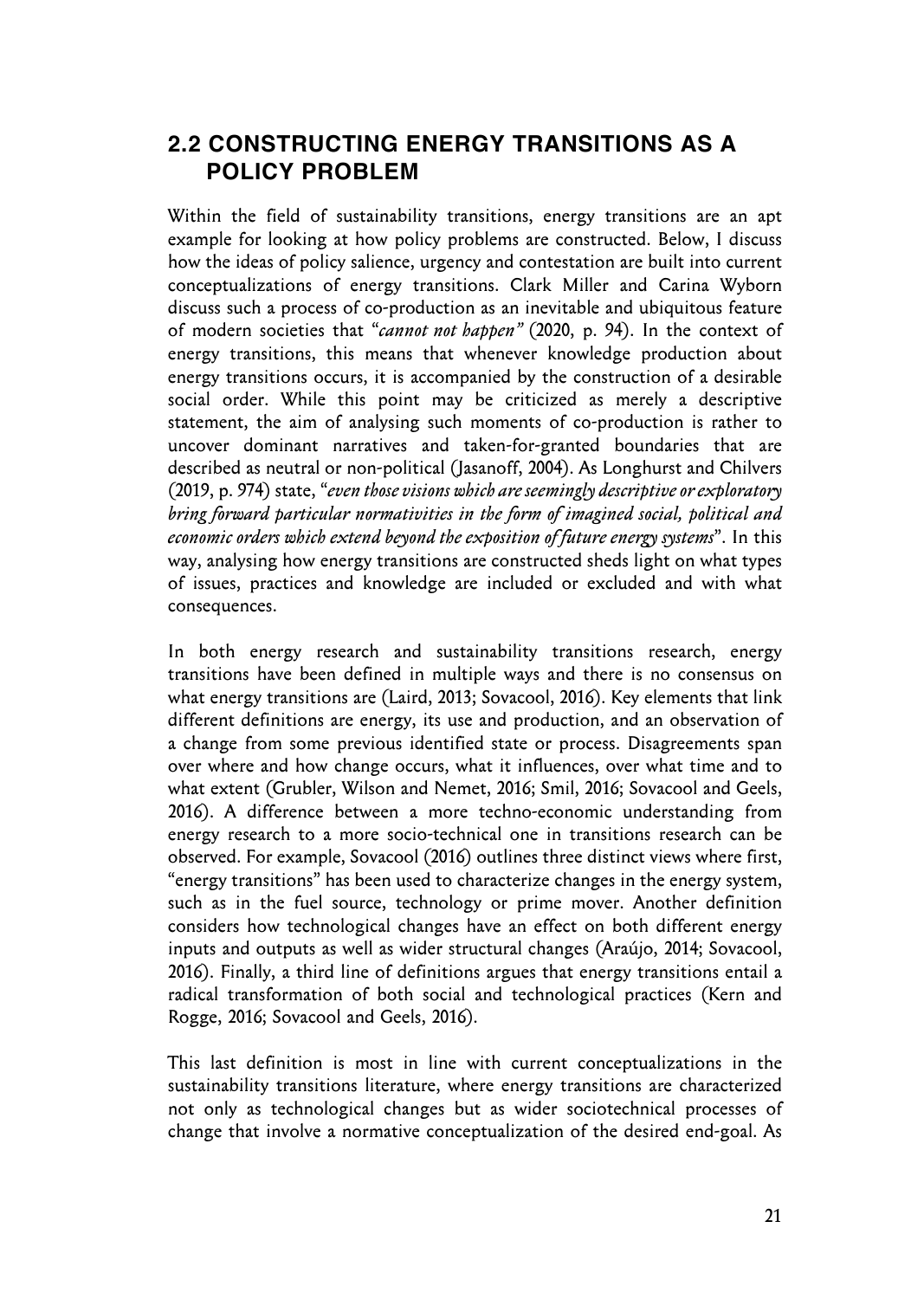Miller et al. (2013) emphasize, energy transitions are not merely about changes in technologies, but about the different forms of social, political and economic arrangements that are built in combination with technologies (see also Winner, 1980). The prevalence of multiple views on what energy transitions are has led Sovacool (2016) to argue that what is counted as an energy transition depends greatly on the analyst and how energy transitions are defined. How energy transitions are constructed by different fields of research thus matters and will be reflected on in wider societal debates over whether or not we are experiencing energy transitions, how these should be valued and measured, and which aspects of energy transitions to include or exclude in debates and measurements.

The literature on sustainability transitions associates energy transitions with long-term decarbonization targets and frames sustainable energy transitions as an urgent and politically salient challenge for policy (Markard, 2018; Isoaho, 2020). For example, in a commentary in *Science*, Geels et al. (2017, p. 1242) call for "rapid and deep decarbonization", which can be accelerated by "*increasing momentum of niche innovations; weakening of existing systems; and strengthening exogenous pressures*". This ties the acceleration of energy transitions to reinforcing specific patterns and alignments in the previously described MLP framework, such as simultaneously promoting niche innovations and weakening the reproduction of existing regimes. Whilst the acceleration of energy transitions is an increasingly voiced demand, the temporal dimensions of energy transitions have also raised debate.

Several energy transitions scholars acknowledge the need for rapid emissions reductions. However, energy transitions are described as long-term processes that span over decades (Smil, 2016; Sovacool, 2016). In the transitions scholarship, this mismatch between historically long-term energy transitions and the need for urgent emissions reductions in response to climate change has been approached by calling for an increased role for policy to purposefully steer change (Kern and Rogge, 2018). This has resulted in, for example, deploying the conceptual vocabulary of the MLP to offer policy advice and pathways for action (e.g. Geels *et al.*, 2017). As a result, much of energy transitions research balances between offering descriptive accounts of current and past transitions while simultaneously prescribing particular policies as desirable for achieving rapid and deep decarbonization (see e.g. Roberts *et al.*, 2018). This shows how research and knowledge production have played a formative role in constructing energy transitions as an urgent and salient policy issue to which specific solutions are offered.

Already early on, sustainability transitions research on energy faced critique over its inability to account for politics. In 2009, James Meadowcroft asked "*What about the politics?"*, concluding that political processes lie at the heart of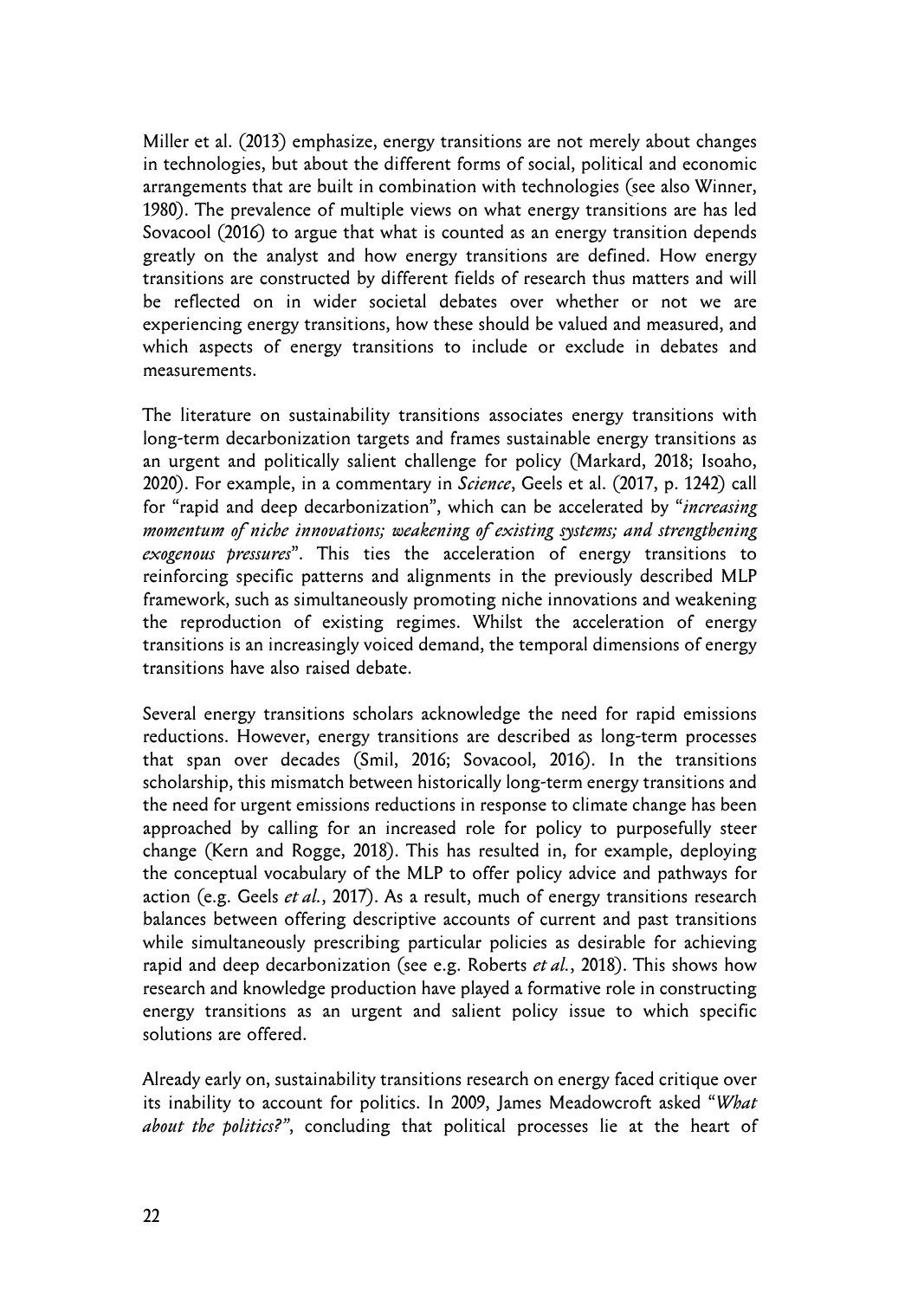governance for sustainable development, resulting in much messier and more complex processes of change than anticipated by contemporary transitions research frameworks (2009, p. 335). Different sociotechnical visions, such as calling for transitions towards fossil free, renewable or carbon neutral futures, will result in materializing and legitimizing different sociotechnical pathways (Meadowcroft, 2009; Lawhon and Murphy, 2012). Since this early critique, research on energy transitions has acknowledged the complexity and conflictual character of energy transitions on multiple occasions (e.g. Smith and Kern, 2009; Stirling, 2014; Rosenbloom, Berton and Meadowcroft, 2016; Rosenbloom, 2019). It is beyond the scope of this dissertation to address in detail the criticism raised towards energy transitions research or the responses that have followed. In the following, however, I show how this criticism has resulted in conceptual development in two parallel strands on the policy and politics of energy transitions.

First, scholarship that seeks to bridge energy transitions research with research on policy processes has increased in recent years (e.g. Kivimaa and Kern, 2016; Kern and Rogge, 2018). This research is interested in analysing the strategies developed by governing actors to address societal concerns and how they could be guided to shape and accelerate energy transitions. A rising trend is focusing on how to not only promote innovations but actively destabilize current unsustainable regimes, for example through policy mixes, phase-out policies or systemic disruptions (Kivimaa and Kern, 2016; Rogge and Johnstone, 2017; Johnstone *et al.*, 2020). This line of research seeks to provide explicit policy proposals and recommendations for decision-makers and thus presents energy transitions research as an area that contributes to solving "grand societal challenges".

Second, in parallel with the focus on policy, a more explicit focus on politics and the political dimensions of energy transitions processes has emerged. In contrast to research on policy, this research is interested in examining how transitions are value-laden processes that involve conflicts and contestation between different groups and viewpoints (Hess, 2014; Betsill and Stevis, 2016; Rosenbloom, Berton and Meadowcroft, 2016). Much of the research highlights the processes through which energy transitions create distinct groups of beneficiaries and losers, resulting in support for and resistance against proposed policies (Geels, 2014; Leipprand and Flachsland, 2018; Roberts *et al.*, 2018). One specific area where conflict plays out is through discursive struggles, where different groups compete over framing policy processes and attempting to legitimize particular practices (Rosenbloom, Berton and Meadowcroft, 2016). This involves both constructing meaning for observed changes as well as creating links between specific issues and actors, such as coal phase-out and blue-collar workers in underprivileged regions (Leipprand and Flachsland, 2018; Isoaho and Markard, 2020). The focus on politics has alerted transitions scholars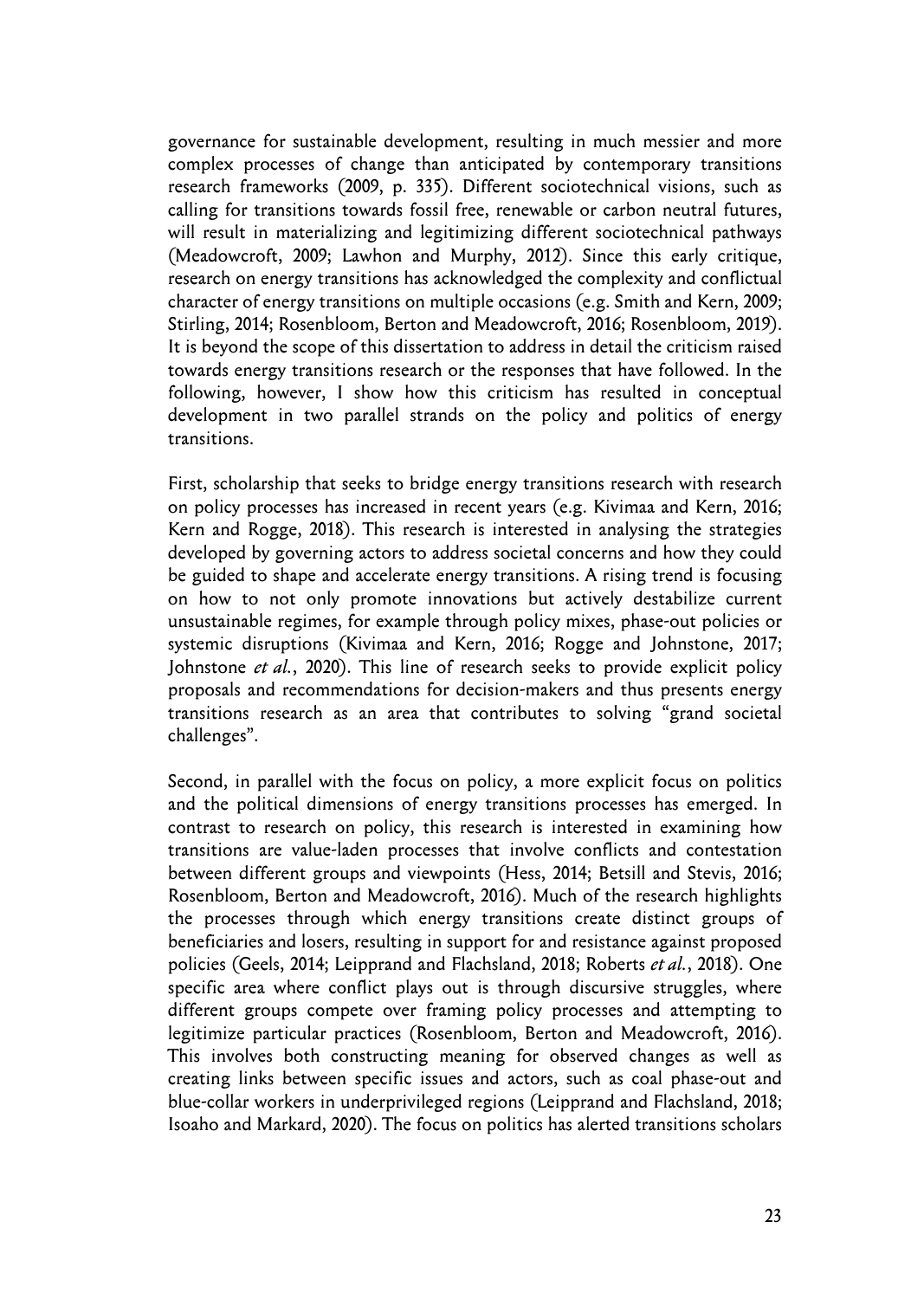to examine the political arena as one that can significantly impede the development of rapid energy transitions, but also as one where potential coalitions can be formed to accelerate transitions (e.g. Haukkala, 2018). This line of research seeks to provide policy recommendations, but addresses these often to a broader range of actors than policy-makers.

Energy transitions research has thus taken on board several of the early criticisms regarding power, politics and agency raised against it. Nonetheless, I want to raise a few points for further reflection. First, the acknowledgement of energy transitions as inherently political processes has resulted in developing and calling for methodological and theoretical crossovers with different fields, such as policy studies (Kern and Rogge, 2018), political science (Roberts *et al.*, 2018) and science and technology studies (Hess and Sovacool, 2020; Sovacool *et al.*, 2020). At the same time, there remains a tension regarding how to account for the different ontologies and epistemologies, and the plethora of methodological approaches, that have been developed within and across these fields (Sovacool and Hess, 2017; Isoaho, 2020). Second, and related, energy transitions research teeters between being a reflexive field that is interested in how transitions towards sustainability are governed, yet at times struggling to account for social science and transitions research itself as a powerful means of ordering the world. While the turn to policy and politics in energy transitions research shows promising avenues, there still remains conceptual work to be done in acknowledging how visions of the future shape politics and governance. I turn to this question in the next section, where I discuss energy transitions as a sociotechnical imaginary and present research on energy and imaginaries.

### **2.3 ENERGY TRANSITIONS AS A SOCIOTECHNICAL IMAGINARY**

As described above, sustainability transitions research frames energy transitions as urgent and politically salient policy problems that require public intervention. This has led to a sustained and persistently voiced claim to transform current modes of producing and consuming energy. As such, transitions research is coproducing visions of a desirable future with views on desirable social order. The purpose of stating this here is to acknowledge that the social sciences, too, are world-making practices that construct objects of analysis and intervention, and deserve to be studied as such (Asdal and Marres, 2014). As stated in the introduction, science and technology studies is the field of research that is interested in analysing such processes, i.e. both the processes through which scientific knowledge and technological objects are constructed and how science and social order are mutually shaped. Much research in the genealogy of STS has focused specifically on the production of *scientific* knowledge in rather traditional settings, such as the laboratory (e.g. Latour and Woolgar, 1979;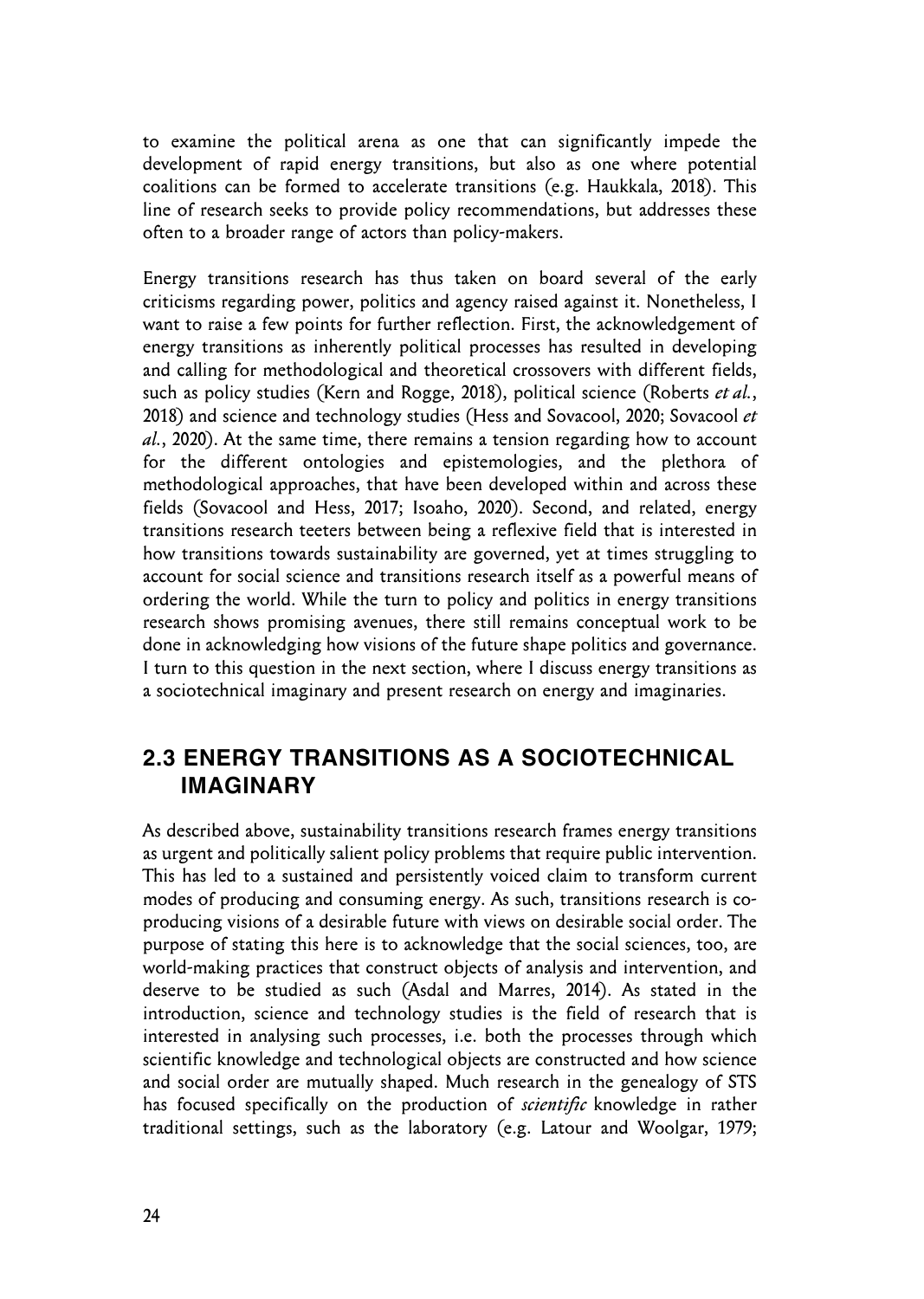Knorr-Cetina, 1995) and on the formation of *technological* artefacts (e.g. Bijker, Hughes and Pinch, 1987). Within the diverse field of STS, I draw upon an intersecting analytical lineage, namely that of co-production (Jasanoff 2004). While I have already referred to co-production in several parts of the dissertation, I want to briefly outline the type of analysis that co-production<sup>3</sup> allows for.

Co-production seeks to analyse the mutual production and shaping of knowledge and social order. Jasanoff (2004, pp. 2–3) explains co-production as follows: "*The ways in which we know and represent the world (both nature and society) are inseparable from the ways we choose to live in it. Knowledge and its material embodiments are at once products of social work and constitutive of forms of social life; society cannot function without knowledge any more than knowledge can exist without appropriate social supports*." Co-production is thus a way of talking about the mutual dependency of the epistemic and the normative, or how stating what *is*  is always entangled with what *ought to be.* A co-productionist perspective views science and technology as sites that are imbued with norms and values. Simultaneously, society's governing institutions both borrow from scientific reason as well as regulate the space and scope for science.

I situate this dissertation in this analytical lineage since, firstly, I view energy transitions as processes of both social and material change as well as meaningmaking that aims to make sense of those changes. This means that material, technical and social changes are intertwined with the social and discursive processes that vie to construct meaning for those changes. Second, coproductionist analysis is particularly suited to analysing how knowledge and social order are constituted in the social sciences and policy, which still tend to receive less analytical attention in STS than the natural sciences (Asdal and Marres, 2014). As previous research has attended especially to how technological or innovation pathways feature in energy transitions (e.g. Levidow and Papaioannou, 2013), the role of desirable policy and governance has received less attention. However, I will demonstrate that policy is also a site where imaginative capacities are exercised to label specific issues as (un)controllable, (un)certain or (un)desirable. In sum, co-productionist analysis enables analysing energy transitions as both an epistemic and normative undertaking.

I now turn to the concept of sociotechnical imaginaries to elaborate on the role of future visions in shaping social order. The concept of sociotechnical imaginaries, as developed by Sheila Jasanoff and San-Hyun Kim (2009, 2015), builds on previous work that views imagination as a profoundly important attribute of human societies (e.g. Anderson, 1983; Taylor, 2004). The capacity

<sup>3</sup> I approach co-production as it has been developed in science and technology studies. Co-production has also been developed in public and business administration and sustainability science. For a thorough review on the different disciplinary approaches, see Miller and Wyborn (2020).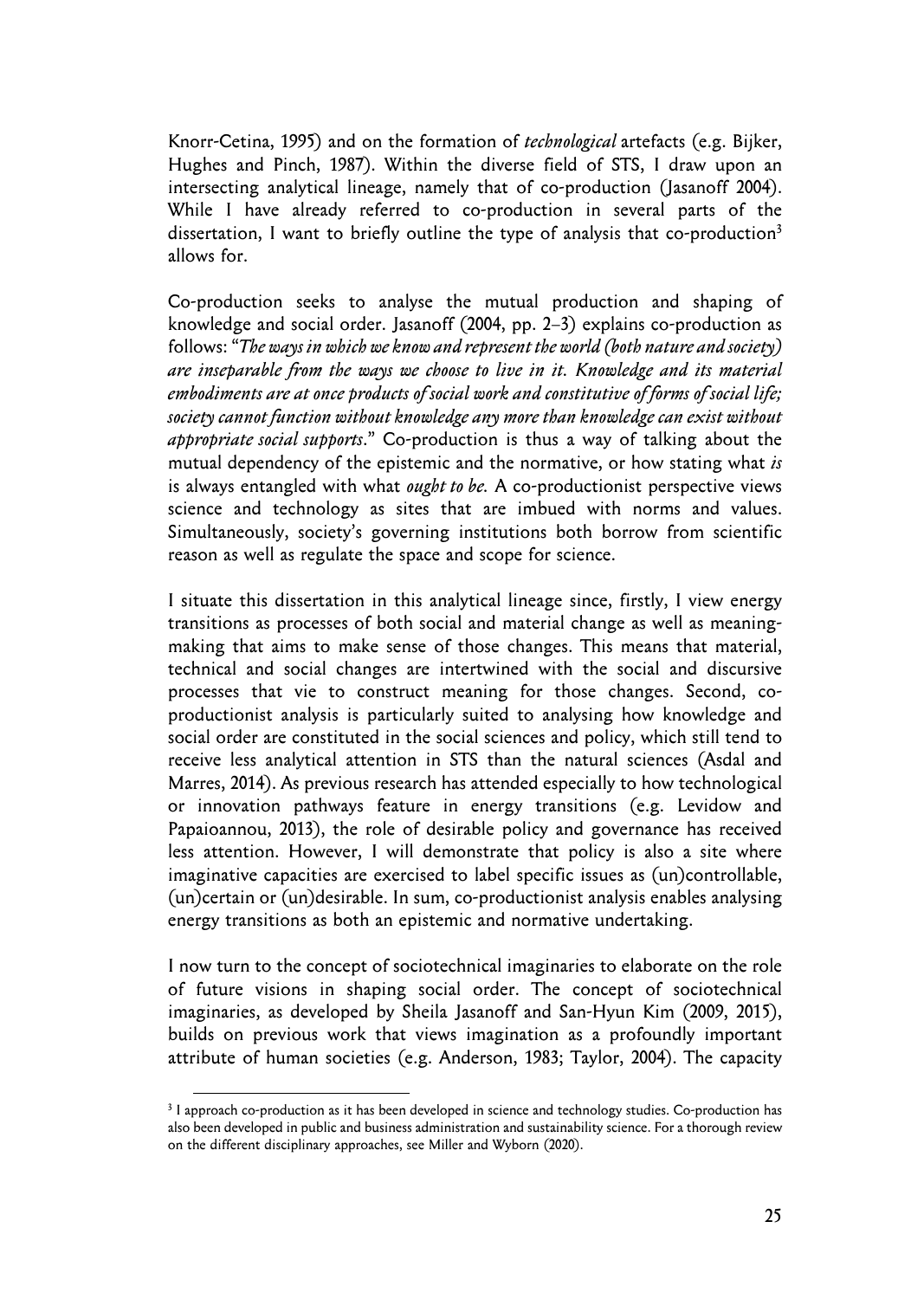to imagine distinct futures allows for painting both fanciful dreams of better times as well as chilling views of a future to avoid. Imagining the future can thus create abstract, yet coherent and durable, entities that order social and political life. In previous scholarship, Benedict Anderson challenged the prevalent idea of nations as distinct political entities. Instead, he showed how the idea of a nation is built upon imagined political communities, or shared and collectively distributed understandings of who we are, which are repeatedly rehearsed and recollected through different media, such as the print media and museums (Anderson, 1983). Charles Taylor (2004), in turn, argued that imagination is not merely a set of ideas but rather the enabling condition that holds modernity together through distilling a tacit sense of how one ought to live and what can be viewed as correct and legitimate with regard to the state of 'modernity' we are in. However, as Jasanoff (2015a) shows in the introductory chapter to *Dreamscapes of Modernity*, these previous studies on the role of imagination fail to account for the profound role that science and technology have, not only in shaping our societies, but also in performing and being called upon to produce collective visions of the future.

Extending from previous scholarship, Jasanoff (2015a, p. 4) defines sociotechnical imaginaries as "*collectively held, institutionally stabilized, and publicly performed visions of desirable futures, animated by shared understandings of forms of social life and social order attainable through, and supportive of, advances in science and technology*". This places importance on viewing imaginaries as shared resources that touch upon tacit understandings of what may "feel right" in a given time or place. Through being collectively held and performed, imaginaries can account for how rather abstract ideas, such as the autonomy of science, come to persist over time (Jasanoff and Kim, 2015). Imaginaries, thus, are not only imagined but also collectively performed, pointing to the importance that displays of statehood, power or accountability have on legitimizing and enabling certain views on desirable futures (see also Ezrahi, 1990). At the same time, imaginaries of desirable futures build upon and gain ground through attachment to rather tangible things, such as material resources and infrastructures, which in turn are constituted and reinterpreted through imaginaries (Kuchler and Bridge, 2018). In sum, the concept of imaginaries highlights how all visions of the future, even those that claim to be merely descriptive, are performative as they mould and formulate present realities (Longhurst and Chilvers, 2019).

Next, I turn to the literature that discusses sociotechnical imaginaries with regard to energy. As sociotechnical imaginaries were first coined with a comparison on the governance of nuclear energy in the US and South Korea (Jasanoff and Kim, 2009), it is not surprising that there are plenty of studies that examine sociotechnical imaginaries in the context of energy (e.g. Eaton, Gasteyer and Busch, 2014; Kuchler, 2014; Ballo, 2015; Korsnes, 2016; Smith and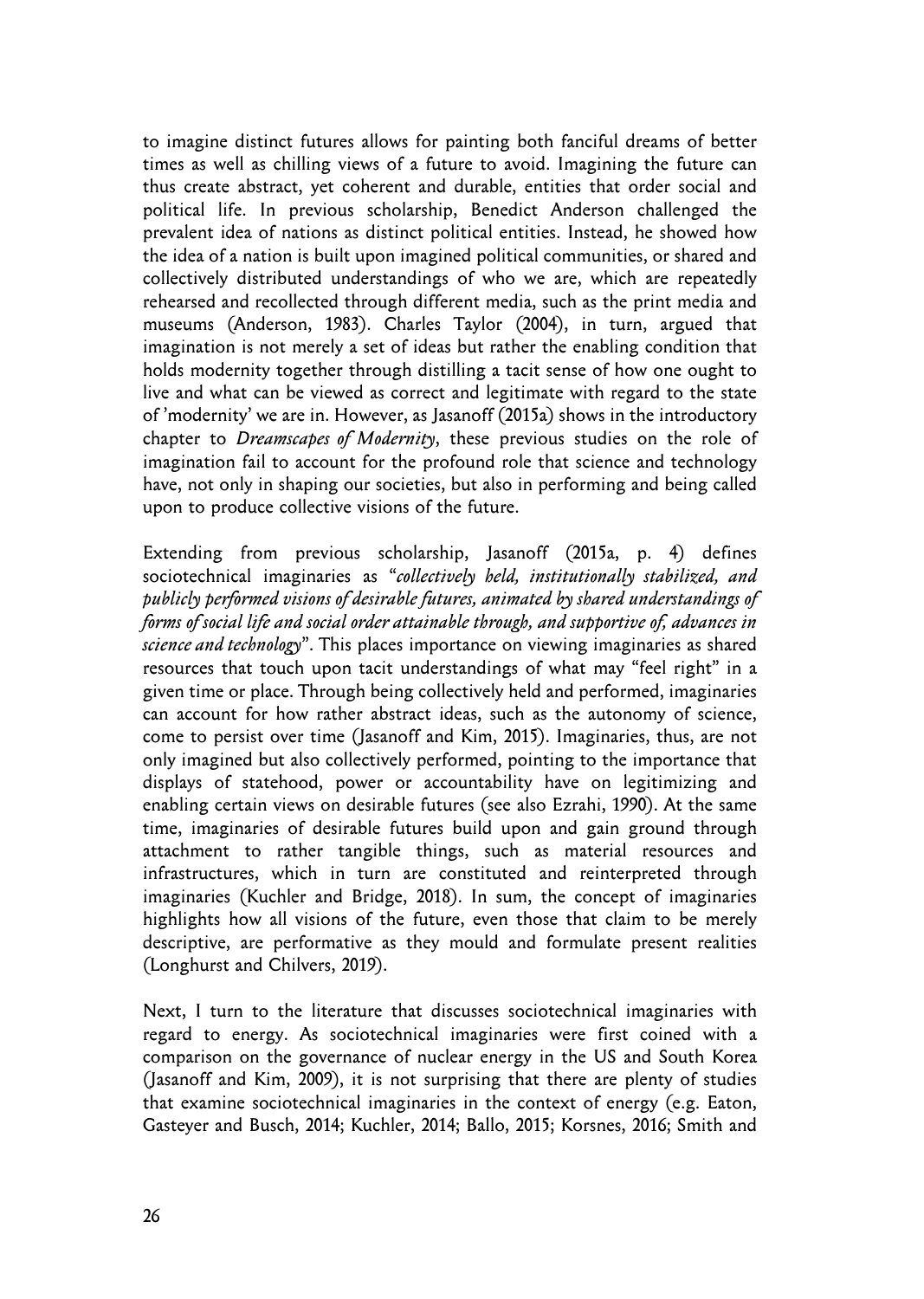Tidwell, 2016; Kuchler and Bridge, 2018; Tozer and Klenk, 2018). In a recent review on the integration of STS with energy research, Hess and Sovacool (2020) state that sociotechnical imaginaries was the most frequently used term to discuss collectively held views on the future, in contrast to visions, anticipation or expectations. Within energy research, analysis on sociotechnical imaginaries has been paired and combined with different theoretical and methodological takes, such as pathways (Levidow and Papaioannou, 2013), frames (Eaton, Gasteyer and Busch, 2014), storylines (Tozer and Klenk, 2018), prefigurative activism (Marquardt and Delina, 2019) and resource materialities (Kuchler and Bridge, 2018). This shows that the intersection of energy and sociotechnical imaginaries is a rapidly growing and developing field of study that is branching into different theoretical and methodological directions, all of which cannot be reviewed here. In the following, I focus on three themes that are somewhat understudied and important for understanding this dissertation: the scale, heterogeneity and mobility of imaginaries. I argue that, collectively, all of these themes point to the importance of analysing the interpretative flexibility of sociotechnical imaginaries and how imaginaries are co-produced across space and time.

Sociotechnical imaginaries were first conceptualized as collectively imagined forms of social order that are reflected in nation-specific scientific and/or technological projects (Jasanoff and Kim, 2009, p. 120). Jasanoff and Kim (2009) showed how the development of nuclear power in the US and South Korea has both relied on and contributed to nation-specific ideas on the governance of technology and the distribution of risks and benefits. In South Korea, the risks of developing nuclear power were contrasted against the risks of failing to develop as a nation, whereas in the US, the discussion on the risks of nuclear power was tightly contained and risks were referred to as limited and manageable (Jasanoff and Kim, 2009). This initial focus elevated nation-states to function as both explanatory resources for divergent sociotechnical pathways as well as to act as the key analytical units through which imaginaries research was conducted. However, researchers began to quickly suggest that sociotechnical imaginaries are relevant also at other scales than the nation-state.

Smith and Tidwell (2016) argued that imaginaries research focused too strongly on the nation-state, failing to account for how ordinary citizens both produce imaginaries of their own or criticize, transform or take up broader imaginaries. They introduced the term "bounded imaginaries" to refer to imaginaries that are limited to the local scale and fail to gain ground in national discussions of a good future. As can be seen from the definition of sociotechnical imaginaries given above, the issue of scale has been revisited and sociotechnical imaginaries are now discussed as belonging to collectives that can vary across space and time and are not necessarily bound to the nation-state (Jasanoff, 2015a). In the context of energy, research has examined imaginaries beyond the nation-state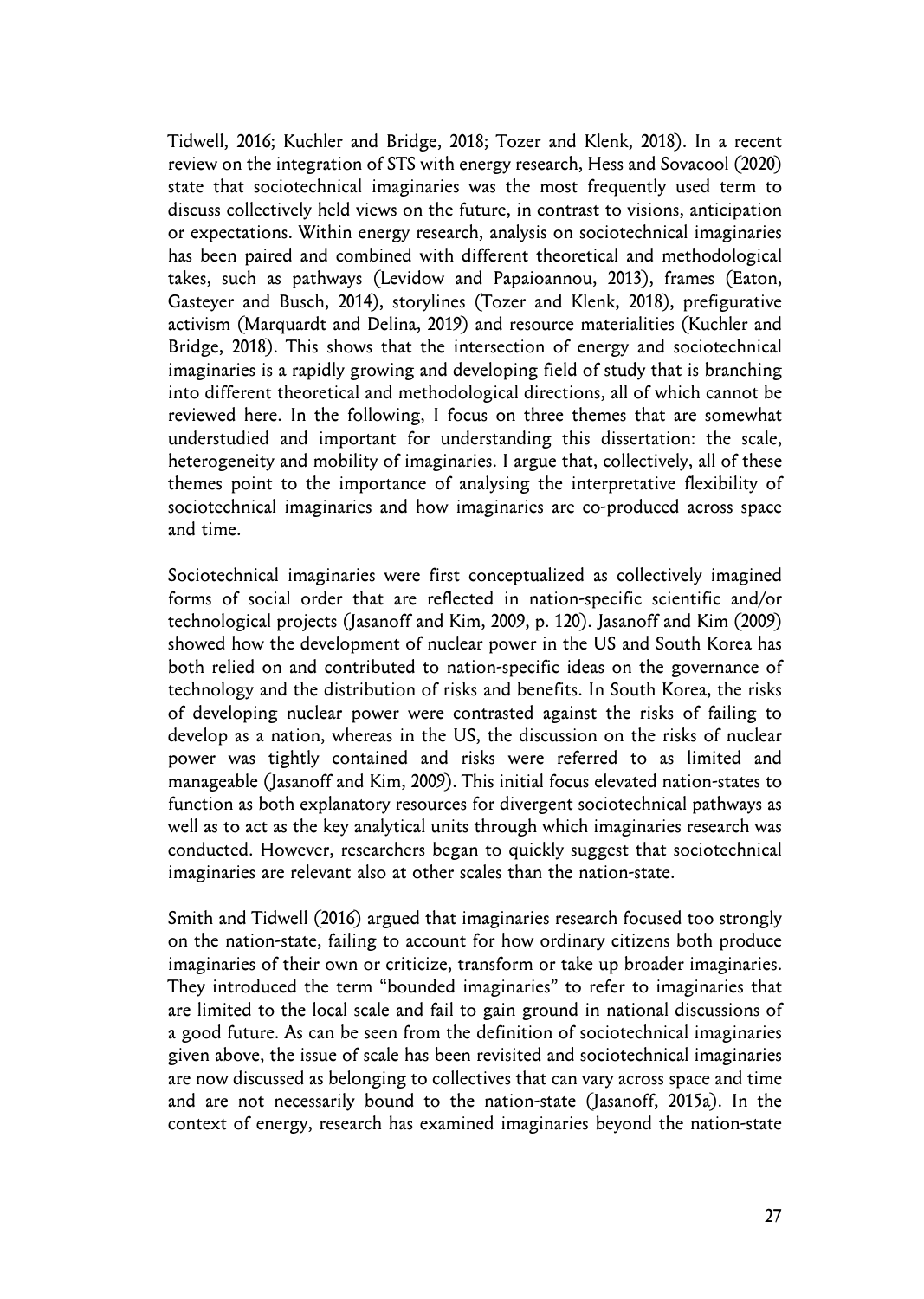through analysis of transnational organizations (Kuchler, 2014), networked cities (Tozer and Klenk, 2018), and regional innovation policies (Levenda *et al.*, 2019). At the same time, scale remains a relevant issue in the analysis of sociotechnical imaginaries. A question that has not been comprehensively addressed in the literature is the extent to which an imaginary can be shared – rather than distinct – across geographical scales, yet exhibit specific elements that vary according to location or scale. This brings me to the second theme on imaginaries and heterogeneity.

As sociotechnical imaginaries are defined as "collectively held, institutionally stabilized and publicly performed", they contain a degree of stability, tenacity and comprehensiveness. This can lead to asking whether imaginaries can come to function as strongholds of the imagination or as stubborn structures resistant to change. Giving imaginaries an ontologically fixed status, however, would "*rob them of their analytical value*", Jasanoff (2015b, p. 339) argues. This means that analysts must stay attuned to both how dominant imaginaries are performed but also to what impedes or facilitates alternative imaginaries to arise and gain foothold. An adjacent question regarding alternative imaginations is that of how much heterogeneity an imaginary can allow for. That is, how much plurality can an imaginary afford without transforming into a completely different imaginary? This is a topical issue for research on sociotechnical imaginaries, which has recently highlighted conflict and contestation across different imaginaries (e.g. Levidow and Papaioannou, 2013; Burnham *et al.*, 2017) instead of the possible divergence that can exist within an imaginary.

In this thesis, I will argue that plurality in the form of interpretative flexibility can come to function as the glue that holds an imaginary together. Interpretative flexibility thus provides one answer to the question of how practices of collective imagination can resolve conflict and produce consensus (Jasanoff, 2015a, p. 27). That is, through remaining interpretatively flexible, imaginaries can speak to and unite broad collectives without causing conflict.<sup>4</sup> At the same time, the heterogeneity underwritten in interpretative flexibility means that while speaking of the same imaginary, it is possible to see and analyse different co-productions. While sociotechnical imaginaries contain a degree of cohesion even under broad and flexible ideas, how these imaginaries play out across time and space is a question of how the imaginary is co-produced with contingent priorities and practices. This brings me to my third point concerning the mobility and capacity of sociotechnical imaginaries to travel across distinct contexts.

Research in STS has shown how political and technological changes never lead to identical responses in different cultures, but rather that changes are always

<sup>4</sup> I further qualify this discussion with regard to boundary objects (Star and Griesemer, 1989; Star, 2010) in Chapter 6.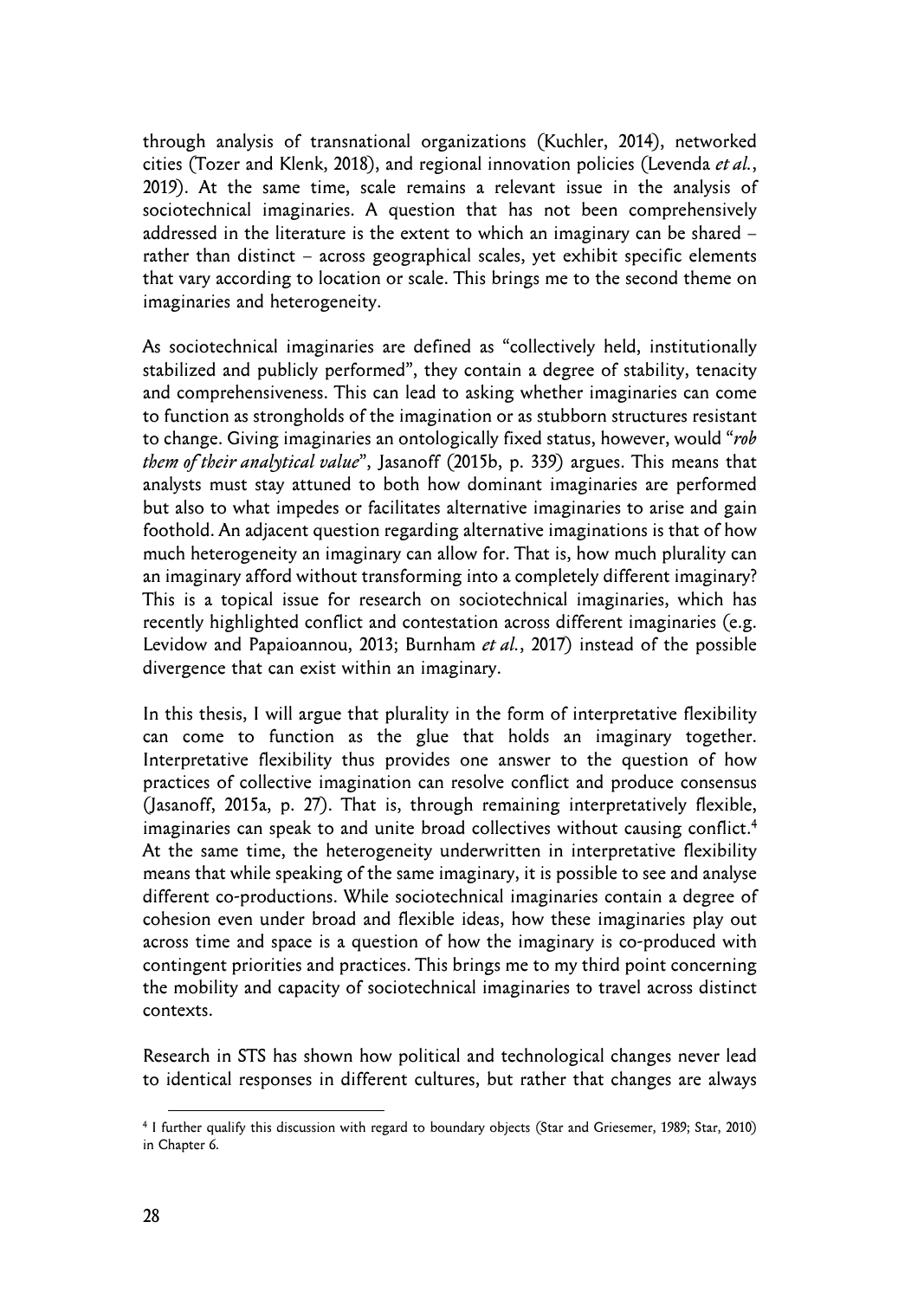filtered into pre-existing imaginations, institutional structures and practices of sense-making (Jasanoff, 2007; Felt, 2015). This explains how shocks, such as the Fukushima accident, led to officials stressing the safety of nuclear power in Finland, while German politicians decided to push through plans of nuclear phase-out (Hermwille, 2016; Ylönen *et al.*, 2017). Likewise, when sociotechnical imaginaries travel from one context to another, they are transformed. Pfotenhauer and Jasanoff (2017) discuss the MIT model of innovation as a "traveling imaginary" to highlight how seemingly universal ideas about innovation are modified to respond to particular diagnoses of social problems in different contexts. With this analysis, they show how models of "best practice" – whether in innovation, environmental governance or development policy – are never transferred unchanged, but will always be tailored according to local views on the problem at hand.

In a similar move, Forsyth and Levidow (2015) warn of the dangers of assuming that the subjects of comparison (such as policy frameworks) are mobile and detachable from their origins and that comparison of such subjects could shed light on desirable best practices. Instead, they argue that the act of detaching a subject from its place of origin is in itself a site of ontological politics – one where decisions are made on what is worthy and possible of comparing. Thus, when we speak of imaginaries as moving from one context to another, it is important to be specific about what is assumed to be mobile, by whom and how that mobility plays out. This is pertinent in the context of energy transitions, which saddle at the same time the rather universalizing idea of requiring "deep and rapid decarbonization" while simultaneously paying heed to how hugely context-dependent and variable this process is likely to be in different geographical and political spaces.

The issues of scale, heterogeneity and mobility all point to the importance of analysing how sociotechnical imaginaries are co-produced in distinct places over time. From early on, imaginaries have been described as analytical resources that do not abide by strict dichotomies such as those of agency and structure. The focus on the institutional stability of imaginaries, however, draws attention to how imaginaries allow for specific types of action while restricting others. Imaginaries in this sense condition that which is seen and acted upon (Jasanoff, 2015a). This emphasizes the more structural element of imaginaries, or how imaginaries contribute to constituting the conditions of what is seen as potential and prehensible (see also Stirling, 2019). Focusing on scale, heterogeneity and mobility, in turn, can orient the analysis of imaginaries towards questions regarding agency and the scope of agency in the context of a sociotechnical imaginary. I do not state this in order to advocate a return to problematic dichotomies of structure and agency. Rather, my aim is to highlight some possibilities for exercising agency that the themes discussed above allow. First, focusing on the scale at which desirable futures are imagined allows for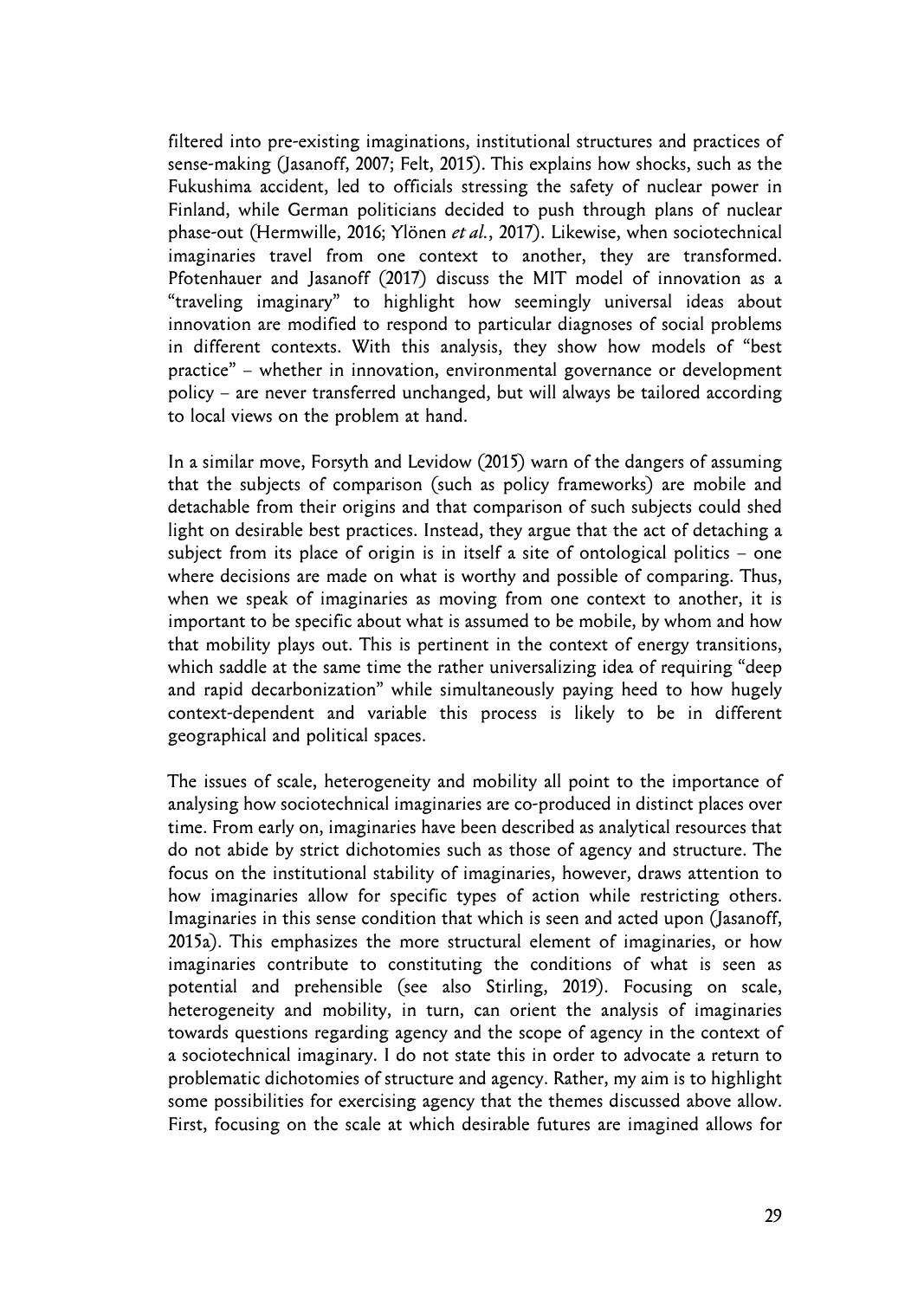seeing and knowing alternative futures and asking to what extent they are seen and acted upon by those in power (Smith and Tidwell, 2016). Second, looking for heterogeneity in imaginaries allows for examining the subtle distinctions in the ways that actors propose to attain desirable futures. Third, examining how imaginaries transform as they are transported from one place to another allows for appreciating the capacity of different actors to shape and mould imaginaries. In sum, these three themes highlight some of the avenues that actors can pursue to exercise agency in both imagining and acting otherwise.

This chapter has presented an overview of three distinct fields of study: sustainability transitions research, energy transitions research, and STS studies on sociotechnical imaginaries. I have presented sustainability transitions research as a growing research field that is aimed at addressing grand societal challenges and that is engaged in producing policy-relevant research. Within this field, energy transitions are framed as a particularly urgent, salient and contested policy problem. Both sustainability transitions research and energy transitions research reflect a broader trend in energy policy to govern futures, change and transition. They do so through intertwining descriptive accounts of energy transitions with prescriptive calls to shape and accelerate transitions (e.g. Sovacool, 2016; Geels *et al.*, 2017). Acts of knowledge production are thus coproduced with views on desirable social order. In the third section of this chapter, I have argued that it is necessary to analyse such moments of coproduction and I have presented research on sociotechnical imaginaries as a means of doing so. In contrast to transitions research, the analytical focus of STS shifts the gaze from the study of past and future energy transitions to asking how and for whom such pasts and futures work in the present.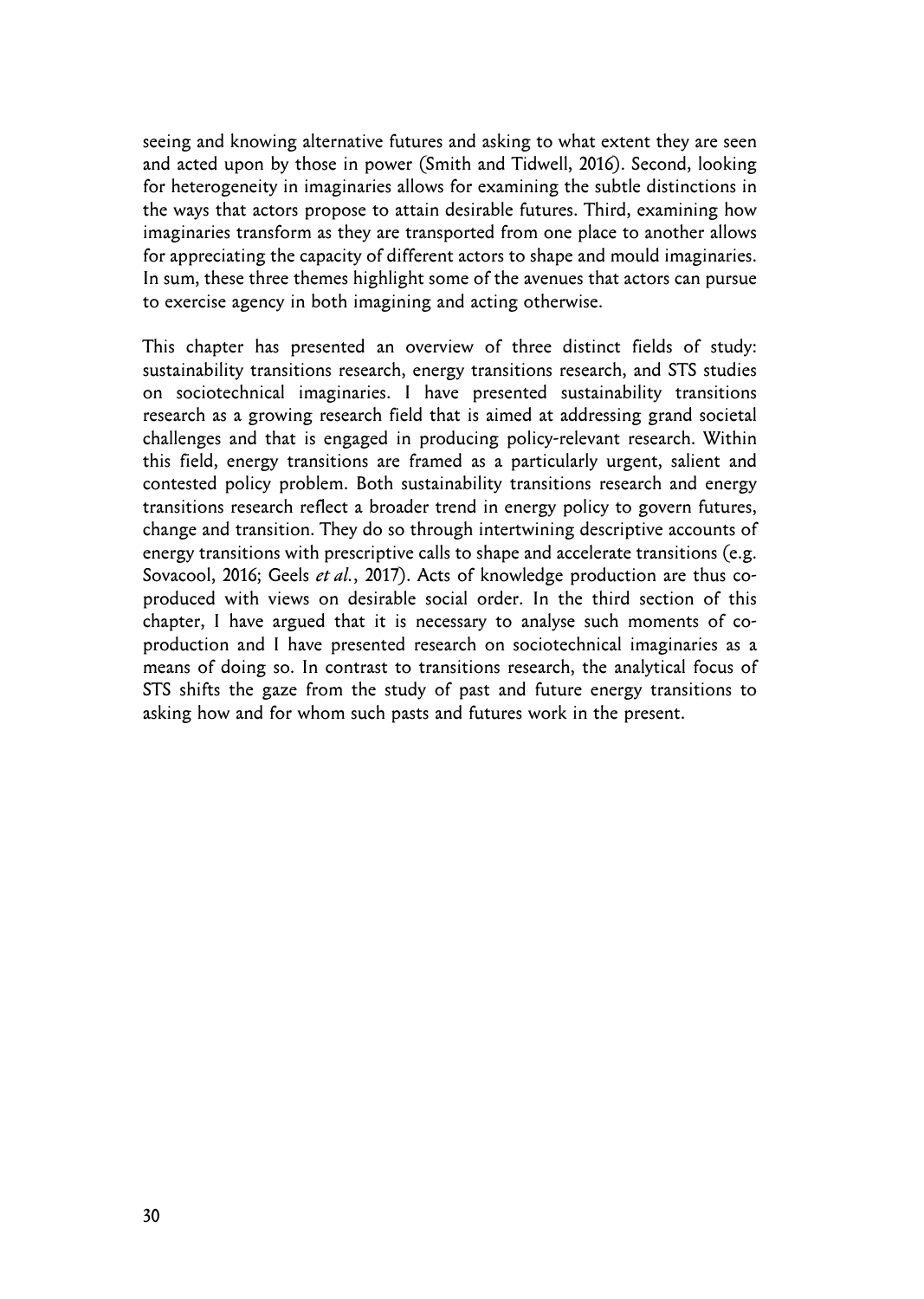## **3 GOVERNING ENERGY IN FINLAND**

This chapter introduces the Finnish energy sector and discusses previous research on the governance of energy in Finland. While the empirical studies presented in Chapter 5 focus on the 2010s, the aim of this chapter is to contextualize these studies with a discussion on earlier developments. The first part of the chapter discusses the role of different energy sources in the Finnish energy system, whereas the second part focuses on policy processes and governance.

### **3.1 CHARACTERIZING THE FINNISH ENERGY MIX**

*"In compiling the National Energy and Climate Strategy, it is essential to take into consideration our national special features, such as the cold climate, long transport distances, our extensive energy-intensive industry as well as our own raw materials resources, particularly forest biomass."* (Huttunen, 2017, p. 14)

The Government report on the National Energy and Climate Strategy for 2030 starts by declaring that Finland's long-term aim is a carbon neutral society (Huttunen, 2017). The above quote, which lays out the national characteristics or "special features" of Finland that structure and motivate the governance of the energy system, is situated towards the end of the brief introduction. While this can be read as a description of "the ways things are", the short statement says a lot about both the historical development of the Finnish energy sector as well as current motivations to shape and transform it towards carbon neutrality.

Finland is one of the European countries with the highest per capita energy consumption. In both policy and academic text, this is often attributed to the reasons identified in the above quote: the cold climate and the extensive heating this necessitates, the long distances within the country and the needs of energyintensive industry. Heating takes up 26% of final energy consumption and transport around 17% (Statistics Finland, 2020b). Both the heating and transport sectors have been discussed as key challenges for policy, due to their reliance on fossil fuels. While heating and transport are important challenges for the energy sector as a whole, this dissertation does not zoom in on these two sectors. Instead, I focus on energy policy as an area of governance, and particularly on changes in the electricity sector. This choice stems largely from the research design and collected empirical materials, outlined in more detail in Chapter 4. I have approached energy policy with a broad orientation and interest in questions related to governance, policy processes and their negotiation. This, in turn, was discussed in the collected materials either on a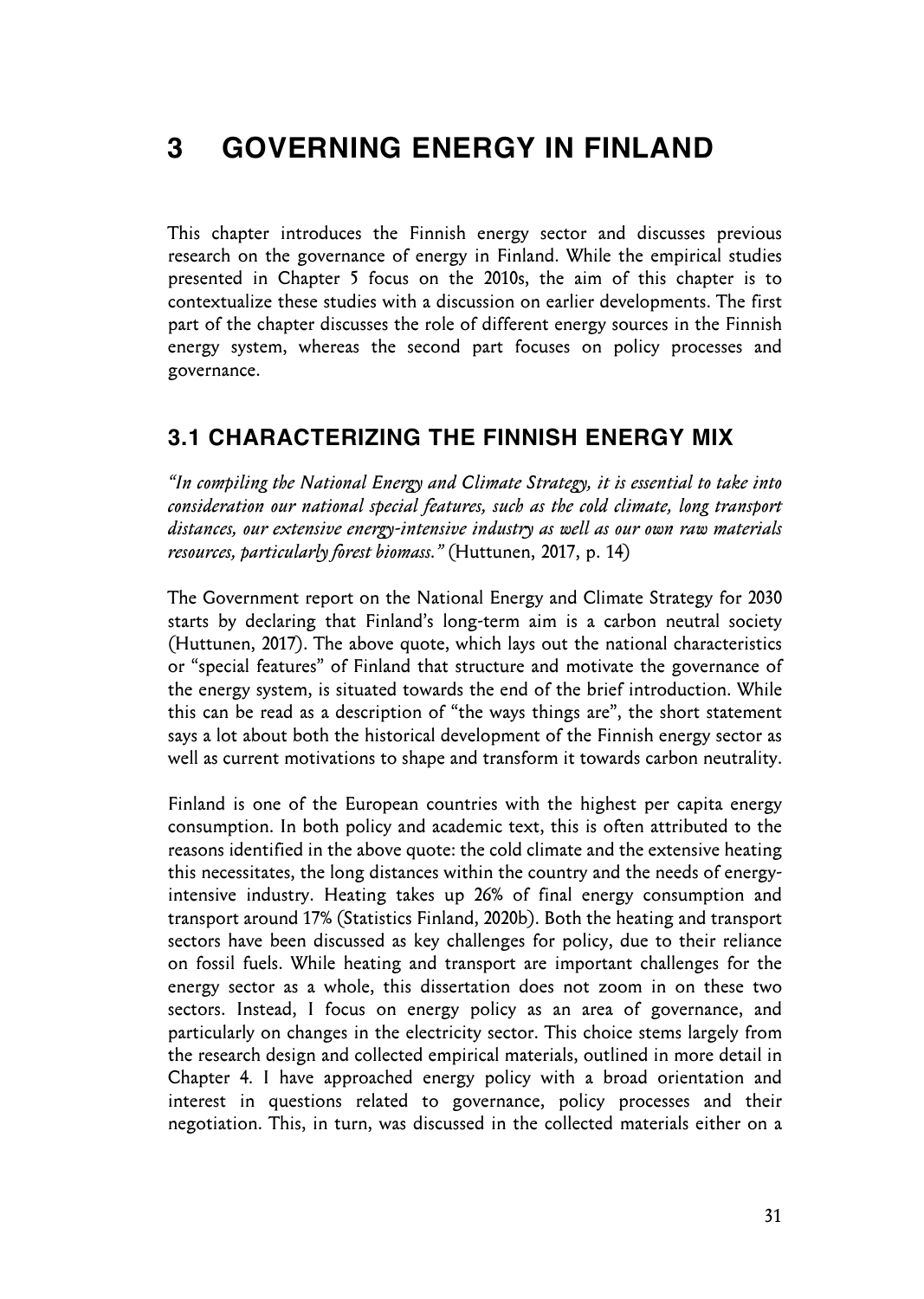broad level or, if specified, often with regard to changes in the electricity sector. This is likely due to the electricity sector being in the limelight of policy attention, academic interest, media discussions and future expectations, especially regarding the electrification and digitalization of services. In the following overview of the Finnish energy mix, I highlight the share of different energy sources both in final energy consumption and in electricity provision.

The Finnish energy sector has historically developed around three main groups of energy sources: fossil fuels, nuclear energy and renewable energy. Fossil fuels are especially important in the transport and heating sectors, including combined heat and power (CHP) plants. In 2019, imported oil, coal and natural gas accounted for 34% of final energy consumption and 13% of electricity production(Statistics Finland, 2020a; Energiateollisuus, 2021). From the 1970s oil crises onwards, diversification of the energy mix has been a stated governmental aim. As a result, the first nuclear power reactors began operating in Loviisa in 1977 and 1981. Meanwhile, the high share of renewable energy in the Finnish energy mix, which has grown gradually from the 1970s onwards, is due to the large use of forest residues as energy, developed as a by-product of the pulp and paper industry. The development of nuclear energy and bioenergy has been systematically supported by energy-intensive industry, particularly the forestry industry, in close cooperation with politicians and civil servants (Sunell, 2004). The long history and development of nuclear energy and bioenergy in Finland shows how "carbon neutral" energy sources were systematically promoted prior to being labelled as carbon neutral. Indeed, Kivimaa and Mickwitz (2011) discuss how the adoption of new climate mitigation goals in the 1990s did not lead to the promotion of new technological options in energy policy. Instead, bioenergy was reframed as a renewable resource and existing commitments to bioenergy were reinforced. Likewise, Kojo and Litmanen (2009) document how nuclear energy has repeatedly been reframed as a carbon neutral option from the 1990s onwards in response to tightened climate mitigation targets.

Up until today, Finnish energy policy remains largely committed to advancing both nuclear energy and bioenergy. Finland is one of the few European countries (along with the UK and Hungary) that has opted to move ahead with nuclear new build projects. In 2019, nuclear energy accounted for 18.3% of final energy consumption and 34.7% of electricity production (Statistics Finland, 2020a; Energiateollisuus, 2021). In 2010, the Finnish Parliament made a Decisionin-Principle<sup>5</sup> that allowed two new nuclear reactors to be built: a new nuclear reactor in the Olkiluoto site by Teollisuuden Voima and the development of a

<sup>5</sup> (*periaatepäätös*, in Finnish). This is a government decision to permit the construction of new nuclear units. The Parliament ratifies such a decision by voting. Unlike most voting in Parliament, voting on nuclear new build is considered a "question of conscience", where representatives do not have to vote in line with the official position of their Parliamentary group. For a more detailed discussion on this, see Laihonen (2016).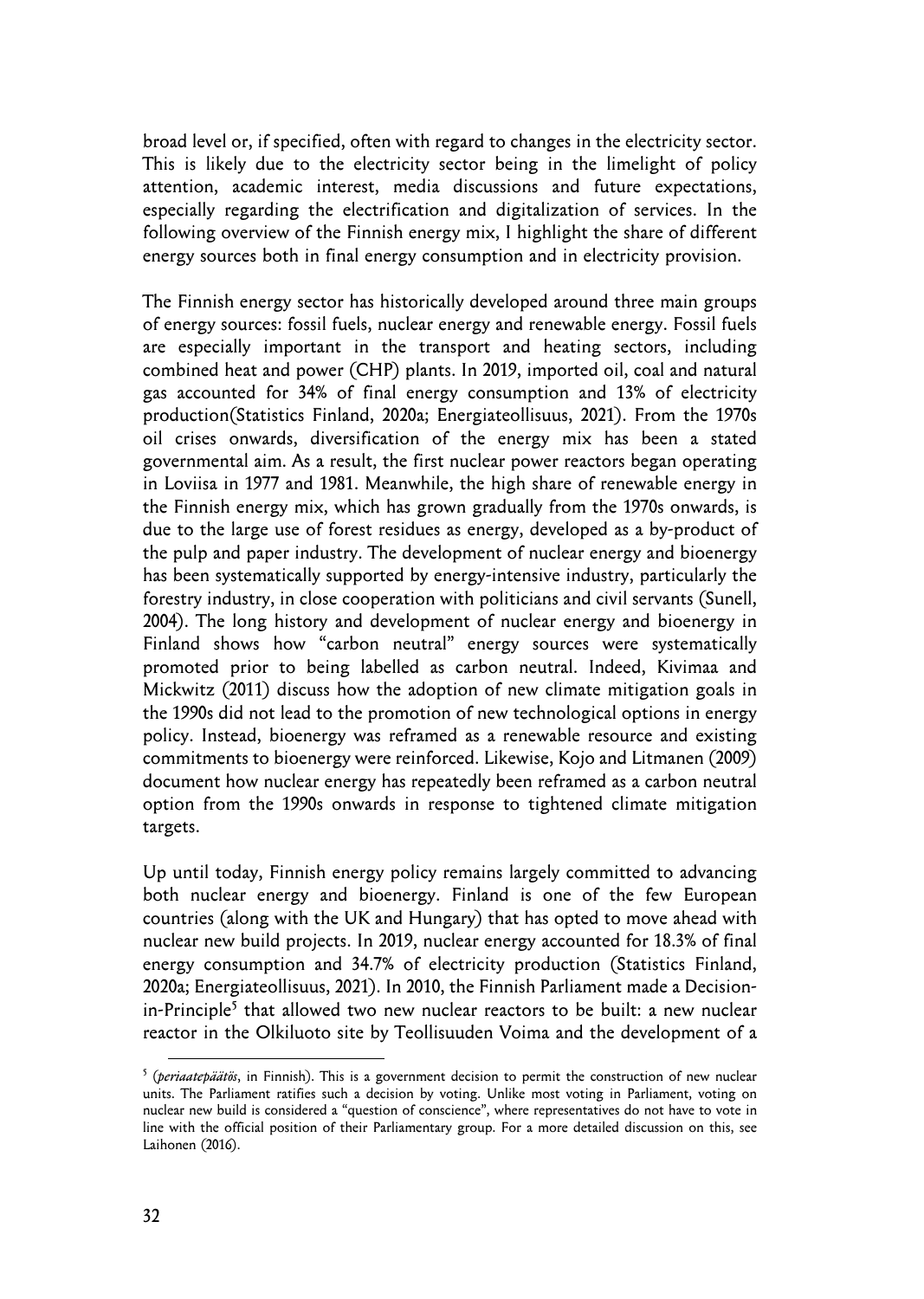completely new nuclear site by Fennovoima. Finnish nuclear politics has been described as a "peculiarity" in the international context (Laihonen, 2016).

Firstly, because Finland was the first Western nation to start constructing a new nuclear power plant in 2002, after a 15-year impasse in nuclear new build projects. Since then, the Olkiluoto3 nuclear power plant has been delayed by over a decade while expenses have added up to 85 billion euros, dubbing it one of the world's most expensive buildings (Karlsson, 2018; Laakso, 2019). The Fennovoima nuclear power project has likewise been delayed over the course of years, as ownership structures in the project have altered and the involvement of the Russian state-owned Rosatom has raised questions. The second distinctive feature of Finnish nuclear energy is the commitment to nuclear safety and the extensive development of nuclear know-how, which are both considered benchmarks for other nations developing nuclear energy (Laihonen, 2016). Lastly, Finland is one of the few countries that has a policy for the final disposal of spent nuclear fuel as well as a disposal site in construction (Ialenti, 2017; Litmanen et al., 2017). Due to these issues, nuclear energy and nuclear politics have been extensively studied in the Finnish context. Numerous studies confirm that nuclear energy, and particularly recent nuclear new build, has been repeatedly framed as a necessary societal project that ensures the advancement of carbon neutrality, economic growth and societal welfare (Kojo and Litmanen, 2009; Litmanen and Kojo, 2011; Laihonen, 2016).

Meanwhile, the high share of renewable energy in Finland is explained by the extensive use of bioenergy, which accounts for over a quarter (28% in 2019) of Finnish final energy consumption (Statistics Finland, 2020a). In electricity production, biomass accounted for 18.9% in 2019 (Energiateollisuus, 2021). In policy debates, there are both high ambitions for the increased use of bioenergy as well as serious anxieties over its sustainability. The 2017 National Climate and Energy Strategy focused heavily on increasing bioenergy use. However, Finnish researchers and environmental organizations have repeatedly raised concerns over the detrimental impacts of increased wood use on biodiversity as well as the negative climate impacts of burning wood for energy. While bioenergy is often promoted as a carbon neutral energy source due to the assumption that the carbon released by burning wood will be bound again as forests regrow, recent openings have emphasized the need to maintain carbon sinks to ensure rapid emissions reductions (Seppälä *et al.*, 2017). This, in turn, has led to questioning the ability to utilize forest resources extensively to meet carbon neutrality targets. Finnish researchers have participated actively in public debates over the sustainability of bioenergy in both national and international discussions and have signed petitions that caution against increased wood use for energy (Berglund *et al.*, 2017; Saarela, 2019). Meanwhile, bioenergy continues to form the largest share of renewable energy in Finland and some researchers have proposed that the new law to ban the use of coal in heating and electricity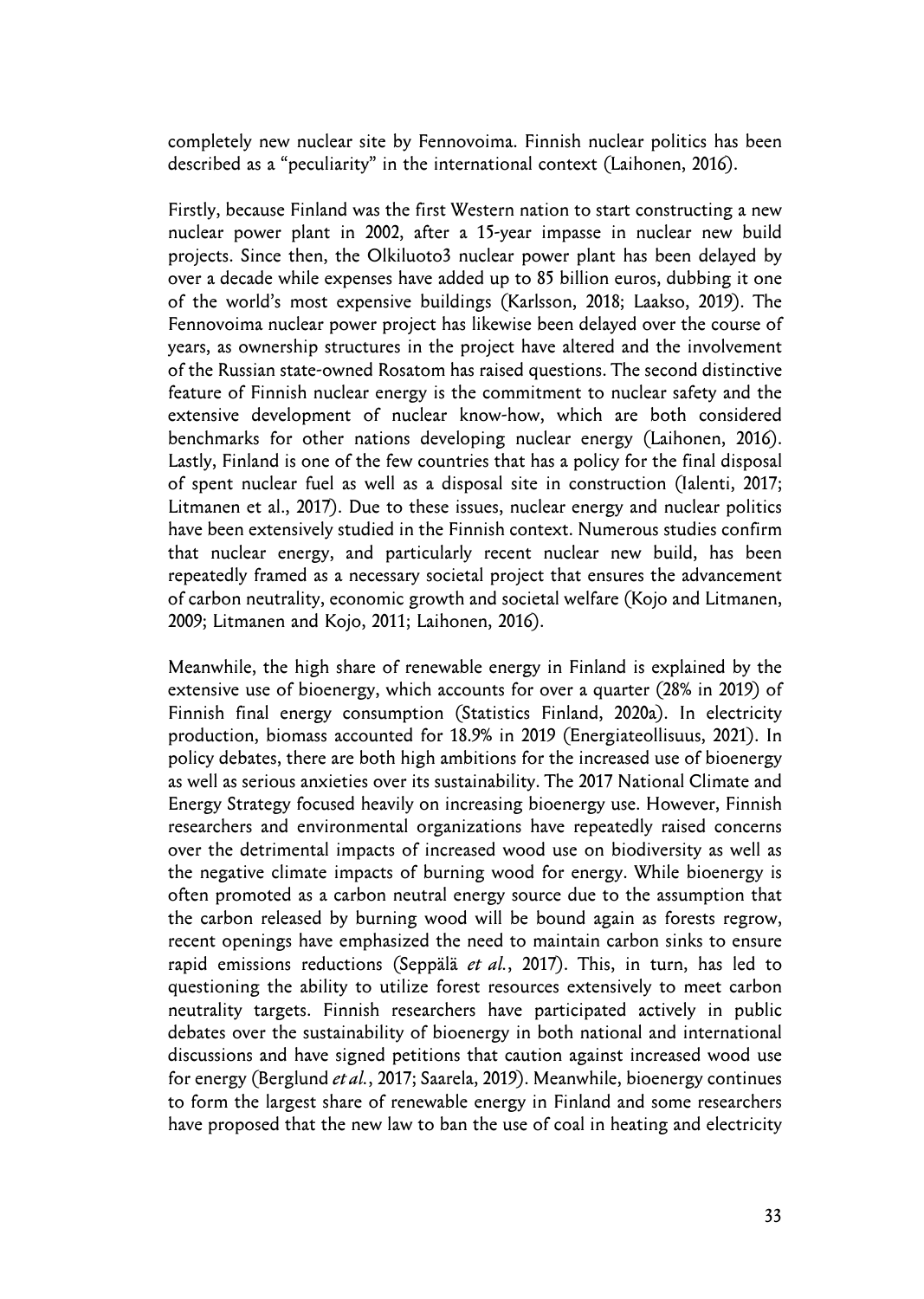generation from 2029 onwards is likely to increase the use of wood for energy provision (Vadén *et al.*, 2019).

As for other energy sources, hydropower accounts for around 3% of total energy consumption and 18.5% of electricity production in 2019, but is prone to yearly fluctuations (Statistics Finland, 2020a; Energiateollisuus, 2021). While at times significant especially in electricity production, hydropower has very limited expansion potential in Finland at the moment and the share of hydropower is unlikely to increase in the future. Finland has substantial peat resources and peat provides 4% of final energy consumption and 4.3% of electricity production (Statistics Finland, 2020a; Energiateollisuus, 2021). The use of peat for energy production is a significant source of contention due to its high global warming potential and harmful impacts on mire ecosystems (Albrecht, 2018). Since 2013, however, the discontinuation of peat usage has increasingly been on the agenda (Albrecht, 2018).

While Finland has significant renewable energy consumption and has thus been labelled a forerunner in the development of renewable and low-carbon energy production (e.g. Lyytimäki, 2018), the development of decentralized renewable energy has been slow and researchers have identified significant barriers for the diffusion of decentralized energy (Haukkala, 2015; Ruggiero, Varho and Rikkonen, 2015; Varho, Rikkonen and Rasi, 2016). For example, wind power developed slowly in Finland in comparison to other Nordic countries. However, wind power has increased substantially in the last few years and accounted for 1.6% of total energy consumption and 9.1% of electricity production in 2019 (Statistics Finland, 2020a; Energiateollisuus, 2021). The share of wind energy in electricity production has increased rapidly in the last few years, which is often attributed to the significant financial subsidies created by a feed-in tariff system, which was approved in 2011. The 2011 feed-in tariff was limited to commercial actors working with large-scale wind power. As the feed-in tariff system created financial incentives vis-à-vis the decreasing market price for wind energy, a new system for supporting wind power was approved in 2015. This resulted in a scramble for wind power permits, as companies vied to benefit from the withdrawing feed-in tariff system (Berninger *et al.*, 2017). The first project without subsidies was announced in 2018 and at the moment the majority of current wind energy projects are proceeding without subsidies (Alakoski and Frantti, 2020).

The large-scale uptake of solar energy has likewise progressed slowly and was considered ludicrous by a majority of industrial actors even in the early 2010s, as Haukkala (2015, 2019) documents. However, solar installations have increased in recent years and solar energy now accounts for 0.05% of final energy consumption and 0.3% of electricity production in 2019 (Statistics Finland, 2020a; Energiateollisuus, 2021). This is partially a result of the persistent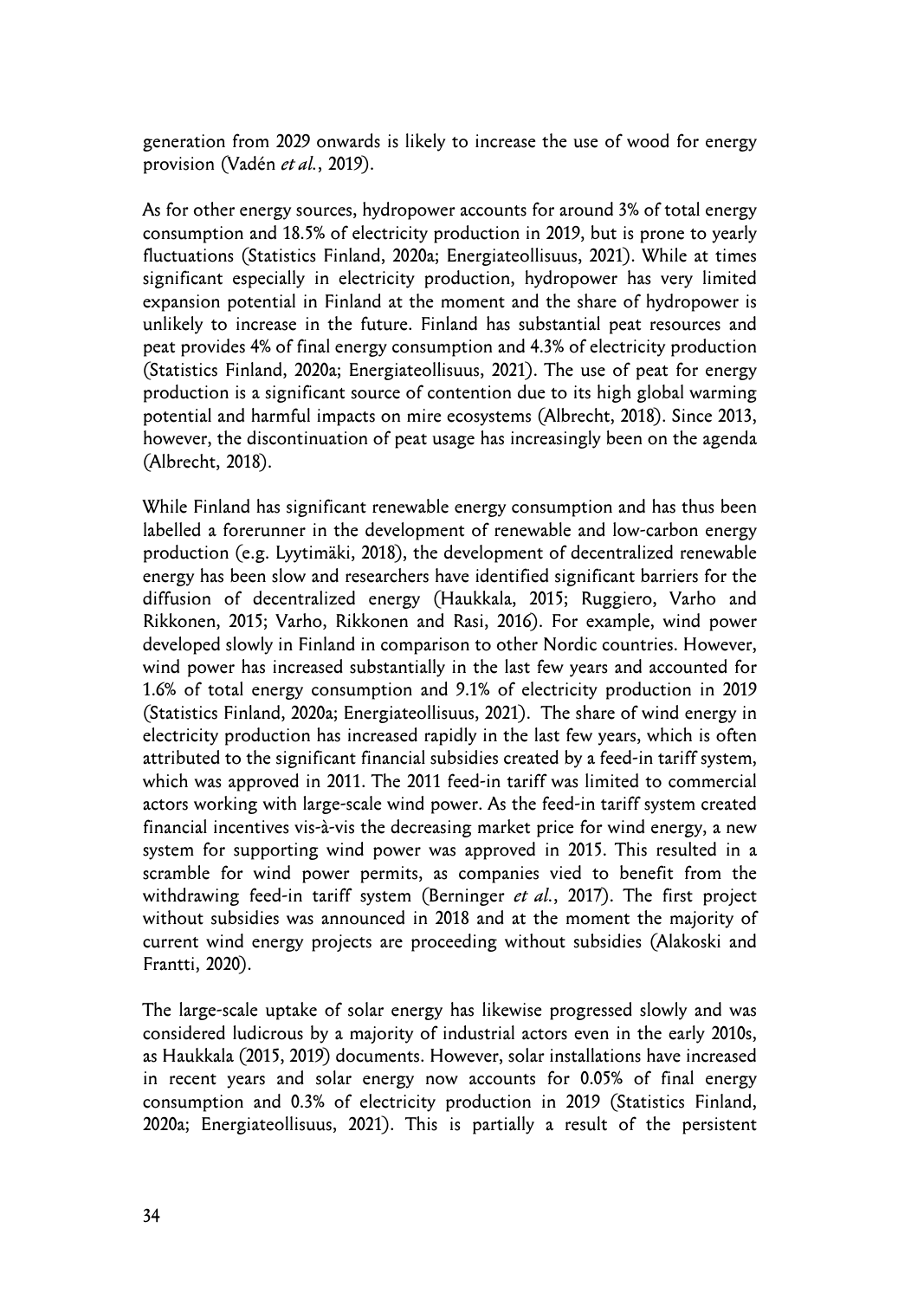lobbying and information campaigns of small-scale renewable energy associations, but also due to incumbent energy companies attempting to shape the emerging field of solar energy in Finland (Apajalahti, Temmes and Lempiälä, 2018; Haukkala, 2019). An outlier in the development of decentralized renewable energy are heat pumps, which have often been considered a success story (e.g. Berninger *et al.*, 2017). The large-scale uptake of heat pumps has developed without significant policy support and approximately over 1 million units have been sold since 1996 (SULPU, 2019). The uptake of heat pumps has benefitted from the efficient organization of the industry, the increase of quality control and monitoring as well as an active internet community that has spread information and contributed to peer learning (Heiskanen, Lovio and Jalas, 2011; Hyysalo, Juntunen and Freeman, 2013). Finally, regarding decentralized energy technologies, the small-scale combustion of wood is used as a heating form for detached houses while biogas has formed a marginal share in energy production. In conclusion, this section shows that the Finnish energy mix consists of diverse energy sources combined with centralized production practices and an emerging field of decentralized energy production.

### **3.2 GOVERNANCE AND PARTICIPATION IN THE ENERGY SECTOR**

The previous section has illustrated the status of different energy sources in Finland. I will now provide an overview on the governance of the energy sector in Finland. As discussed in Chapter 2, I view governance as the activities and processes by which the energy sector is shaped, overseen and controlled. These consist of both official and administrative governing, which happens through laws and regulations as well as unofficial governing through self-organization, norms and different public-private partnerships and market tools. In addition to governance, I am interested in the wider space where energy issues are discussed, including the Parliament, the media and various interventions made by different actors aiming to influence policy and politics.

Finland is often characterized as an open, consensual and corporatist democracy (Arter, 2013). These traits are attributed to the multi-party political system, the prevalence of stable majority governments and the convention of forming collective political agreements between trade unions, employers' organizations and the state (Arter, 2013). In line with other Nordic countries, Finland has a long history of tightly integrating interest groups into policy-making to enhance political consensus. This has been labelled "routine corporatism" or the institutionalized tendency to involve different interest groups at various stages of the decision-making process through working groups, Parliamentary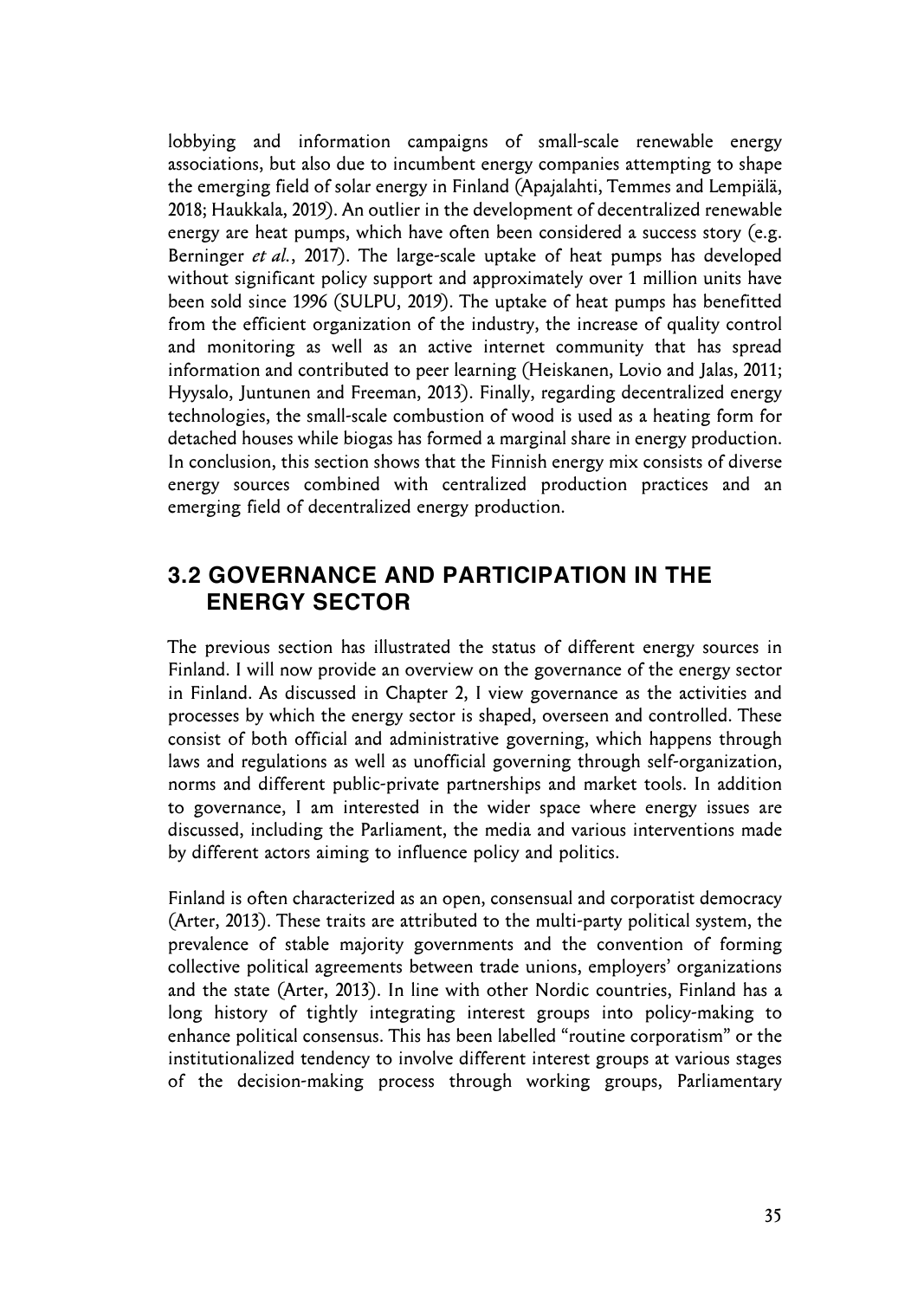committees and stakeholder hearings<sup>6</sup> (Vesa, Kantola and Binderkrantz, 2018). Vesa et al. (2018) argue that routine corporatism remains strong in Finland as majority governments typically agree upon reforms in government programmes, thus placing the emphasis of lobbying on the ministries and civil servants that are responsible for negotiating the execution and implementation of policies.

In Finland, the main actors that officially negotiate and coordinate energy policy are located in the Cabinet, the Parliament, and the Energy Department of the Ministry of Employment and Economy (MEE). Under each new government, the MEE's Energy Department is responsible for preparing a National Climate and Energy Strategy,<sup>7</sup> which is then passed on to the Parliament for debate and voting. The MEE's Energy Department commissions analyses and reports for the Strategy, organizes the working groups and collects statements from stakeholders. The MEE's Energy Department thus holds a significant position in making strategic choices over policy formulations, the inclusion of different stakeholders and the commissioning of reports in the process of drafting Climate and Energy Strategies (Ratinen, 2019).

There are several possibilities for official and unofficial participation in policymaking during the process of drafting these strategies. Ratinen (2019) describes the options for participation as follows. The principal arena for participation are the working groups organized by the Energy Department, which define policy alternatives and form the basis of policy formulations. Working groups often comprise ministry representatives, trade unions, employer's organizations and non-governmental organizations (NGOs). According to recent research, different interest groups view ministerial working groups as important sites of advocacy while civil servants consider working groups as the most commonly used form of consultation in policy-making (Vesa, Kantola and Binderkrantz, 2018). This places significant weight on working groups as an area of policy preparation. A second area of participation is hearings, where the Energy Department seeks views and statements from stakeholders and other interested groups. In the 2016 Climate and Energy Strategy, an open online consultation to elicit stakeholder and citizen views was trialled for the first time in response to demands to increase possibilities for participation. In the Government Report on the 2016 Strategy, public participation (such as online consultation) is discussed as increasing the breadth and quality of policy-making and thus contributing to the acceptability of decisions concerning climate policy (Huttunen, 2017, p. 17). Finally, Parliamentary committees organize expert hearings where they invite different actors to comment on policy propositions.

<sup>6</sup> Routine corporatism is contrasted to "peak corporatism", which refers to the Nordic tradition of tripartite income policy bargaining (Arter, 2006).

<sup>7</sup> The latest Climate and Energy Strategies that are discussed in the empirical studies that form this dissertation are from 2013 and 2017. A new National Climate and Energy Strategy is due mid-way in 2021.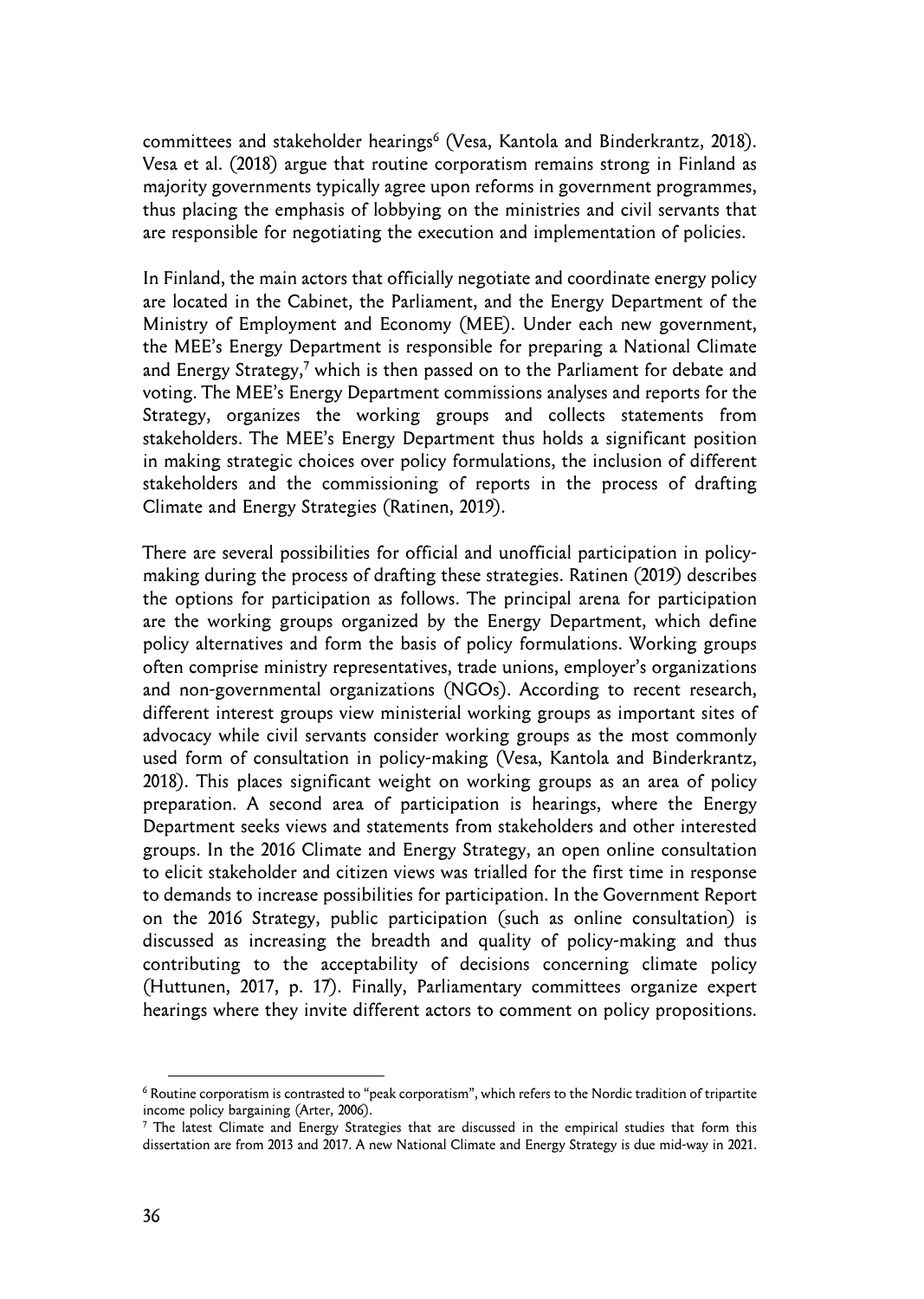Ratinen (2019) notes that unions, governmental research organizations and ministries were amongst the main participants in the 2001, 2005 and 2008 National Climate and Energy Strategies. She concludes that few actors are explicitly excluded from policy processes, which are designed to be open to comments from all interested parties. At the same time, actors expressing different viewpoints describe decision-making as evolving around a few policy alternatives, resulting in frustration over being formally included, yet not having an impact on policy debates (Ratinen, 2019). Likewise, the extensive research of Ilkka Ruostetsaari on participation in energy policy concludes that the official processes of decision-making have been led by an "energy elite" that has been rather stable from the 1980s onwards (Ruostetsaari, 2010). In energy policy, this elite includes interest groups from the energy industry and energy-intensive industry, relevant ministries, and large individual firms in the energy sector. Ruostetsaari argues that new actors, such as energy users, citizen groups and environmental non-governmental organizations (ENGOs), have had difficulties in reaching the arenas of influence and participation. While these groups may be consulted during policy-making, their influence on policy outcomes has remained small (Ruostetsaari, 2010)

These findings on participation in energy policy are supported by recent research in the adjacent field of climate change policy in Finland. In climate policy, Vesa et al. (2020) show how a pro-economy lobby that prioritizes economic competitiveness has been influential and occupied a central position in the policy network. Contrary to other countries, such as the US and UK, Vesa et al. (2020) highlight that this pro-economy lobby has not actively voiced their views in the media, but has instead influenced policy through inside lobbying and informal policy networks. In summary, previous research highlights that an open policy culture has resulted in all interested actors being able to participate at some stage in the policy process, while a corporatist tradition has contributed to favouring informal networks and valuing the expertise of industry actors (Teräväinen, 2010; Huttunen, 2014; Vesa, Gronow and Ylä-Anttila, 2020). This paints a picture of governance in energy policy as concentrated within the hands of a small group of actors that share similar aims, ambitions and educational backgrounds (Ruostetsaari, 2010; Salo, 2014).

What, then, are the central aims of energy policy that have been identified by previous researchers studying Finnish energy policy? One of my interviewees, a civil servant, aptly summarized these when asked about their views on an ideal energy system: "*Reliable. Low-emissions. Competitive in cost. Market-driven.*" (Ministry, March 2017). This brief statement encapsulates what energy social scientists have documented over the last decades, namely that Finnish energy policy is driven by the aim to produce secure and affordable energy through economies of scale, resulting in the favouring of centralized energy production (Teräväinen, 2010; Kivimaa and Mickwitz, 2011; Huttunen, 2014; Salo, 2014). As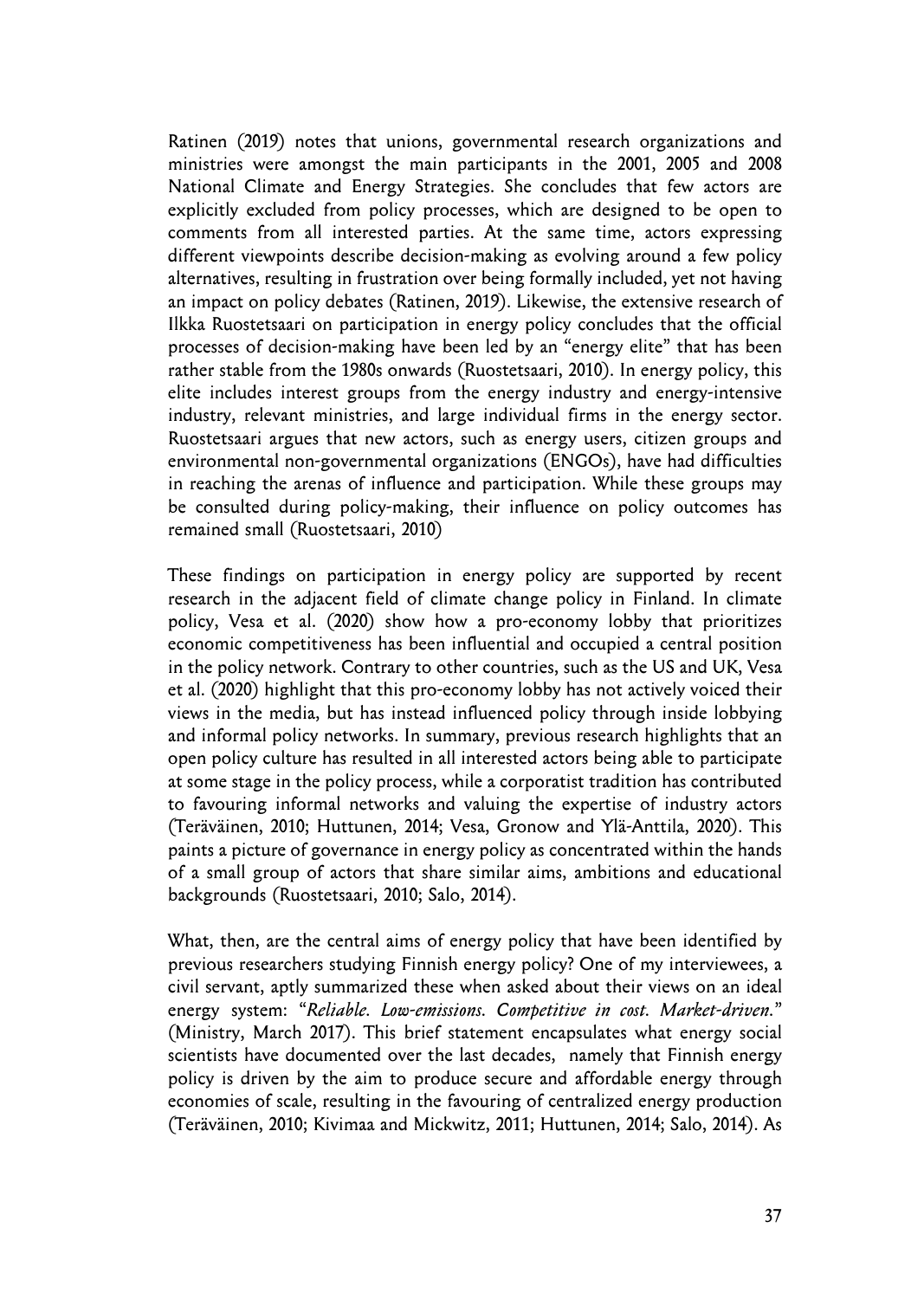discussed in the previous section, the imperative to address climate change has been added to these aims, expressed by the interviewee as "low-emissions". The motivation to provide affordable energy for industry has been summarized by Kivimaa and Mickwitz (2011, p. 1819) as follows: *"the goal [was] phrased as securing 'a low price' in the 1970s, 'inexpensive energy' in the 1980s, 'competitive' pricing in the 1990s, and 'reasonable' pricing in the new millennium"*. This aim has resulted in specific policy measures that are justified as enhancing the competitiveness of Finnish industry (Teräväinen, 2010; Tamminen, Ollikka and Laukkanen, 2016). For example, the manufacturing industry benefits from a lower tax rate for electricity tax than that paid by consumers, the service industry and public administration. In addition, around 140 companies in energy-intensive industries receive substantial tax returns,<sup>8</sup> leading some economists to label this as a tax aid for energy intensive production (Tamminen, Ollikka and Laukkanen, 2016).

Teräväinen (2010) discusses how in the 2000s a competition discourse has become the *"only credible discourse in Finnish energy policy debate, leaving no other valid options available"*. A competition discourse stresses the importance of economic growth and market governance in policy, while leaving a role for selective state intervention in securing the market for new technologies and promoting innovation-led growth (Teräväinen, 2010). In the context of nuclear new build, Laihonen (2016) shows how an economized political discourse equates economic good with broader societal good and welfare. The development of a competition discourse is often tied to general neoliberal developments emphasizing innovation and economic growth in Finnish politics (Heiskala and Luhtakallio, 2006; Patomäki, 2007) as well as the more specific process of liberalizing electricity markets. Up until the 1990s, energy companies had functioned as public utilities aimed at providing affordable energy for both citizens and industry. The Electricity Market Act liberalized energy markets for businesses in 1995 and for households in 1998, changing energy companies' role from acting as public utilities to acting as competitive business organizations (Apajalahti, 2018). For consumers, this meant that electricity bills were unbundled and consumers could compare and choose between different electricity production modes, while continuing to pay a fixed price for electricity transfer. For large energy companies, market liberalization resulted in vast organizational changes and attempts by large companies to provide new products for consumers.

Salo (2014) argues that in policy processes, a focus on competition has been paired with the previously discussed focus on consensus. This is demonstrated in the case of negotiating a feed-in tariff system for wind energy, where Salo (2014) documents how the previously identified "energy elite" actors strongly

<sup>&</sup>lt;sup>8</sup> These have been estimated to amount to over 200 million euros annually in 2014 (Tamminen et al., 2016).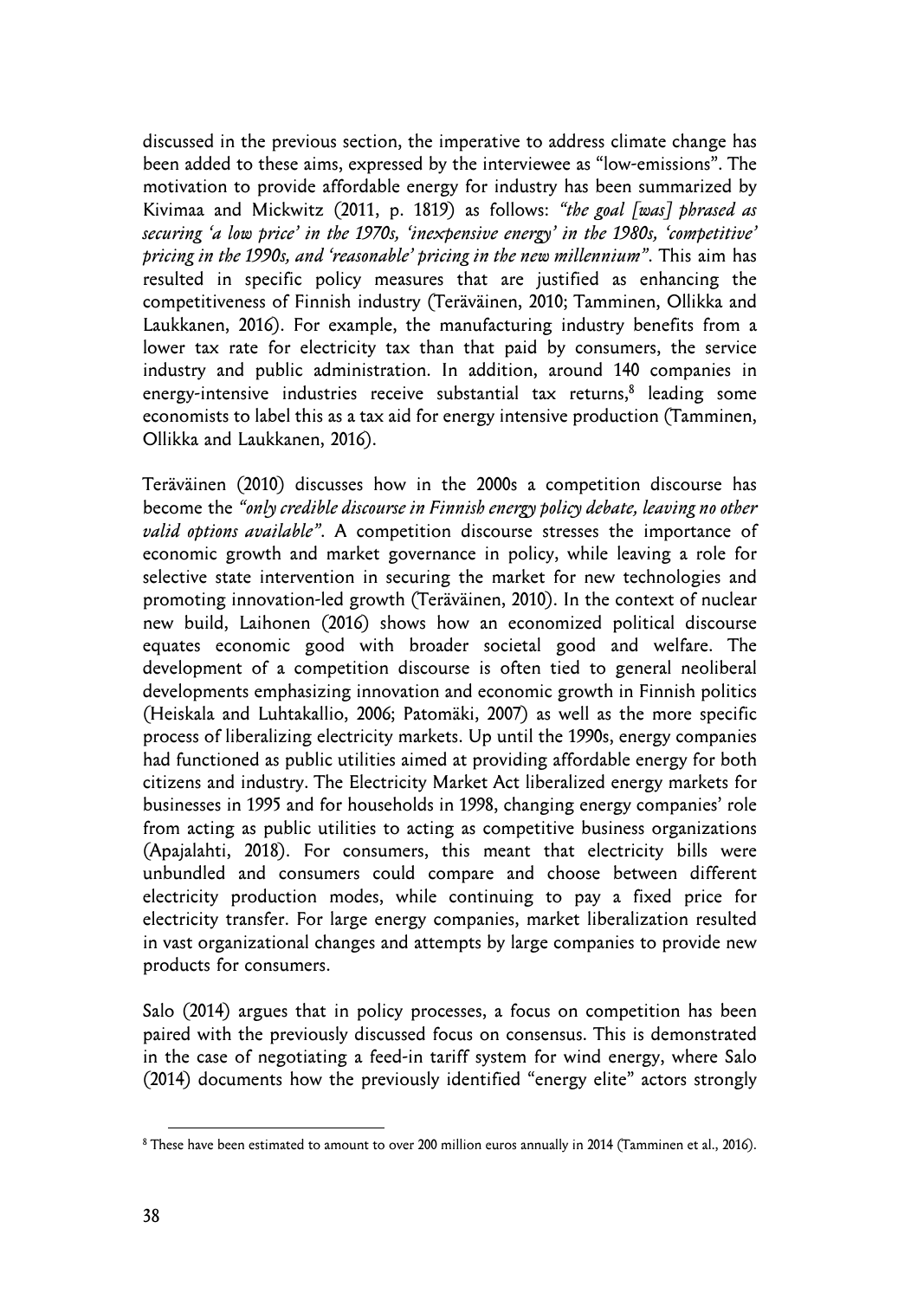shaped the final tariff system. The potentially radical effects of a feed-in tariff system, such as diversifying actors and allowing new entrants into the market, were watered down by demands to create a "competitive" and "market-driven system" through setting a minimum plant size for wind power plants and giving a bonus for projects that could be rapidly operationalized. This, in turn, favoured already existing large actors who could quickly develop projects, and can be seen as an attempt to create the least harm for the existing energy industry and energy intensive industries (Salo, 2014).

Several researchers have discussed the prevalence of a "technoeconomic rationality" in Finnish energy policy since the early 1990s (e.g. Paldanius and Sairinen, 1989; Vehmas, 1995). Broadly speaking, this refers to viewing questions on desirable energy policy and energy production primarily through technological and economic terms. A technoeconomic rationality sits within the discourse of ecological modernization, which was discussed in Finland and elsewhere in Europe especially in the mid-1990s (e.g. Hajer, 1995; Massa and Rahkonen, 1995; Feindt and Oels, 2005). Since then, however, ecological modernization is rather rarely discussed explicitly, most likely since it is continuously reinterpreted through concepts such as the green or circular economy (Leipold *et al.*, 2019). This does not mean that ecological modernization has disappeared; rather, it seems that ecological modernization has become pervasive to the extent that more elaborate conceptual terms are required to discuss its different facets. In more recent research, Laihonen (2016) shows how a technoeconomic rationality plays out in debates on nuclear new build, where the question of societal good is interpreted narrowly as a question of economic good, thus leaving little space to raise other concerns.

Drawing on earlier and more recent research, I have painted a rather bleak picture on the governance of energy policy in Finland, where decision-making is concentrated and governed by a shared logic. Of course, alternative viewpoints and demands to diversify the governance of energy policy have always existed. Earlier social movements attempting to influence energy policy have focused on opposing nuclear power, large-scale logging, peat production as well as the development of hydropower in the 1960s and 1970s. These have consisted of a range of different actors, from environmental activists and political groups to place-based social movements (Lehtinen, 2014). As is demonstrated in the empirical studies that comprise this dissertation, the 2010s feature a heightened attention to criticizing the governance of energy policy, or the practices, politics and transparency of governing energy in Finland. This is different to protesting against specific energy sources or power plants. It is rather a critique that focuses on who is able to participate in decision-making, how, and with what types of knowledge and expertise. Haukkala (2018) discusses the 2010s as the time when a "green advocacy coalition" that attempted to influence energy policy arose. This advocacy coalition consisted of a broad range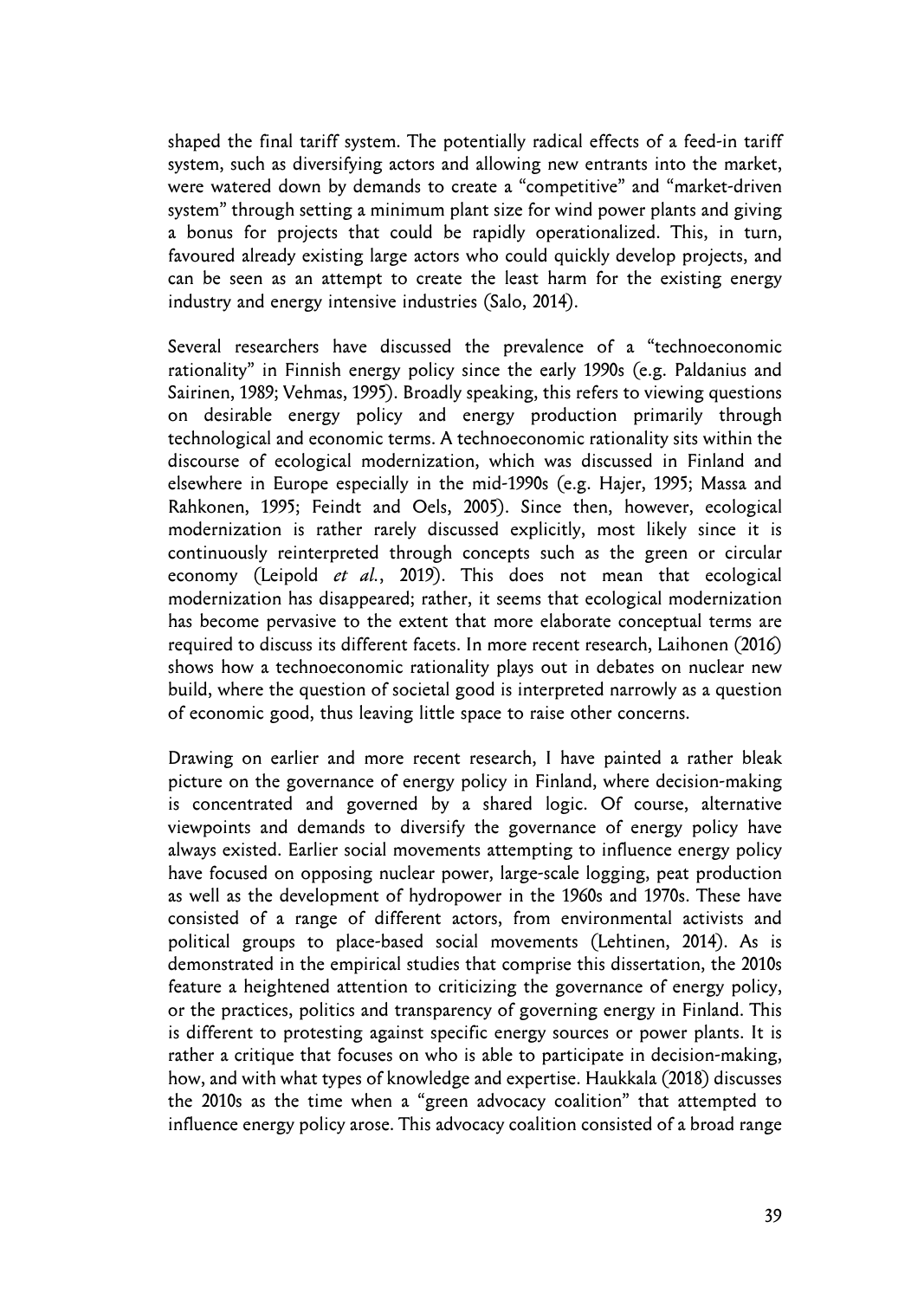of actors from environmental organizations, the renewable energy industry and academics, who together sought to diversify participation in energy policy discussions and promote decentralized renewable energy in Finland. The 2015 Parliamentary elections became a central target for several different groups who attempted to raise energy policy as a topic of interest. These processes, and how my results offer another interpretation, are further discussed in Articles II and III and in Chapters 5 and 6 of the summary.

In addition to heightened civil society activity, the 2010s have witnessed several research projects and large research consortiums that work on energy policy and transitions in Finland. These have addressed, for example: energy security,<sup>9</sup> the transition of the electricity system,<sup>10</sup> futures of different energy technologies,<sup>11</sup> and how Finland could benefit from global energy transitions.12 Several of the research projects have taken sociotechnical transitions research as their basis. For example, the Smart Energy Transitions project hosted and developed transitions arenas that engaged with policy makers, energy producers, users and large corporations (Hyysalo *et al.*, 2019). Such engagement activities and policy relevance are a requirement of strategic research funding, a new funding instrument launched by the Academy of Finland in 2014 with the aim to provide "*research that seeks solutions to the challenges facing Finnish society*" (Academy of Finland, 2020). While strategic research, or specific research projects, are not discussed explicitly in this dissertation, the prevalence of transitions research and the demands of strategic research speak to a broader societal trend of viewing climate change and energy transitions as grand societal challenges, where research is expected to deliver policy-relevant information and solutions to problems, as discussed in Chapter 2 (Kaldewey, 2018). Longhurst and Chilvers (2019) indicate that the intertwinement of research with the wider energy assemblage has shaped the types of knowledge produced, resulting in the production of future visions that align more closely with dominant, government-led sociotechnical imaginaries than, for example, alternative civil society perspectives. As is further discussed in Chapter 6, this raises the question of whose imaginaries are we talking about when examining sociotechnical imaginaries.

In conclusion, energy forms a widely studied area of research in Finland and the links between research and policy have become more explicit in the 2010s with the development of strategic research. My overview on the development of different energy sources and on previous research in the governance of energy policy has sought to situate the governance of energy policy in a wider societal and historical context. While previous research has focused especially on specific

<sup>&</sup>lt;sup>9</sup> From Failand to Winland: https://winlandtutkimus.fi/english/

<sup>&</sup>lt;sup>10</sup> EL-TRAN: https://el-tran.fi/in-english/

<sup>&</sup>lt;sup>11</sup> FutWend: https://www.utu.fi/fi/yliopisto/turun-kauppakorkeakoulu/tulevaisuudentutkimuskeskus/tutkimus/futwend

<sup>12</sup> Smart Energy Transition: http://smartenergytransition.fi/en/front-page/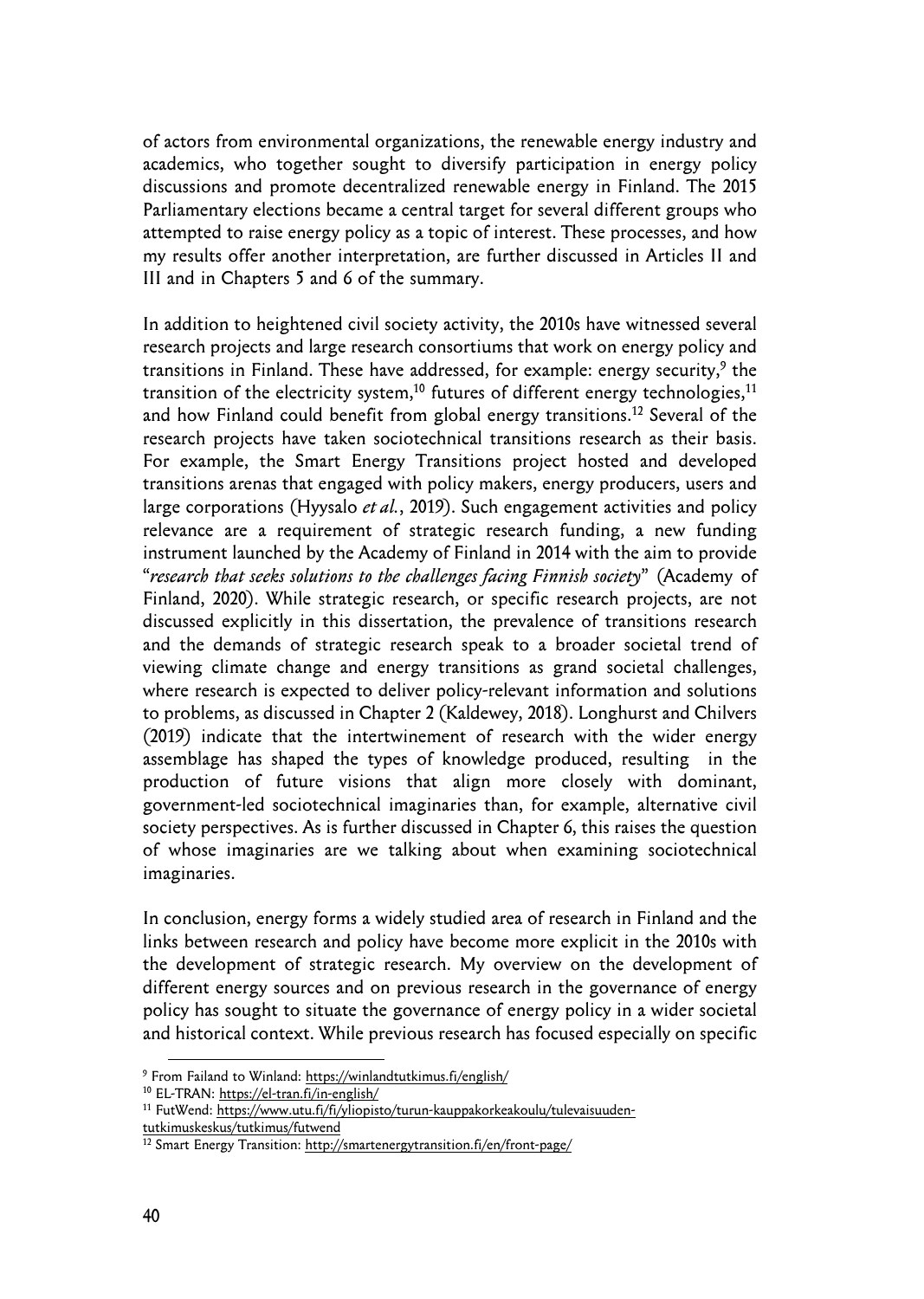technologies and energy sources, this research takes a distinctly broad perspective by examining how the idea of energy transitions is debated and what meanings are attached to it by different actors in various public arenas.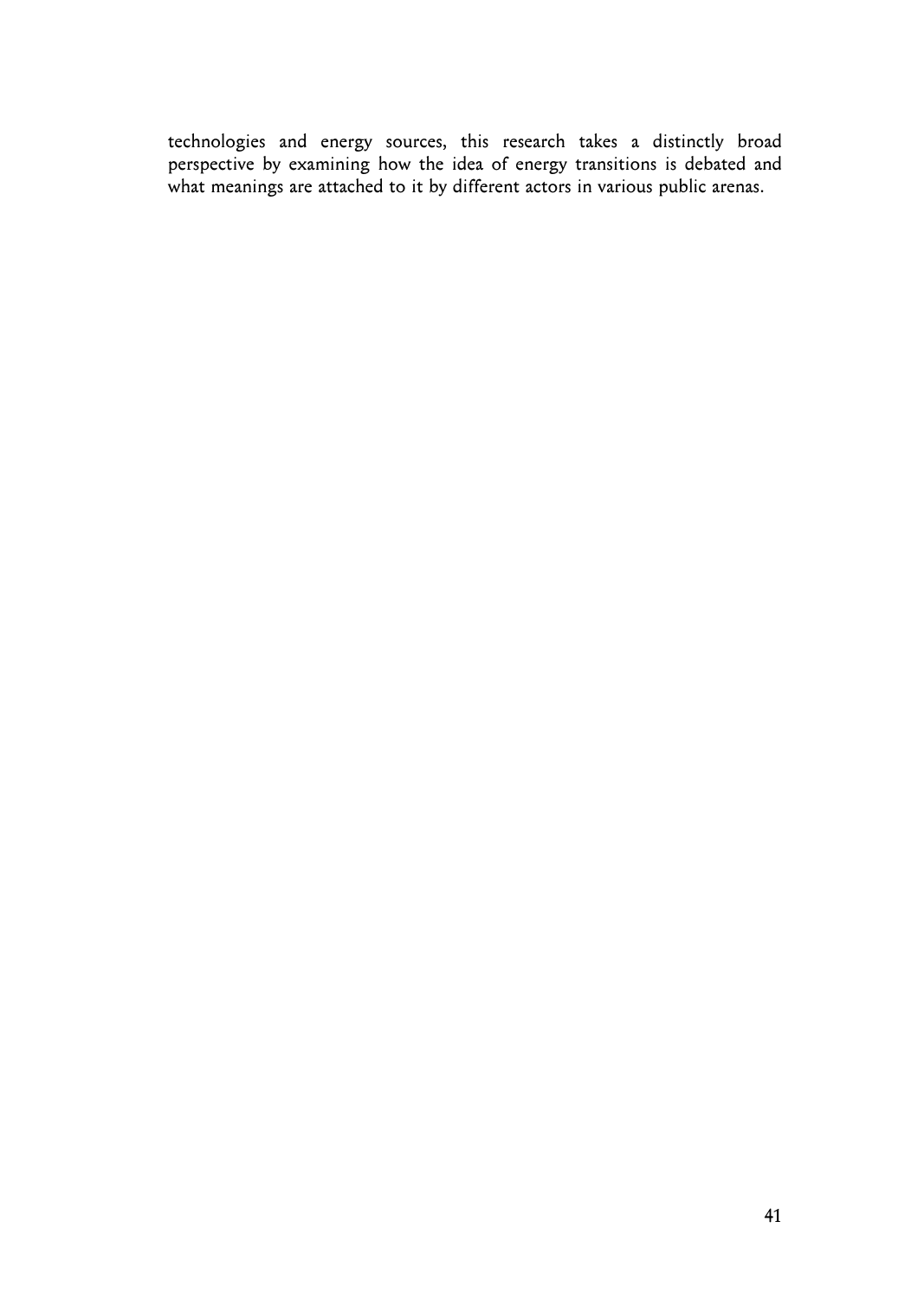## **4 METHODOLOGY, MATERIALS AND ANALYSIS**

*"How do you know?"* Paul Edwards (2010, p. 3) describes asking his students. In order to understand something, it is necessary to interrogate and open up each part of this question, ranging from the collection of evidence to how it becomes authorized and trusted as valid knowledge. This, in my view, is what methodology – or the approaches we develop to study topics – is about. In this chapter, I first describe my methodological orientation and explain why I have chosen an interpretative and constructivist approach to addressing the research questions of this dissertation. My aim is to give a reflexive and practice-oriented account of the research process and to expand on some methodological questions I have not been able to discuss in the separate articles. In the second part, I describe the collected research materials and discuss the possibilities and limitations offered by the empirical material. I proceed to explain how the materials have been analysed and what limitations arose while conducting the research. Finally, I discuss the ethical issues I have faced when conducting the research.

### **4.1 ORIENTATION**

*"The way we describe and understand the world is so entangled with our own values and assumptions that the two can never be fully separated. What we mean when we use the word 'nature' says as much about ourselves as about the things we label with that word."* (Cronon, *1*996, p. 25)

A constructivist approach questions the idea that truth or nature are distinct entities in an outside world that can be found by scientific inquiry processes. Instead, the ideas of truth or nature just like those of falsity or unnaturalness are interpreted and enacted by social processes, research practices and different actors. A constructivist approach is thus interested in the *making of worlds*, both materially and imaginatively (Jasanoff, 2004, 2015a). This calls for situating the researcher into the process of producing knowledge and acknowledging the researcher's partial and situated vision in contrast to a universal and "*conquering gaze from nowhere*" (Haraway, 1988, p. 581). To do so, I adopt a co-productionist methodological orientation that seeks to understand and query contingent, historical and locally situated processes through which specific objects are designated as natural, scientific, political or epistemological. This requires symmetrical analysis that does not privilege either scientific or political explanations, but rather seeks to demonstrate how the two are mutually constituted (Shapin and Schaffer, 1985; Jasanoff, 2004). In doing so, my aim is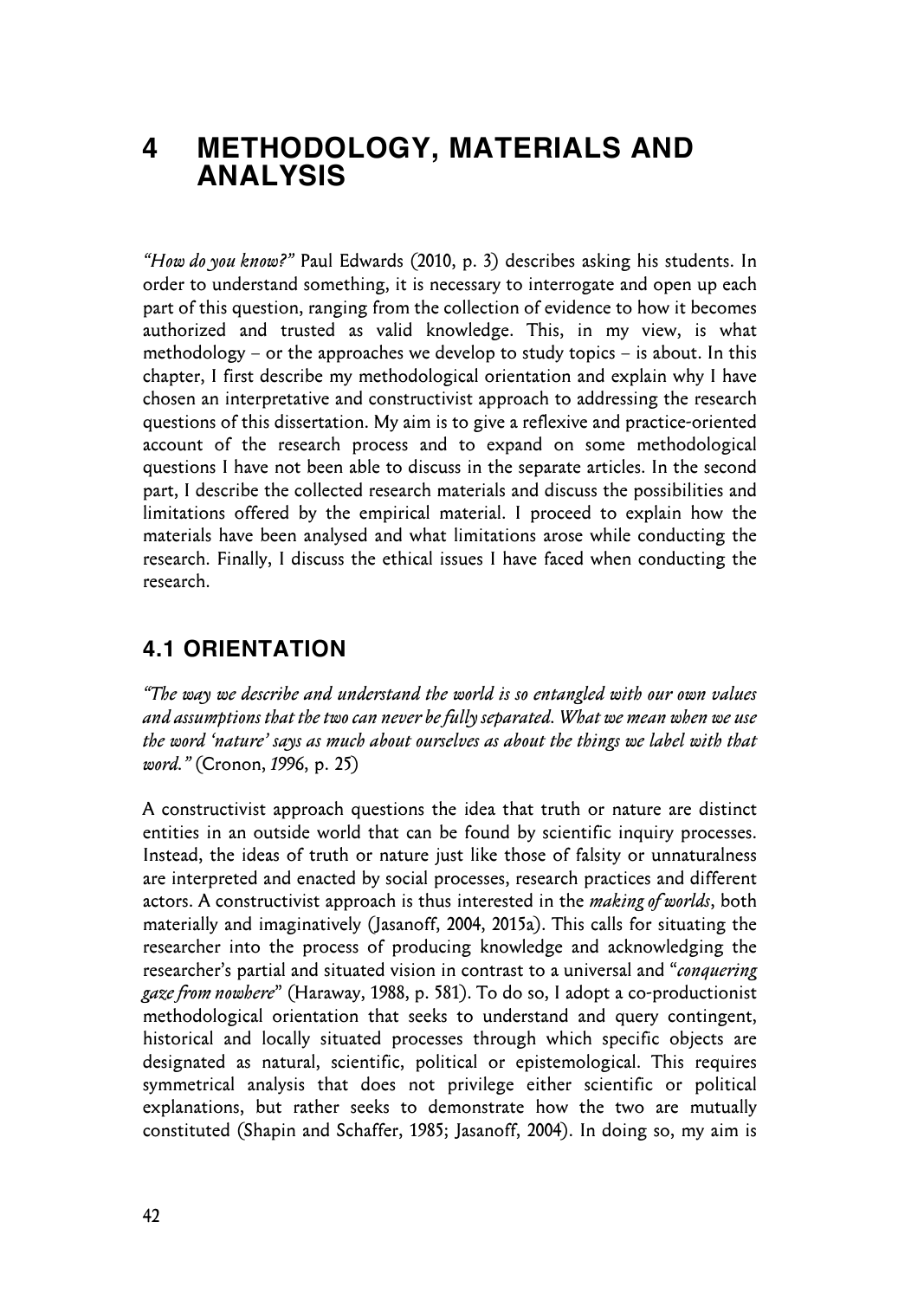to show the stakes of conceiving of and rendering the world in particular ways, thus offering a possibility to both imagine and act otherwise.

I employ an interpretative and comparative methodology to put a constructivist orientation to work. An interpretative approach focuses on processes of meaning-making and acknowledges that multiple realities are possible (see also Mol, 2002). Analysis centres on how specific objects and issues are relationally constructed as meaningful or insignificant, as sites of intervention and contestation, and how this in turn enables or restricts action. Interpretative analysis relies on a constant interplay between theory and methodology, where neither theoretical assumptions nor methodological opportunities are taken for granted, but instead both are constantly questioned and problematized. This places importance on the interpretative work of the researcher in constructing and analysing the research materials, which I discuss further in the next two sections.

Since the "linguistic turn" of the 1980s, interpretative analysis in environmental policy has often focused on how reality is constituted through language and discourse (Hajer, 1995). This, in turn, has been met with critique from new materialist accounts, which claim that "*language has been granted too much power*" and "*the only thing that does not seem to matter anymore is matter*" (Barad, 2003, p. 801). However, I think this criticism needs to be contextualized in response to representational views that separate reality from its representation as discourse, fact or object and thus continue to produce dichotomous distinctions, such as those between language and reality. In contrast, a symmetrical, constructivist and co-productionist approach does not seek to place material or discursive accounts into confrontation or privilege one over the other. Instead, the aim is to show how both material and discursive practices, and their mutual entanglements, contribute to and allow for different meaning-making processes. Just as a constructivist approach is critical of calls to "nature" as explanation, so too it is critical of seeking to use "discourse" as a mere explanatory factor. Discourse is not an external structure that influences actors from the outside, but is instead a specific, situated and contingent way of imposing order on the world that relies on interaction and interpretation (Foucault, 1972; Behagel, Arts and Turnhout, 2019). Such a reading of discourse and language places it into much closer dialogue with new materialist accounts (Asdal, 2015). An interpretative approach thus focuses on tracing how something is constituted as an issue or object of intervention.

While an interpretative approach calls for closeness to the research process, comparison often works in the opposite direction. A comparative approach calls for and allows analysts to distance themselves and see things differently, as one object is placed next to another one. At the same time, a comparative approach requires responsibility and flexibility towards the things that are being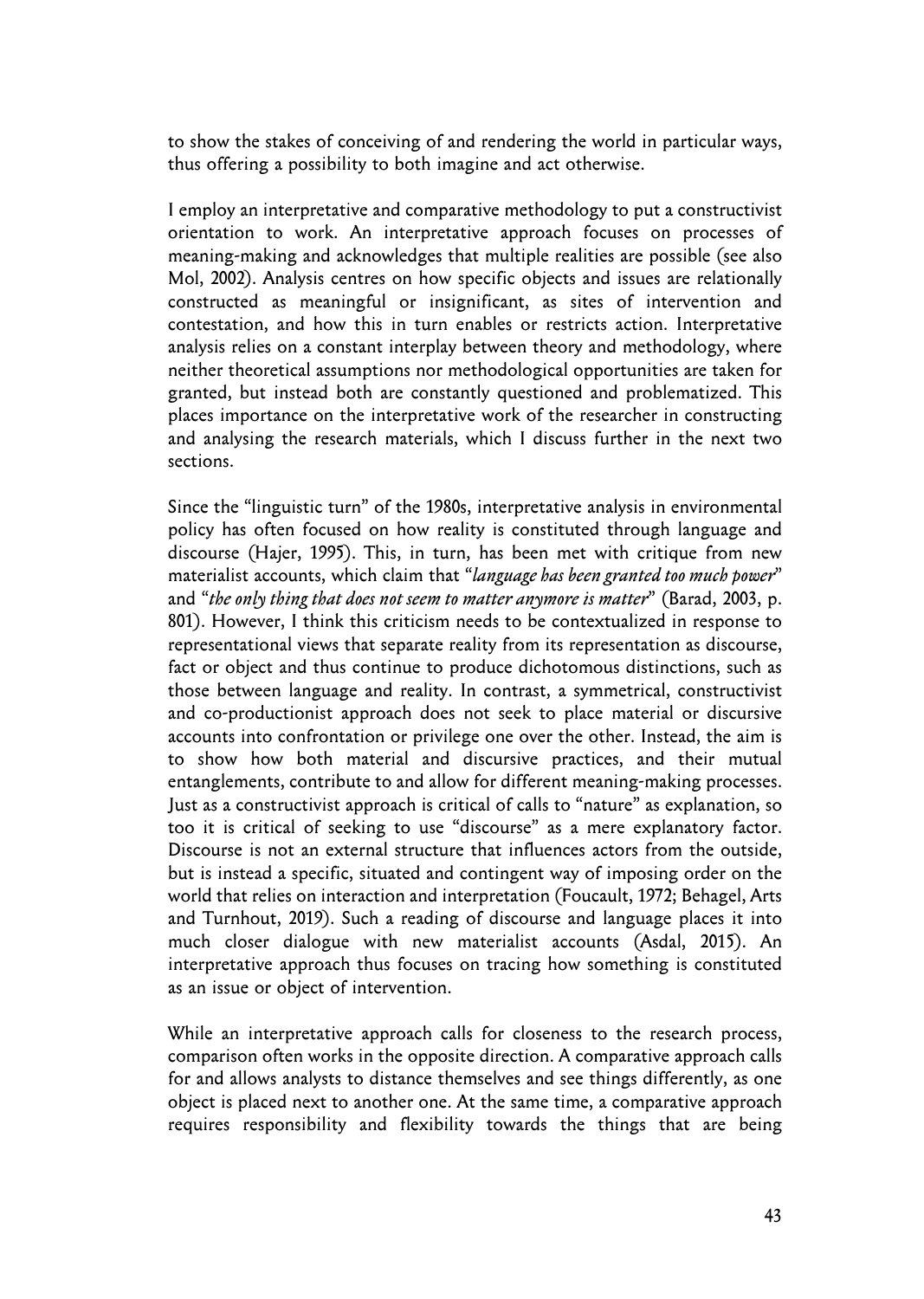compared. Which aspects are we actually comparing? Moreover, and equally importantly, which aspects are we excluding from comparison or assuming to be the same? While the purpose of comparative analysis is to elucidate differences and identify similarities, it can also precariously advance ideas about the existence of common metrics of progress towards or away from universal goals. As discussed in Chapter 2, to avoid this, Forsyth and Levidow (2015) argue that comparative research needs to be explicit about the assumptions it is making on the mobility and representation of objects. To what extent do analysts assume that the objects of analysis exist separately from their contexts and can be detached and circulated to other contexts? Too often comparative research looks for the same objects in different places without taking into account how local contexts destabilize and change the objects in question. The aim of a comparative approach in this dissertation is not to take distinct entities from separate places and ask how well they have been taken up in other contexts (see also Pfotenhauer and Jasanoff, 2017). Instead, my aim is to problematize the concepts themselves and ask what happens to them in the process of moving from one context to another (c.f. Latour, 1990).

I employ these insights from interpretative and constructivist methodology to analyse an ongoing process of sociotechnical change. Doing so, however, poses some methodological difficulties. Understanding sociotechnical change as a *process* requires a different standpoint from viewing sociotechnical change as a stable, discrete and singular entity that can be observed from above (Stirling, 2019). It requires taking a relational and constructivist view that does not assume certain entities, power relations or structures into being but rather challenges and problematizes them. At the same time, research on ongoing processes must admit to the practical challenge of analysing objects that are moving and transforming during analysis. In practice, the collection of research materials at least ends at some point, even if research, knowing and acting does not. In each of the articles of the dissertation, I have stopped collecting research material at a specific time, yet stayed attuned to recent developments and updated materials where possible.

In summary, I want to highlight a methodological commitment to epistemic charity together with methodological flexibility and pluralism. Reading and thinking with epistemic charity means seeking to understand where arguments come from, analysing what motivates them and what makes them rational in that specific context.<sup>13</sup> For me, epistemic charity is a way to include more voices in societal debates and to take seriously the concerns and motivations of others, rather than to dismiss different opinions as unsound, irrational or unscientific.

https://soundcloud.com/euroscientist/sheilajasanoff-part-2 [Accessed 12 April 2021]

<sup>&</sup>lt;sup>13</sup> This concept was introduced to me in the Harvard STS program during 2017-2018 and struck a chord with how I have viewed the process of research and analysis. Jasanoff has not written on the concept, but does summarize it in a brief recorded interview, available here: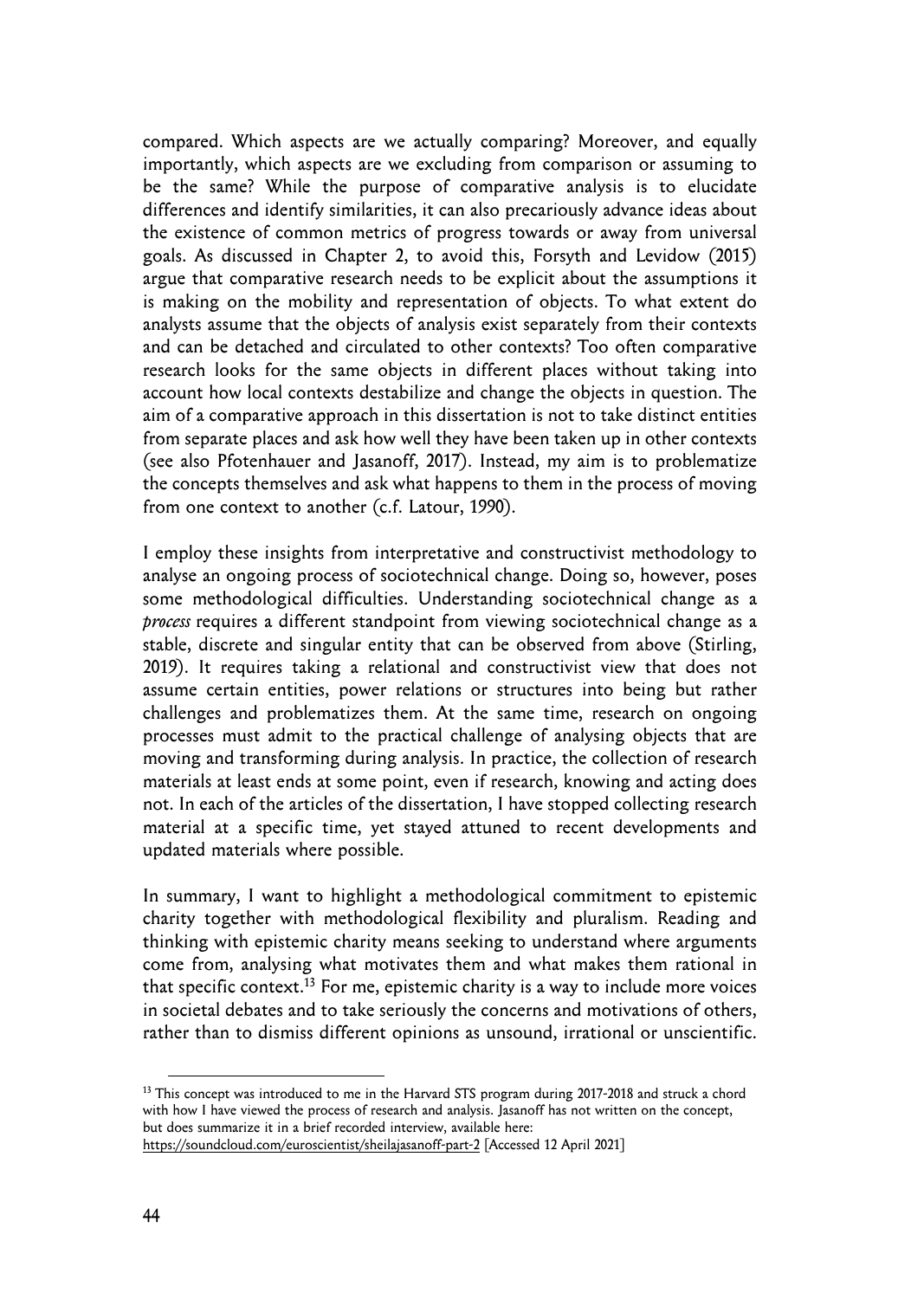Likewise, methodological flexibility and pluralism call for appreciating different views and seeking to situate these. In contrast to the grand frameworks that convey so little of the complex mess that we are in, methodological flexibility appreciates that a diversity of approaches is required, can be appreciated, and should be critiqued and challenged. I have taken this up in the research process through employing different, at times contentious, methodological starting points and linking these to a variety of theoretical notions.

### **4.2 MATERIALS**

The empirical materials collected in this dissertation constitute a variety of forms of text, talk and activity, including Parliamentary transcripts, policy documents, media articles, interviews and participant observations. Using a variety of sources is central for understanding the meaning-making processes in energy transitions. I outline the process of collecting the research materials below, while Table 2. summarizes the materials.

Article I is based on national parliamentary discussions, City Council debates and policy documents from the years 2011-2015 and participant observation during 2015-2016. Parliaments and city councils are key sites of political debate and day-to-day political practice. However, they have been overlooked in STS research in contrast to the sites of making science, such as laboratories and research centres. Parliaments and city councils need to be analysed as ordered sites that attend to particular procedures, time frames and genres of speech (Asdal and Hobæk, 2020). Article I examines how energy futures and desirable governance is debated in two political sites at different levels.

For the Parliamentary debates, I first searched the online database on Parliamentary debates<sup>14</sup> for discussions on energy policy. This produced over 700 documents covering energy policy in different types of Parliamentary meetings. To limit the material, I focused on plenary meetings that had been covered in either of the two major news outlets in Finland (*Helsingin Sanomat*  – the widest reaching newspaper in Finland and *Yle* – the national broadcasting company) during 2011-2015. This selection produced five plenary debates for analysis (two during 2013 and three during 2014), totalling 234 pages of text for analysis.

The other set of materials used for the article consists of debates in the Helsinki City Council<sup>15</sup> and supporting background documents prepared for the City Council, totalling 65 pages of text for analysis. The City Council debate

<sup>14</sup> www.eduskunta.fi

<sup>15</sup> These are available through the City Council's webpages: https://www.hel.fi/helsinki/fi/kaupunki-jahallinto/paatoksenteko/kaupunginvaltuusto/Keskustelupoytakirjat/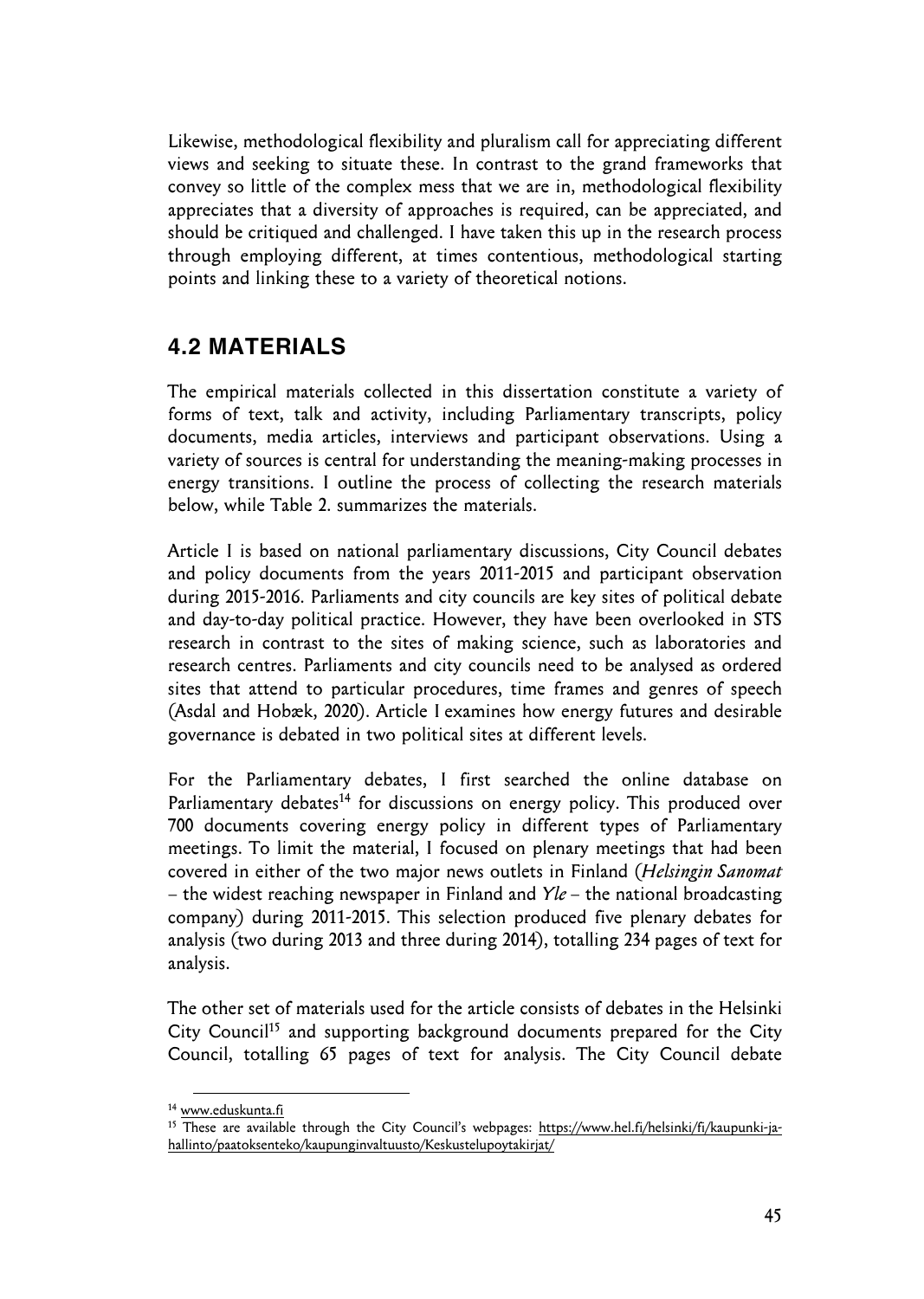concerns the decision over the future of a centrally-located coal-fired heat and electricity power plant in Helsinki (Hanasaari power plant). The particular debate was selected to represent an instance where City Councillors debate energy futures in deciding on the future of a specific power plant.

In addition, the study has employed materials collected as a participant in energy policy events. These include public and invited events, such as a public breakfast meeting organized by the Parliament on renewable energy and the launch of work on the 2016 Climate and Energy Strategy. Participant observation meant attending the events, listening to different presenters and keeping notes.

Articles II and III are based on expert interviews, documents, media materials and participant observation. The conducted interviews have been used in both articles, whereas the secondary material (documents, media, observation) somewhat differs. I first outline the joint interview material.

Qualitative interviews are a prevalent method for collecting research materials in constructivist and interpretative research. Interviews are conducted to gain insights into specific phenomena and different actors' meaning-making processes. A common feature of interviewing is an attempt to gain an in-depth understanding of the phenomenon at hand through engagement with the interviewee. An interview situation forms an interactional space for the researcher and the interviewee to communicate, which is not free of power relations.

The interviewees for Articles II and III were selected based on a review of relevant actors in Finnish energy policy. Our aim was to interview different actors with expertise on Finnish energy policy to ensure that diverse views were represented (see Table 1). Altogether 24 interviews were conducted. I refer to the interviewees broadly as "energy policy actors", as all of them were either involved in policy-making or were attempting to influence policy. The majority of the interviews were conducted together with Sanni Eloneva, a research colleague from the Academy of Finland DEFEND<sup>16</sup> project. I conducted six interviews alone and Sanni conducted one interview alone.

<sup>&</sup>lt;sup>16</sup> Decentralizing Finland's energy regime: The triggers and dynamics of transition (DEFEND), Academy of Finland funded research project, 2015-2018.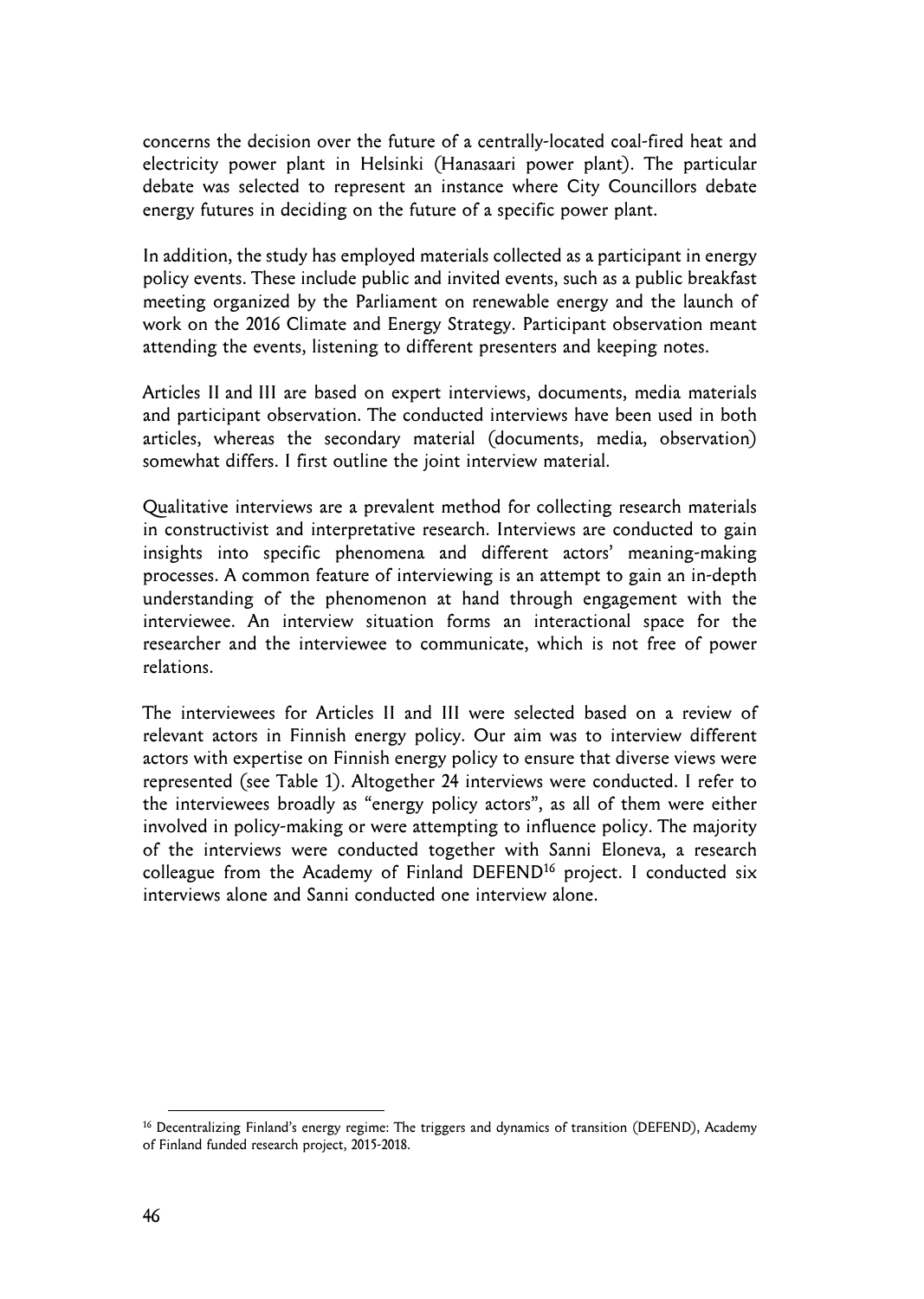### **Table 1.** *Summary of conducted interviews*

| Interview category                           | <b>Number of interviewees</b> |
|----------------------------------------------|-------------------------------|
| Environmental non-governmental organizations | 4                             |
| and citizen activists                        |                               |
| Industry groups                              | 6                             |
| Ministry representatives                     | з                             |
| Politicians                                  | з                             |
| Academics                                    |                               |
| Other (multiple affiliations)                | 6                             |

The interviews relied on a semi-structured interview guide that focused on the past, present and future of energy policy in Finland. The interview guide was slightly modified for each interview, depending on the respondents' role. Expert interviews contain their own set of challenges such as gaining access to the interviewees and ensuring their confidence (Bogner, Littig and Menz, 2018). The experts we contacted were keen to participate in the research, make time for us and share their own views and critical comments on their own organizations and other actors.

In addition to the interviews, Articles II and III employed a collection of documents, media materials and participant observation. For both articles, this material complemented the interviews, provided contextual information and was used to validate specific points that were brought up in the interviews. For example, when an interviewee discussed participation in a specific policy process, we used the relevant policy documents to check who had participated in the policy process and in which form. The reliance on multiple sources of information enhances the rigour and validity of the research, as specific points can be cross-checked from different sources.

For Article II, a co-author (Laura Kainiemi) collected a set of documentary materials during January-April 2017, using search words such as (in Finnish): "decentralized energy", "wind power", "professor group", "peat", "bioeconomy", "solar power", "energy strategy", "energy transition", "energy renovation 2015", and "clean energy association". This selection aimed to capture key trends in the Finnish energy policy over a brief period of time. The search produced 87 documents, consisting of policy documents, press releases and newspaper articles.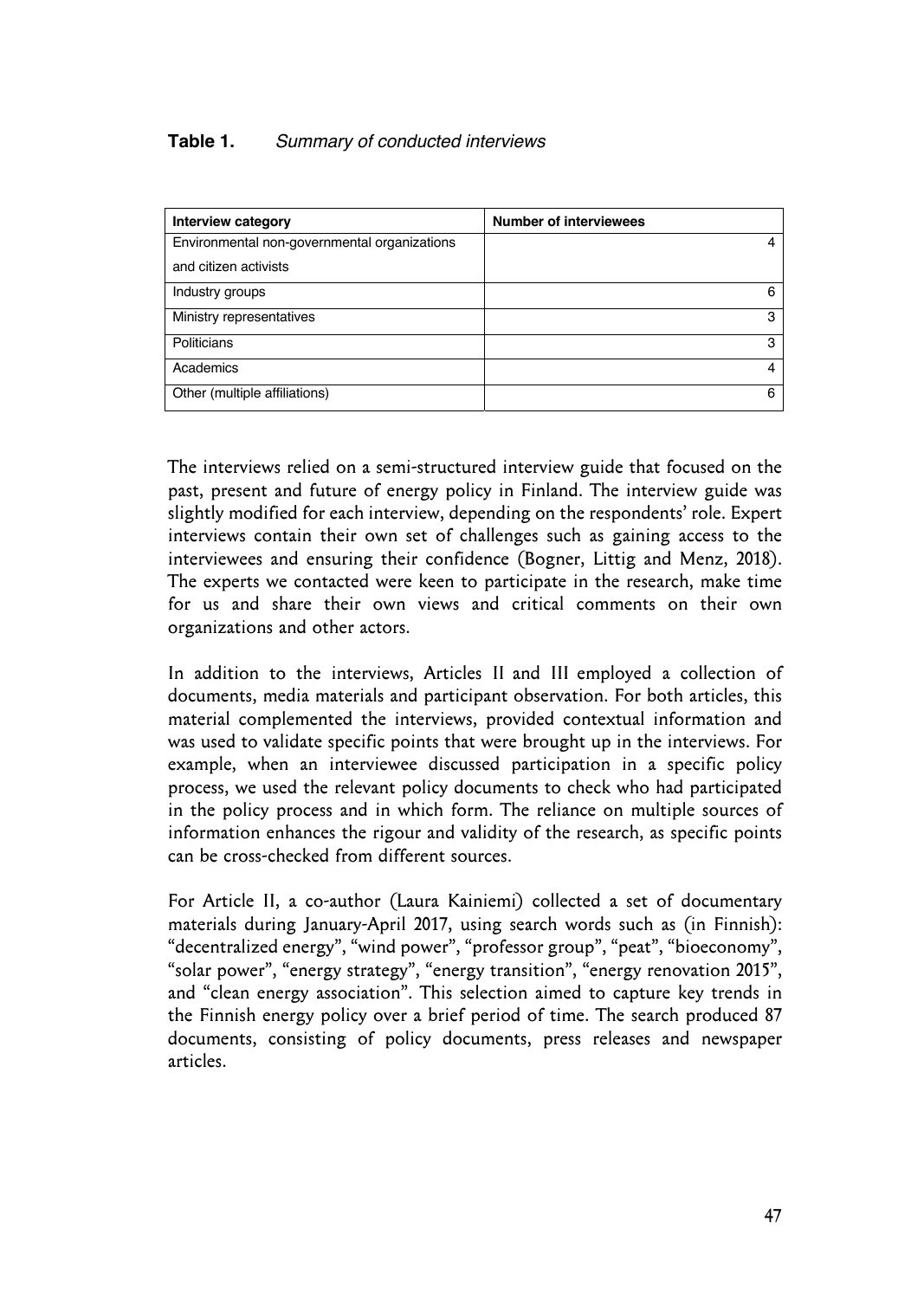For Article III, I collected a series of materials on the professor group<sup>17</sup> on energy policy for the years 2015-2018. I collected all materials produced by the group itself (reports and a book) and also media materials that covered the professor group. In addition, I attended a few events where the professor group was present.

Article IV is based on news articles published in five different news outlets: *Helsingin Sanomat* (Finland), *Index and Origo* (Hungary) and *The Times* and *The Guardian* (the United Kingdom). News articles and media materials are often used to analyse how specific environmental issues, such as climate change (Boykoff and Boykoff, 2004; Carvalho, 2007) or energy technologies (Teräväinen, 2014) are constituted in and through the media. Media analysis often takes a comparative perspective, where media sources in different countries are compared and contrasted to one another. However, this practice faces several caveats that should be acknowledged. First, media ecologies differ according to national and local contexts to the extent that assumptions of sameness do not hold. Second, analysts need to be careful in stating what the media represents. The selection of news articles as empirical material aims to capture how a specific energy policy phenomena is problematized and contextualized in national news media and we do not claim to present public debates.

The above five news sources were selected as representing the most read news outlets in each of the countries. Originally, we intended to include two news outlets from each country but had significant problems with the online search functions of *Yle*, the Finnish broadcasting company, due to their lacking and problematic use of Boolean operators.18 We considered replacing *Yle* with a regional newspaper (e.g. *Aamulehti*), but decided this would limit the comparison to other countries, where national news outlets were selected.

We used five different search strings (in the respective languages) in the online databases of the news outlets. The search strings included key words on energy policy and the German energy transition. The combinations were chosen to capture central elements of the German Energiewende and limit the empirical material to a manageable size. We included all articles that referred explicitly to German energy policy and the Energiewende, totalling 549 news articles. In the articles, we selected the sections that discussed Germany, as well as contextualizing sentences before and after, for analysis. It should be noted that the replicability of the study faces severe constraints due to changes in one of

<sup>&</sup>lt;sup>17</sup> The "professor group on energy policy" was a bottom-up and voluntary science-policy initiative that consisted of ten professors from different academic fields working to influence Finnish energy policy through public interventions and private meetings. The group is presented in greater detail in Article III.<br><sup>18</sup> Boolean operators are the words used as conjunctions (e.g. AND, OR, NOT) to combine or exclude keywords in a search string.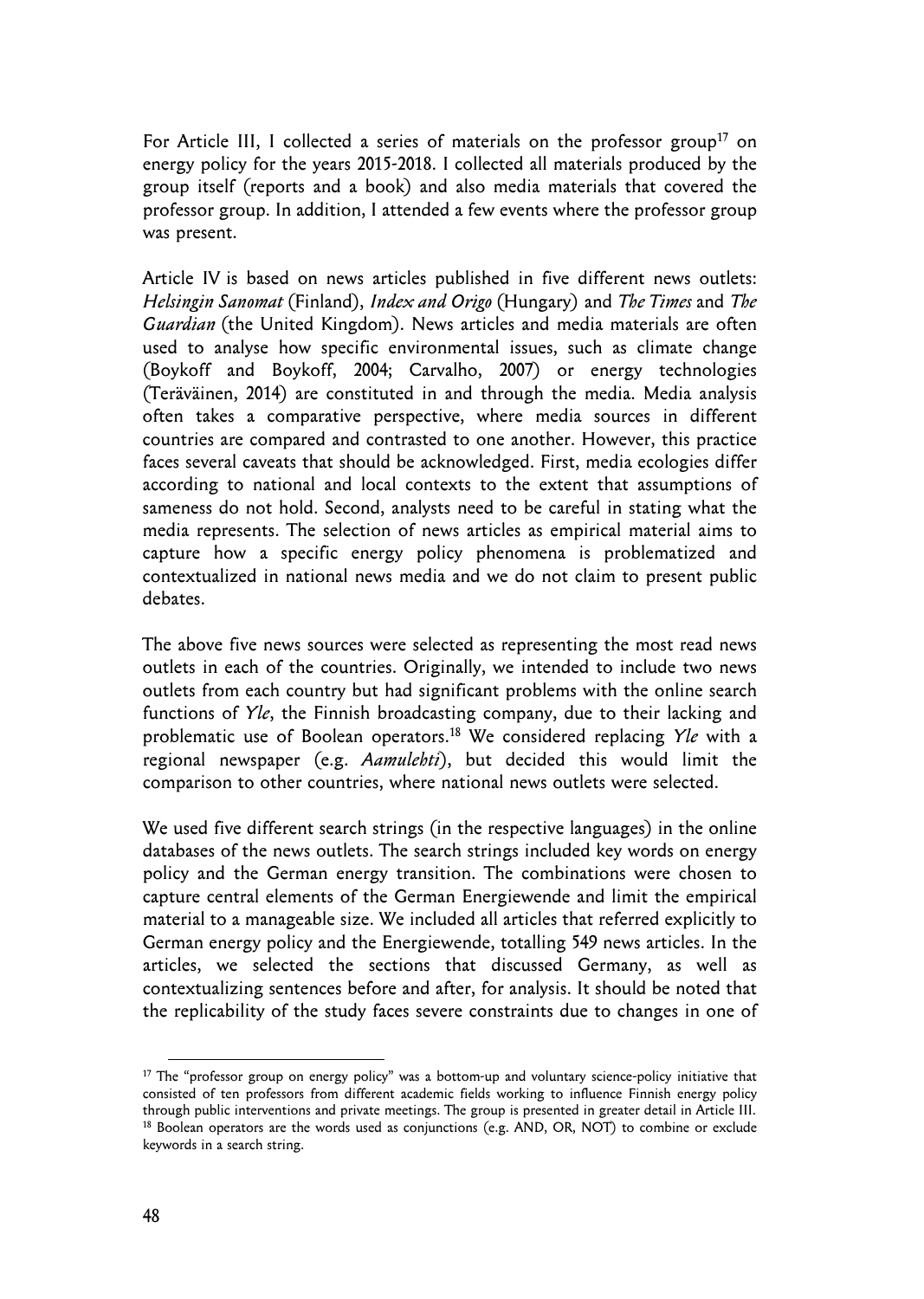the news outlet's online databases. The searches for *Helsingin Sanomat* were done in January 2016. Since then, the *Helsingin Sanomat* online portal was modified so that it no longer allows one to set Boolean operators or timeframes to delimit the search. This greatly restricts the potential for others to replicate the conducted searches, although with careful manual searches it could be possible to go through all the newspaper articles.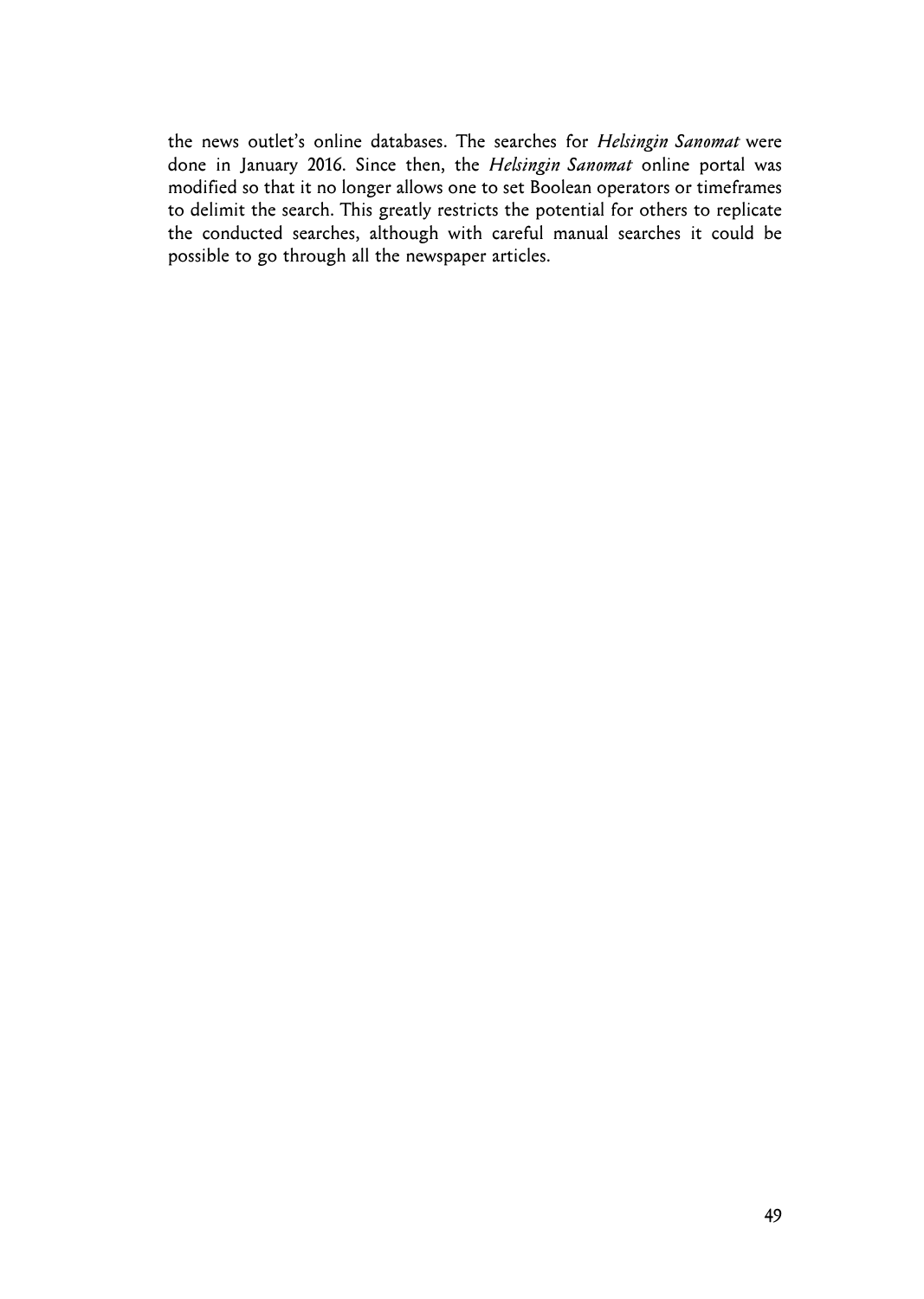### **Table 2.** *Summary of collected empirical materials and analysis methodologies*

| <b>Article</b> | <b>Collected material</b>                | Amount                                          | <b>Process of collecting</b><br>materials              | Time period<br>covered by the<br>empirical<br>materials <sup>19</sup> | <b>Method of analysis</b>                |
|----------------|------------------------------------------|-------------------------------------------------|--------------------------------------------------------|-----------------------------------------------------------------------|------------------------------------------|
| T              | Parliamentary and<br><b>City Council</b> | <b>Five Parliamentary</b><br>plenary debates (2 | Search in Parliament's<br>online database. Selecting   | Parliamentary<br>debates in 2013                                      | Inductive and<br>interpretative          |
|                | debate transcripts,                      | in 2013, 3 in 2014).                            | discussions that received                              | and 2014                                                              | comparative analysis                     |
|                | supporting policy                        | Total of 234 pages                              | media attention.                                       |                                                                       | of the two sets of                       |
|                | documents,                               | of text.                                        |                                                        | <b>City Council</b>                                                   | material, drawing on                     |
|                | participant                              |                                                 | Search in City Council's                               | debates in 2015                                                       | sociotechnical                           |
|                | observation.                             | City Council debate                             | online database.                                       |                                                                       | imaginaries (Jasanoff                    |
|                |                                          | and supporting                                  |                                                        |                                                                       | 2015). Iterative                         |
|                |                                          | background                                      |                                                        |                                                                       | coding in Atlas.ti.                      |
|                |                                          | documents. Total of                             |                                                        |                                                                       |                                          |
|                |                                          | 65 pages of text.                               |                                                        |                                                                       |                                          |
|                |                                          |                                                 |                                                        |                                                                       |                                          |
| Ш              | Interviews,                              | Interviews (n=24),                              | Selection of diverse experts                           | Interviews                                                            | Interpretative and                       |
|                | documents, press                         | documents and                                   | working in and with energy                             | conducted during                                                      | iterative reading of                     |
|                | releases, media                          | news sources                                    | policy (e.g. ENGOs,                                    | $2016 - 2017$                                                         | materials.                               |
|                | materials                                | $(n=87)$                                        | industry, ministry,                                    | Documents                                                             | Identification of key                    |
|                |                                          |                                                 | politicians, academics).                               | collected                                                             | themes, narrowing                        |
|                |                                          |                                                 |                                                        | between                                                               | research focus on                        |
|                |                                          |                                                 | Collection of documents                                | January-April<br>2017                                                 | institutional work,                      |
|                |                                          |                                                 | (policy documents, press<br>releases, media materials) |                                                                       | iteration amongst co-<br>authors. Use of |
|                |                                          |                                                 | based on keyword                                       |                                                                       | Atlas.ti and Excel to                    |
|                |                                          |                                                 | searches                                               |                                                                       | assist analysis.                         |
|                |                                          |                                                 |                                                        |                                                                       |                                          |
|                |                                          |                                                 |                                                        |                                                                       |                                          |
|                |                                          |                                                 |                                                        |                                                                       |                                          |

<sup>&</sup>lt;sup>19</sup> For the collected documentary materials, I present the time period these have been published in. For the interviews, I present the time period these were conducted in. As specified in Articles II and III, the interviewees focused on the 2010s but could also reflect on longer time periods, depending on their own experience working with energy policy.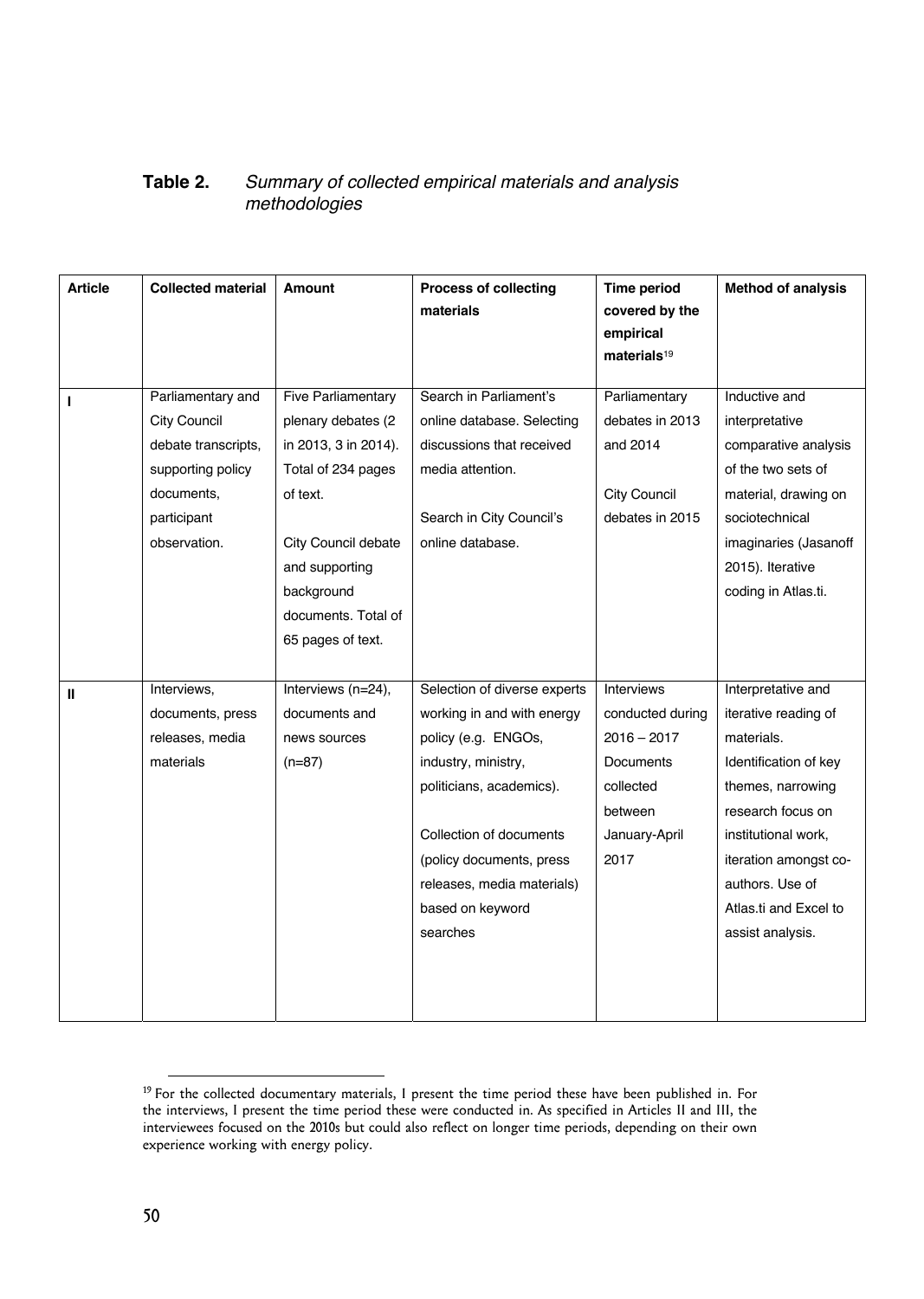| <b>Article</b> | <b>Collected material</b> | Amount                   | <b>Process of collecting</b><br>materials | <b>Time period</b><br>covered by the<br>empirical<br>materials <sup>20</sup> | <b>Method of analysis</b> |
|----------------|---------------------------|--------------------------|-------------------------------------------|------------------------------------------------------------------------------|---------------------------|
| Ш              | Interviews, reports,      | Interviews (n=24),       | Selection of diverse experts              | Interviews                                                                   | Interpretative reading    |
|                | media materials,          | reports $(n=3)$ ,        | working in and with energy                | conducted during                                                             | of materials. Focus       |
|                | participant               | media materials.         | policy (e.g. ENGOs,                       | $2016 - 2017$                                                                | on linearity of           |
|                | observation               | participant              | industry, ministry,                       |                                                                              | science, policy and       |
|                |                           | observation              | politicians, academics).                  | Documents                                                                    | politics. Focus on use    |
|                |                           |                          |                                           | cover the time                                                               | of expressions and        |
|                |                           |                          | Following work of the                     | period $2014 -$                                                              | terms regarding           |
|                |                           |                          | professor group during                    | 2018                                                                         | science-policy            |
|                |                           |                          | 2015-2018, collecting                     |                                                                              | relations. Assisted by    |
|                |                           |                          | materials at the same time.               | <b>Observations</b>                                                          | coding in Atlas.ti and    |
|                |                           |                          |                                           | during $2015 -$                                                              | ordering in Excel.        |
|                |                           |                          |                                           | 2018                                                                         |                           |
| IV             | Newspaper articles        | The Guardian $(G)$ =     | Search string (in respective              | News articles                                                                | Inductively developed     |
|                | from The Guardian         | 300                      | languages) in online                      | cover the time                                                               | coding scheme for         |
|                | (UK), The Times           | The Times $(T)$ =        | databases of the                          | period 2011 -                                                                | newspaper articles.       |
|                | (UK, Helsingin            | 102                      | newspapers (HS, I, O) and                 | 2015                                                                         | Verification of           |
|                | Sanomat (FIN),            | <b>Helsingin Sanomat</b> | LexisNexis database (G,                   |                                                                              | intercoder reliability    |
|                | Index and Origo           | $(HS) = 91$              | T). Selection of all articles             |                                                                              | with 10% of UK            |
|                | (HUN)                     | Index (I) and Origo      | that discuss German                       |                                                                              | material with             |
|                |                           | $(O) = 56$               | energy policy.                            |                                                                              | Krippendorf's alpha       |
|                |                           |                          |                                           |                                                                              | test. Interpretative      |
|                |                           | Total = $549$ articles   |                                           |                                                                              | comparative analysis      |
|                |                           |                          |                                           |                                                                              | of codes and              |
|                |                           |                          |                                           |                                                                              | empirical material.       |

 $20$  For the collected documentary materials, I present the time period these have been published in. For the interviews, I present the time period these were conducted in. As specified in Articles II and III, the interviewees focused on the 2010s but could also reflect on longer time periods, depending on their own experience working with energy policy.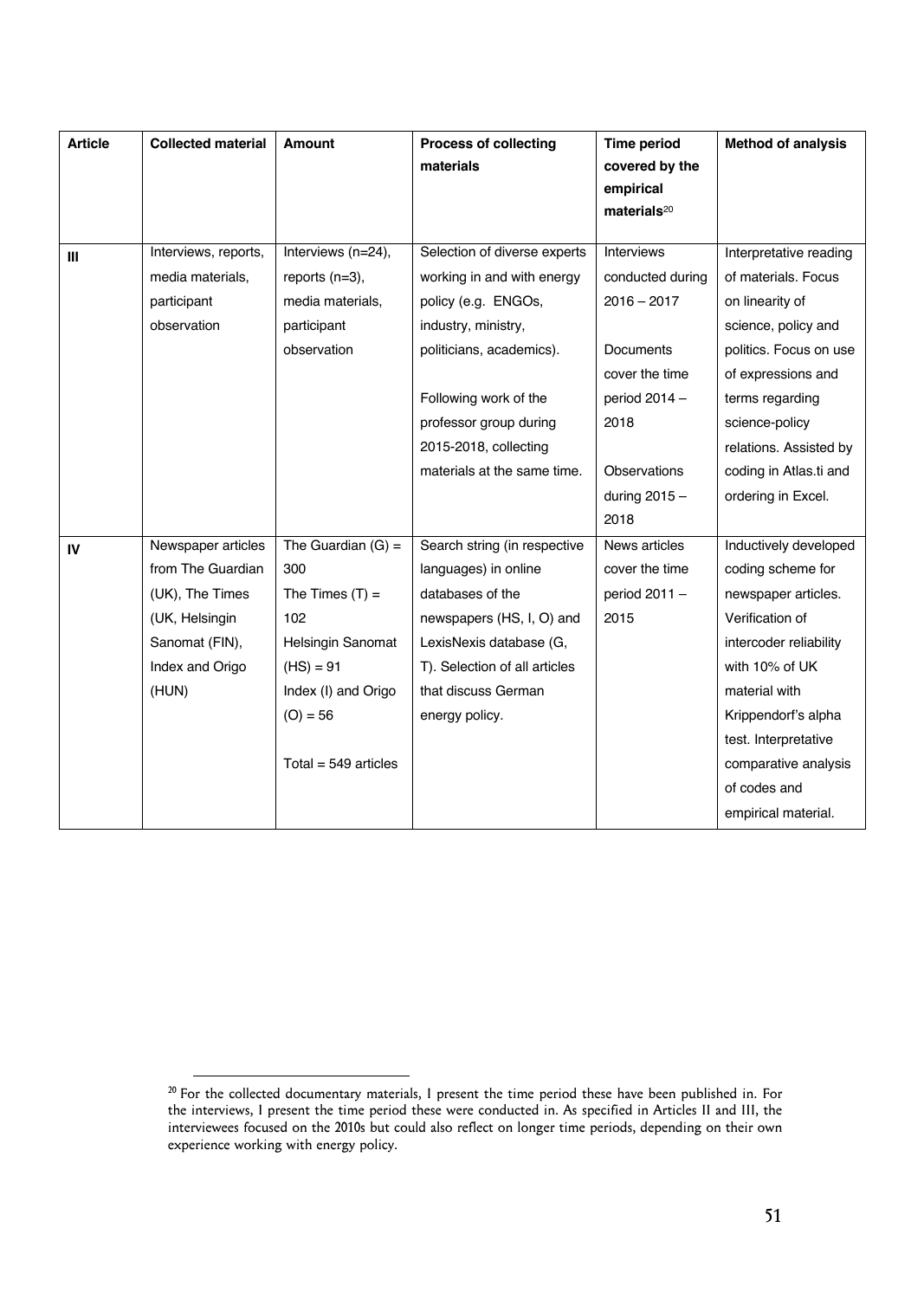### **4.3 ANALYSIS**

As described in the first part of this chapter, the analysis in this dissertation draws upon a constructivist and interpretative approach, while employing specific methodologies in the empirical studies and contributing to different theoretical discussions. The individual methodological and analytical choices are discussed in greater depth in the articles. My commitment to methodological plurality and flexibility assist in overcoming the restrictions placed by adherence to a single methodological framework or theoretical approach. While research is often afterwards summarized into a coherent and linear trajectory, the analysis process for the articles in this dissertation has been much more ad-hoc, messy and open to surprise. I have attempted to avoid pre-empting results through maintaining an open-ended approach to both theoretical conceptualizations and empirical findings. Likewise, I think it is important to acknowledge that research is a constant process of negotiation: with yourself, with theoretical concepts and empirical materials, with co-authors, supervisors, reviewers and editors. This necessarily results in compromise, as you respond and adapt to the demands around you, while at the same time learning to both question and defend your own assumptions.

All of the articles contain a focus on language, discourse and meaning-making that has been inspired by a Foucauldian approach to discourse (Foucault, 1972, 1980). As I have outlined in Section 4.1, this attention to discourse does not aim to exclude material, or sociotechnical, aspects from the analysis. Words and discourses are thus not viewed as mere symbols or representations, but rather as "*systematically form[ing] the objects of which they speak*" (Foucault, 1972, p. 49; Asdal, 2015). Thus, I view language and discourse as not only processes of meaning-making that are relationally constructed, but also as practices that modify and order the objects and issues in question (Asdal, 2015). In environmental policy, a Foucauldian approach has been developed especially by Maarten Hajer (1995) and more broadly in the field of political ecology by, amongst others, Fairhead and Leach (2003) and Forsyth (2003). While I have been greatly inspired by these works, I do not employ, for example, the concepts that Hajer has developed (such as discourse coalitions or storylines) in my analysis. Therefore, I have chosen to refer to a broader "discursive approach" in this summary, while giving a detailed and practical account of the analysis process itself.

Methodologically, this means that while analysing the empirical material I have been attuned more to *how things are portrayed* rather than *what is said.* While there is of course overlap between the two and it is impossible to do qualitative research without focusing on what is said, this distinction means that I have focused on the relational construction of different objects and phenomena, according to distinct terms and values, rather than claiming to present a neutral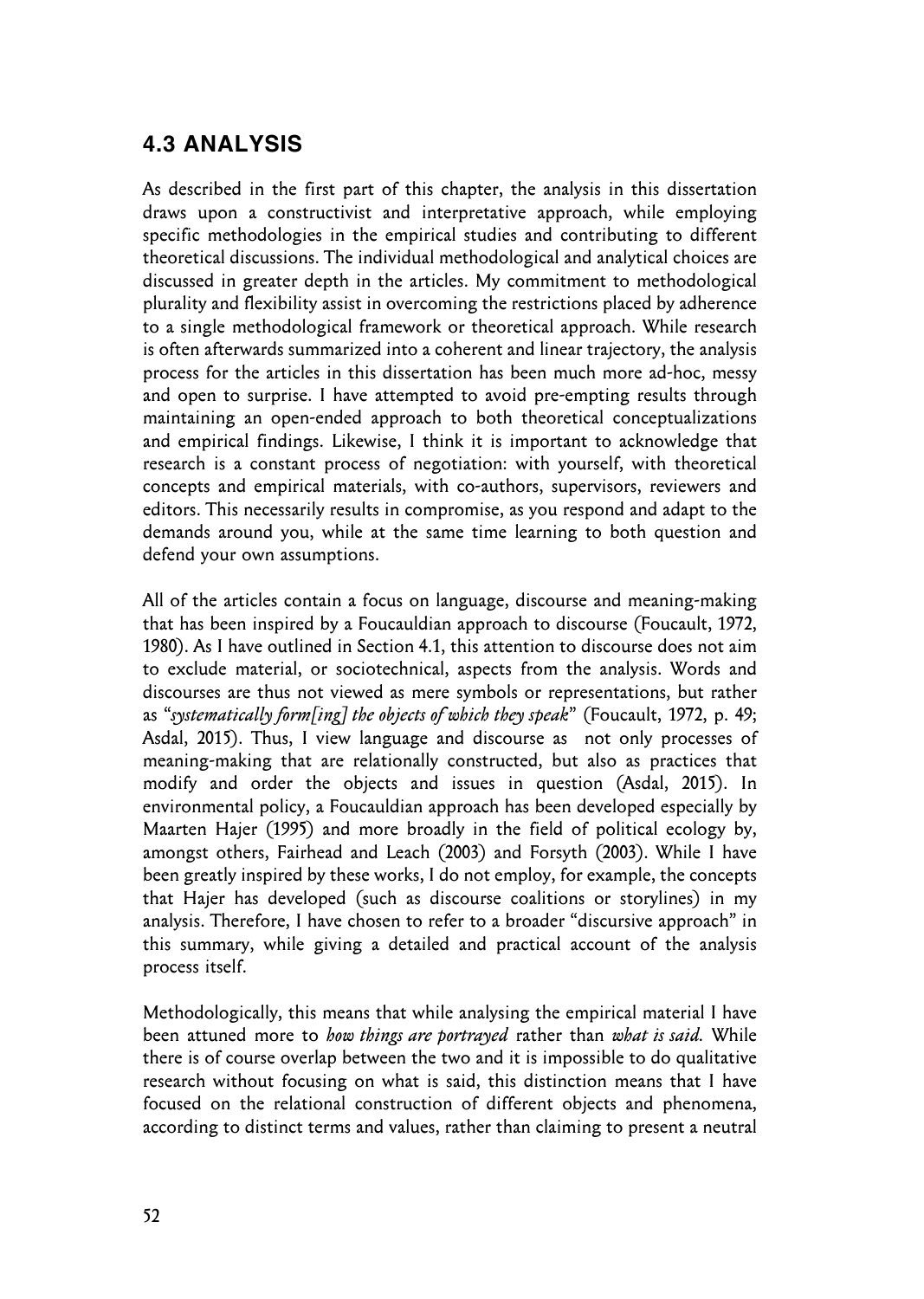description of a phenomenon. Focusing on *how things are portrayed* means analysing how certain issues are framed and problematized and consequently, how these framings and problematizations enable certain forms of acting and knowing while excluding others. My aim has thus been to show that constructing knowledge and objects of intervention always involves choices and simplifications.

The analysis for Article I relies on an interpretative and comparative analysis of two different sets of empirical materials. I proceeded by reading and coding the empirical material several times in Atlas.ti. First, I coded the materials with a general focus on temporalities and how the future is made present in political speech. Later, I came to focus on the expectations addressed towards governance and policy required for making those futures possible. The analysis thus relied on several rounds of reading the empirical material to arrive at the relevant research questions and extracting parts of the material to compare the two levels of governance (Parliament and City Council) with one another. The concept of sociotechnical imaginary and related methodological pointers $^{21}$ (Jasanoff, 2015a, 2015b) guided the analysis.

The analysis for Article II was done together with the co-authors Laura Kainiemi and Sanni Eloneva. Hence, it contained several rounds of iteration and negotiation as we discussed the relevant topics and themes for the analysis as well as how to best proceed with analysing the materials. First, the interview materials were read by all authors and coded by Laura Kainiemi and myself. The aim of this was to gain a general picture of the material and find out what topics could be interesting for further analysis. We wrote the first versions of the article together at the same time and thus engaged with different possible theoretical concepts for the research. In order to condense the empirical material, we organized it into Excel to summarize actors' viewpoints on different issues. It took a while for us to arrive at the concept of institutional work, even though we had been interested in different actors' attempts to influence energy policy from the beginning. We revisited the empirical material with the concept of institutional work and reordered the material in the process of rewriting the article. The analysis was subject to constant iteration amongst the authors, as we sought to find common understanding and theoretical concepts to convey this.

The analysis for Article III developed over a lengthy time period as I followed the work of the professor group during 2015-2018. Since the interview materials were the same as for Article II, I analysed the materials at the same time and

 $^{21}$  Jasanoff (2015a; 2015b) outlines several methodological pointers for analysing sociotechnical imaginaries, including a focus on comparison, language and framing and analysing how different social actors and institutions respond to disruptive events. Further, she highlights moments of origin, embedding, resistance and extension as particularly fruitful for assessing how imaginaries are expressed and performed.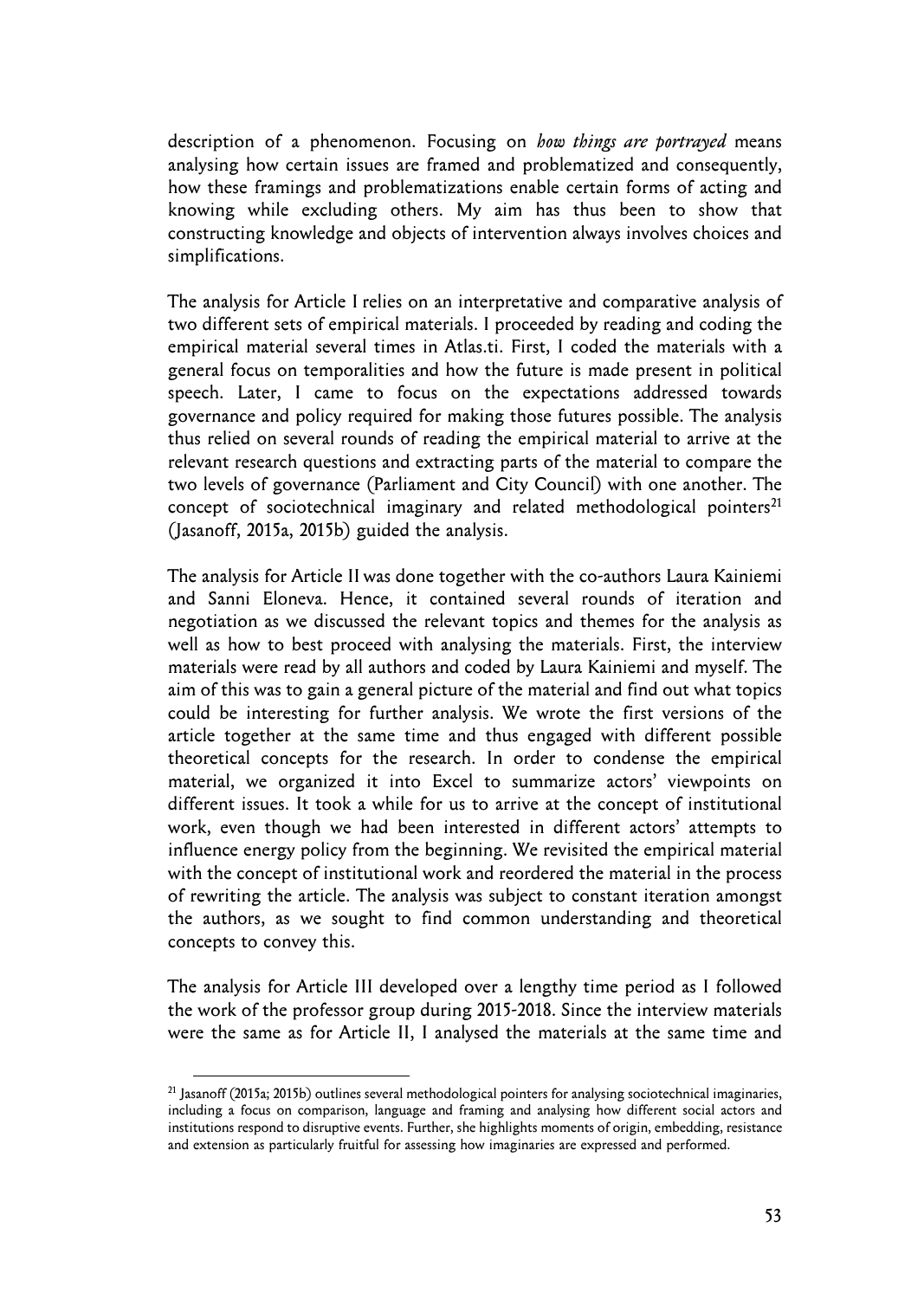coded the interviews with both Articles II and III in mind. For analysis on the professor group, I focused on how the linearity of science, policy and politics is articulated in the interviews. I proceeded to organize the interview materials in Excel, in order to examine the differences between actors' views on desirable science-society interaction. The analysis of the interviews was complemented with reading and viewing the collected documentary and media materials. Furthermore, I attended a few events, at which I took notes. All of the materials were read several times in order to refine the analytical concepts and approach along the way.

The analysis for Article IV consisted of several iterative stages together with my co-author, Miklós Antal. We began by individually reading and coding the sections of the news articles selected for the analysis. We assigned codes to the material inductively while simultaneously developing a mutual coding scheme, where the assigned codes were defined. We discussed the codes several times, using examples from the materials, to make sure that we understood them in the same way. Following this, we conducted an intercoder reliability test (Krippendorf's alpha) on 10% of the UK material. With this, we wanted to ensure that we were coding the material in a similar way. The process, once again, sparked discussion on our interpretations of the codes and led to further refinement of the coding scheme. We then re-coded the material once more. At the same time, we evaluated the normative standpoint of the news articles we were analysing; i.e. whether it contained a positive, negative, descriptive or ambiguous (presenting both positive and negative views) description of the *Energiewende*. While this is bound to have ambiguities, we nevertheless saw it as offering a valuable overview of the general ways in which the *Energiewende* is depicted over time and in the different news sources.

The coding process resulted in a table that outlined the number of codes assigned to different topics. We used the codes, their frequency and distribution over topics, as starting points to query into the empirical material with questions such as: which aspects of the *Energiewende* are highlighted or not discussed in the different sources? What type of an example is the *Energiewende* presented as? What connections are made between German energy policy and national energy policy? The analysis then proceeded to compare the different sources to one another in the process of writing the article. In the article, we stress that we use quantitative figures to characterize the empirical material but that they form only the starting point for analysis rather than functioning as the end results.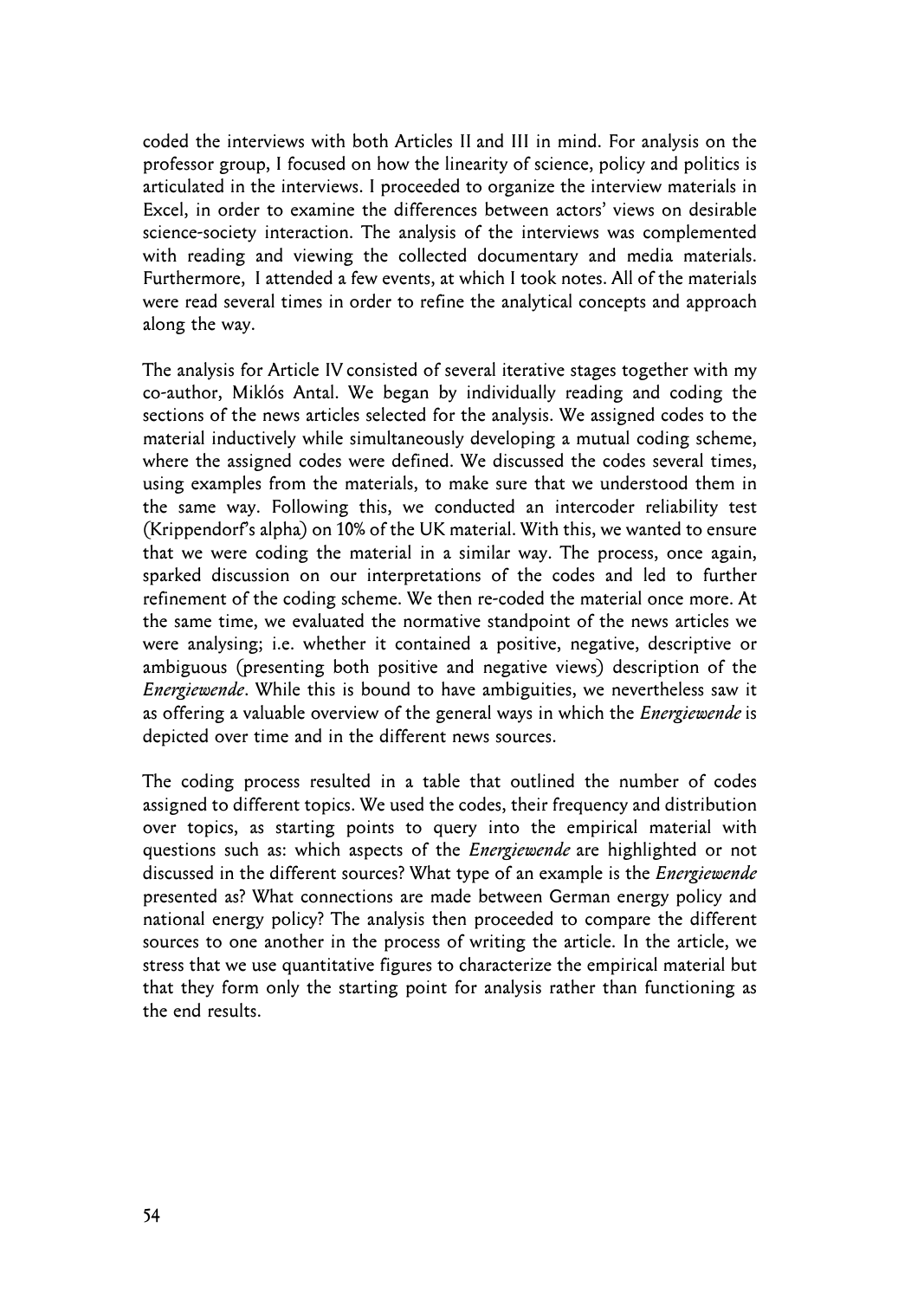### **4.4 ETHICS**

Lastly, thinking about how one knows requires attending to the ethics of making something knowable. Here I want to reflect on the specific ethical issues that arose during the research process. At the same time, I want to highlight that research ethics requires constant attuning to research design, assessing the impacts of the research and being open to the unexpected during the research process. For this study, key ethical considerations include the confidentiality of interviewees and the role of the thesis supervisor.

For the interviews conducted for Articles II and III, potential interviewees were conducted directly by myself or my co-author to ask for their participation in the study, offering them the ability to decline at any time. In the invitation letter, the theme of the project and research interview was described to the interviewees as well as how the data from the study would be analysed and stored. The interviewees were informed that the interviews were confidential and we would refer to them at the level of their organization. This was an important factor in gaining the confidence of the interviewees, since energy policy is a contentious topic in Finland. Policy circles are small and actors are familiar with one another. Our approach was confirmed in the interviews, where two participants were concerned about being identified in voicing their views. When conducting the interviews, we were careful not to name other interviewees or make reference to comments from other interviewees that could be identifiable. We did ask for recommendations for further interviewees, but refrained from commenting on whether these would be conducted. During the interview, we restated the terms of participation and confirmed the interviewees' willingness to contribute to the study via oral consent.

The interview material has been stored by myself and the co-authors of Article II. The interviewees are referred to at the level of their organization in Articles II and III (e.g. ministry actor, industry actor, environmental NGO). We decided not to name the specific organizations, since this could assist in identifying the individual. We also decided not to include numeric tags to the quotes (e.g. industry representative1), as this would have allowed the readers to connect several quotes to one person and thus have a better chance of guessing who the interviewee is. Both articles II and III use publicly available materials (websites, documents, newspaper articles, etc.) to complement the analysis. We do not claim that the publicly available material is from the same actors that have been interviewed for the study. Rather, the publicly available material forms another data set for the analysis and is described in Section 4.2.

Despite these careful considerations, it may be possible to identify some of the interviewees from the research as the field of energy policy is rather small and actors know one another. The interviewees were made aware of this during the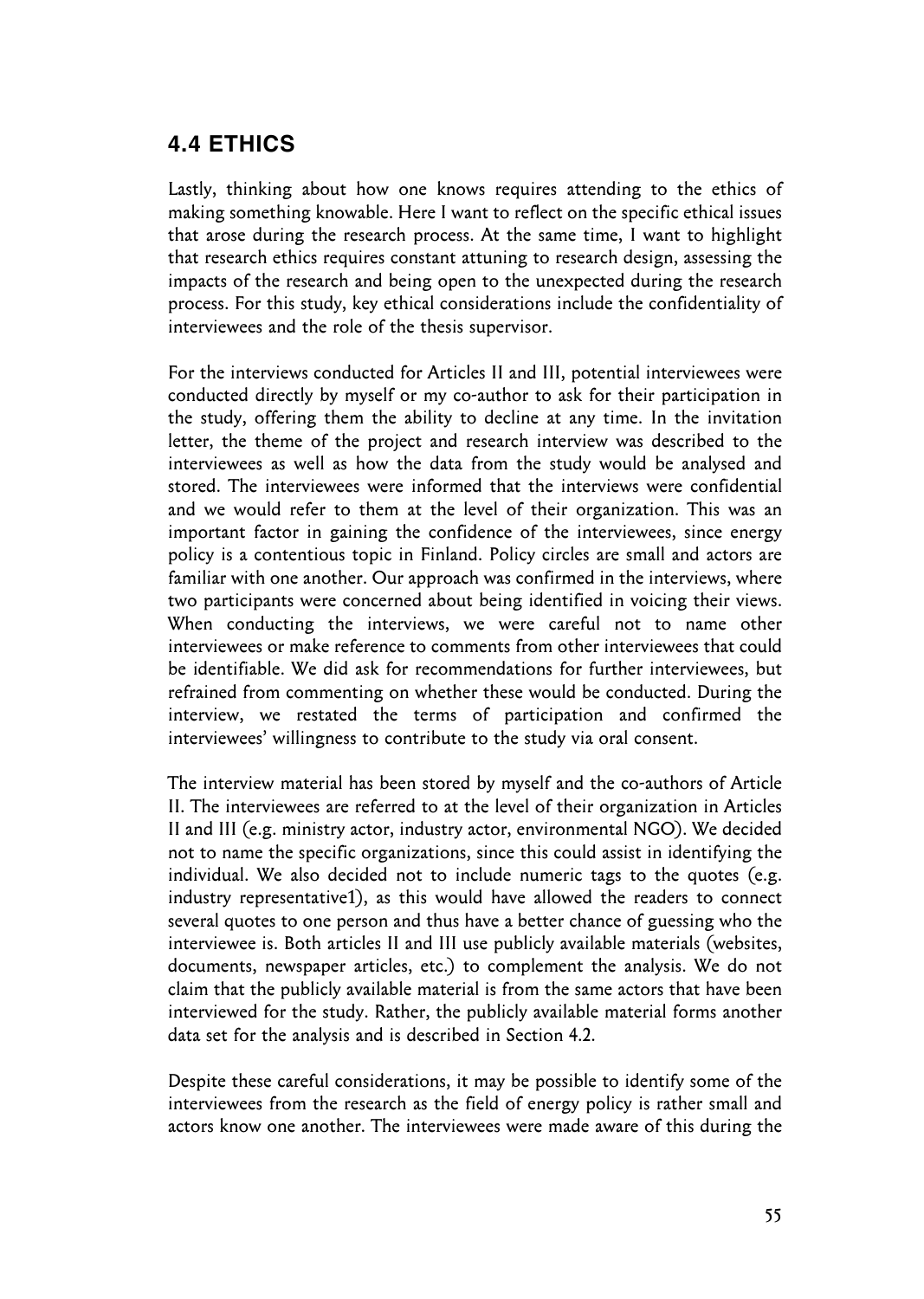interviews. We also sent the interviewees a draft version of the manuscript of Article II to revise the used quotes prior to submitting the article. We received three responses of which none commented on specific quotes from the interview material. None of the interviewees wanted to receive such versions to revise in the future and therefore the same procedure was not applied in the case of Article III. The aim of this was to minimize potential negative consequences to the interviewees. After finishing the dissertation, the interview material will be stored indefinitely by myself and the co-authors of Article II. We have agreed that the material can be used for further articles jointly or by the individual authors, but the co-authors have to be informed about the use of the materials and consent to it.

Article III raises ethical questions regarding my own position and the role of my PhD supervisor, Professor Janne Hukkinen. In Article III, I examine the work of the professor group on energy policy that my supervisor has been a member of. Further, I have assisted the professor group in compiling a research funding application in May 2015, prior to commencing my thesis. This raises questions about my own involvement with the group and about the supervisor's power to influence the analysis process and the results. As described in Article III, I coordinated a funding proposal for the professor group in May 2015 while I was working at another Finnish university, prior to commencing my PhD. At the time, I was working on other research projects (e.g. Karhunmaa, Pitkänen and Tuominen, 2015; Karhunmaa, 2016) and coordinating the funding proposal for the group was an ad-hoc one-month administrative job. I was not involved in any of the professor group's substantive activities or public appearances.

Working on the funding application sparked my interest in the group as a potential case study for examining expertise and science-policy initiatives in Finnish energy policy. I had the possibility to do so as I commenced my PhD studies as part of the DEFEND project at the University of Helsinki in September 2015. The first three years of my PhD were funded by a research project that included two professors from the professor group. Within the research project, I had the freedom to pursue my own interests and design my own research. I was not expected to take part in any working packages or produce any collaborative research. My research had to fit broadly under the banner of the project's title (Decentralizing Finland's energy regime: the triggers and dynamics of transition), but I faced no other expectations or restrictions on the substance of the research.

My prior experience with the professor group members aided me in reaching them for interviews. However, as I was never publicly associated with the group nor took part in making any substantive decisions, I could easily interview other actors in energy policy, including those that were critical of the Professor Group. I have not interviewed my thesis supervisor for Article III. While I have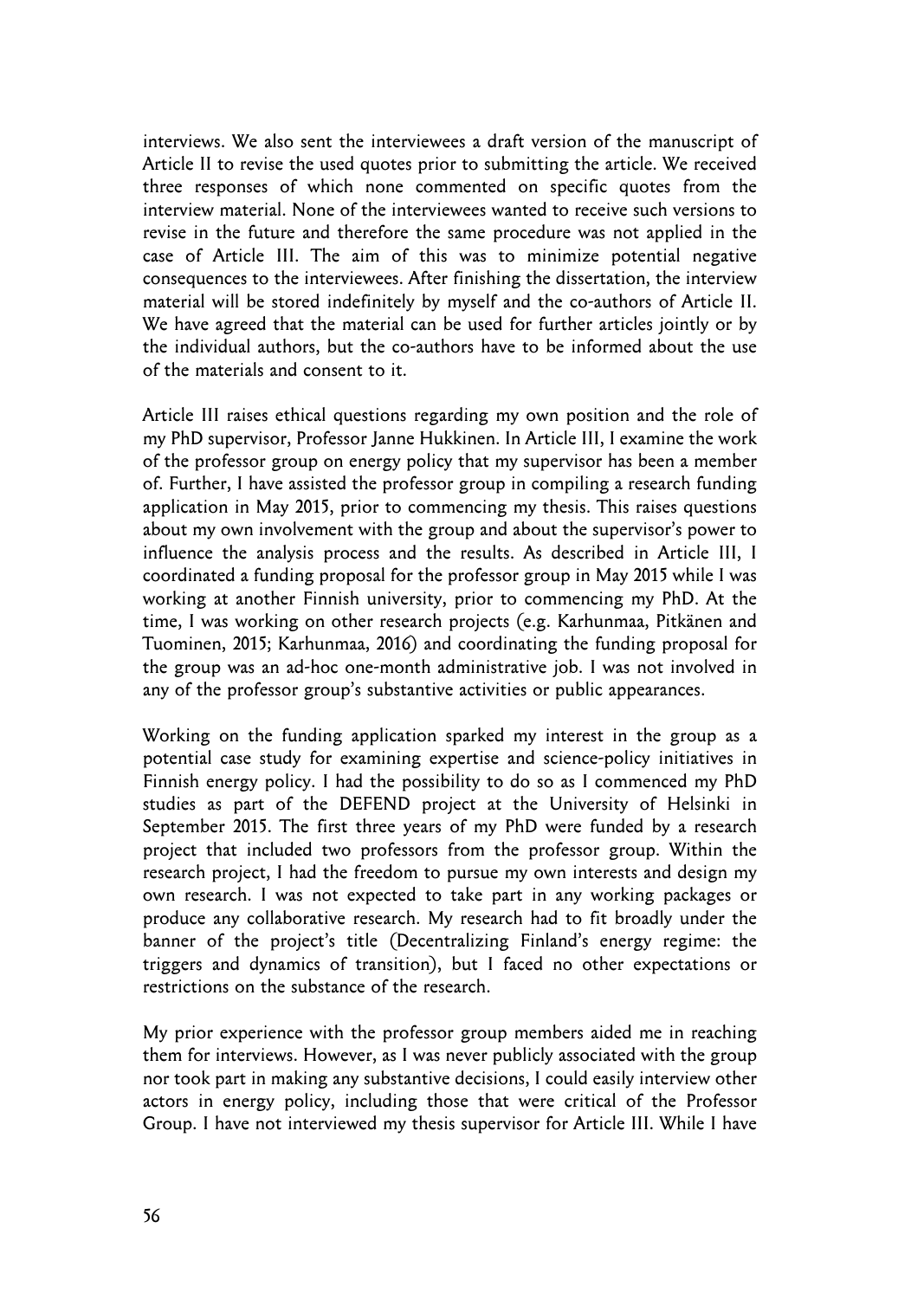discussed various parts of the research with him, I have not breached the confidentiality of the interviewees or shared any confidential interview material with him. In discussing Article III, Professor Hukkinen has performed the duties of an academic supervisor: he has given advice on where to submit the article, commented on my manuscript drafts and discussed possible theoretical anchorings with me. I have designed, conducted and analysed the results independently and presented the results of the research to various peers and advisors in numerous seminars and conferences.

Being in such a position already heightened my awareness of ethical considerations at the early stages of the research process. My own role and the role of my supervisor have been discussed in several different academic settings, including seminars, conferences and meetings with my other thesis advisors and colleagues. I consider situating myself in the research process important, as it allows the reader to develop a more nuanced understanding of how the research process has progressed. These considerations are also highlighted in Article III. Further, the process shows the contingency of research – it is unlikely I would have pursued these particular questions without my involvement with the professor group. Finally, as discussed in several sections of this dissertation, research ethics calls for a humble and reflexive view on research that both situates the researcher and acknowledges limitations. I return to these questions in the discussion in Chapter 6.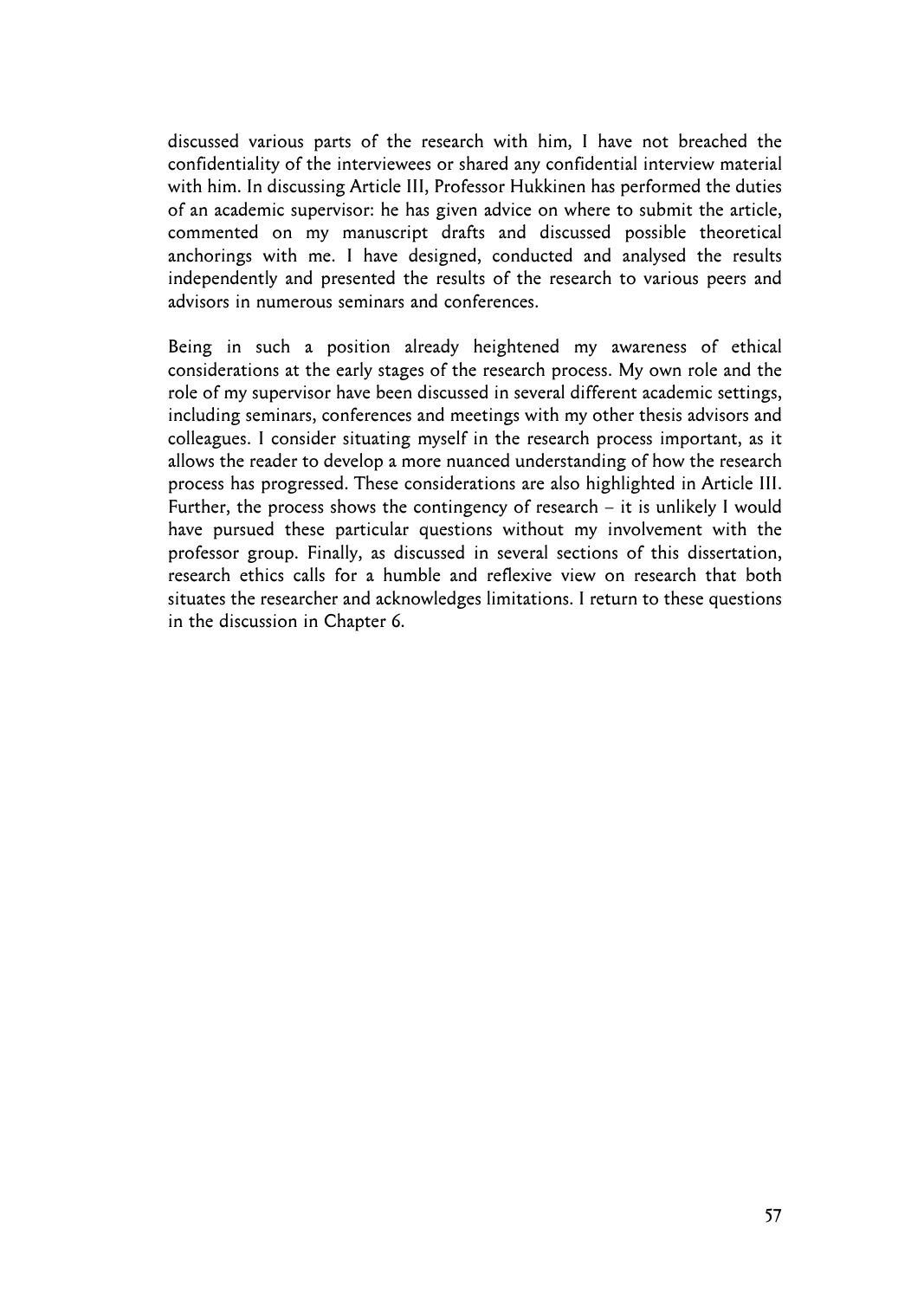# **5 SUMMARY OF THE FINDINGS**

This chapter provides a summary of the four original research articles that form this dissertation. All of the studies shed light on different arenas where energy policy and energy futures are discussed. The articles draw on somewhat different theoretical traditions and contribute to specific discussions in those traditions, which are further elaborated on in the articles themselves. This chapter focuses on presenting the research setting, empirical materials, methodology and key results of each study in a concise manner. The broader findings are elaborated on collectively in Chapter 6.

### **5.1 ARTICLE I: DESIRABLE GOVERNANCE FOR CARBON NEUTRALITY IN CITY COUNCIL AND PARLIAMENTARY DEBATES**

This article examines how politicians at two distinct levels of governance – the national Parliament and the City Council – debate energy futures and the desirable means of attaining those futures. Previous research on sociotechnical imaginaries has focused on the competition between different imaginaries (e.g. Levidow and Papaioannou, 2013). In contrast, I argue that it is necessary to examine the differences accommodated within a specific sociotechnical imaginary. To do so, I ask how do politicians in the Finnish Parliament and the City Council of Helsinki present desirable energy futures and propose policy pathways to attain these futures?

Previous analysis of scale and local imaginaries have assessed how distinct scales produce different sociotechnical imaginaries and visions on the role of energy in a good society (Smith and Tidwell, 2016). At the same time, parallel research on multilevel governance has highlighted the role of cities and regions as important actors responding to climate change (e.g. Späth and Rohracher, 2010, 2012; Marsden *et al.*, 2014; Hodson, Marvin and Späth, 2015). The policy expectations related to the agency and capacities of cities to take effective action on climate change are, however, ambiguous. On the one hand, cities are subsumed in national and international policies and assumed to respond to higher orders. On the other hand, cities are expected to act as innovative testbeds from which sustainability solutions can either be scaled-up or transferred to other localities (Bulkeley *et al.*, 2018). This calls for analysing cities as situated sites, where agency is both enabled and constrained through national and international networks, policies and governance systems.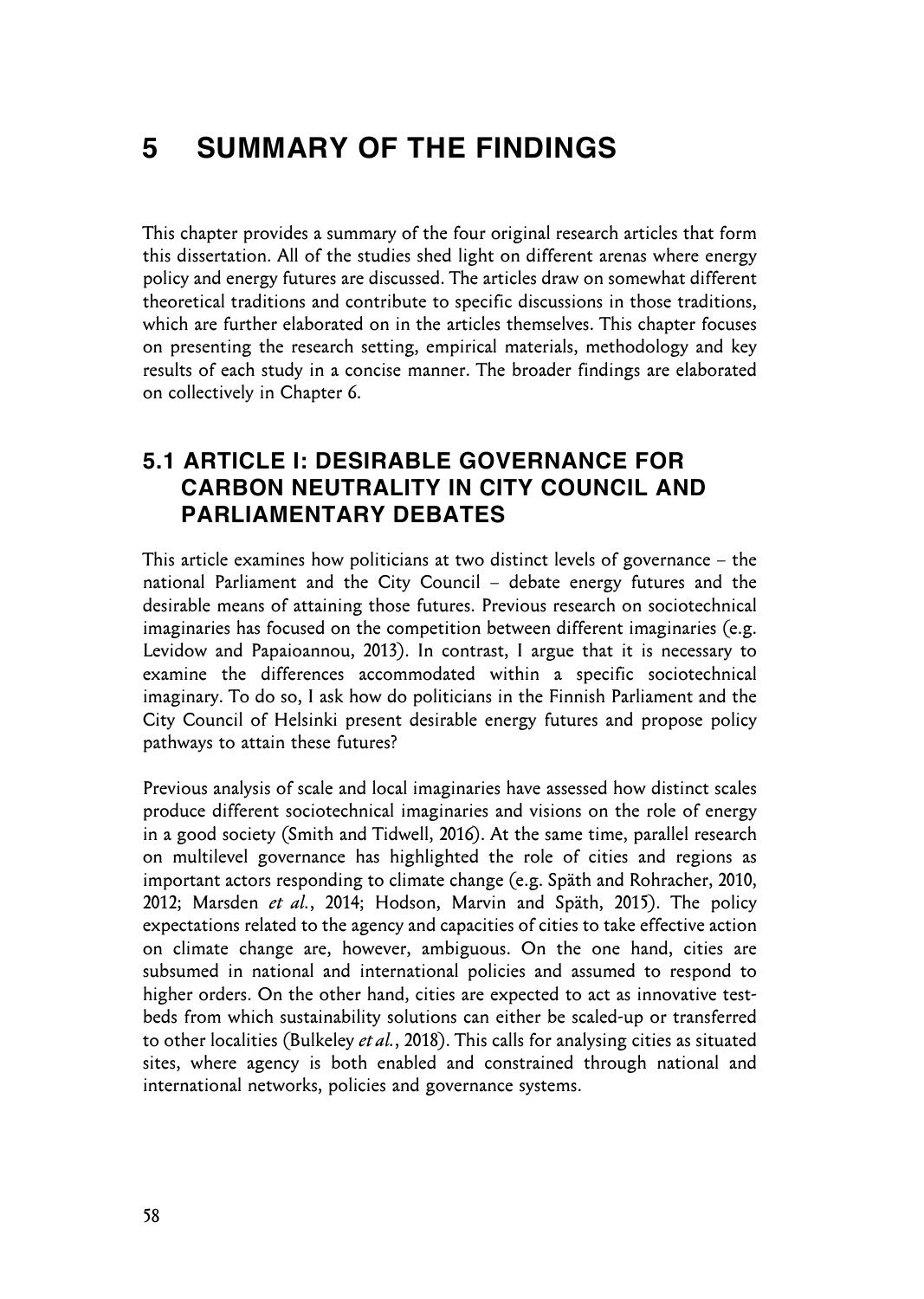In the study, I am interested in how a particular way of attending to the future is framed as good or bad policy, rather than the specific proposed policy measures themselves. This means that the comparison across scales does not seek to establish a particular way of responding to current and future uncertainty as better or worse, but rather to make explicit different assumptions about agency and control with regards to policy and governance. Empirically, I assess political speech in the City Council of Helsinki and the national Parliament of Finland during 2013-2015 through an analysis of transcripts, documents and participant observation. I show that politicians at both levels express a commitment to a sociotechnical imaginary of future carbon neutrality. A central component of this imaginary is the commitment to clean technology development, economic growth and promoting employment.

In the national Parliament, politicians stress that the way to attain carbon neutrality is through predictable and stable energy policies. While the surrounding context is viewed as unstable and unpredictable, politicians highlight that energy policy must remain static in the sense that it should provide a stable environment for investments and companies' profitability calculations. Technological development, for example the development of renewable energy, is described as variable and beyond the control of politicians, whereas policy development is regarded as an area where politicians can exercise control. The linkages between technological development and policy are not made explicit. Uncertainty is framed as something that can be managed and controlled through appropriate policy measures.

In the City Council of Helsinki, politicians describe the rapidly changing energy policy environment as an impetus to revise policy orientations. Politicians promote the adoption of policy pathways that are adaptable and flexible to change as they identify the field of energy policy as uncertain and rapidly developing. Politicians shy away from committing to large, single projects in heat and electricity provision and prefer more loosely defined options that leave space for adopting a variety of technology and policy measures.

While the distinctions between the two levels of governance are clear, I argue that these do not constitute separate sociotechnical imaginaries. The commitment to a carbon neutral society is the same, and politicians at both levels promote clean technology, growth and employment. In other words, the sociotechnical imaginary of carbon neutrality is linked to a technologically driven and economically prosperous state. The differences between national level Parliamentary and City Council debates lie in the ways that desirable policy and the agency of the responsible actors – the politicians in Parliament and City Council – are described. Parliamentarians describe themselves as capable of creating a specific policy environment and minimizing uncertainty, yet are incapable of influencing technological development. City Council members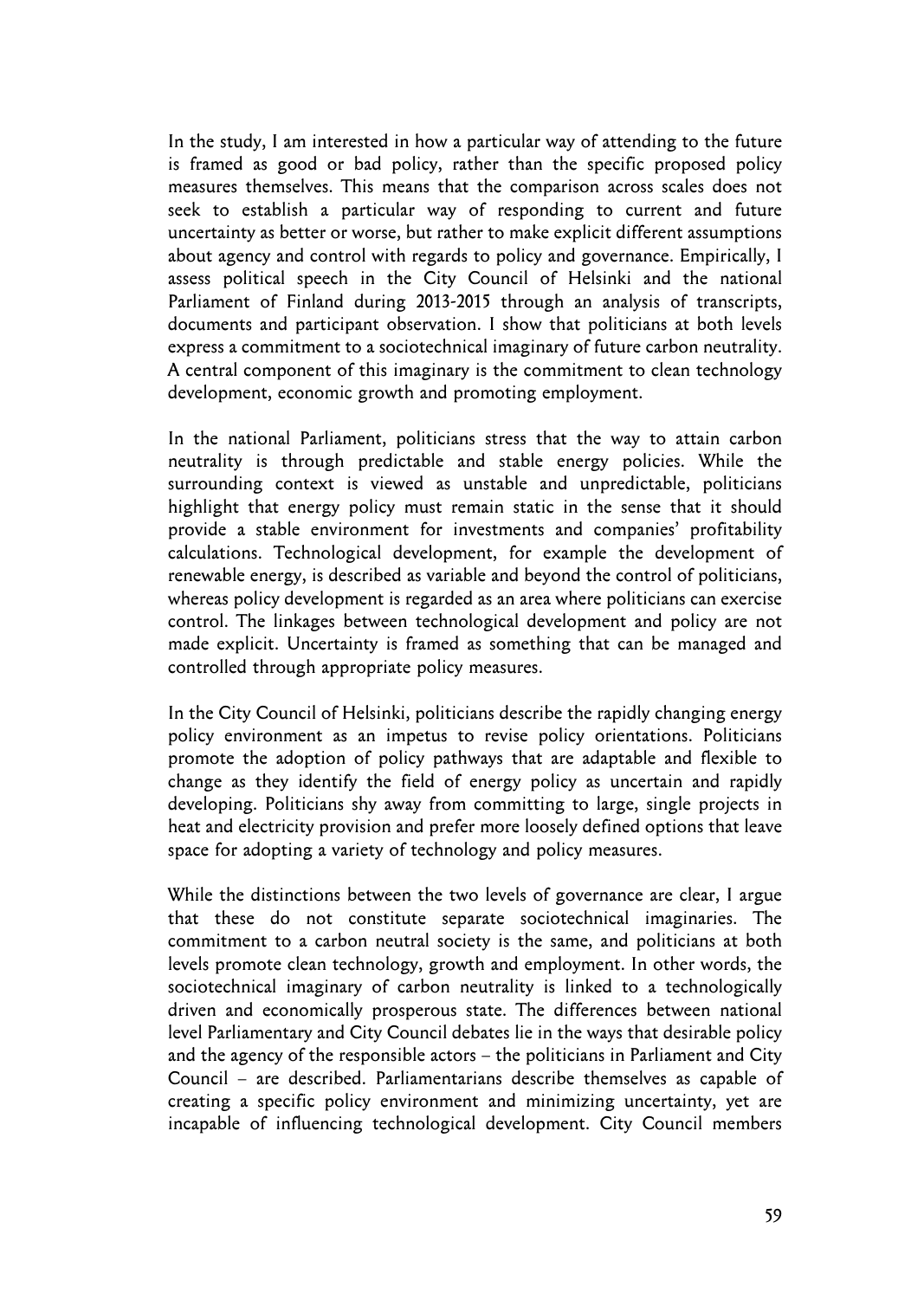regard their role as one of responding to exogenous change and being aware of, yet incapable of decreasing, uncertainty.

The study demonstrates how sociotechnical imaginaries are co-produced with particular ways to attain them. While sociotechnical imaginaries form rather coherent visions of desirable futures, they can nonetheless accommodate different desirable means to attain the imaginary. As further discussed in Chapter 6, I argue that analysis of sociotechnical imaginaries will benefit from being attuned to the different ways in which imaginaries are co-produced in specific sites and times with desirable pathways to realise the imaginary. This not only adds granularity to the analysis of sociotechnical imaginaries, but also helps to explain how contestation can occur within a seemingly shared and uniting vision.

### **5.2 ARTICLE II: ACTORS' INSTITUTIONAL WORK TO CHANGE ENERGY POLICY**

This article examines the types of institutional work that energy policy actors undertake in Finland, how these contribute to energy transitions, and how they are discursively justified. As discussed in Chapter 2, the literature on sociotechnical transitions has emphasized the importance of destabilizing current unsustainable ways of producing and consuming energy. Since a majority of industrialized countries are discursively committed to acting on climate change, we argue that it is also necessary to examine the different ways in which actors seek to influence their institutional context. To do so, we highlight the concept of institutional work as a promising way to bring more nuance, context and complexity to destabilization debates.

Institutional work is particularly suited for analysing processes of change when these are understood as discrete, fragmented and contextual, as is the case in destabilization processes. Destablization is defined as a process where specific parts of current energy regimes are replaced with novel ones (Leipprand and Flachsland, 2018). While previous literature has discussed transitions processes as struggles between incumbents and challengers, the picture of incumbents is diversifying (Galeano Galvan, Cuppen and Taanman, 2020; Sovacool *et al.*, 2020). Incumbents, or actors that enjoy an established role and wield significant power, do not only maintain existing structures but also take part in establishing and modifying novel ones (Apajalahti, Temmes and Lempiälä, 2018). Similarly, actors that challenge current practices respond to changes in the surrounding institutional context and tailor their activities accordingly. Institutional work examines how actors aim to influence their surrounding environment while at the same time being constrained by those same institutional structures (Lawrence and Suddaby, 2006). Actors' activities aimed at creating, disrupting,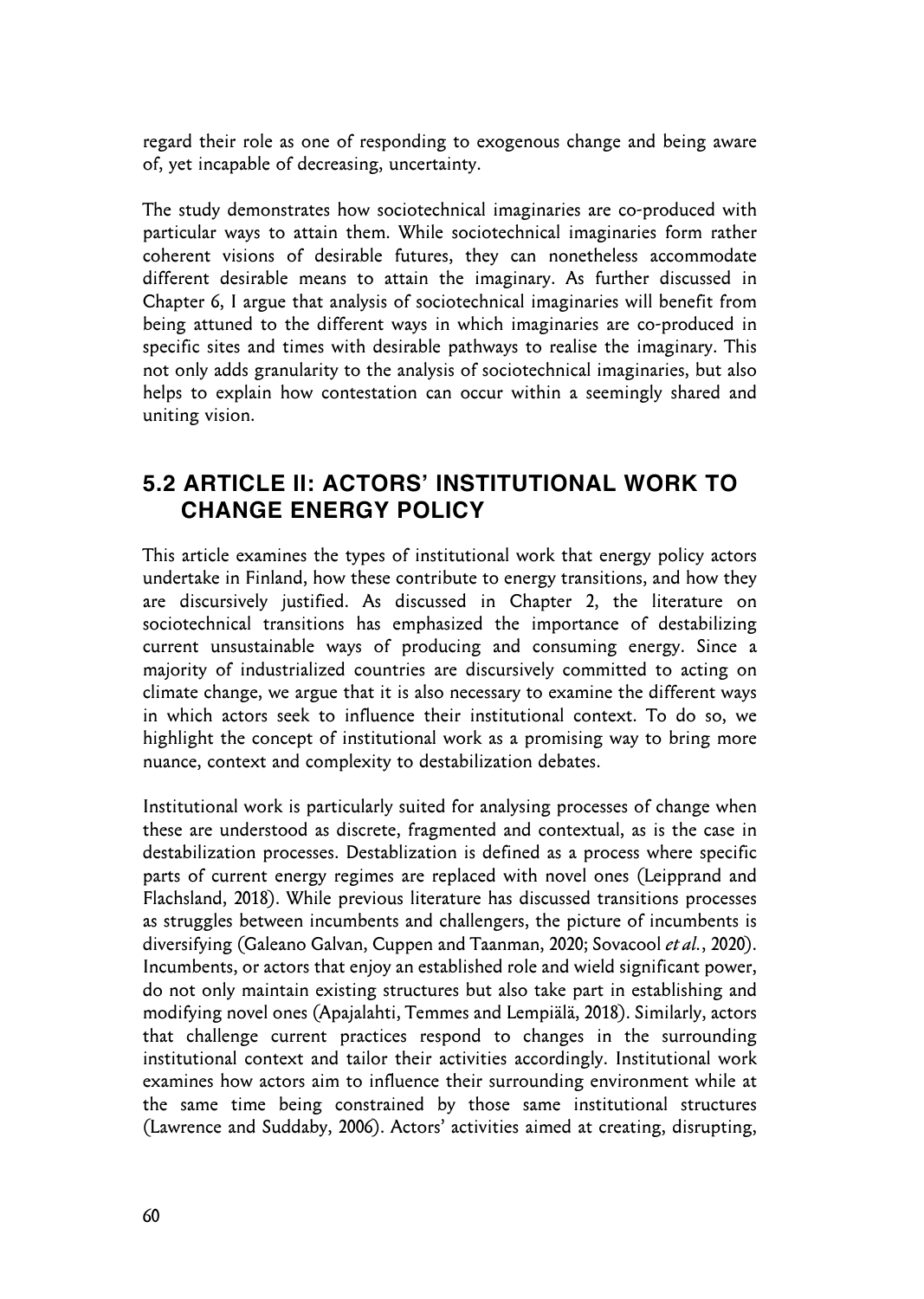maintaining and defending institutions form the basis of the approach. We argue that the concept of institutional work allows for a subtle analysis of how institutional structures condition actors' activities and how actors attempt to change institutional environments.

The analysis is particularly suited to the context of Finland, which exhibits a strong commitment to acting on carbon neutrality and transforming energy systems, yet a relatively stable institutional context. Empirically, our analysis is based on 24 semi-structured interviews with experts representing different interests and backgrounds in energy policy. We complement the interviews with documents and literature. The analysis focused on actors' accounts of institutional work, their discursive justifications and links to current and potential changes in energy policy.

Our findings confirm that Finnish energy policy experts have a broad commitment to carbon neutrality. However, actors' stances differ on the inclusion of bioenergy and nuclear energy in definitions of carbon neutrality. To discuss our findings, we categorize the actors into three groups based on their views on carbon neutrality and their position in energy policy. First, traditional actors have an established position in energy policy and are willing to include bioenergy and nuclear energy in their conception of carbon neutrality. Second, carbon neutral actors have similar views on the inclusion of bioenergy and nuclear energy in carbon neutrality, but belong to more marginal or recently established groups. Third, renewable supporters pursue a 100% renewable energy system for Finland and likewise belong to more marginal or recently established groups.

In terms of institutional work, our analysis shows that all actors performed creative institutional work, disruptive work was scarce, and maintaining and defending current institutions was downplayed by traditional actors. Creative institutional work focused on advocating for new regulations, promoting participation in energy policy and forming new alliances between different actors. While creative institutional work was essential for new actors to gain standing in energy policy, traditional actors focused on the importance of including all actors in accordance to existing practices related to consensus politics. Disruptive activities were scarce and limited to individual actors or groups of actors. Disruptive activities focused on challenging current practices of negotiation and inclusion in energy policy. Traditional actors took part in maintaining existing institutional structures by embedding current policy orientations, such as the commitment to market-based regulation, and policy networks, such as their own role as policy experts. Defending institutional structures took place as traditional actors questioned the legitimacy of new alliances and networks based on their lack of adherence to established structures.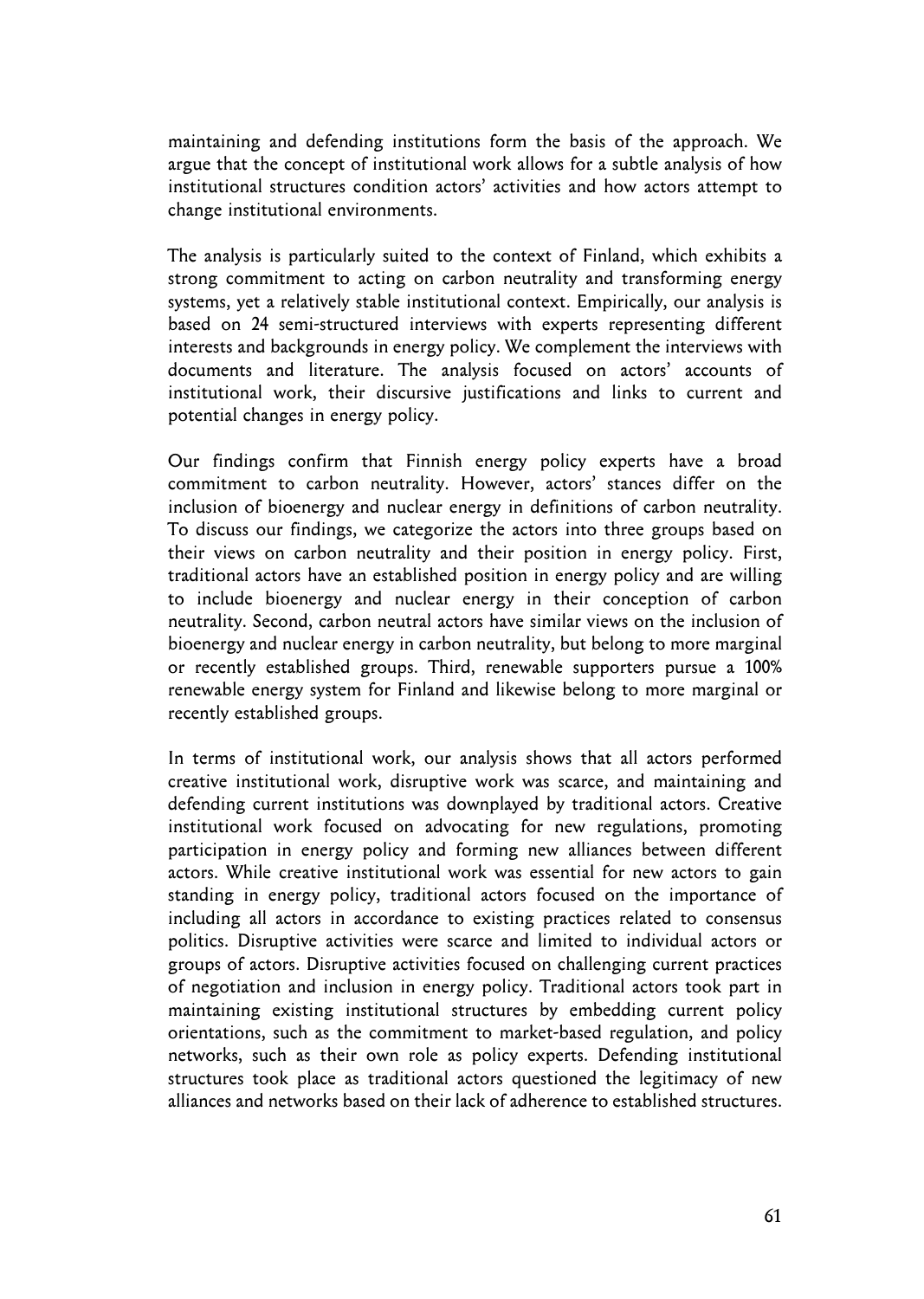The results show how actors take part in different forms of institutional work and how their choice of doing so is conditioned by the existing institutional environment. Renewable supporters deliberately focused on creative institutional work and avoided disruptive activities in order to create new alliances and distance themselves from old conflicts in energy policy. This has resulted in increased inclusion in policy processes, but it has occurred at the expense of renewable supporters' limiting their institutional work to positive narratives of creative change and the potentials offered by renewable energy. Despite novel practices of inclusion, traditional actors continue to hold significant power over who gets to participate in policy processes and in which role. At the same time, the interpretative flexibility of carbon neutrality allows for various interpretations over what it is that actors are agreeing to. This commitment to a shared goal can assist in discrediting any disruptive work as unnecessary. The analysis points to the importance of analysing how sociotechnical imaginaries such as carbon neutrality legitimize specific policy practices and institutional arrangements.

### **5.3 ARTICLE III: PERFORMING DESIRABLE SCIENCE-POLICY RELATIONS IN ENERGY POLICY**

This article assesses why and in which form does a linear model persist in science-policy interaction through the analysis of an empirical case study on an ad-hoc and voluntary science-policy initiative in Finland. The practice and literature on science policy has consistently called for moving away from a linear model towards more participatory and inclusive means of producing and communicating knowledge (e.g. Etzkowitz and Leydesdorff, 2000; Lemos *et al.*, 2018). In contrast, a linear model calls for maintaining science and policy as two separate spheres of action, where results from science form a necessary input for rational decision-making. The linear model has been critiqued as a simplistic representation of both scientific practices and policy-making (Turnhout and Gieryn, 2019). Yet, the linear model continues to be evoked in both the literature and practices of science policy. In order to explain this persistency, I present a novel theoretical categorization of three different ways in which the linear model endures.

First, the linear model is used as a mirror image to reflect upon calls for more participatory approaches in science-policy interaction. That is, claims to increase inclusiveness in science-policy are justified by contrasting them to a linear model. Second, STS research has observed the linear model as an ongoing practice in science-policy interaction, where academics structure their activities in accordance with a linear model. Third, academics use the linear model as a repertoire to describe and justify specific activities, such as refraining from taking part in participatory knowledge production. The novel categorization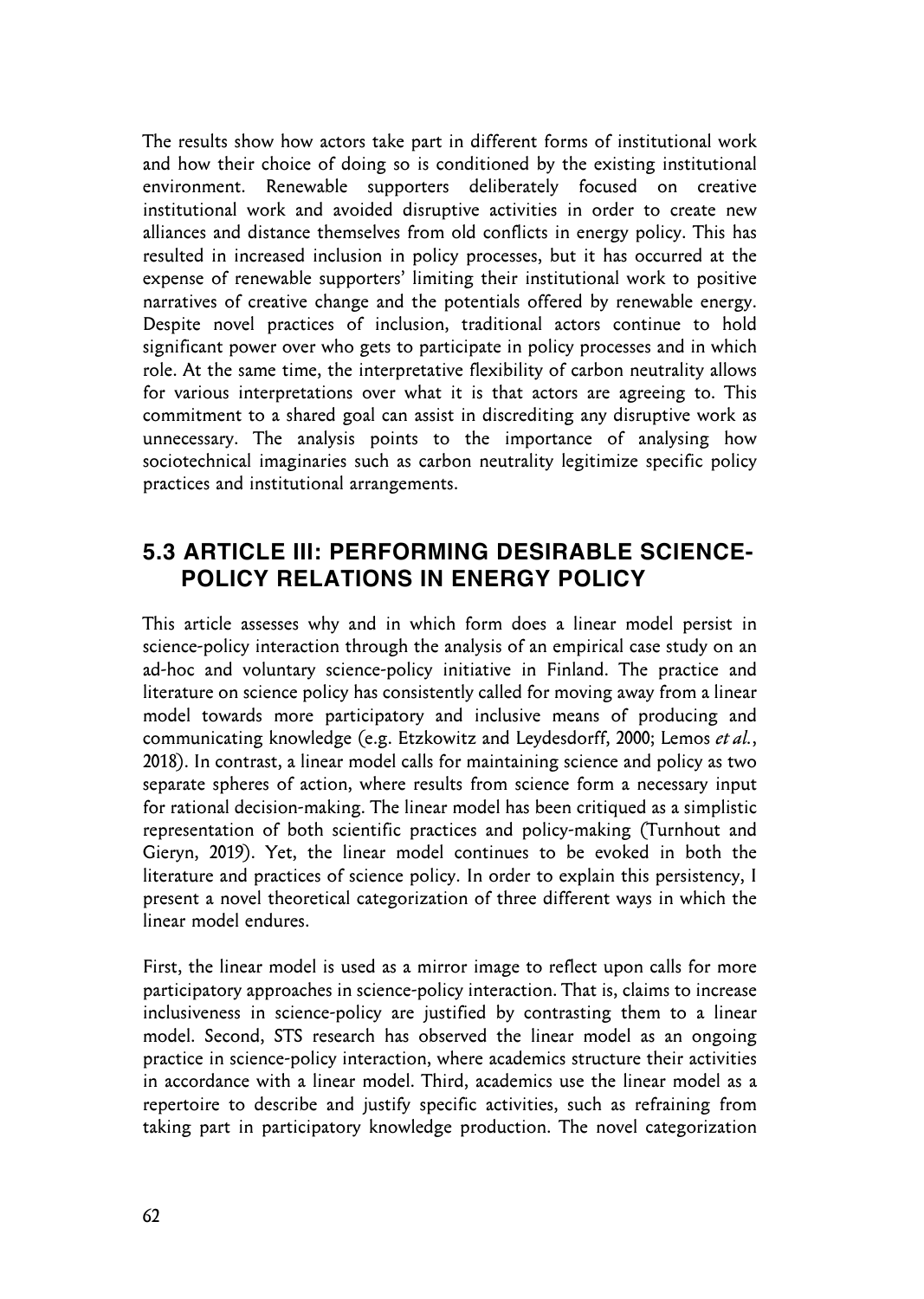demonstrates how the linear model persists in different forms. It is analytically useful to distinguish between instances when the linear model structures activities and practices in science-policy interaction, and instances when the linear model is employed as a repertoire to justify activities. I claim that both are performative activities that enact a particular way of acting and justifying action at the science-policy interface.

Empirically, I focus on following the work of a bottom-up science-policy initiative in Finland through interviews, documents, media materials and participation observation. The self-named "professor group on energy policy" was initiated in the summer of 2013 as the group's coordinator and founding professor gathered a group of ten professors from different fields to discuss the current status of Finnish energy policy and possibilities to act on it. The professor group published reports, had several media appearances, and private meetings with politicians, policy-makers and business representatives. Throughout its activities, the professor group fluctuated between linear engagement and more participatory practices. On the one hand, the group produced knowledge in a close circle and sought to deliver this in a linear manner to decision-makers. On the other hand, the group structured its activities to have an impact on public discussion and sought to create space for other actors to participate in energy policy.

At the same time, the group employed a linear repertoire to justify its sciencepolicy interaction. In its reports, the group demarcated scientific activities from value-driven political ones and sought to establish the group as a central source of authoritative knowledge on energy policy in Finland. Likewise, other energy policy actors employed a linear repertoire to evaluate the group. Actors that welcomed the contributions of the professor group, such as environmental nongovernmental organizations and activists, maintained that the group had acted as a neutral expert body in the tumultuous terrain of energy policy. Actors that were critical of the professor group, such as the energy industry, claimed that the professors had stepped beyond the limits of academic involvement into the political arena. Thus, both supporters and opponents evaluated the professor group's activities based on their view of the group's adherence to a linear model.

The case study shows the persistence of a linear model as a repertoire used to justify and evaluate activities in science-policy interaction. The analysis shows how the persistence of the linear model in science-policy interaction is both pragmatic and normative. Knowledge producers and knowledge users demand linear interaction as they expect this to have an impact on policy and to enact a correct ordering of science and society. This shows a tacit pragmatic adaptation to expectations regarding the appropriate role of academics in the public sphere. This, in turn, makes the use of a linear repertoire normative as it contributes to solidifying the maintenance of science and policy as separate,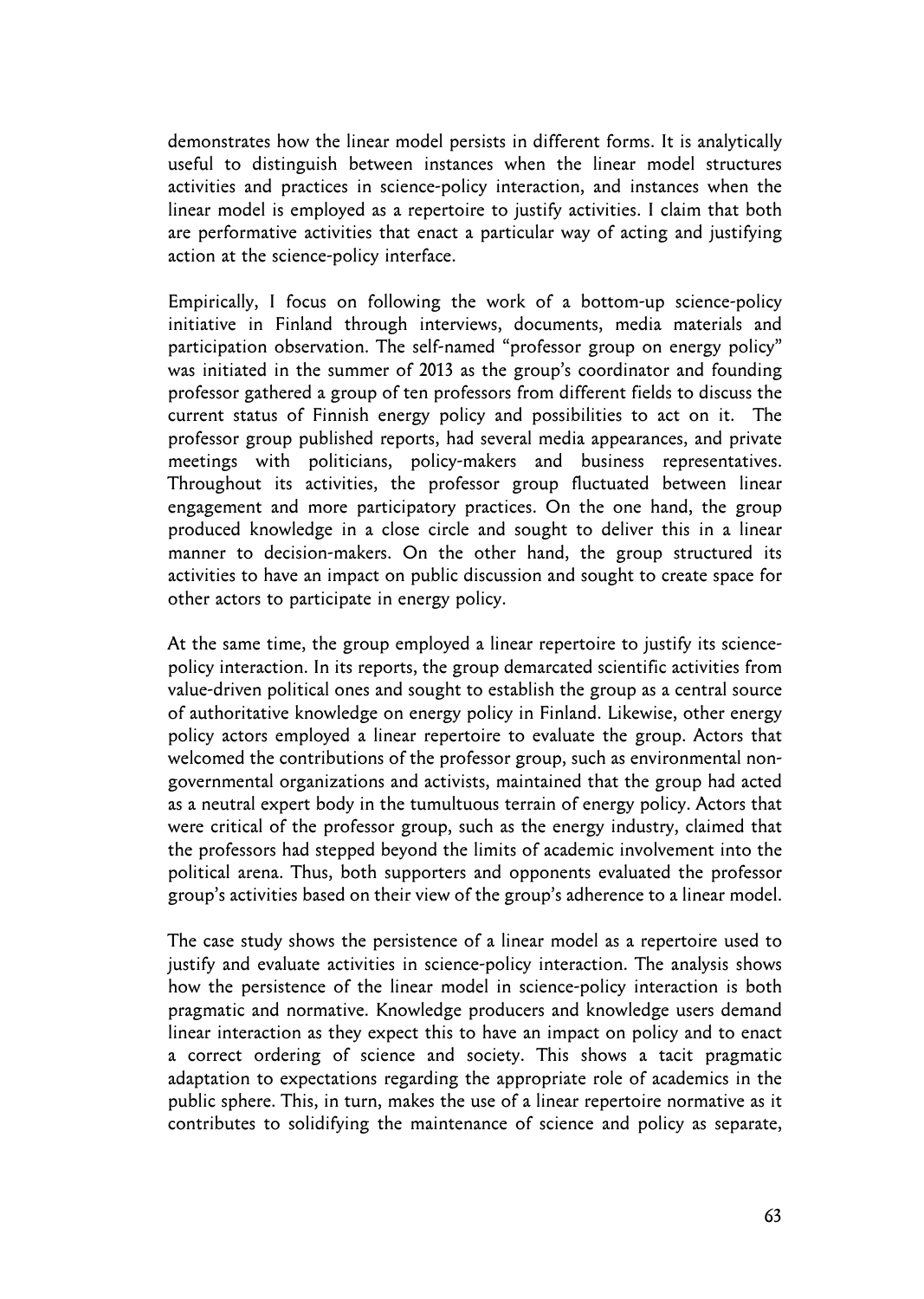that being considered the correct way of ordering science-society relations. I argue that research on science-society relations will benefit from empirical analysis on the contingent politics of science-policy interaction and querying into the expectations that different actors have for science-policy interaction.

### **5.4 ARTICLE IV: A COMPARATIVE ANALYSIS OF CONTEXTUALIZING ENERGY TRANSITIONS IN NATIONAL NEWS MEDIA**

This article examines how the German *Energiewende* has been constructed in the news media of three countries – the UK, Finland and Hungary – that are following alternative nuclear pathways during 2011-2015. Germany's pioneering energy policy has been thoroughly observed around the world, yet how the example shapes national energy policy discussions has not been examined. We argue that energy transitions are not definitive and universal policy objects, but rather that the *Energiewende* is distinctively constructed in the news media of each country.

The *Energiewende* refers to Germany's decision to shape its energy policy through nuclear phase-out, increasing renewable energy and promoting energy efficiency. To assess which issues of the *Energiewende* are highlighted, we selected the only European countries that have committed themselves to building new nuclear power plants in the 2010s (the UK, Finland and Hungary) in contrast to Germany's nuclear phase-out decision, providing fruitful ground for comparative analysis.

For the comparative analysis, we selected leading national news media from each country and focused on the years 2011-2015 as indicative of the first five years of energy policy debates following Fukushima and the German decision to recommit to nuclear phase-out. We noted three trends that were in common in the three countries' news media. First, all constructed the sociotechnical process of change as technoeconomic. That is, news media coverage focused on the economic and technological causes and implications of change in Germany and linked these to national concerns. Second, and related, the focus was on supplyside technologies and how these contribute to sociotechnical change. This is seen in the high coverage of the nuclear phase-out and increase in renewable energy, with little discussion on demand-side politics. Third, as nuclear and renewable energy received attention, bioenergy was almost completely missing from news media coverage.

In the UK, *The Guardian* and *The Times* paint two contrasting pictures of the *Energiewende,* where *The Guardian* highlights the benefits of collective ownership and local participation, whereas *The Times* presents the *Energiewende*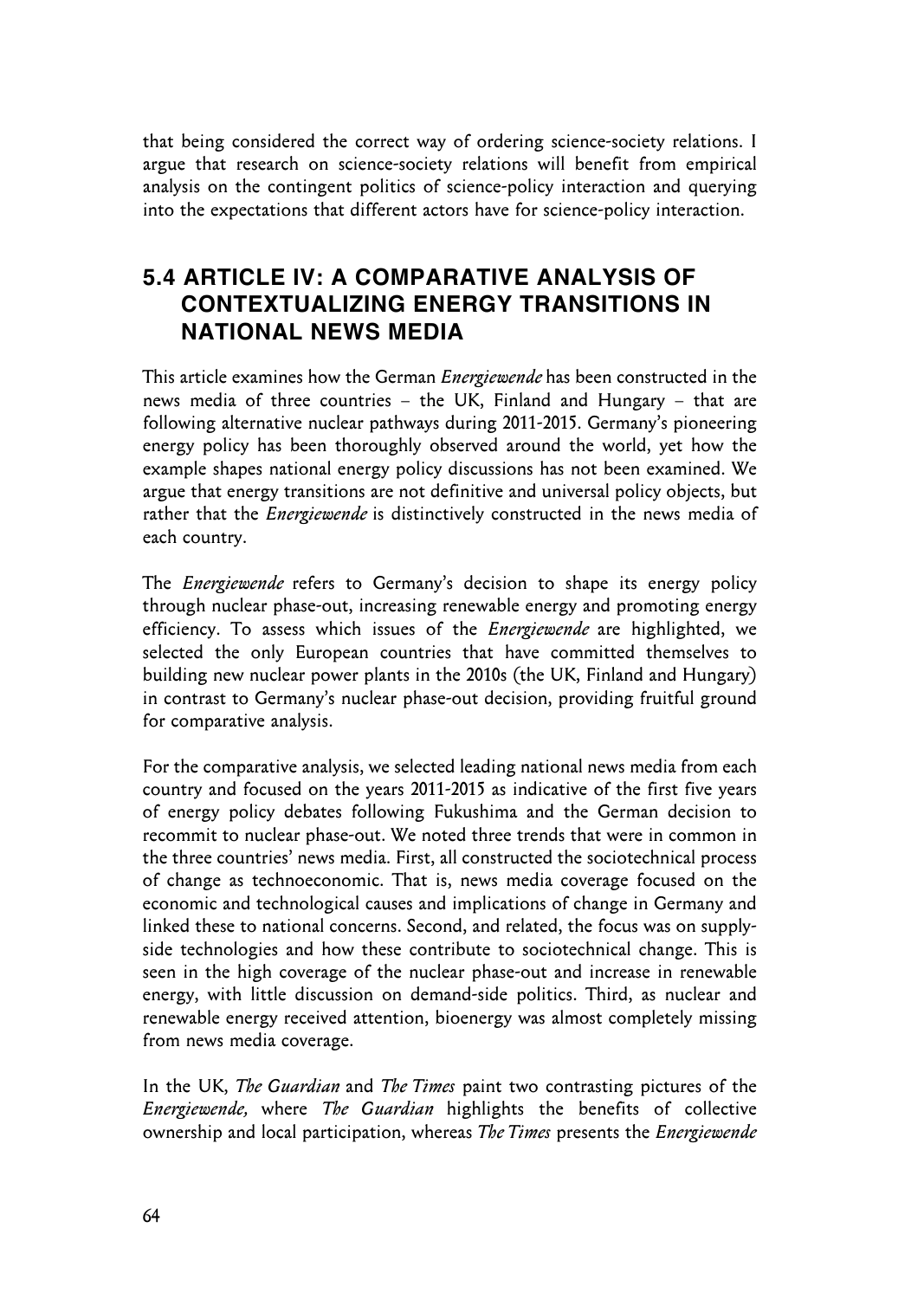as a costly project and threat to UK manufacturing. However, both sources stress a competitive tension between Germany and the UK and justify the pursuit of specific policies through their impacts on the UK's global competitiveness.

In Finland, a connection is drawn between Finland and Germany as two industrial and manufacturing countries that are each committed to climate change mitigation. Media coverage in *Helsingin Sanomat* focuses on how German energy policy is aligned with the goal of carbon neutrality. Proponents of the *Energiewende* stress that the German focus on renewable energy creates green jobs and space for technological development. Critics of the *Energiewende*  highlight the reliability and low price of nuclear energy in contrast to renewable energy.

In Hungary, news media coverage on the *Energiewende* is largely descriptive and does not connect policy changes in Germany to current or possible energy pathways in Hungary. Germany thus appears as a distant country from which there is little to learn or compare to in Hungary.

The analysis shows how policy concepts, such as the *Energiewende,* change as they travel from one context to another. The *Energiewende* is both a process of material sociotechnical change and a process of interpreting and giving meaning to change. The article shows how the *Energiewende* is co-produced with national concerns in three different political settings: in the UK as a rivalrous threat to national competitiveness, in Finland as an alternative vision of carbon neutrality, and in Hungary as a distant process of material transformation. As the news media in all three countries exhibit a technoeconomic focus with limited attention to energy demand, the various constructions of the *Energiewende* place the agency for change in technologies, prices, policies, and elite actors. This sidelines both the historical roots of the *Energiewende* as a collective grassroots movement and current calls to increase democratic participation in energy governance. This is turn narrows the question of what is at stake in energy transitions and who gets to participate in making such calls.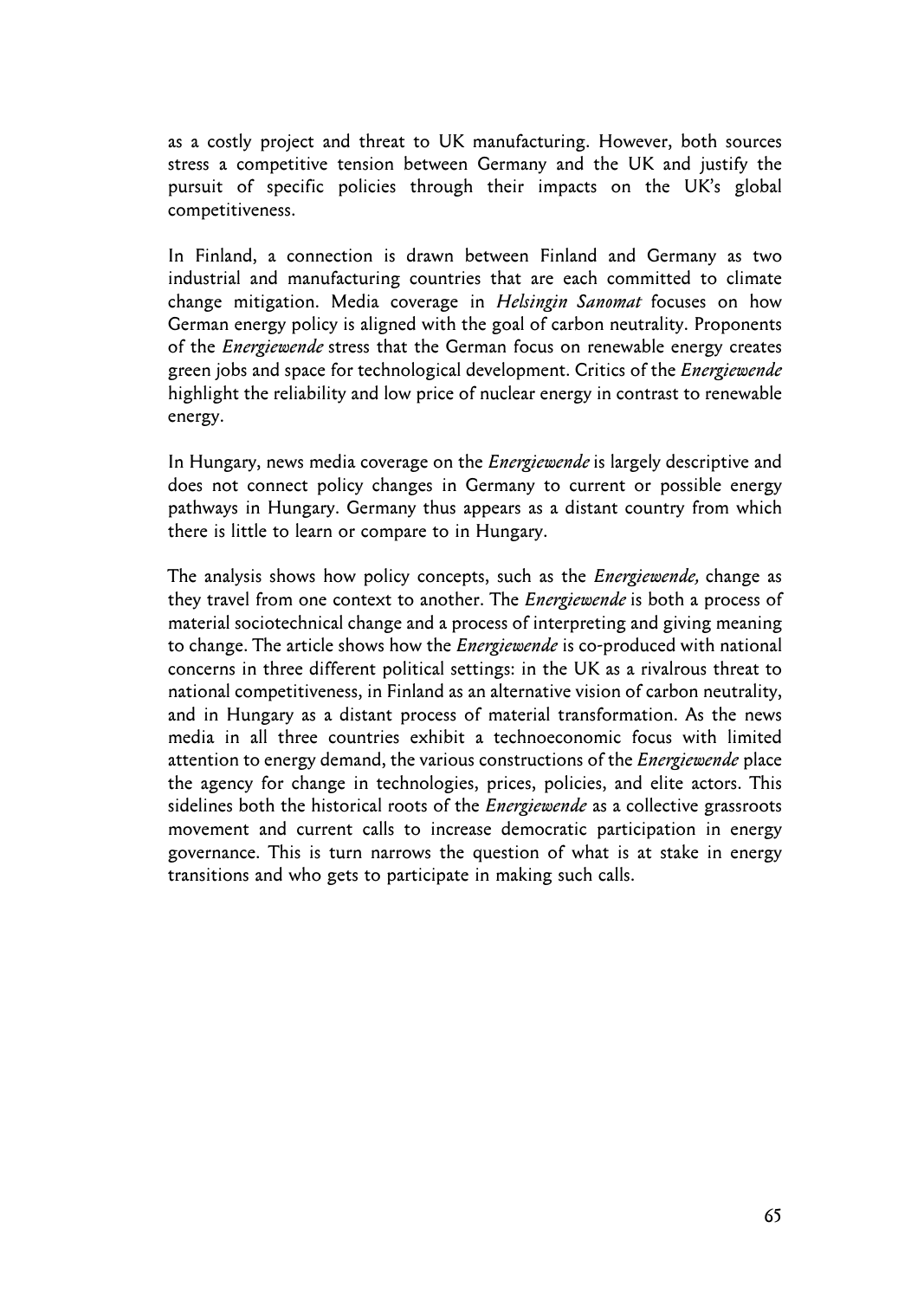# **6 DISCUSSION**

Energy transitions research has elaborated on the need to transform energy systems towards sustainability, highlighting both the urgency and salience of required transitions as well as the contested character of transition processes. In the Introduction, I have asked how do these calls to transform energy systems shape the imagination, governance, politics and practices of energy policy in Finland. I situate such calls to transform energy systems amongst a wider shift towards governing futures in the present. The aim of this thesis has been to uncover how visions of the future enable, legitimize and restrain actions in the present. To do so, I have turned to the concept of sociotechnical imaginaries. While the empirical studies draw on several research traditions and form independent pieces, this chapter elaborates on these findings in conjunction in order to present more general arguments related to the imaginary of carbon neutrality in Finland. To do this, I first discuss how the sociotechnical imaginary of carbon neutrality is contextualized and argued for in Finland (Section 6.1, responding to research question 1). I proceed to argue that differences arise when the imaginary of carbon neutrality is co-produced with specific views on desirable governance and the ordering of policy, science and technology (Section 6.2, responding to research question 2). I end the chapter with a discussion on the limitations and societal implications of the study and the future research needs that arise.

### **6.1 THE SOCIOTECHNICAL IMAGINARY OF CARBON NEUTRALITY IN FINLAND**

In the Introduction, I have asked how is the need to transform energy systems debated and contextualized in Finnish energy policy discussions (RQ1). Taken together, the empirical studies of this dissertation describe a sociotechnical imaginary of carbon neutrality in Finland. While previous studies have shown a wide expert consensus in Finland for a carbon neutral energy system (e.g. Toivanen *et al.*, 2017), I extend such discussions by showing that carbon neutrality is an interpretatively flexible sociotechnical imaginary that is widely shared by energy policy actors in Finland, visible in national news media and present at different scales of political decision-making. In this sense, the imaginary has formed a collectively held reference point and anchor for both current debates and future projects (Jasanoff, 2015a, p. 28). During the writing of this dissertation, the Finnish Government elected in 2019 declared the goal of aiming for carbon neutrality by 2035 and carbon negativity soon after (Government of Finland, 2019). As both the empirical materials and analysis for this dissertation predate this declaration, they shed light on the undertones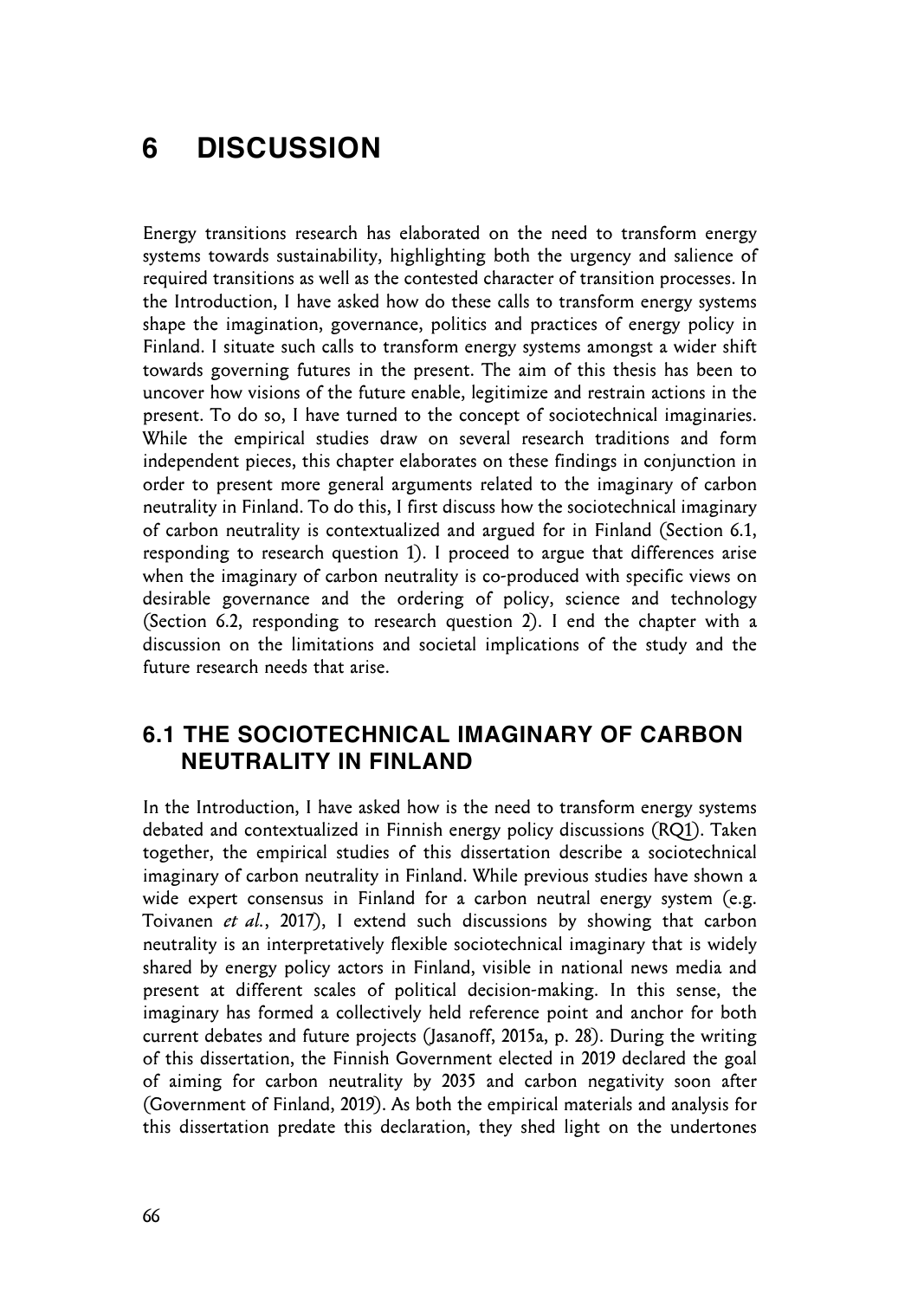present prior to the Government's declaration, while also offering suggestions as to future trajectories.

The dissertation fills a research gap by providing an extensive analysis of the imaginary of carbon neutrality in the early phases of its expression and solidification in Finland. This contributes to research at the intersection of science and technology studies and social scientific studies on energy (Hess and Sovacool, 2020; Sovacool *et al.*, 2020) that focuses on the embedding of sociotechnical imaginaries (Jasanoff, 2015b) and assesses institutional stabilization as a process that raises its own set of questions and possibilities for negotiation (e.g. Hilgartner, 2015; Flegal and Gupta, 2018). The analysis further contextualizes and offers nuance to more recent discussions on the concepts of net-zero, carbon negativity and carbon neutrality (see e.g. Carton, Lund and Dooley, 2021; Dyke, Watson and Knorr, 2021).

The materials analysed in the studies paint an imaginary of Finland as a prosperous, technology-driven, industrial welfare society that is carbon neutral. In the empirical material, carbon neutrality is discussed as a static state located in the future. When carbon neutrality is evoked as a desirable future goal, distinctions are rarely made regarding the inclusion and exclusion of specific technologies as carbon neutral or on the role of transboundary carbon flows, offsetting, carbon capture and storage or other negative emissions technologies. The empirical analysis demonstrates that there is no overarching consensus in Finnish energy policy over what carbon neutrality means and what practices it allows for. Instead, carbon neutrality forms a broad societal commitment through which different actors show a willingness to address climate change and respond to the need to transform energy systems.

The findings in Chapter 5 highlight how the topics of economic growth, employment, clean technology and a linear relation between science and policy are linked to carbon neutrality. This demonstrates how the imaginary of carbon neutrality is a continuation of previous tendencies and motivations in Finnish energy policy (Teräväinen, 2010; Laihonen, 2016; see also Chapter 3). Under the rubric of carbon neutrality, energy policy continues to be framed as an enabler of societal welfare through economic growth, employment and contributions from industry. Responding to climate change has required that these broad societal goals, which have been the cornerstones of Finnish social and welfare policy since the 1960s (Kuusi, 1961; Hirvilammi, 2015), are recast to fit within the confines of carbon neutrality. Through comparative analysis of Finnish, British and Hungarian news media, Article IV illustrates how the commitment to carbon neutrality is distinct in Finland. While UK newspapers present the German *Energiewende* as a potential threat to the UK's economic competitiveness in both renewable energy and traditional industry, Finnish newspapers discuss the *Energiewende* in terms of its potential to contribute to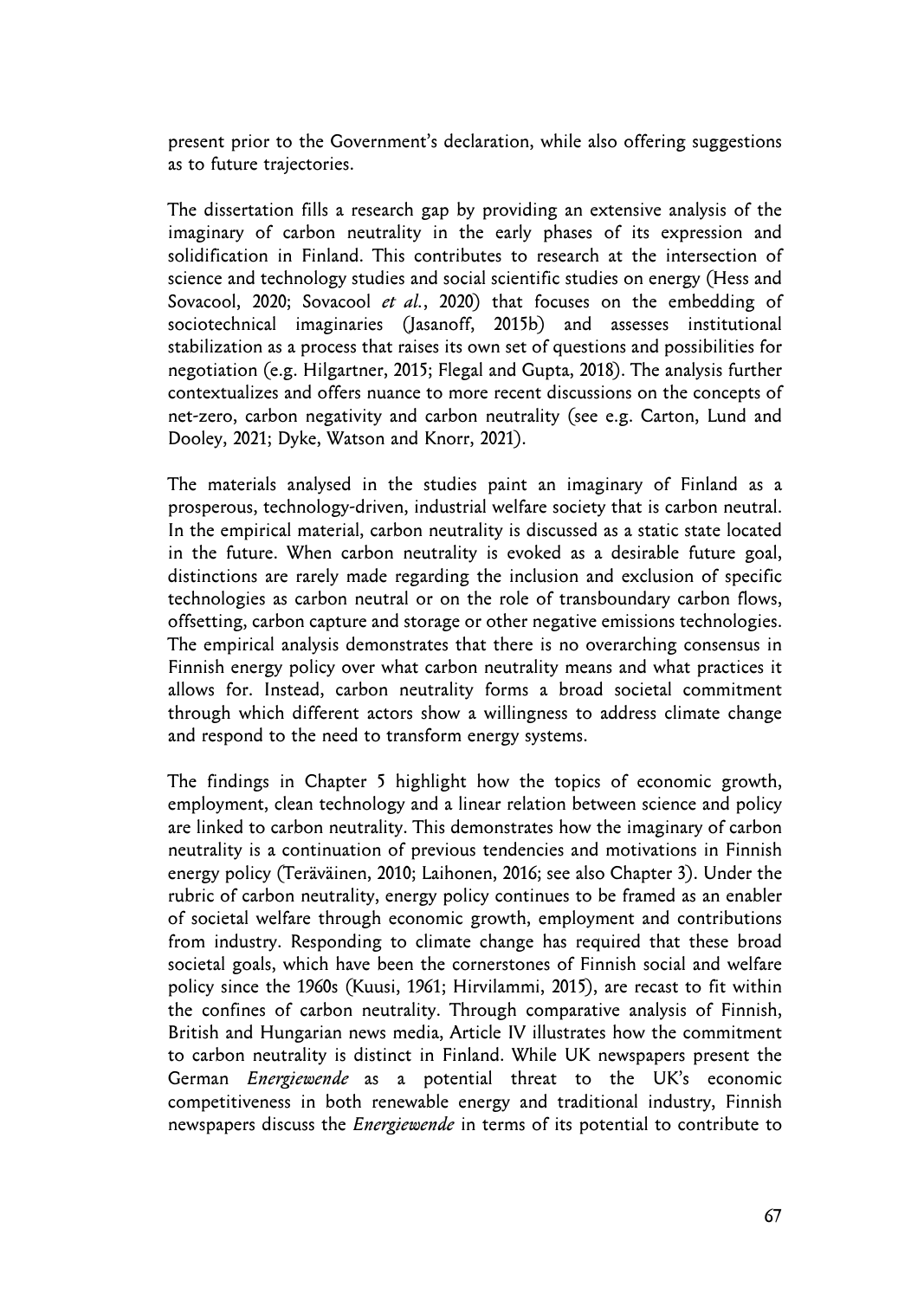carbon neutrality. This shows how a potentially destabilizing example of energy transitions (i.e. the *Energiewende*) is reframed through the concept of carbon neutrality to enable promoting specific practices while contesting others.

The imaginary of carbon neutrality in Finland is broad and interpretatively flexible. With interpretative flexibility, I refer to the idea that there is significant space for interpretation of what counts as carbon neutral, with what data, measurements, calculative apparatuses and assumptions (Star, 2010). In the context of Finland, a basic definition that has been put forward by the Climate Panel, an advisory scientific body for policy-making, explains carbon neutrality as "*a state where net emissions caused by human activities, measured in carbon dioxide equivalents, are zero during a given time period*" (Seppälä *et al.*, 2014, p. 5). However, there is significant ongoing negotiation and overflowing of these categories in terms of what are deemed appropriate and relevant baselines, timeframes, geographical scopes, included greenhouse gases, and calculative practices (see also Callon, 1984; MacKenzie, 2009; Åkerman and Peltola, 2012; Carton, Lund and Dooley, 2021). A pertinent example of this are the continuing discussions on LULUCF<sup>22</sup> accounting in the European Union as well as in Finland, where a fierce debate is taking place over the carbon neutrality of forest bioenergy and how to account for it (e.g. Berglund *et al.*, 2017; De Wever *et al*, 2017). In this dissertation, I do not delve into the intricate and political practices of how carbon neutrality is calculated and constructed in different fields and with what assumptions. Rather, in identifying carbon neutrality as an interpretatively flexible imaginary, my aim is to show what the broad scope for negotiation and interpretation enables in terms of promoting or contesting change in energy policy. I argue that this is not merely social negotiation concerning a scientific question (i.e. whether or not certain activities lead to net changes in atmospheric carbon dioxide contents) but rather political negotiation over *what is made to count in creating a desirable future*.

This distinguishes carbon neutrality as a sociotechnical imaginary from carbon neutrality as a boundary object. Boundary objects are interpretatively flexible objects that sit between different social worlds (Star and Griesemer, 1989). They allow different individuals and social groups to come together to cooperate and discuss the same object without reaching a consensus on what that object is. This, in turn, facilitates the maintenance of different groups' identity and autonomy (Star and Griesemer, 1989; Star, 2010). I agree that the interpretative flexibility of carbon neutrality allows different groups to talk about the same object, i.e. a carbon neutral future, without establishing agreement on what types of practices and policies that allows for. However, boundary objects do not capture the future-oriented dynamic nor the performative power that

<sup>&</sup>lt;sup>22</sup> LULUCF refers to emissions and removals of greenhouse gases resulting from direct human-induced land-use, land-use change and forestry. How to account for changes in this sector has been a source of tension in both UN and EU negotiations.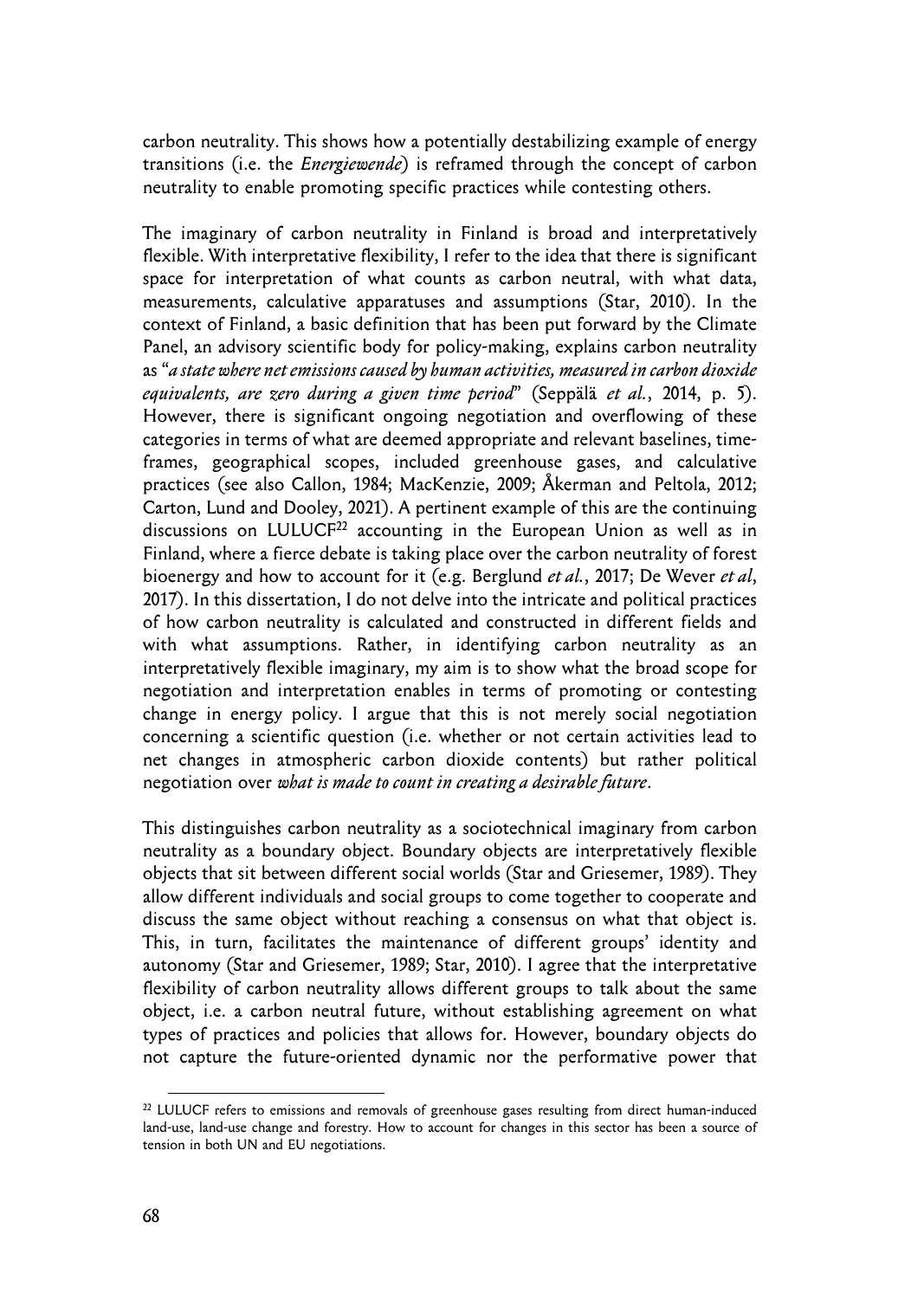resides in sociotechnical imaginaries. I argue that the performed promise of a desirable future can bring different groups together and allows for communication, while leaving space to negotiate over how to attain that future.

This is seen in Article II, where the interviewed energy policy actors have a broad consensus on carbon neutrality but distinguish it with seemingly similar terms, such as zero emissions, emissions-free, low-carbon and truly carbon neutral. In doing so, actors are taking at times implicit and at times explicit stances on the inclusion and exclusion of different energy sources, technologies and calculative practices. For these actors, carbon neutrality refers to different realities, where distinct energy sources and technologies are promoted and embedded into governance practices, infrastructures and sociotechnical systems. As seen in Article II, policy actors use these diverse interpretations of carbon neutrality to garner support for their views on both established and novel policy choices and institutions. This calls for further analysing how the deployment of a carbon neutral imaginary can legitimize and materialize not only vastly distinct sociotechnical futures but also present practices and preferences (see also Tozer and Klenk, 2018).

Lastly, I want to further contextualize the imaginary of carbon neutrality as a politically salient imaginary. I have shown in Chapter 2 that energy transitions are constructed in both literature and policy as urgent and salient policy problems that require action. However, I want to highlight that the empirical materials gathered for this dissertation present an elite view of desirable futures, one that is institutionally stabilized and publicly performed by politicians, policy makers, industrial organizations and other actors that have at least partial access to decision-making and seek to influence it. This is an important observation, as recent research on sociotechnical imaginaries increasingly focuses on acknowledging and questioning whose imaginaries we are talking about (Smith and Tidwell, 2016; Kuchler and Bridge, 2018; Longhurst and Chilvers, 2019; Smallman, 2019). As such, my approach does not diversify the analysis of imaginaries to alternative visions and underrepresented groups, which I further reflect upon in the last part of this chapter. At the same time, my aim is not to present elite imaginaries as static structures that inhibit the voicing of alternative views or acting on those views. Rather, I want to stress that the imaginary of carbon neutrality was not questioned in the current set of empirical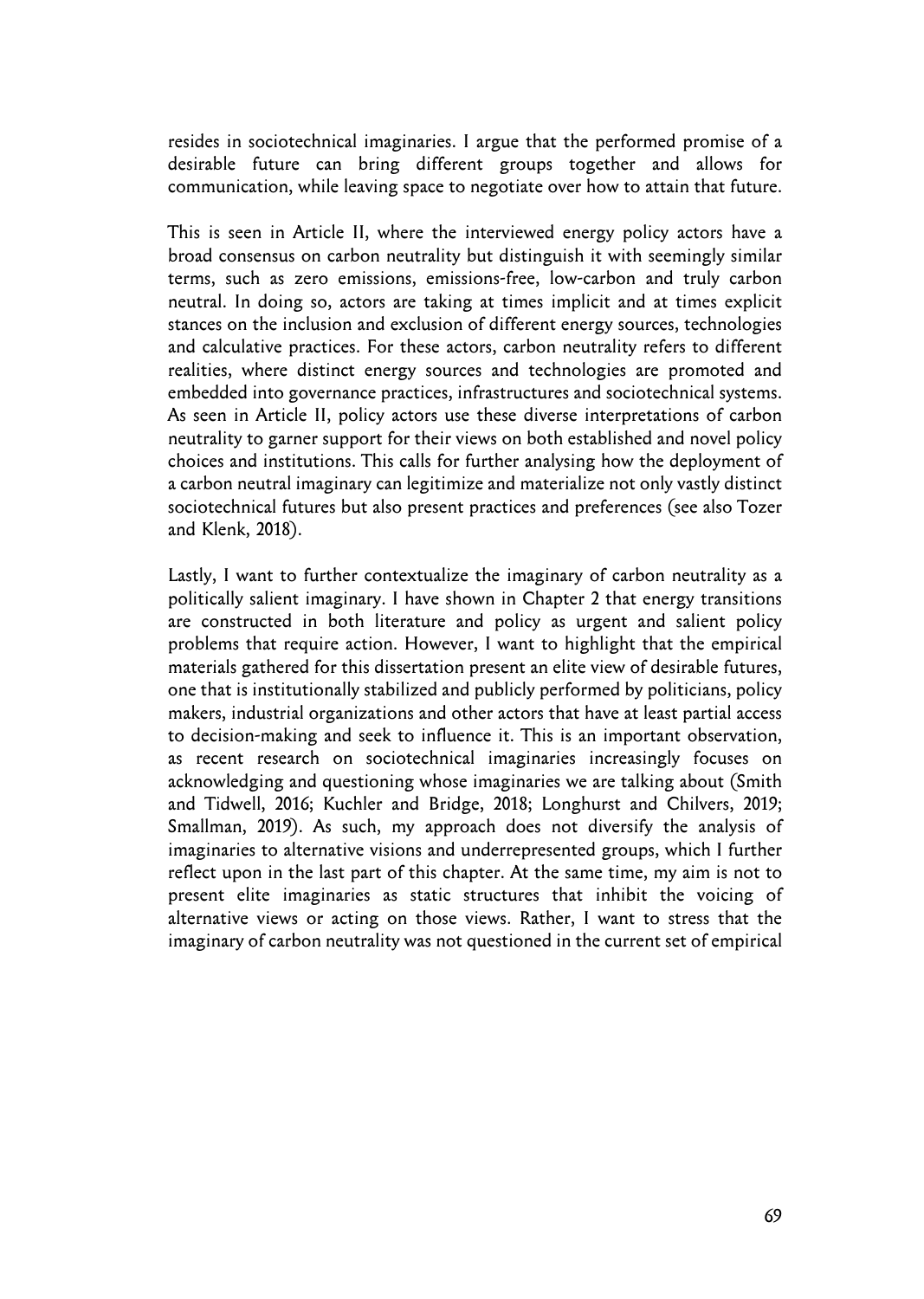materials<sup>23</sup> but continually performed by various elite actors and in different fora, such as the Parliament, City Council and national news media. Meanwhile, disagreement arose over *how* carbon neutrality is co-produced with particular practices and priorities, which is discussed in the next section.

## **6.2 CO-PRODUCING CARBON NEUTRALITY**

The previous section has identified carbon neutrality as an interpretatively flexible sociotechnical imaginary. In this section, I discuss how this imaginary is co-produced with specific priorities, practices and governance arrangements (in response to RQ2). As discussed in Chapter 2, the work on sociotechnical imaginaries arose from a desire to push the analysis of co-production further; to seek to not only *understand* how science and social order are co-produced but to *explain* how a particular ordering of science and social order came to be (Jasanoff, 2015a, p. 3). In doing so, differences in sociotechnical imaginaries have been offered as explanatory resources for diverging sociotechnical pathways, such as the regulation of nuclear energy (Jasanoff and Kim, 2009). As discussed in Chapter 2, little analytical work has been done on the differences that can reside *within* a sociotechnical imaginary (although see e.g. Tozer and Klenk, 2018; Skjølsvold, Ryghaug and Throndsen, 2020), and recent work has rather developed in the opposite direction of examining conflict and contestation *across* diverging imaginaries (e.g. Levidow and Papaioannou, 2013; Eaton, Gasteyer and Busch, 2014; Smith and Tidwell, 2016; Burnham *et al.*, 2017). At the risk of sounding tautological, I argue that understanding differences in policy debates and political negotiation that can occur *within* a sociotechnical imaginary requires a turn back to the concept of co-production.

The contribution of this dissertation builds on the appended articles, which show that there is significant variation in how the imaginary of carbon neutrality is co-produced within the rather confined context of Finnish energy policy. In doing so, this dissertation contributes to understanding how divergent notions of governance, appropriate policy measures and the scope for political negotiation can be accommodated within a single sociotechnical imaginary. This aims to respond to Clark Miller's call for STS to "*upgrade the field's capacity to theorize the governance of sociotechnical systems change*" (Sovacool *et al.*, 2020, p.

<sup>&</sup>lt;sup>23</sup> A significant blind spot of this dissertation is the lack of attention given to right-wing, nationalist and populist political movements and their visions of desirable energy futures. The nationalist and populist Finns Party, which since 2011 has risen to be one of the four largest political parties (alongside the Social Democrats, the Centre Party and the National Coalition Party), has taken a pronouncedly differing stance on climate change than the rest of Finnish political parties. Previously, the party focused on questioning climate change, but in the 2019 elections the political rhetoric turned to emphasizing the insignificance and high cost of mitigation activities in Finland when compared to global emissions, especially those of China, India and other large industrializing nations. This shows that the Finns Party does not share the elite imaginary of carbon neutrality as desirable, which concurs with the anti-elite stance of populist movements more generally.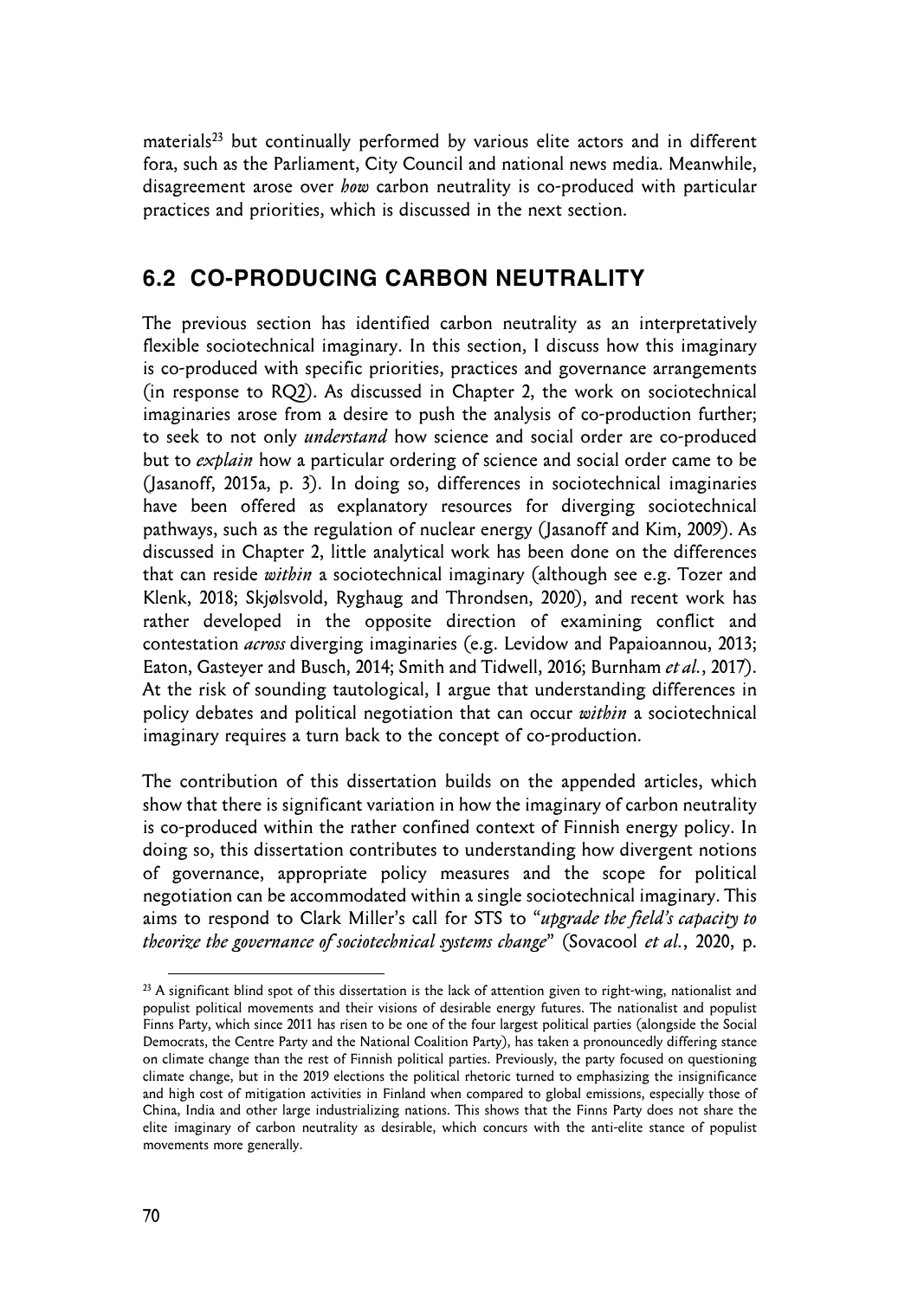14) by analysing how different forms of governance are constructed as desirable and possible. I argue that governance and policy are sites where significant imaginative capacity is exercised to deem some avenues of acting and organizing as more desirable and possible than others. Such a treatment of sociotechnical imaginaries brings more nuance to their analysis, as it appreciates that a common understanding of "what is" does not necessarily result in common practices and consequently a widely shared sense of legitimacy, as proposed by Taylor (2003; 106). Instead, various actors' assumptions and expectations related to structure, agency and control shape how views on desirable governance are co-produced within the imaginary of carbon neutrality. In the next paragraphs, I discuss each of these in turn.

The analysis highlights how actors are not free to pursue a sociotechnical imaginary of carbon neutrality through any means, but instead will co-produce desirable and possible means of governance within the existing institutional context. In Chapters 3 and 5, I have described the Finnish institutional context surrounding energy policy and climate change as ambiguous. On the one hand, there is a commitment to action on climate change and a broad consensus on future goals. On the other hand, the institutional context of energy policy is stable and has been criticized for consolidating the position of powerful actors and leaving little room for new entrants. In this context, actors are equipped with discursive resources to promote change, yet face institutional structures that uphold stability. This places actors calling for change in current institutional structures in a difficult position as they are using the same discursive resources as the actors working to maintain current networks, policies and practices.

Previous research has shown how a shared vision or sociotechnical imaginary can assist in building broad and diverse coalitions and creating a sense of contributing to the same goal (Haukkala, 2018; Tozer and Klenk, 2018). The contribution of this dissertation is to offer another possible dynamic. Article II shows how a shared imaginary can result in the ability to discredit challenging demands and actors, by arguing that the future vision and direction is shared by all. In Finland, incumbent actors and elite policy institutions have significantly shaped the imaginary of carbon neutrality from early on, thus establishing a firm hold on visions of the future (see also Kivimaa and Mickwitz, 2011). The process appears to have unfolded rather differently in Finland (Apajalahti, Temmes and Lempiälä, 2018) than elsewhere, where incumbent actors have encountered more conflict and resistance (see e.g. Kungl and Geels, 2018; Lee and Hess, 2019).

This finding contributes to research on sociotechnical imaginaries by showing how the idea of a shared imaginary is both inserted into existing institutional structures and reasserted to question contestation on the different elements of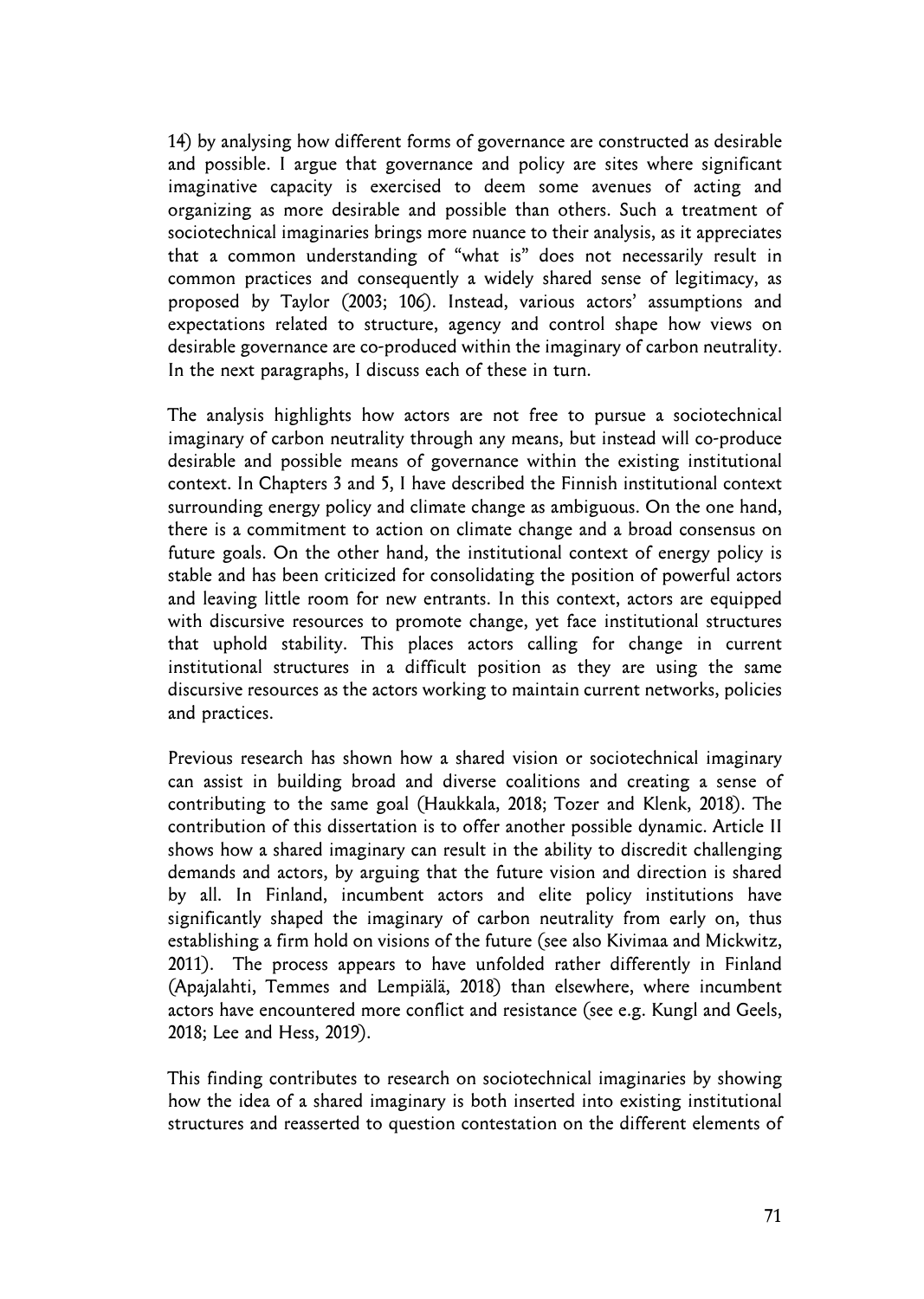that imaginary and how to attain it. I show that the institutional conditions for reasserting an imaginary must exist prior to potentially disruptive developments for them to resonate with that imaginary (see also Felt, 2015). Thereby, for example, the disruptive *Energiewende* can be assessed in Finland primarily through its impact on Germany's status as a potentially carbon neutral industrial nation, rather than through its implications for energy democracy, local communities or demand-side policies, as discussed in Article IV. Similar tendencies are likely to exist in other policy-relevant fields, such as innovation or health policy, where broad future imaginaries of universal progress can be reiterated by elite policy institutions to quell dissenting voices regarding, for example, whether that progress actually reaches those most in need of it (see also Parthasarathy, 2017).

Likewise, the analysis of science-policy interaction (Article III) shows how expectations regarding the institutional context structure the ways in which actors justify their activities. I show that a linear repertoire, which calls for science to "speak truth to power" in decision-making (Wildavsky, 1979; Ezrahi, 1990), is a dominant way to describe, evaluate and justify desirable governance for carbon neutrality. In this context, academics are not free to choose any form of science-policy engagement based solely on the type of policy problem and its setting, as is at times promoted in the literature on knowledge brokerage (e.g. Michaels, 2009; McNie, Parris and Sarewitz, 2016). Instead, academics adapt their activities to rather tacit assumptions and expectations regarding their public role. This shows how different energy policy actors restrict the scope of possible and desirable governance for carbon neutrality by publicly performing and maintaining a linear conception of science-society interaction. This type of performative utilization of the linear model illustrates how academics engaged in policy-making want to be seen as separate from policymakers to maintain credibility and thus need to constantly balance between negotiation and boundary work (Jasanoff, 1990). At the same time, such performative work contributes to further cementing the linear model as the correct way of ordering science and policy.

While the previous paragraphs shed light on how current institutional conditions and expectations structure the scope of possible and desirable governance, I want to highlight that there nonetheless remains scope for agency. As seen above, agency is relational, as actors flexibly take into consideration the surrounding institutional environment. In his work on modern social imaginaries, Charles Taylor describes how actors draw upon a "repertory of collective actions" at their disposal, referring to a rather implicit and tacit understanding of what is seen as correct and legitimate (Taylor, 2003; 107). This dissertation asserts that such activities are often missed if agency is not appreciated as situated and relational. In Article II, we have shown how actors seeking to challenge current practices in energy policy have pre-empted and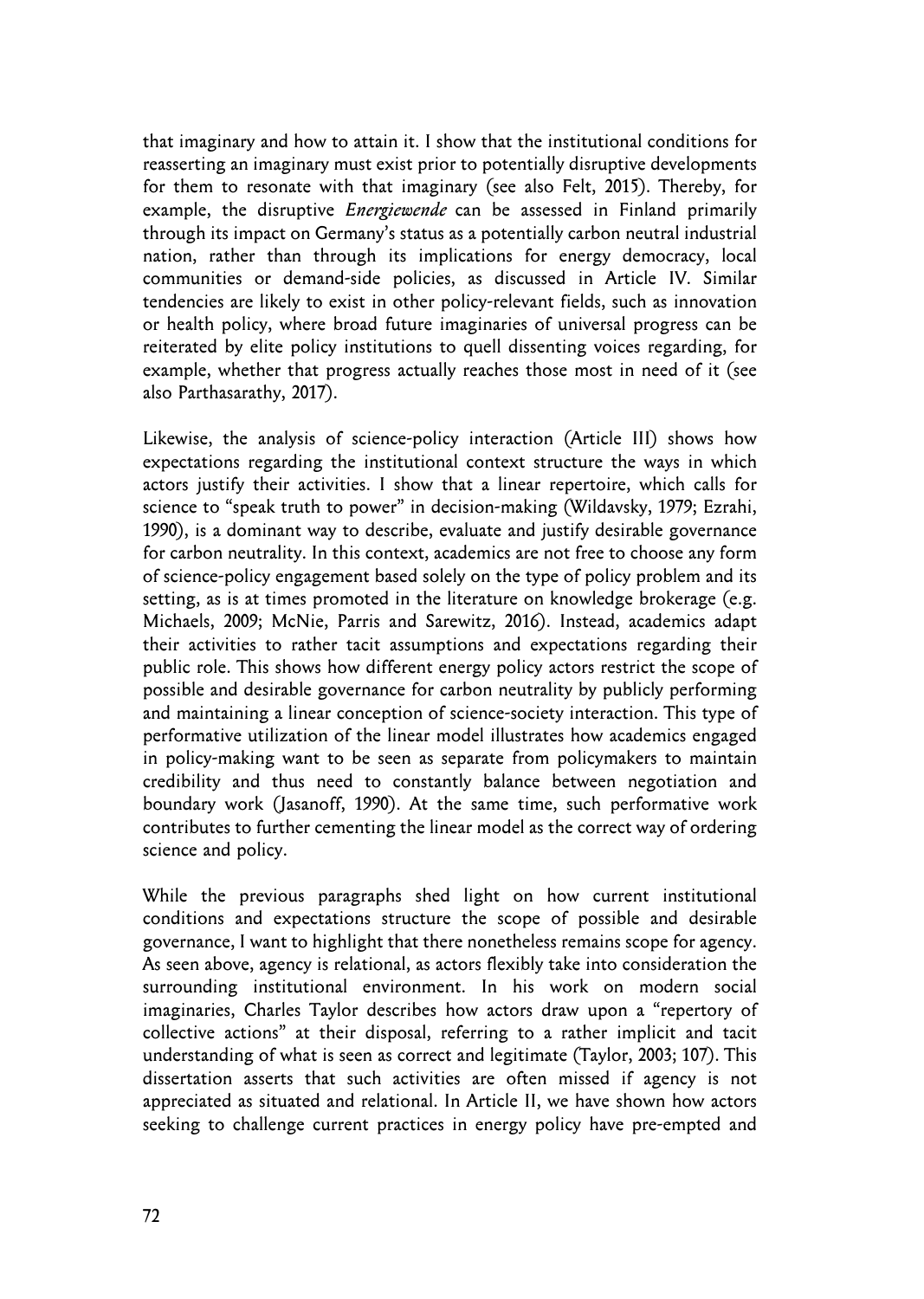thus sought to avoid potential sources of conflict by focusing on positive storylines of technological change brought about by renewable energy, avoiding negative critique on undesirable energy sources and distancing themselves from previously contested issues in energy policy. Similarly, the professor group exercised agency in acting both collaboratively and linearly, albeit justifying their activities through a linear model. These examples show how energy policy actors are aware of and sensitive to expectations regarding desired modes of governance, yet can flexibly orient their activities to work around them.

Finally, the empirical studies shed light on different actors' assumptions related to control. For example, in Article I, Parliamentarians demand that the governance of energy policy remains predictable and anticipatory despite uncertainty over technological and political developments. Uncertainty is thus framed as something that can and should be controlled. Similarly, I have shown how both academics and potential knowledge users demand linear sciencepolicy interaction in Article III. Such demands are rarely a realistic description of engagement in a policy-relevant field, where being involved requires at a bare minimum accepting and endorsing given normative policy formulations of problems (Turnhout, 2019). More often, however, being involved in sciencepolicy interaction requires a complex negotiation of different values in delineating what are deemed of as relevant policy problems, how to address and analyse them and what types of solutions to bring forward. The demands voiced in Articles I and III for predictable governance and linear-science policy interaction can thus be described as unrealistic descriptions of the practices of policy and governance, while at the same time being real demands to order science, policy and governance in a particular way. In doing so, they foster and perform restricted views of governance that do not only sustain prevailing patterns of privilege but also delimit the space for presenting alternative views. They are thus performative world-making practices that limit the scope of possible and desirable action.

In summary, this dissertation contributes new knowledge to research on sociotechnical imaginaries. First, the empirical case studies collectively show the prevalence of a sociotechnical imaginary of carbon neutrality in Finland and qualify the key characteristics of this imaginary. Second, I argue that this imaginary is interpretatively flexible in allowing for different interpretations of what carbon neutrality entails. Through remaining interpretatively flexible, the imaginary of carbon neutrality speaks to a broad collective and can assist in creating a consensus. This brings me to the third contribution, the importance of analysing how imaginaries are co-produced across space and time. I have shown that the imaginary of carbon neutrality is brought to the present through the co-production of the imaginary with different visions of desirable governance, policy and politics. I illustrate how these are produced within a specific institutional context that delineates the scope of agency. To further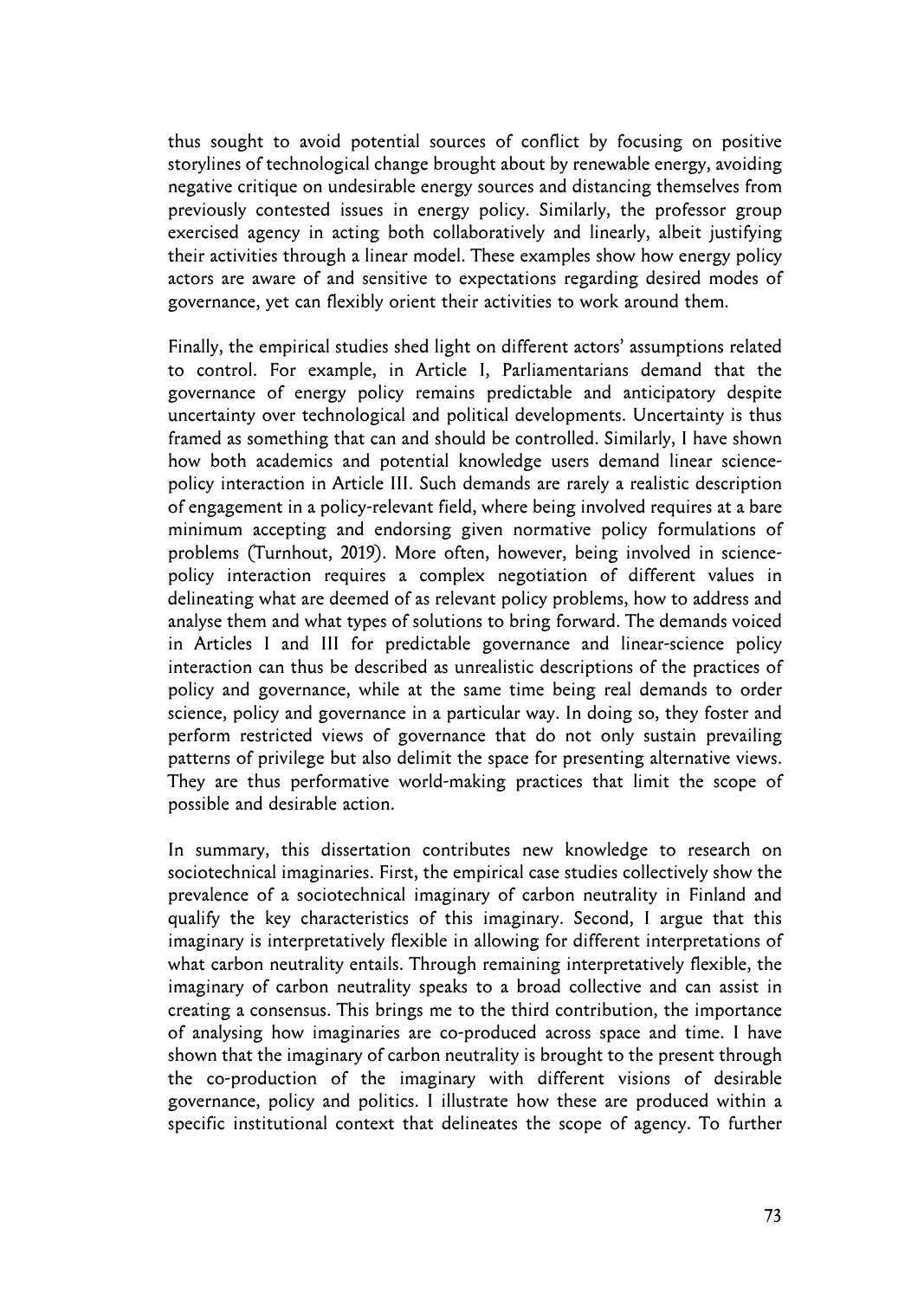qualify the analysis, I next turn to the limitations and societal implications of the research.

## **6.3 SOCIETAL IMPLICATIONS, LIMITATIONS AND FURTHER RESEARCH**

I have shown that sociotechnical imaginaries need to be understood as future resources that motivate and justify action. At the same time, sociotechnical imaginaries are constantly made real and tied to the present through coproduction and linking imaginaries to different possible, desired and envisioned forms of governance. In this process, the context where an imaginary is coproduced and made real becomes all the more important. I have shown that this context both enables and constrains the scope of possible political debate and action by requiring actors to formulate their views through interpretations of desirable pathways towards carbon neutrality. At the same time, Jasanoff (2015b) highlights that while imaginaries shape the agency of actors, there is always a possibility to imagine otherwise. The empirical studies in this dissertation, however, point to limited alternative imaginaries amidst the prevalent imaginary of carbon neutrality. I want to first raise some preliminary points as to why this is so, before outlining some methodological limitations of the current study that also explain the lack of alternative imaginaries. Lastly, I offer some reflections on the societal implications of a carbon neutral imaginary.

I offer two exploratory explanations for the prevalence of a carbon neutral imaginary. First, carbon neutrality speaks to the technocratic and expert-driven nature of Finnish energy policy that has been discussed in Chapter 3. That is, it reduces the complexity of emissions reductions and wide societal transformations to a question of attaining "zero net emissions" in a given time frame, an issue that can be quantified and progress towards which can be measured. This, in turn, sidelines how political the questions are of what is made to count as "zero net emissions", over which time-frame, and with which calculative assumptions (see also Carton, Lund and Dooley, 2021). Second, I suggest that different energy policy actors have hung on to the imaginary of carbon neutrality due to the political potential the imaginary affords. As demonstrated in the previous section, the imaginary of carbon neutrality leaves plenty of space for advocating different sociotechnical pathways and solutions. This, in turn, facilitates political work in a consensus-driven society and hence motivates different actors to reproduce the imaginary.

At the same time, I want to acknowledge that the current study has its own limitations, which also explain the lack of alternative imaginaries. First, as I have described above, the sociotechnical imaginary of carbon neutrality needs to be qualified as an elite imaginary. It is performed and reproduced by actors that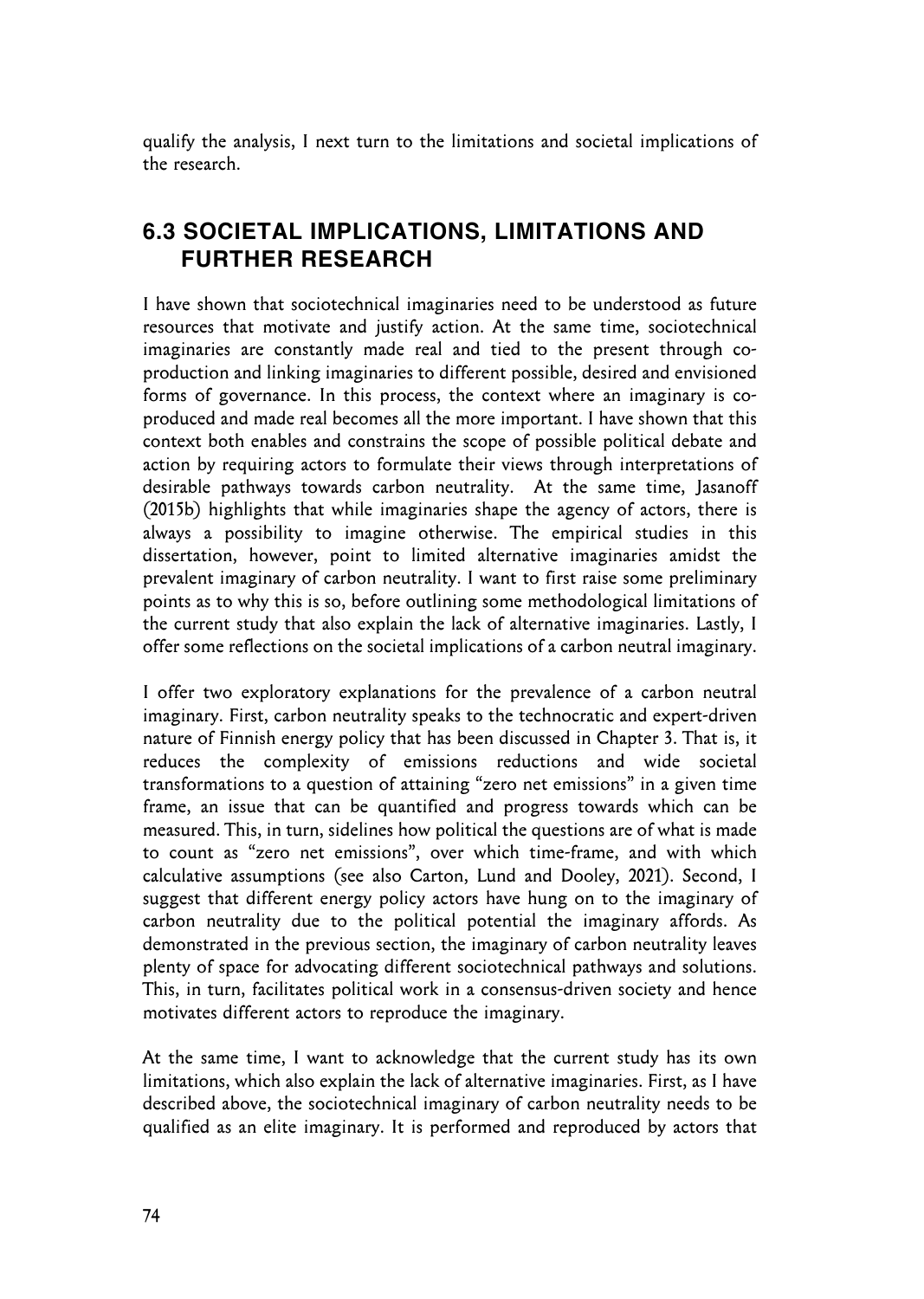have access to rather traditional sites of power, such as political decisionmaking, policy and the media. This is due to the methodological choices I have made. Had the research examined other sites, such as rural communities, children and youth, technology start-ups, alternative ecological communities and social movements, it is likely that imagined energy futures would have looked different. The recent popularity and publicity around new ecological social movements, such as Fridays for Future and Extinction Rebellion, shows that alternative imaginaries do exist. The debates put forward by Fridays for Future activists in Germany, for example, oscillate between proposing alternative and radical visions of future societies versus promoting doable, science and technology-driven solutions to the climate crisis (Marquardt, 2020). Thus, whether they offer alternatives to an imaginary of carbon neutrality remains to be seen.

While this dissertation has focused on rather dominant and central imaginaries, future research needs to examine imaginaries that are more marginal, distributed and decentred (Longhurst and Chilvers, 2019). In the context of Finland, future research could examine the extent to which the imaginary of carbon neutrality speaks to more marginal and decentred communities and is present in the daily lives of citizens. Is the imaginary "bound" (Smith and Tidwell, 2016) as an elite one at the national level that manifests itself in the arenas of politics, science, policy-making and media or is it more widely shared, and if so, by whom? How is the imaginary of carbon neutrality contested and what types of alternative imaginaries exist? Or, as suggested by this dissertation, do alternative imaginations also operate through the broader imaginary of carbon neutrality?

A second methodological caveat relates to how I have arrived at the imaginary of carbon neutrality. The analysis conducted in this dissertation has constructed carbon neutrality as a broad and shared imaginary based on the collected empirical materials. This is a different analytical process than starting with the concept of carbon neutrality and examining its genealogy over time or looking at the various, potentially conflicting, articulations and practices of carbon neutrality in Finnish climate and energy policies and practices. That said, I think such an analysis would be extremely interesting. It could shed light on questions that have remained unanswered by this dissertation. In this context, I offer two broad areas for further research. First, future research could examine the different calculative and accounting practices surrounding carbon neutrality in Finland and how difficult questions, such as baselines, time-frames and the role of transboundary carbon flows and offsetting, are negotiated by different actors. For example, carbon offsetting through the voluntary carbon markets is increasingly becoming an everyday practice of individuals, organizations and companies in Finland, without wider debate on the assumptions inscribed into the practice. Second, a genealogy of carbon neutrality could trace how the term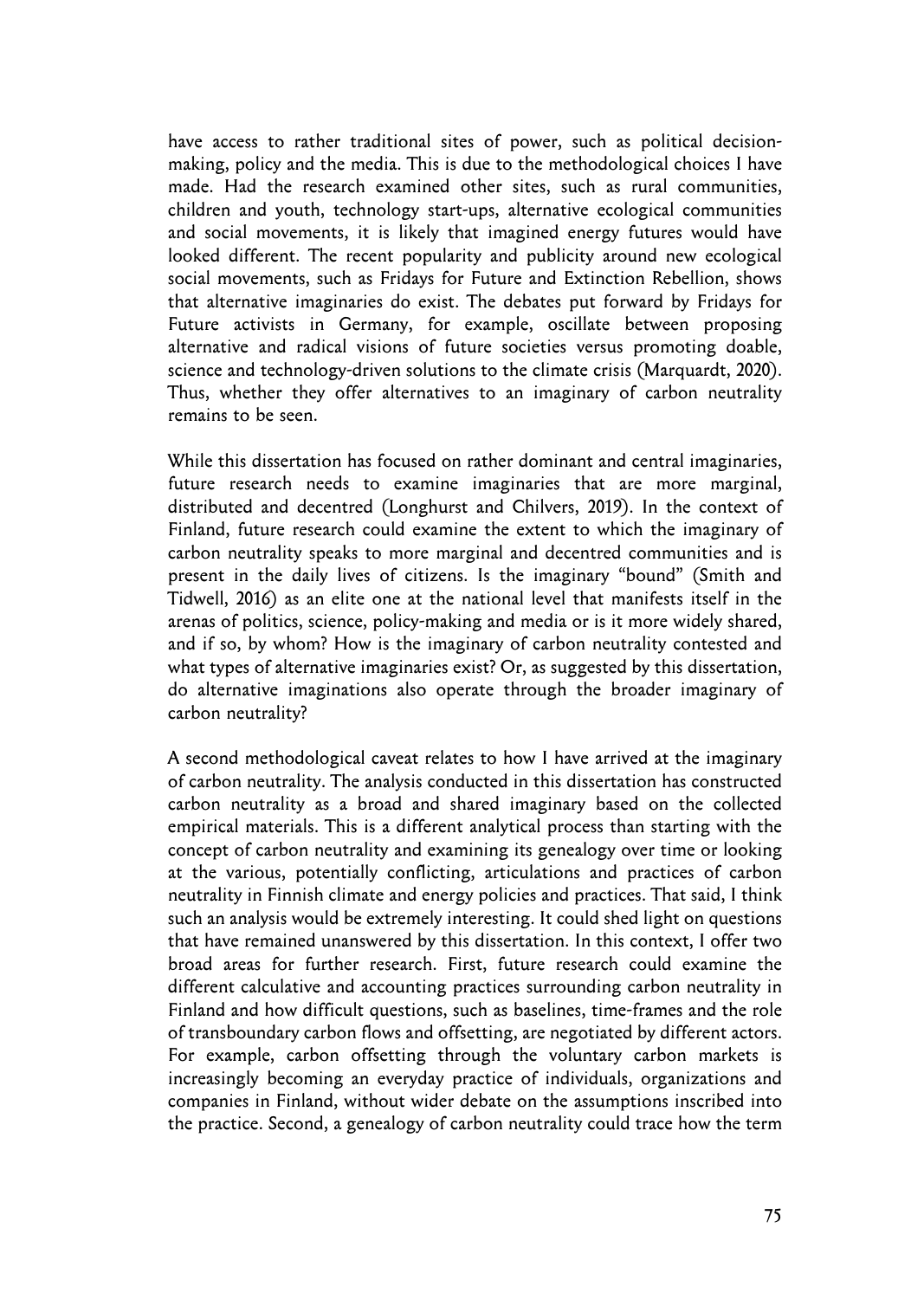has been inserted into governance practices at distinct scales, especially given the extensive development of carbon neutral practices, policies and accounting systems in municipalities across Finland (Heiskanen *et al.*, 2015). Such an analysis could benefit from a comparative approach, where the genealogy of carbon neutrality in Finland would be compared to other contexts.

Finally, this dissertation raises some questions for wider societal debates on energy futures in Finland and more widely. I raise four possible, nonexclusive trajectories for societal debates on carbon neutrality that I suggest are all currently unfolding in some form or another. First, as carbon neutrality is a widely shared imaginary, it holds political potential for producing a consensus around future visions. In 2019, the Finnish Government codified the aim to reach carbon neutrality by 2035 and strive towards carbon negativity shortly thereafter (Government of Finland, 2019). Globally as of spring 2021, more than 100 nations have made pledges towards carbon neutrality, albeit all with rather different timelines and notions of the concept (Darby and Gerretsen, 2021). In Finland, at the time of writing this summary, various ministries and the government are in the process of concretizing the 2035 aim with roadmaps, legislation and policy initiatives. While I have shown that there is a broad expert and policy consensus behind carbon neutrality, the interpretative flexibility of the term means that such processes where aims are narrowed into specific policy measures are likely to result in intense debates over what counts as carbon neutral and based on what assumptions. This, in turn, can be viewed either positively as a possibility for political debate over what counts in creating a desirable future or more cynically as an opportunity for currently powerful groups to reframe existing technologies and institutional structures as "carbon neutral" without a more thorough rethink of their social, environmental and justice implications.

Second, I see a parallel course of action that calls for more precise societal and academic debate over different energy sources, technologies and practices. For example, Harjanne and Korhonen (2019) have called for "*abandoning the concept of renewable energy*" due to its conceptual ambiguity, negative policy impacts and problems regarding sustainability. Similarly, Vadén et al. (2019) discuss how framing wood biomass as a renewable energy resource obscures the fact that it is not a carbon-free fuel. Both end by calling for diversifying the conceptual vocabulary related to energy, especially regarding the carbon emissions produced by different energy sources. As such, they advocate using terms such as "*carbon-intensive, low-carbon and carbon-free*" (Vadén *et al.*, 2019, p. 8). However, this is likely to run into similar problems of defining and overflowing that I have identified with regard to carbon neutrality in terms of what counts as carbon-intensive, low-carbon or carbon-free, with which timeframes, and with which calculative assumptions. It also contains the danger of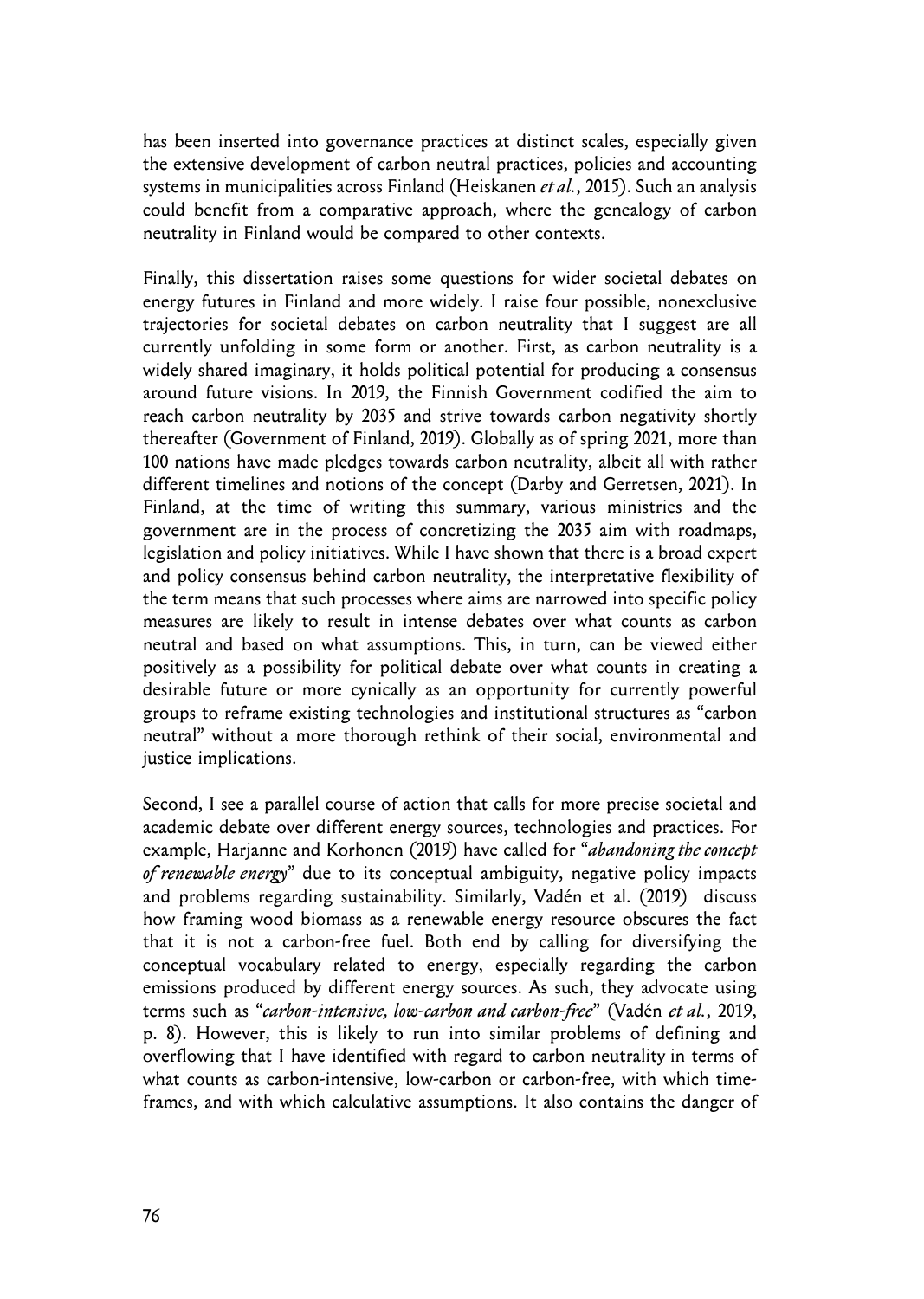rendering a fundamentally political issue even more technical and possibly less accessible to many.

A third path that appears to be emerging vis-à-vis the concept of carbon neutrality are the increasing calls for abandoning goals such as carbon neutrality altogether and instead declaring a state of climate emergency or climate crisis. This has been prevalent amongst recent social and ecological movements, such as Extinction Rebellion and Fridays for Future, but also different professional associations (such as doctors) and universities. In response, various national governments, such as the UK, France, Ireland and Canada, have declared states of climate emergency within the last few years. This can be seen as a culmination of the politics of urgency or a reaction to years of declaring that we "*only have*  n *more years to act*" and we must "*do what it takes*" (Hulme, 2019, p. 23). However, narrowing the complex phenomena and process that climate change constitutes into a question of climate emergency faces its own problems, too.

My greatest concern with such declarations is that they tend to reduce the space for discussing other equally pertinent issues, of which a long list exists. This has been particularly visible in the case of biodiversity loss, which is now facing its own politics of urgency as different actors aim to increase its political salience in comparison to climate change. Second, when zooming in on climate emergency, declarations tend to focus on universal understandings of the complex phenomenon, curtailing climate change to "*reductive and seductive*" metrics, such as achieving net-zero emissions (see also Miller, Iles and Jones, 2013; Hulme, 2019, p. 24). As I have already outlined, such understandings and metrics encompass a wide range of political choices and assumptions that are often left opaque. As Mike Hulme elaborates, metrics such as net-zero emissions "*are only a proxy for global temperature, which is only a proxy for regional weather, which is only a proxy for human well-being, which depends on innumerable other factors for its achievement and maintenance*" (Hulme, 2019, p. 24). Hulme is thus criticizing the tendency of an emergency discourse to reduce complex issues to simple metrics and of emergency responses to focus on promoting mere survival, instead of envisioning a just and desirable present as well as a future, amidst climate change. As Sheila Jasanoff (2010, p. 239) eloquently explains, there is a stark difference between "*'living' and 'survival': the former rich, grounded, particular to the experiences of specific peoples in identifiable places…; the latter impersonal, detached from community, indifferent to life itself*". 24 This, in turn,

<sup>&</sup>lt;sup>24</sup> Jasanoff reflects here on a quote by Brazilian stakeholder that is incorporated in the classic Brundtland Commission report Our Common Future from 1987. The quote, in full, captures much of what is at stake when climate change is framed as a question of emergency and survival. The commentator states: "You talk very little about life, you talk too much about survival. It is very important to remember that when the possibilities for life are over, the possibilities for survival start. And there are peoples here in Brazil, especially in the Amazon region, who still live, and these people that still live don't want to reach down to the level of survival" (World Commission on Environment and Development (WCED), 1987, p. 40).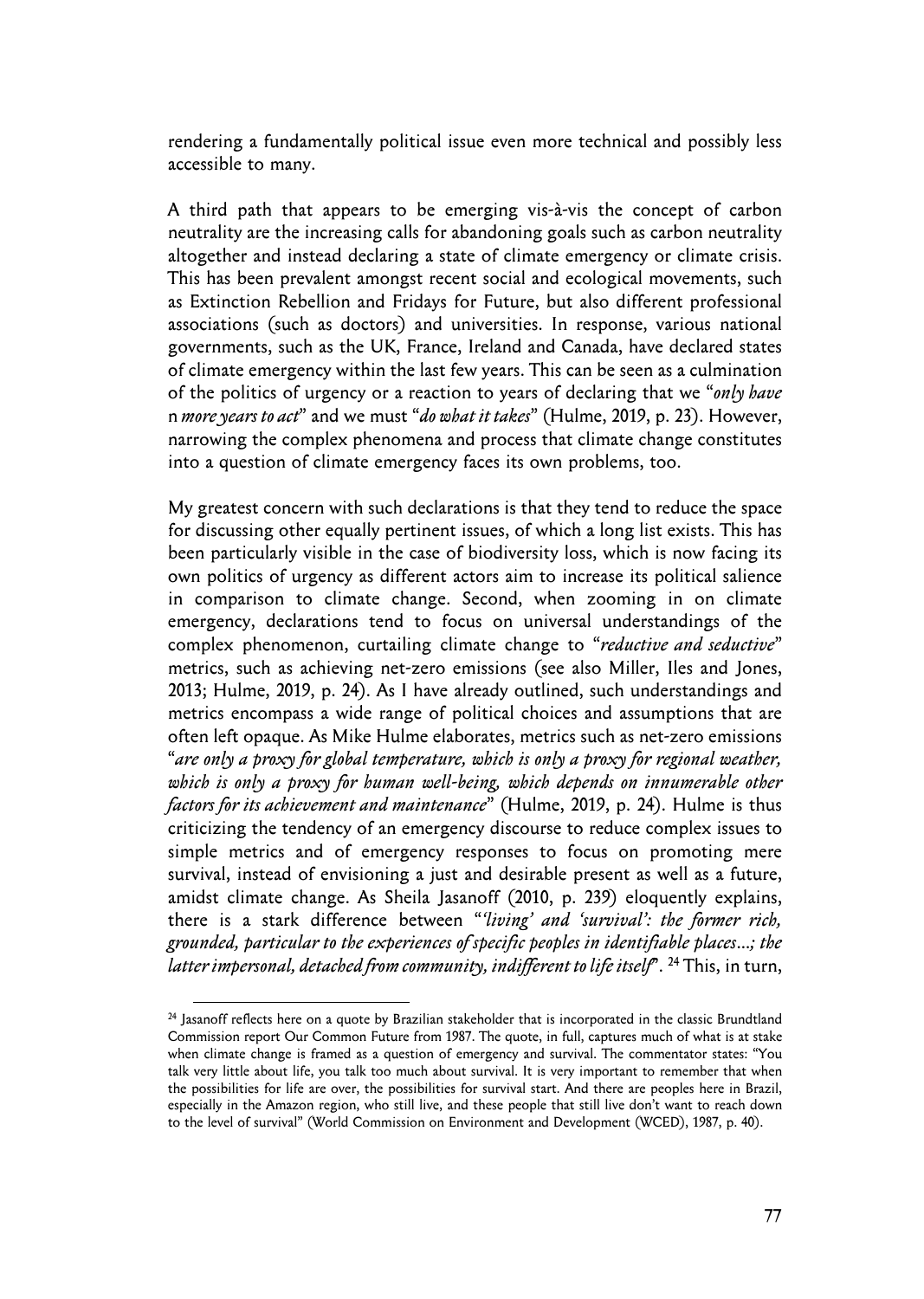calls for a much more elaborate discussion on living with climate change, not only in the future but also in the present, than that afforded by the themes of emergency and survival.

Fourth, then, I suggest that this dissertation offers another pathway for research and societal debate that focuses on both critically examining whose imaginaries we are talking about and further acting to include previously unheard voices and their imaginative potential. The first part of my suggestion thus concentrates on questioning the origins of sociotechnical imaginaries whereas the second part directs attention not only to including marginalized voices but also to listening and acting on voiced concerns (Longhurst and Chilvers, 2019; Smallman, 2019). This dissertation has shown that the capacity to imagine the future cannot be detached from its context, but that it is rather shaped by nuanced and often tacit norms, codes and adaptations to that context. While this dissertation has shown the limits of imagination in terms of the broad and consensual imaginary of carbon neutrality, I urge both researchers and other societal actors to delve deeper for alternatives. This, in turn, requires not only imagining otherwise but also thinking about how alternative imaginations can be economically, institutionally and societally supported and embedded into political and administrative cultures (Smallman, 2019; Levidow and Raman, 2020).

To sum up, I think all four of the broader societal trajectories identified above are ongoing developments in how the politics of climate change is taking shape through debates about when, how, where and by whom to act. They are parallel and nonexclusive discussions forming in different societal arenas where energy policy, transitions and the politics of climate change are deliberated upon. While I have pinpointed issues of concern, as well as possible problematic dynamics and avenues for further research, I nonetheless see all of these as necessary societal discussions. It is important to have broad societal goals and envisionings of desirable futures, it is important to call for distinctions and specifications, and it is likewise important to be able to imagine otherwise, challenge dominant narratives and present alternatives. At the same time, I hope this dissertation can contribute to understanding the power and responsibility that comes with doing so and raising that in itself as an issue of reflection. That is, realizing and making explicit that when the future is called upon in the present, the visions that are produced are always partial, political and performative.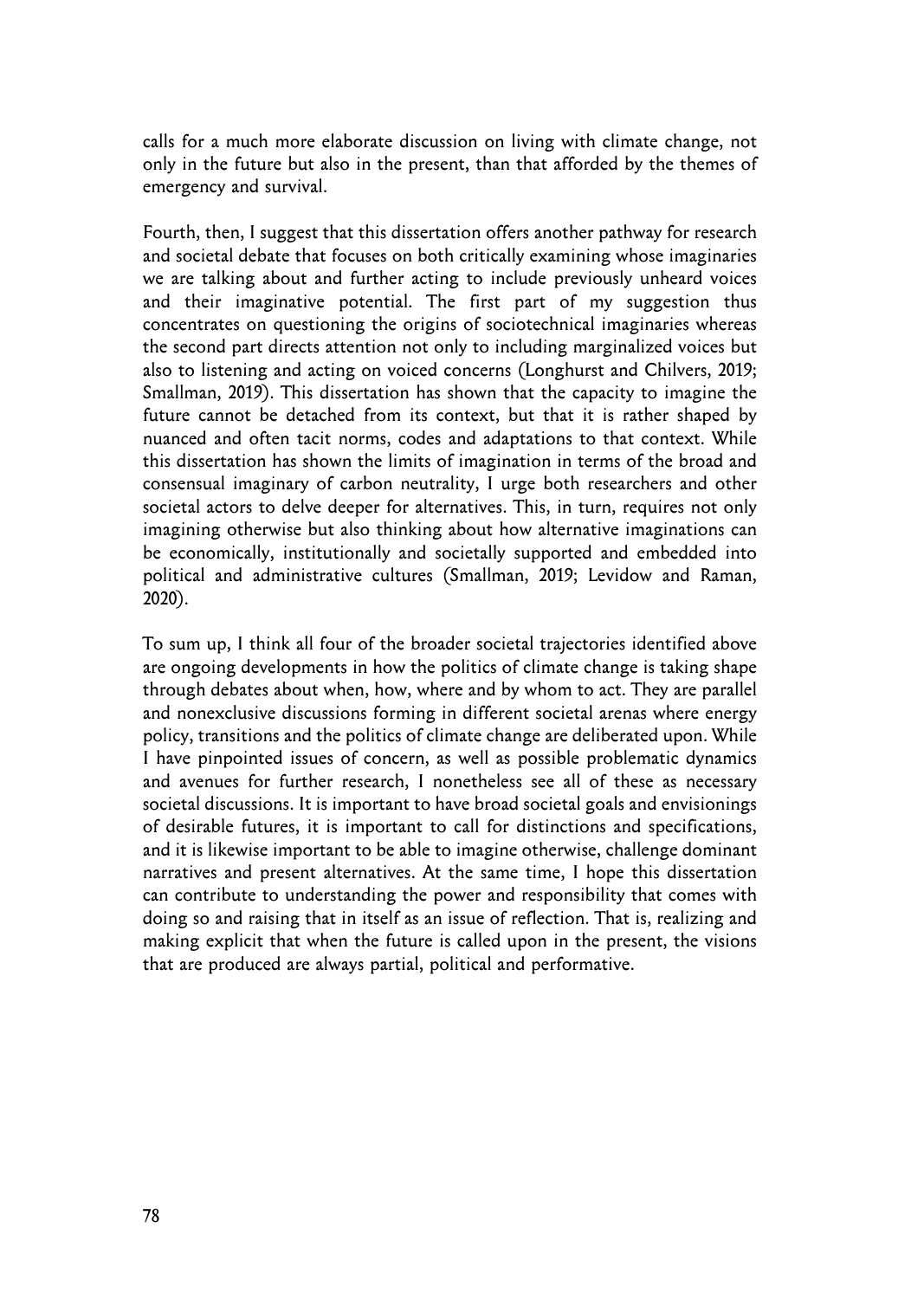## **7 CONCLUSIONS**

This dissertation has examined societal debates on energy policy and transitions in Finland. The need to change the ways in which we produce and consume energy has become a key driver of discussions on energy policy and transitions. Debates on energy issues have shifted from debating the necessity of an energy transition to debating how, when, why and by whom action should be taken to create sustainable energy futures. In this move, energy transitions are constructed as urgent and salient policy problems that require action from different societal actors. At the same time, the necessity of energy transitions is justified through sociotechnical imaginaries, or visions of a desirable future in which the transformation of energy systems has been successful. What types of energy futures are imagined matters, as imagined futures are configured into extant practices, policies and sociotechnical systems.

The broad motivation for this research has been to step back from the ubiquitous calls to shift and transform energy systems. Instead, I have sought to analyse how such calls are perceived and contextualized by different actors in Finland. This means keeping the demands to transform energy systems in sight, yet placing the analytical focus on how such demands are understood and with what implications. To do this, I have engaged with a wide range of literature from several strands of research: sociotechnical transitions studies, social scientific studies on energy, institutional theory and science and technology studies. Each of these fields deals with energy transitions in a different way. The aim of this synthesis has been to present collective insights from the different empirical studies through an analysis of the sociotechnical imaginary of carbon neutrality in Finland and its co-production with different priorities and practices. As such, this synthesis contributes particularly to the emerging intersection of science and technology studies with social scientific studies on energy (Hess and Sovacool, 2020; Sovacool *et al.*, 2020).

Together, the empirical studies have contributed to the field of science and technology studies through elaborating on the concept of sociotechnical imaginaries and showing how interpretative flexibility can function as the glue that holds an imaginary together. I have demonstrated the prevalence of a sociotechnical imaginary of carbon neutrality in Finnish energy policy discussions. Through this imaginary, different energy policy actors show a collective willingness to address climate change and to transform energy systems. However, as the imaginary of carbon neutrality is interpretatively flexible it allows for various views on the inclusion and exclusion of specific technologies and energy sources and on desirable governance and policy practices. The empirical studies show how the imaginary is performed by various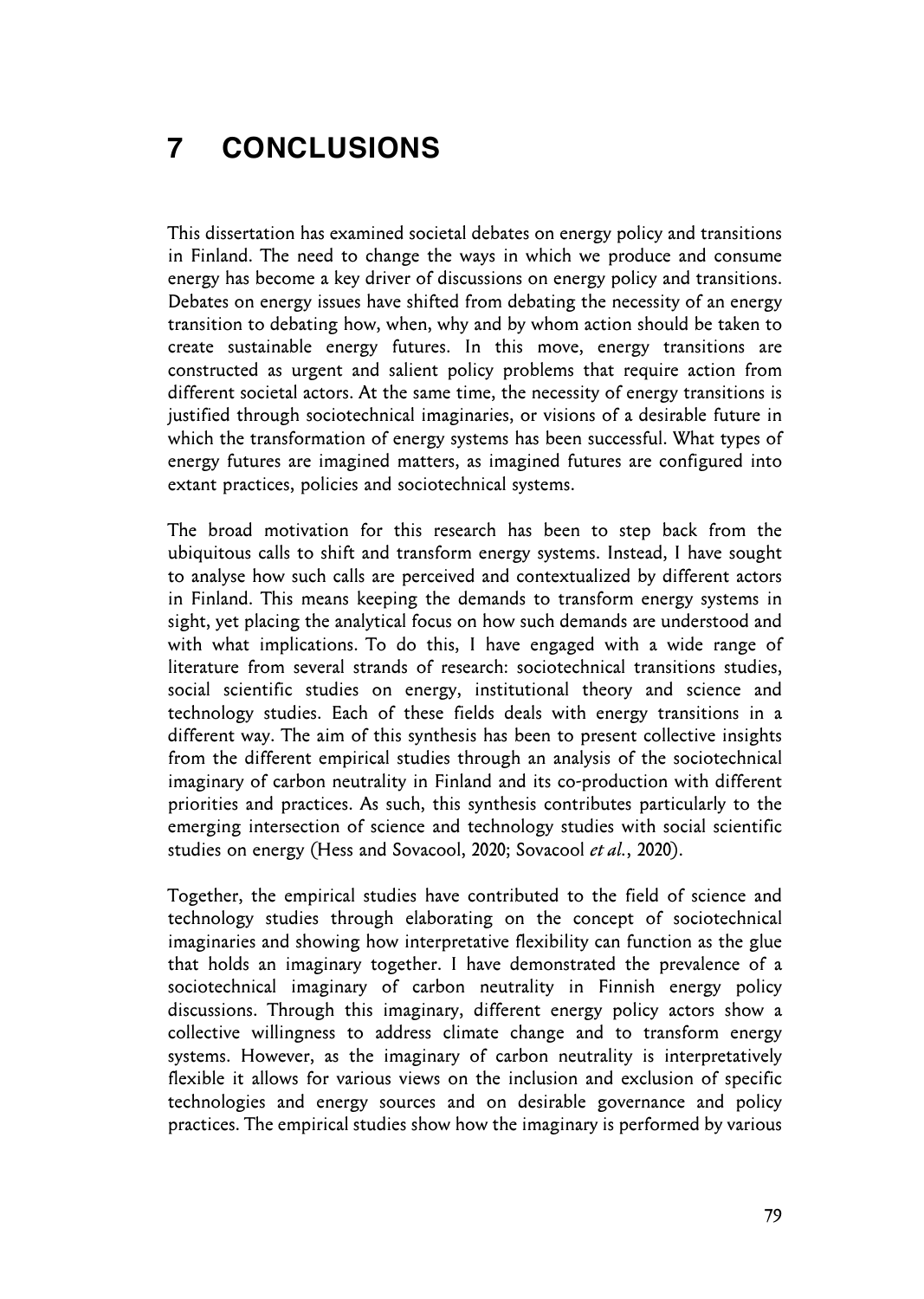actors in different sites, such as the media and arenas of political decisionmaking. While I demonstrate a broad commitment to the imaginary of carbon neutrality, I also show divergences in how the imaginary is co-produced with specific practices and priorities. This finding is developed especially in Article I, which addresses how political actors in the national Parliament of Finland and the Helsinki City Council co-produce different understandings of what desirable governance for carbon neutrality means.

Individually, the rest of the empirical studies have contributed to more specific fields of research, such as sociotechnical transitions (Articles II and IV) and the literature on science-society relations (Article III). Articles II and IV are both examples of situating transitions research in dialogue with other fields of inquiry, namely institutional theory (Article II) and media studies (Article IV). Article II highlights how current institutional structures condition the types of institutional work energy policy actors are willing and able to perform, thus tempering the idea that it is possible to easily destabilize and disrupt energy systems. Instead, the findings demonstrate how energy policy actors tailor their attempts to influence energy policy in line with institutional practices that are assumed to be effective. Article IV shows how global policy concepts and examples, such as the German *Energiewende*, are interpreted and contextualized through national news media. The analysis shows how distinct national concerns are linked to the *Energiewende* in media discussions in the UK, Finland and Hungary in order to promote change or enhance the stability of current national energy policies and practices. Article III, in turn, takes discussions on energy policy and transitions as the site through which I analyse the performance and justification of science-policy relations. The Article contributes new knowledge to the literature on science-policy interaction by developing a theoretical categorization of the linear model of expertise and further qualifying the categorization through an empirical case study. As this recollection of the findings evinces, the empirical studies extend the observations I have elaborated on in this synthesis through more specific results that speak to different fields of inquiry.

Finally, through engaging with different strands of research and policy-relevant concepts, I would like to extend a call to develop and nurture an STS sensibility beyond the field of science and technology studies to other fields of inquiry and action. Such a sensibility calls for being constantly attuned to and reflexive of the processes through which we both come to know and shape the world that we inhabit. This involves asking how the things of this world are constructed and what are the stakes in doing so. I see this as an opening move that invites us to be cognizant of our limitations, tolerant to diversity and open to imagining and acting otherwise.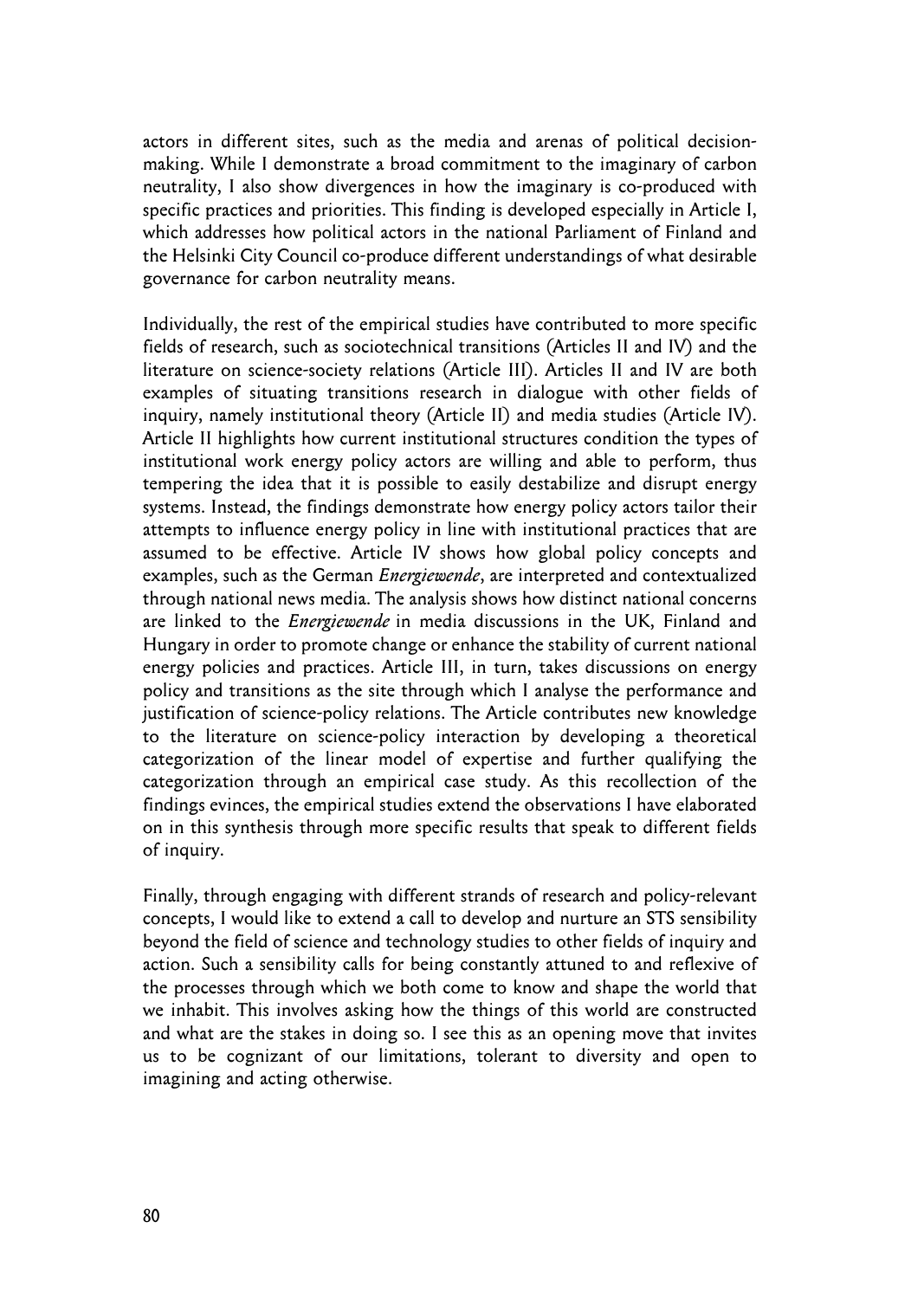## **REFERENCES**

- Academy of Finland (2020) *Funding for strategic research*. Available at: https://www.aka.fi/en/research-funding/funding-opportunities-at-a-glance/funding-forstrategic-research/ (Accessed: 16 November 2020).
- Åkerman, M. and Peltola, T. (2012) 'How does natural resource accounting become powerful in policymaking? A case study of changing calculative frames in local energy<br>policy in Finland', *Ecological Economics*, 80, pp. 63–69. doi: policy in Finland', *Ecological Economics*, 80, pp. 63–69. doi: 10.1016/j.ecolecon.2012.05.001.
- Alakoski, R. and Frantti, A. (2020) 'Tuulivoiman kapasiteetti tuplaantuu maatuulivoima kasvaa ilman tukia [Wind power capacity doubles - on-shore wind power grows without subsidies]', *Fingrid-lehti*, 29 June. Available at: https://www.fingridlehti.fi/tuulivoimankapasiteetti-tuplaantuu-maatuulivoima-kasvaa-ilman-tukia/. (Accessed: 31 May 2021).
- Albrecht, E. (2018) *Peatland Politics in Finland: Local movements, deliberative environmental governance and arguments*. University of Eastern Finland, Dissertations in Social Sciences and Business Studies, No 177.
- Anderson, B. (1983) *Imagined Communities: Reflections on the Origin and Spread of Nationalism*. London and New York: Verso.
- Apajalahti, E. L. (2018) *Large energy companies in transition: From gatekeepers to bridge builders*. Aalto University, Doctoral Dissertations 112.
- Apajalahti, E. L., Temmes, A. and Lempiälä, T. (2018) 'Incumbent organisations shaping emerging technological fields: cases of solar photovoltaic and electric vehicle charging', *Technology Analysis and Strategic Management*. Routledge, 30(1), pp. 44–57. doi: 10.1080/09537325.2017.1285397.
- Araújo, K. (2014) 'The emerging field of energy transitions: Progress, challenges, and opportunities', *Energy Research & Social Science*, 1, pp. 112–121. doi: 10.1016/j.erss.2014.03.002.
- Arter, D. (2006) *Democracy in Scandinavia: consensual, majoritarian or mixed?* Manchester: Manchester University Press.
- Arter, D. (2013) *Scandinavian politics today*, *Politics Today Scandinavian politics today*. Manchester: Manchester University Press.
- Asdal, K. (2015) 'What is the issue? The transformative capacity of documents', *Distinktion: Scandinavian Journal of Social Theory*, 16(1), pp. 74–90. doi: 10.1080/1600910X.2015.1022194.
- Asdal, K. and Hobæk, B. (2020) 'The modified issue: Turning around parliaments, politics as usual and how to extend issue-politics with a little help from Max Weber', *Social Studies of Science*, 50(2), pp. 252–270. doi: 10.1177/0306312720902847.
- Asdal, K. and Marres, N. (2014) 'Performing environmental change: the politics of social science methods', *Environment and Planning A*, 46(9), pp. 2055–2064. doi: 10.1068/a140292e.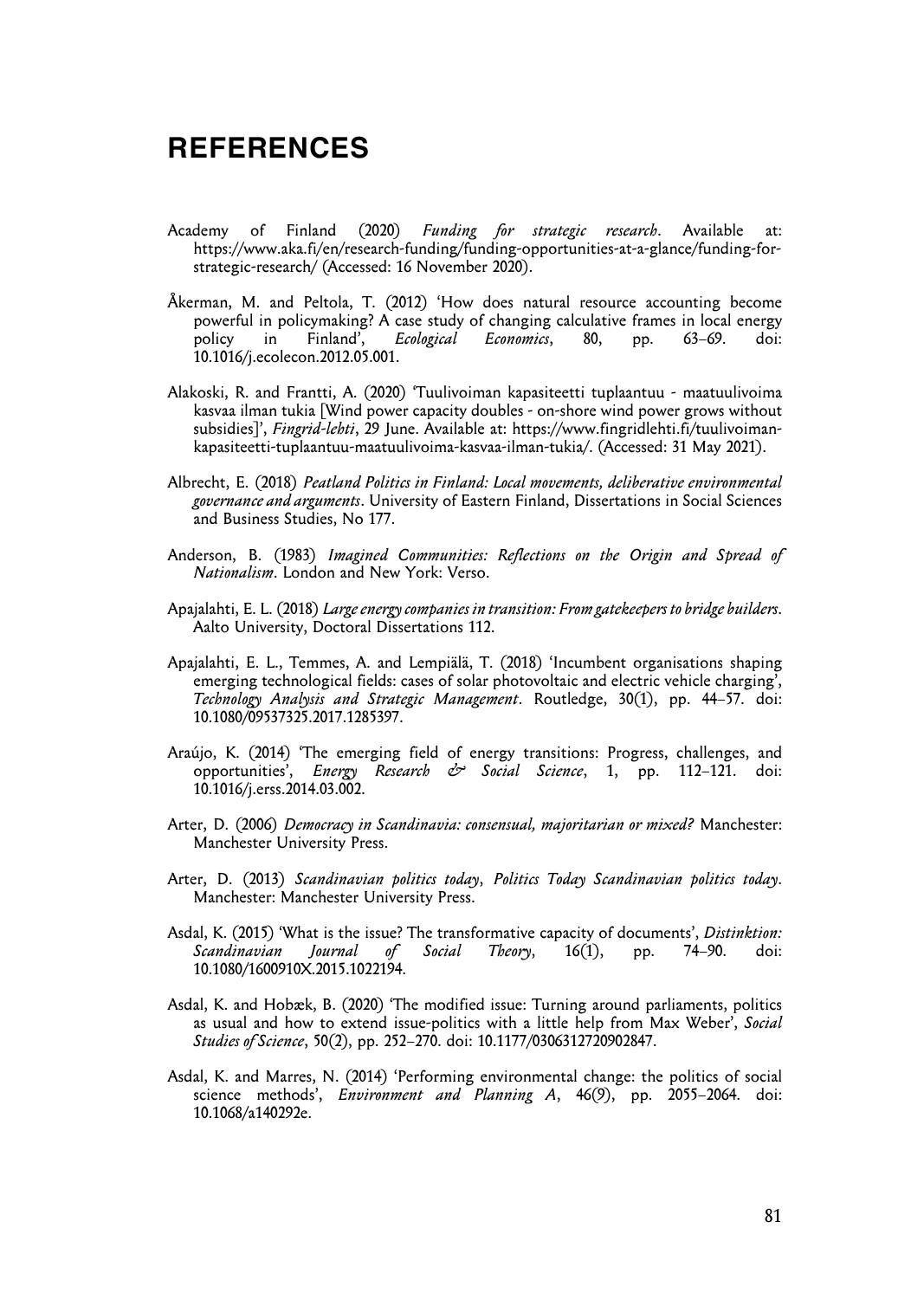- Avelino, F. *et al.* (2016) 'The politics of sustainability transitions', *Journal of Environmental Policy & Planning*, 18(5), pp. 557–567. doi: 10.1080/1523908X.2016.1216782.
- Avelino, F. (2017) 'Power in Sustainability Transitions: Analysing power and (dis)empowerment in transformative change towards sustainability', *Environmental Policy and Governance*, 27(6), pp. 505–520. doi: 10.1002/eet.1777.
- Avelino, F. and Grin, J. (2017) 'Beyond deconstruction. a reconstructive perspective on sustainability transition governance', *Environmental Innovation and Societal Transitions*, 22, pp. 15–25. doi: 10.1016/j.eist.2016.07.003.
- Ballo, I. F. (2015) 'Imagining energy futures: Sociotechnical imaginaries of the future Smart Grid in Norway', *Energy Research and Social Science*, 9, pp. 9–20. doi: 10.1016/j.erss.2015.08.015.
- Barad, K. (2003) 'Posthumanist Performativity: Toward an Understanding of How Matter Comes to Matter', *Signs: Journal of Women in Culture and Society*, 28(3), pp. 801–831. doi: 10.1086/345321.
- Behagel, J. H., Arts, B. and Turnhout, E. (2019) 'Beyond argumentation: a practice-based approach to environmental policy', *Journal of Environmental Policy and Planning*, 21(5), pp. 479–491. doi: 10.1080/1523908X.2017.1295841.
- Bergek, A. *et al.* (2008) 'Analyzing the functional dynamics of technological innovation systems: A scheme of analysis', *Research Policy*, 37(3), pp. 407–429. doi: 10.1016/j.respol.2007.12.003.
- Berglund, E. *et al.* (2017) *Julkinen kirje, 68 tutkijan joukko*. Available at: http://bios.fi/julkilausuma/julkilausuma240317.pdf. (Accessed: 27 March 2017).
- Berninger, K. *et al.* (2017) *Suomi seuraaville sukupolville: taloudellisten murrosten käsikirja*. Helsinki: Into.
- Betsill, M. and Stevis, D. (2016) 'The politics and dynamics of energy transitions: lessons from Colorado's (USA) "New Energy Economy"', *Environment and Planning C: Government and Policy*, 34(2), pp. 381–396. doi: 10.1177/0263774X15614668.
- Bijker, W. E., Hughes, T. P. and Pinch, T. (1987) *The Social Construction of Technological Systems: New Directions in the Sociology and History of Technology*. Cambridge, Massachusetts: MIT Press.
- Bogner, A., Littig, B. and Menz, W. (2018) 'Generating Qualitative Data with Experts and Elites', in Flick, U. (ed.) *The SAGE Handbook of Qualitative Data Collection*. SAGE PUBLICATIONS.
- Boykoff, M. T. and Boykoff, J. M. (2004) 'Balance as bias: Global warming and the US prestige press', *Global Environmental Change*, 14(2), pp. 125–136. doi: 10.1016/j.gloenvcha.2003.10.001.
- Brown, N. and Michael, M. (2003) 'A sociology of expectations: Retrospecting prospects and prospecting retrospects', *Technology Analysis & Strategic Management*, 15(1), pp. 3– 18. doi: 10.1080/0953732032000046024.
- Bulkeley, H. *et al.* (2018) 'Enhancing urban autonomy: Towards a new political project for cities', *Urban Studies*, 55(4), pp. 381–396. doi: 10.1177/0042098016663836.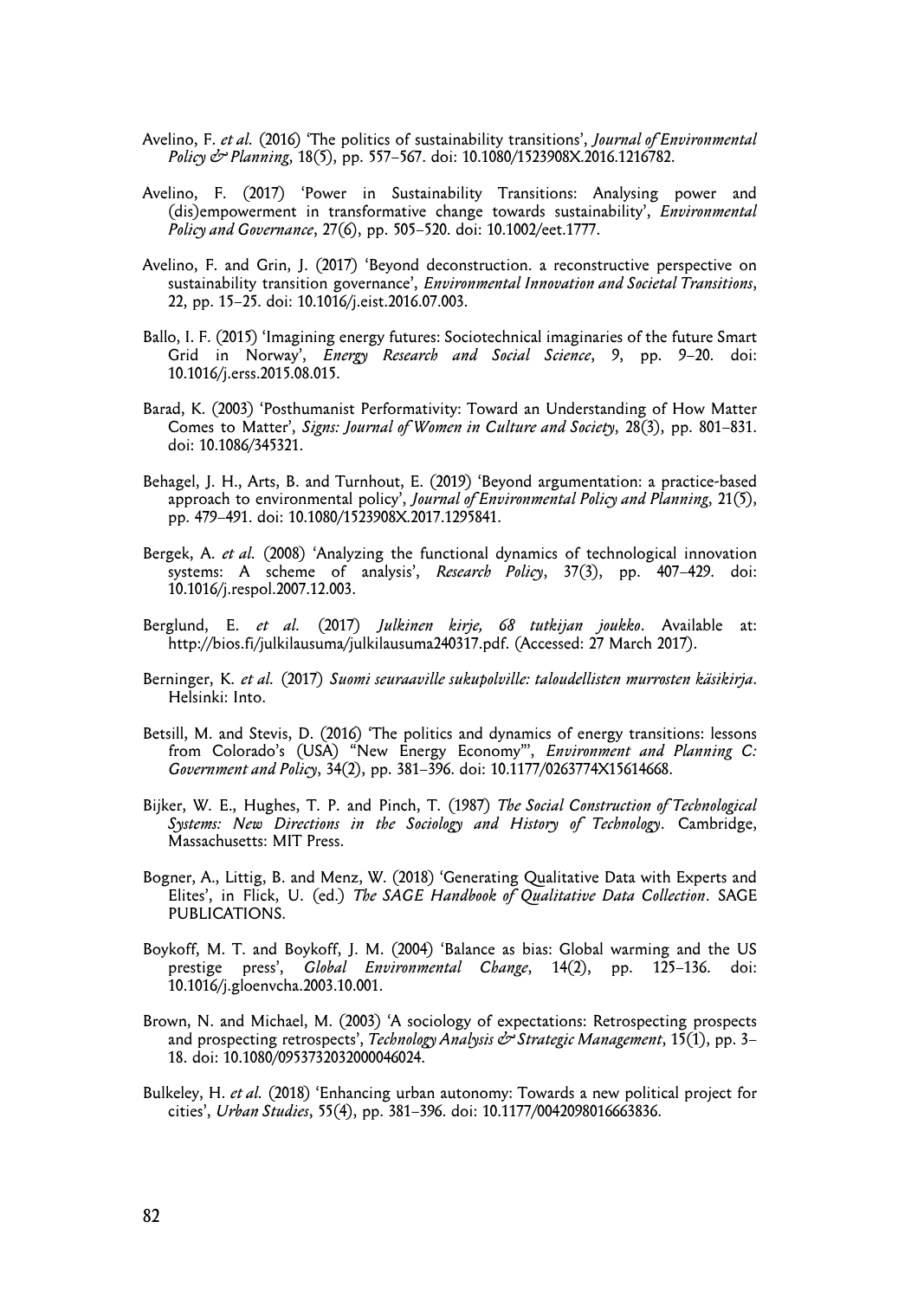- Burnham, M. *et al.* (2017) 'The politics of imaginaries and bioenergy sub-niches in the emerging Northeast U.S. bioenergy economy', *Geoforum*, 82, pp. 66–76. doi: 10.1016/j.geoforum.2017.03.022.
- Callon, M. (1984) 'Some elements of a sociology of translation: Domestication of the scallops and the fishermen of St Brieuc Bay', *The Sociological Review*, 32(1\_suppl), pp. 196–233. doi: https://doi.org/10.1111/j.1467-954X.1984.tb00113.x.
- Carton, W., Lund, J. F. and Dooley, K. (2021) 'Undoing Equivalence: Rethinking Carbon Accounting for Just Carbon Removal', *Frontiers in Climate*, 3(April), pp. 1–7. doi: 10.3389/fclim.2021.664130.
- Carvalho, A. (2007) 'Ideological cultures and media discourses on scientific knowledge: rereading news on climate change', *Public Understanding of Science*, 16(2), pp. 223–243. Available at: http://pus.sagepub.com/content/16/2/223.short.
- Chilvers, J. *et al.* (2021) 'A systemic approach to mapping participation with low-carbon energy transitions', *Nature Energy*, 6(3), pp. 250–259. doi: 10.1038/s41560-020-00762-w.
- Cronon, W. (1996) *Uncommon ground: Rethinking the human place in nature.* WW Norton & Company.
- Darby, M. and Gerretsen, I. (2021) *Which countries have a net zero goal?*, *Climate Change News*. Available at: https://www.climatechangenews.com/2019/06/14/countries-netzero-climate-goal/ (Accessed: 6 May 2021).
- Dyke, J., Watson, R. and Knorr, W. (2021) 'Climate scientists: concept of net zero is a dangerous trap', *The Conversation*. Available at: https://theconversation.com/climatescientists-concept-of-net-zero-is-a-dangerous-trap-157368. (Accessed: 31 May 2021)
- Eaton, W. M., Gasteyer, S. P. and Busch, L. (2014) 'Bioenergy futures: Framing sociotechnical imaginaries in local places', *Rural Sociology*, 79(2), pp. 227–256. doi: 10.1111/ruso.12027.
- Edwards, P. N. (2010) *A vast machine: Computer models, climate data, and the politics of global warming.* Cambridge, Massachusetts: MIT Press.
- Energiateollisuus (2021) *Sähkötilastot [Electricity statistics]*. Available at: https://energia.fi/tilastot/sahkotilastot. (Accessed: 31 May 2021).
- Etzkowitz, H. and Leydesdorff, L. (2000) 'The dynamics of innovation: from National Systems and "Mode 2" to a Triple Helix of university–industry–government relations'', *Research Policy*, 29(2), pp. 109–123.
- Ezrahi, Y. (1990) *The Descent of Icarus: Science and the Transformation of Contemporary Democracy*. Cambridge, Massachusetts: Harvard University Press.
- Fairhead, J. and Leach, M. (2003) *Science, Society and Power: Enviromental Knowledge and Policy in West African and the Caribbean*. Cambridge: Cambridge University Press.
- Feindt, P. H. and Oels, A. (2005) 'Does discourse matter? Discourse analysis in environmental policy making', *Journal of Environmental Policy and Planning*, 7(3), pp. 161–173. doi: 10.1080/15239080500339638.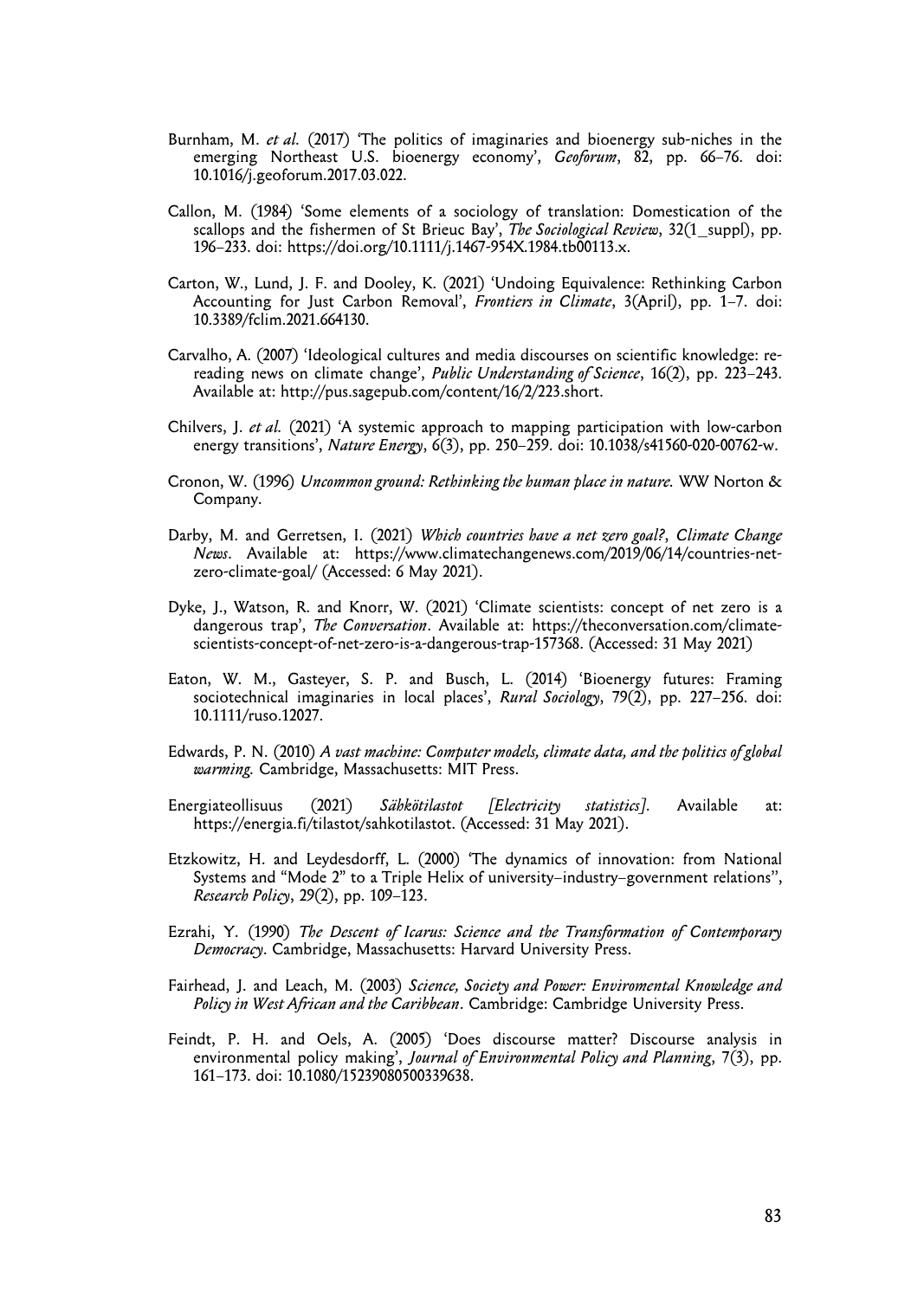- Felt, U. (2015) 'Keeping technologies out: Sociotechnical imaginaries and the formation of Austria's technopolitical identity', in Jasanoff, S. and Kim, S.-H. (eds) *Dreamscapes of Modernity*. Chicago: University of Chicago Press, pp. 103–125.
- Flegal, J. A. and Gupta, A. (2018) 'Evoking equity as a rationale for solar geoengineering research? Scrutinizing emerging expert visions of equity', *International Environmental Agreements: Politics, Law and Economics*, 18(1), pp. 45–61. doi: 10.1007/s10784-017-9377- 6.
- Forsyth, Tim and Levidow, L. (2015) 'An Ontological Politics of Comparative Environmental Analysis: The Green Economy and Local Diversity', *Global Environmental Politics*, 15(3), pp. 140–151. doi: 10.1162/GLEP.
- Forsyth, T. (2003) *Critical Political Ecology: the politics of environmental science*. London: Routledge.
- Foucault, M. (1972) *The Archaeology of Knowledge*. London: Tavistock.
- Foucault, M. (1980) *Power/Knowledge: Selected Interviews and Other Writings 1972-1977*. New York: Vintage.
- Galeano Galvan, M., Cuppen, E. and Taanman, M. (2020) 'Exploring incumbents' agency: Institutional work by grid operators in decentralized energy innovations', *Environmental Innovation and Societal Transitions*, 37(January), pp. 79–92. doi: 10.1016/j.eist.2020.07.008.
- Geels, B. F. W. *et al.* (2017) 'Sociotechnical transitions for deep decarbonization', *Science*, 357(6357), pp. 1242–1244.
- Geels, F. W. (2002) 'Technological transitions as evolutionary reconfiguration processes: A multi-level perspective and a case-study', *Research Policy*, 31(8–9), pp. 1257–1274. doi: 10.1016/S0048-7333(02)00062-8.
- Geels, F. W. (2006) 'The hygienic transition from cesspools to sewer systems (1840-1930): The dynamics of regime transformation', *Research Policy*, 35(7), pp. 1069–1082. doi: 10.1016/j.respol.2006.06.001.
- Geels, F. W. (2011) 'The multi-level perspective on sustainability transitions: Responses to seven criticisms', *Environmental Innovation and Societal Transitions*, 1(1), pp. 24–40. doi: 10.1016/j.eist.2011.02.002.
- Geels, F. W. (2014) 'Regime Resistance against Low-Carbon Transitions: Introducing Politics and Power into the Multi-Level Perspective', *Theory, Culture & Society*, 31(5), pp. 21–40. doi: 10.1177/0263276414531627.
- Geels, F. W. and Schot, J. (2007) 'Typology of sociotechnical transition pathways', *Research Policy*, 36(3), pp. 399–417. doi: 10.1016/j.respol.2007.01.003.
- Government of Finland (2019) *Inclusive and competent Finland a socially, economically and ecologically sustainable society, Programme of Prime Minister Antti Rinne's Government 2019*. Available at: http://urn.fi/URN:ISBN:978-952-287-760-4. (Accessed: 31 May 2021)
- Grin, J. (2010) 'Understanding transitions from a governance perspective', in Grin, J., Rotmans, J., and Schot, J. (eds) *Transitions to Sustainable Development; New Directions in the Study of Long Term Transformative Change*. New York: Routledge, pp. 221–319.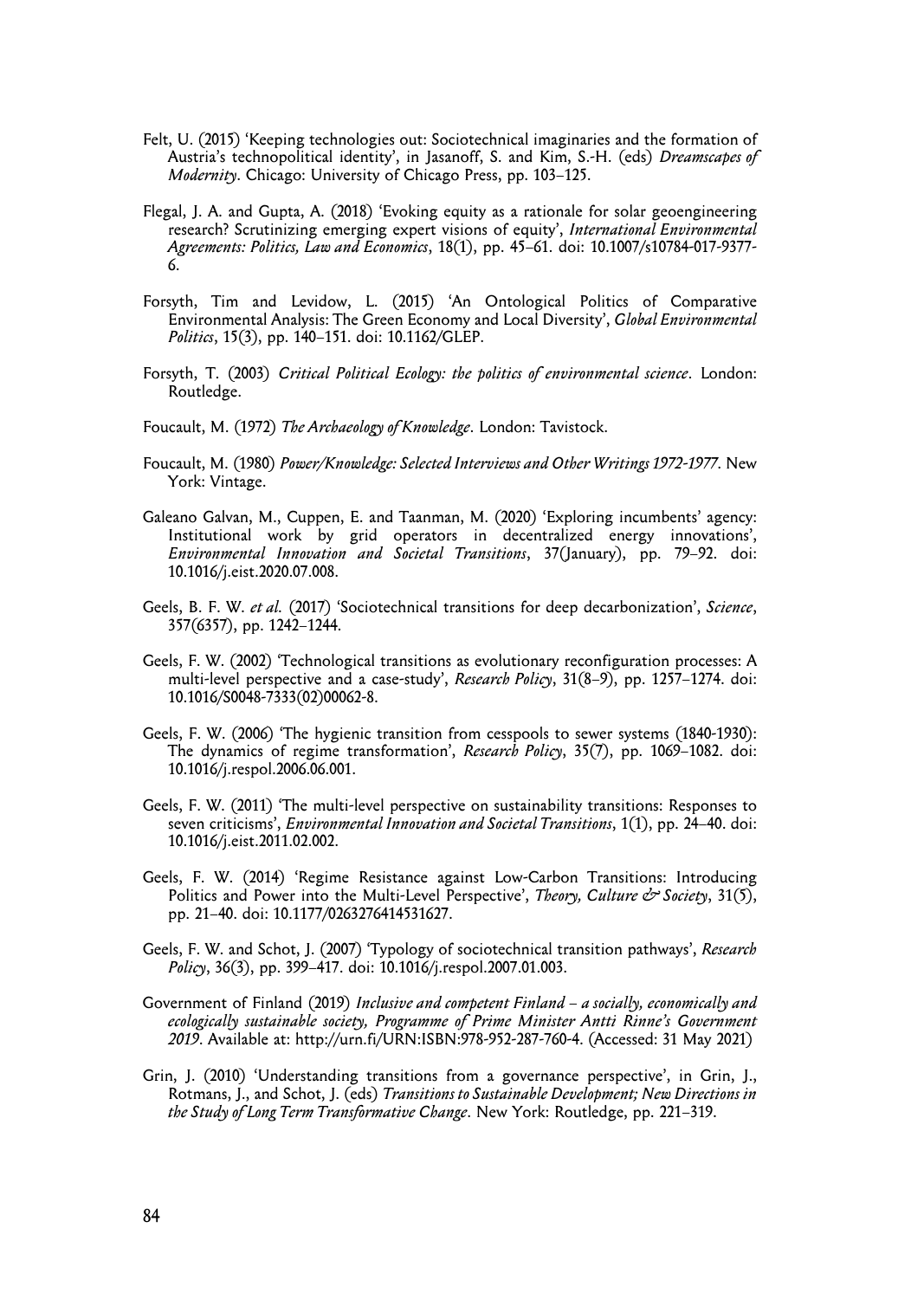- Grubler, A., Wilson, C. and Nemet, G. (2016) 'Apples, oranges, and consistent comparisons of the temporal dynamics of energy transitions', *Energy Research and Social Science*, 22, pp. 18–25. doi: 10.1016/j.erss.2016.08.015.
- Hajer, M. (1995) *The Politics of Environmental Discourse: Ecological Modernization and the Policy Process*. Oxford: Oxford University Press.
- Hajer, M. A. and Wagenaar, H. (2003) *Deliberative Policy Analysis: Understanding Governance in the Network Society*. Cambridge: Cambridge University Press.
- Haraway, D. (1988) 'Situated Knowledges: The Science Question in Feminism and the Privilege of Partial Perspective', *Feminist Studies*, 14(3), pp. 575–599. doi: 10.2307/3178066.
- Harjanne, A. and Korhonen, J. M. (2019) 'Abandoning the concept of renewable energy', *Energy Policy*, 127, pp. 330–340. doi: 10.1016/j.enpol.2018.12.029.
- Haukkala, T. (2015) 'Does the sun shine in the High North? Vested interests as a barrier to solar energy deployment in Finland', *Energy Research and Social Science*, 6, pp. 50–58. doi: 10.1016/j.erss.2014.11.005.
- Haukkala, T. (2018) 'A struggle for change—The formation of a green-transition advocacy coalition in Finland', *Environmental Innovation and Societal Transitions*, 27, pp. 146–156. doi: 10.1016/j.eist.2017.12.001.
- Haukkala, T. (2019) *The wicked problem of a low carbon energy transition: structure, agency and framing in the multi-actor process of solar PV deployment in Finland*. Aalto University, Doctoral Dissertations 65. Available at: http://urn.fi/URN:ISBN:978-952-60-8501-2.
- Heiskala, R. and Luhtakallio, E. (2006) *Uusi jako Miten Suomesta tuli kilpailukyky yhteiskunta?* Helsinki: Gaudeamus.
- Heiskanen, E. *et al.* (2009) 'Designed to travel? Transition management encounters environmental and innovation policy histories in Finland', *Policy Sciences*, 42(4), pp. 409–427. doi: 10.1007/s11077-009-9094-2.
- Heiskanen, E. *et al.* (2015) 'The local community as a "low-carbon lab": Promises and perils', *Environmental Innovation and Societal Transitions*, 14, pp. 149–164. doi: 10.1016/j.eist.2014.08.001.
- Heiskanen, E., Lovio, R. and Jalas, M. (2011) 'Path creation for sustainable consumption: Promoting alternative heating systems in Finland', *Journal of Cleaner Production*, 19(16), pp. 1892–1900. doi: 10.1016/j.jclepro.2011.02.005.
- Hendriks, C. M. (2009) 'Policy design without democracy? Making democratic sense of transition management', *Policy Sciences*, 42(4), pp. 341–368. doi: 10.1007/s11077-009- 9095-1.
- Hermwille, L. (2016) 'The role of narratives in socio-technical transitions Fukushima and the energy regimes of Japan, Germany, and the United Kingdom', *Energy Research and Social Science*, 11, pp. 237–246. doi: 10.1016/j.erss.2015.11.001.
- Hess, D. J. (2014) 'Sustainability transitions: A political coalition perspective', *Research Policy*, 43(2), pp. 278–283. doi: 10.1016/j.respol.2013.10.008.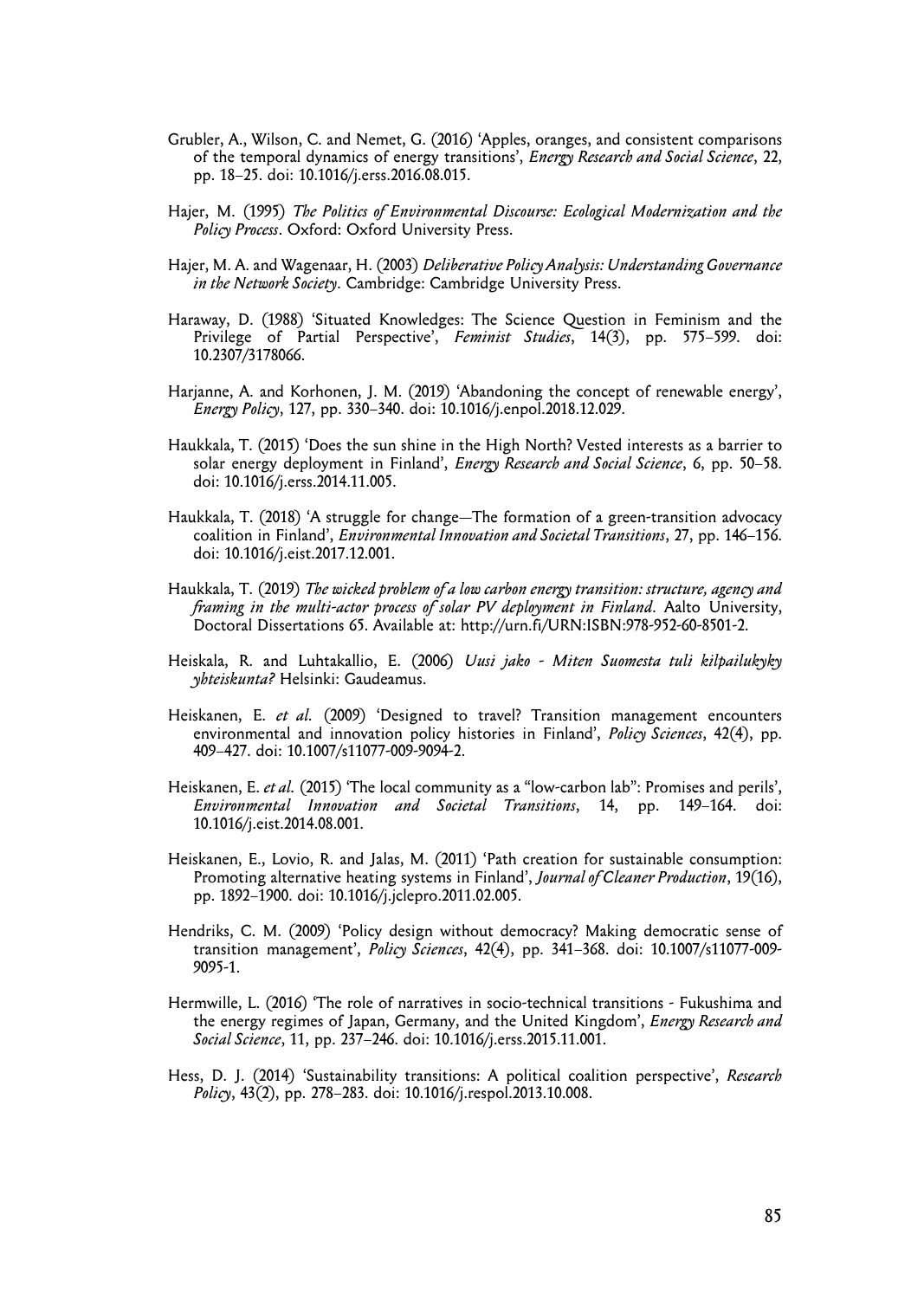- Hess, D. J. and Sovacool, B. K. (2020) 'Sociotechnical matters: Reviewing and integrating science and technology studies with energy social science', *Energy Research and Social Science*, 65, p. 101462. doi: 10.1016/j.erss.2020.101462.
- Hilgartner, S. (2015) 'Capturing the imaginary', in *Science and Democracy: Making Knowledge and Making Power in the Biosciences and Beyond*. New York: Routledge, pp. 33–55.
- Hirvilammi, T. (2015) *Kestävän hyvinvoinnin jäljillä: Ekologisten kysymysten integroiminen hyvinvointitutkimukseen*. University of Helsinki. Available at: http://urn.fi/URN:ISBN:978-951-669-970-0.
- Hodson, M., Marvin, S. and Späth, P. (2015) 'Subnational, inter-scalar dynamics: The differentiated geographies of governing low carbon transitions- with examples from the UK', in *Handbook on Sustainability Transition and Sustainable Peace*. SpringerLink, pp. 465–477.
- Hulme, M. (2019) 'Climate Emergency Politics Is Dangerous', *Issues in Science and Technology*, 36(1), pp. 23–25.
- Huttunen, R. (2017) *Government report on the National Energy and Climate Strategy for 2030*. Available at: http://urn.fi/URN:ISBN:978-952-327-199-9.
- Huttunen, S. (2014) 'Stakeholder frames in the making of forest bioenergy legislation in Finland', *Geoforum*, 53, pp. 63–73. doi: 10.1016/j.geoforum.2014.02.006.
- Hyysalo, S. *et al.* (2019) 'Developing policy pathways: Redesigning transition arenas for midrange planning', *Sustainability (Switzerland)*, 11(3), p. 603. doi: 10.3390/su11030603.
- Hyysalo, S., Juntunen, J. K. and Freeman, S. (2013) 'Internet forums and the rise of the inventive energy user', *Science and Technology Studies*, 26(1), pp. 25–51.
- Ialenti, V. (2017) *Deep Time Iterations: Familiarity, Horizons, and Pattern Among Finland's Nuclear Waste Safety Experts*. PhD Thesis, Cornell University. doi: https://doi.org/10.7298/X4319T37.
- IPCC (2018) *Global Warming of 1.5°C. An IPCC Special Report on the impacts of global warming of 1.5°C above pre-industrial levels and related global greenhouse gas emission pathways, in the context of strengthening the global response to the threat of climate change*.
- IRENA (2020) *Renewable energy highlights*. Available at: https://www.irena.org/- /media/Files/IRENA/Agency/Publication/2020/Jul/Renewable\_energy\_highlights\_July \_2020.pdf?la=en&hash=75B114DB7A55F4260F41F64C4DFF793DB2044306. (Accessed: 31 May 2021).
- Isoaho, K. (2020) *Decarbonising energy regimes : methodological explorations and empirical insights for policy*. Publications of the Faculty of Social Sciences 135, University of Helsinki. doi: http://urn.fi/URN:ISBN:978-951-51-3426-4.
- Isoaho, K. and Karhunmaa, K. (2019) 'A critical review of discursive approaches in energy transitions', *Energy Policy*, 128, pp. 930–942. doi: 10.1016/j.enpol.2019.01.043.
- Isoaho, K. and Markard, J. (2020) 'The Politics of Technology Decline: Discursive Struggles over Coal Phase-Out in the UK', *Review of Policy Research*, 37(3), pp. 342–368. doi: 10.1111/ropr.12370.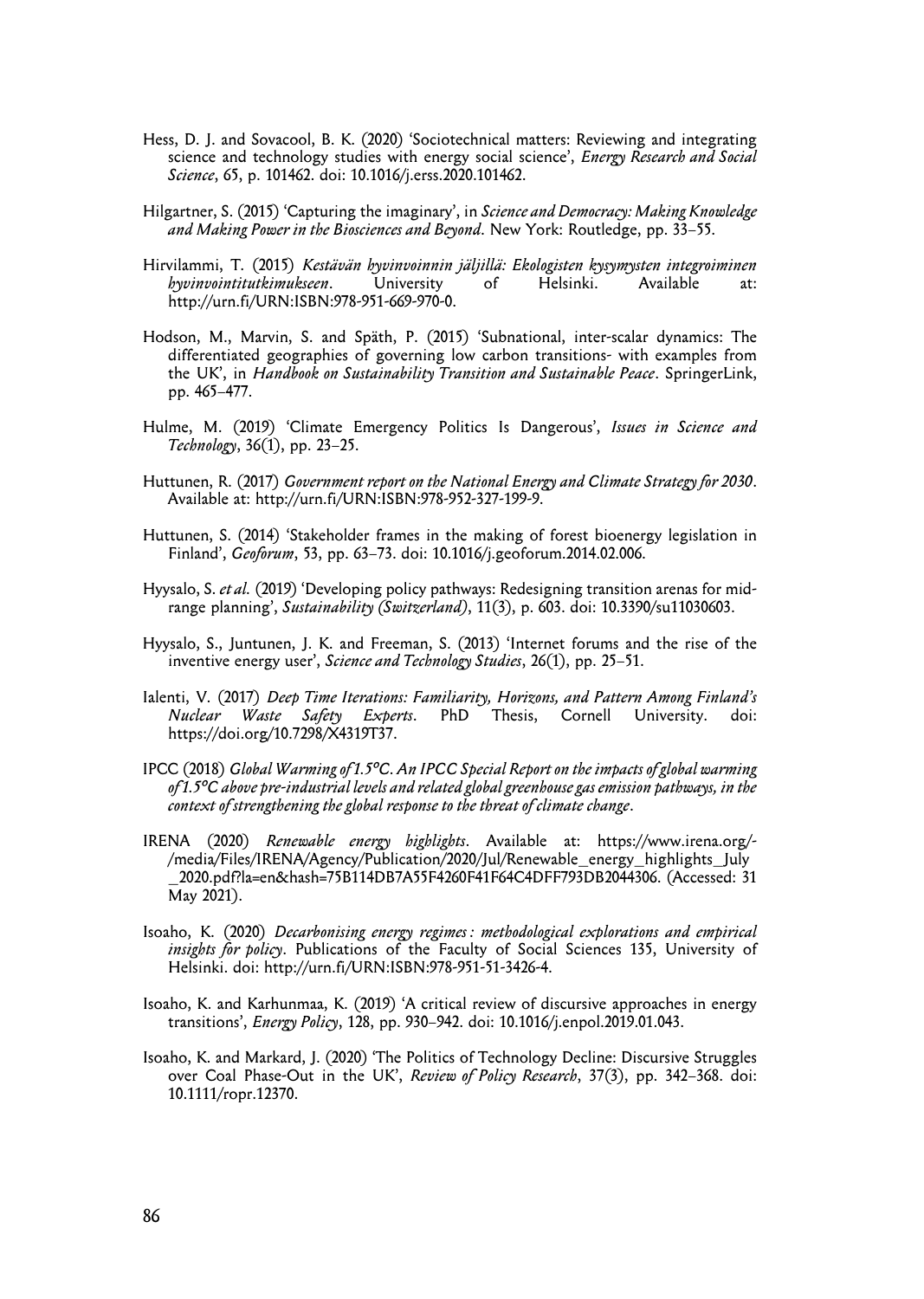- Jasanoff, S. (1990) *The Fifth Branch: Science Advisers as Policymakers*. Cambridge, Massachusetts: Harvard University Press.
- Jasanoff, S. (2004) *States of knowledge: the Co-production of Science and the Social Order*. London and New York: Routledge.
- Jasanoff, S. (2007) *Designs on Nature: Science and Democracy in Europe and the United States*. Princeton: Princeton University Press.
- Jasanoff, S. (2010) 'A New Climate for Society', *Theory, Culture & Society*, 27(2–3), pp. 233– 253. doi: 10.1177/0263276409361497.
- Jasanoff, S. (2015a) 'Future imperfect: Science, technology, and the imaginations of modernity', in Jasanoff, S. and Kim, S.-H. (eds) *Dreamscapes of Modernity*. Chicago: University of Chicago Press, pp. 1–47.
- Jasanoff, S. (2015b) 'Imagined and invented worlds', in Jasanoff, S. and Kim, S.-H. (eds) *Dreamscapes of Modernity*. Chicago: University of Chicago Press, pp. 321–341.
- Jasanoff, S. and Kim, S.-H. (2015) *Dreamscapes of modernity: Sociotechnical imaginaries and the fabrication of power.* Chicago: University of Chicago Press.
- Jasanoff, S. and Kim, S. H. (2009) 'Containing the atom: Sociotechnical imaginaries and nuclear power in the United States and South Korea', *Minerva*, 47(2), pp. 119–146. doi: 10.1007/s11024-009-9124-4.
- Johnstone, P. *et al.* (2020) 'Waves of disruption in clean energy transitions: Sociotechnical dimensions of system disruption in Germany and the United Kingdom', *Energy Research and Social Science*, 59, p. 101287. doi: 10.1016/j.erss.2019.101287.
- Jordan, A. J. (2008) 'The governance of sustainable development: taking stock and looking forwards', *Environment and Planning C: Government and Policy*, 26(1), pp. 17–33. doi: https://doi.org/10.1068/cav6.
- Kainiemi, L., Eloneva, S. and Levänen, J. (2019) 'Transition towards a decentralised energy system: analysing prospects for innovation facilitation and regime destabilisation in Finland', *Technology Analysis and Strategic Management*, 31(9), pp. 1003–1015. doi: 10.1080/09537325.2019.1582765.
- Kaldewey, D. (2018) 'The Grand Challenges Discourse: Transforming Identity Work in Science and Science Policy', *Minerva*, 56(2), pp. 161–182. doi: 10.1007/s11024-017-9332- 2.
- Karhunmaa, K. (2016) 'Opening up storylines of co-benefits in voluntary carbon markets: An analysis of household energy technology projects in developing countries', *Energy Research and Social Science*, 14. doi: 10.1016/j.erss.2016.01.011.
- Karhunmaa, K., Pitkänen, O. and Tuominen, V. (2015) *Assessing the Co-benefits of Household Energy Technology Carbon Offset Projects*. Available at: http://urn.fi/URN:NBN:fife2019052116304.
- Karlsson, S. (2018) *I Finland finns världens näst dyraste byggnad med sina 8,5 miljarder är Olkiluoto 3 dyrare än pyramiderna och nästan alla världens lyxhotell*, *Svenska Yle*. Available at: https://svenska.yle.fi/artikel/2018/03/13/i-finland-finns-varldens-nast-dyrastebyggnad-med-sina-85-miljarder-ar-olkiluoto (Accessed: 8 January 2021).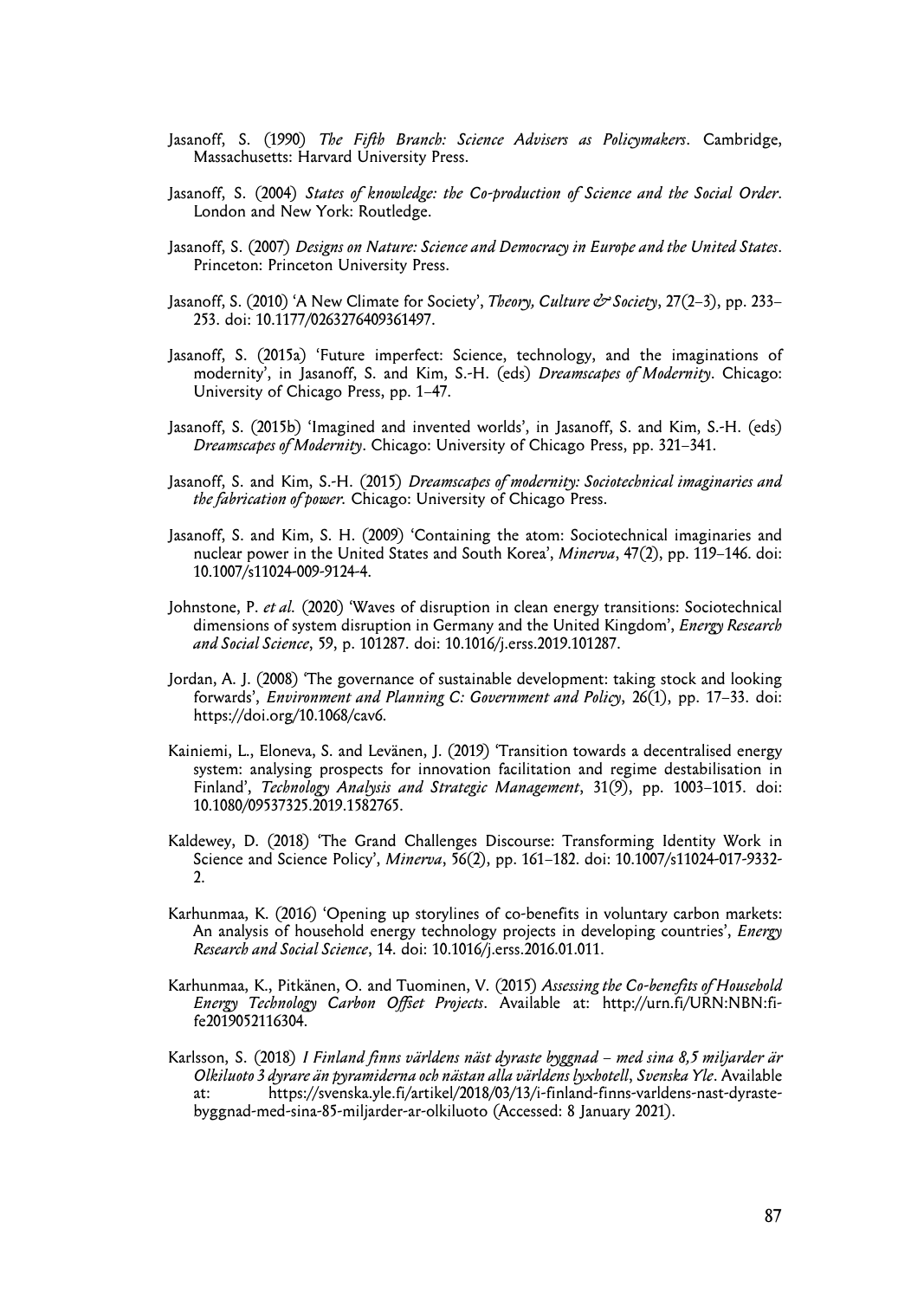- Kemp, R., Schot, J. and Hoogma, R. (1998) 'Regime shifts to sustainability through processes of niche formation: The approach of strategic niche management', *Technology Analysis and Strategic Management*, 10(2), pp. 175–198. doi: 10.1080/09537329808524310.
- Kern, F. and Rogge, K. S. (2016) 'The pace of governed energy transitions: Agency, international dynamics and the global Paris agreement accelerating decarbonisation processes?', *Energy Research and Social Science*, 22, pp. 13–17. doi: 10.1016/j.erss.2016.08.016.
- Kern, F. and Rogge, K. S. (2018) 'Harnessing theories of the policy process for analysing the politics of sustainability transitions: A critical survey', *Environmental Innovation and Societal Transitions*, 27, pp. 102–117. doi: 10.1016/j.eist.2017.11.001.
- Kivimaa, P. and Kern, F. (2016) 'Creative destruction or mere niche support? Innovation policy mixes for sustainability transitions', *Research Policy*, 45(1), pp. 205–217. doi: 10.1016/j.respol.2015.09.008.
- Kivimaa, P. and Mickwitz, P. (2011) 'Public policy as a part of transforming energy systems: Framing bioenergy in Finnish energy policy', *Journal of Cleaner Production*, 19(16), pp. 1812–1821. doi: 10.1016/j.jclepro.2011.02.004.
- Knorr-Cetina, K. (1995) 'Laboratory Studies: The Cultural Approach to the Study of Science', in Jasanoff, S. et al. (eds) *Handbook of Science and Technology Studies*. SAGE Publications, pp. 140–166. doi: http://dx.doi.org/10.4135/9781412990127.
- Köhler, J. *et al.* (2019) 'An agenda for sustainability transitions research: State of the art and future directions', *Environmental Innovation and Societal Transitions*, pp. 1–32. doi: 10.1016/j.eist.2019.01.004.
- Kojo, M. and Litmanen, T. (2009) *The renewal of nuclear power in Finland*. Palgrave Macmillan.
- Korsnes, M. (2016) 'Ambition and ambiguity: Expectations and imaginaries developing offshore wind in China', *Technological Forecasting and Social Change*, 107, pp. 50–58. doi: 10.1016/j.techfore.2016.03.030.
- Kuchler, M. (2014) 'Sweet dreams (are made of cellulose): Sociotechnical imaginaries of second-generation bioenergy in the global debate', *Ecological Economics*, 107, pp. 431– 437. doi: 10.1016/j.ecolecon.2014.09.014.
- Kuchler, M. and Bridge, G. (2018) 'Down the black hole: Sustaining national socio-technical imaginaries of coal in Poland', *Energy Research and Social Science*, 41(July 2017), pp. 136– 147. doi: 10.1016/j.erss.2018.04.014.
- Kungl, G. and Geels, F. W. (2018) 'Sequence and alignment of external pressures in industry destabilisation: Understanding the downfall of incumbent utilities in the German energy transition (1998–2015)', *Environmental Innovation and Societal Transitions*, 26, pp. 78–100. doi: 10.1016/j.eist.2017.05.003.
- Kuusi, P. (1961) *60-luvun sosiaalipolitiikka [Social Policy in the 1960s]*. WSOY.
- Laakso, A. (2019) 'Olkiluoto 3 lykkääntyy jälleen säännöllinen sähköntuotanto alkaa 2021', *YLE*. Available at: https://yle.fi/uutiset/3-11126984. (Accessed: 31 May 2021).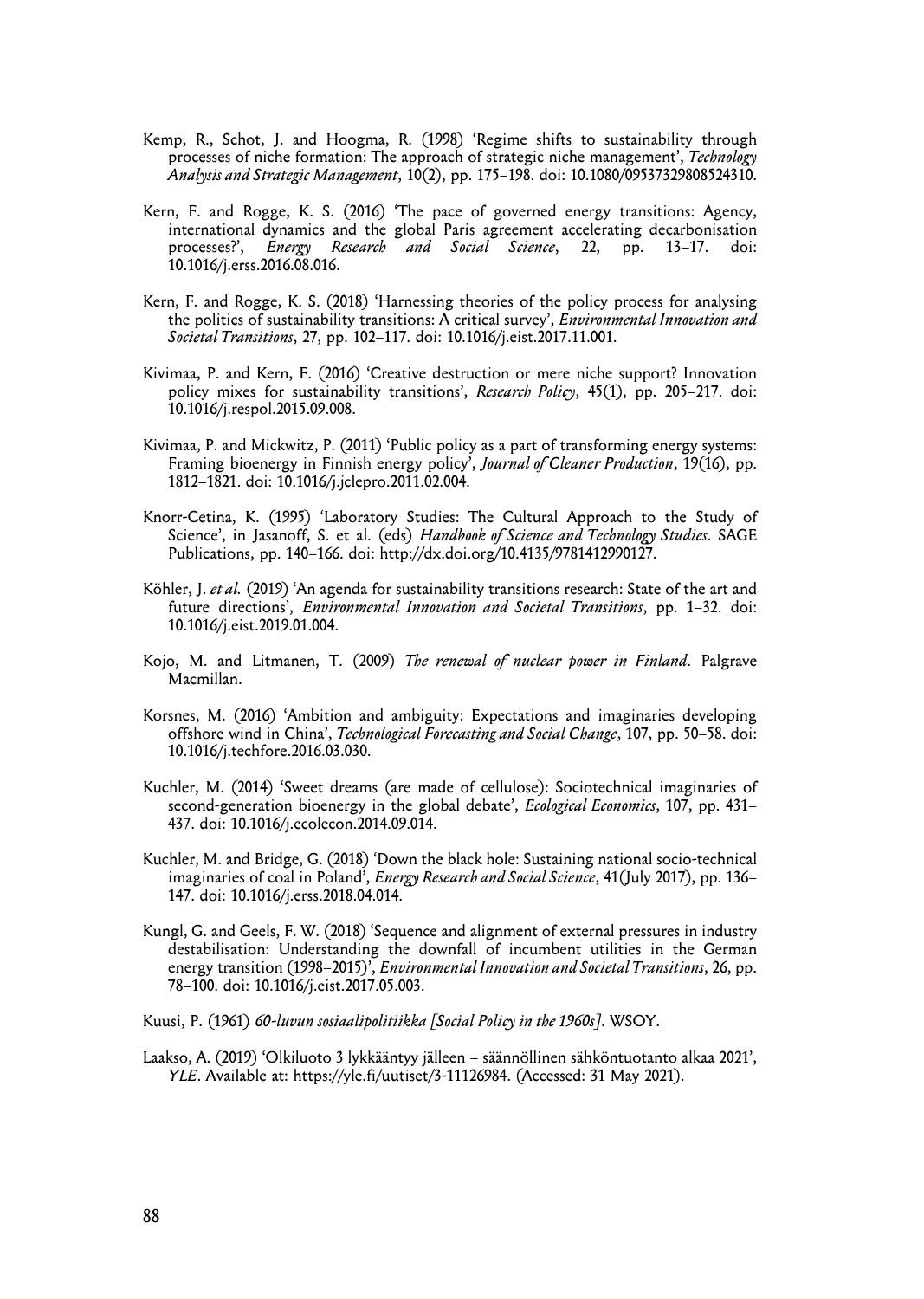- Laihonen, M. (2016) *Political foreplay for nuclear new build: Defining good at the intersection of politics, economy and technology*. Aalto University, Doctoral Dissertations 247. Available at: https://aaltodoc2.org.aalto.fi/handle/123456789/24604.
- Laird, F. N. (2013) 'Against Transitions? Uncovering Conflicts in Changing Energy Systems', *Science as Culture*, 22, pp. 149–156. doi: 10.1080/09505431.2013.786992.
- Latour, B. (1990) 'Drawing things together', in Lynch, M. and Woolgar, S. (eds) *Representation in Scientific Practice*. Cambridge, Massachusetts: MIT Press.
- Latour, B. (1993) *We Have Never Been Modern*. Cambridge, Massachusetts: Harvard University Press.
- Latour, B. and Woolgar, S. (1979) *Laboratory Life: The Construction of Scientific Facts*. Princeton: Princeton University Press.
- Lawhon, M. and Murphy, J. T. (2012) 'Socio-technical regimes and sustainability transitions: Insights from political ecology', *Progress in Human Geography*, 36(3), pp. 354–378. doi: 10.1177/0309132511427960.
- Lawrence, T. B. and Suddaby, R. (2006) 'Institutions and institutional work', in Clegg, S. R. et al. (eds) *The SAGE Handbook of Organization Studies*. SAGE Publications, pp. 215– 254. doi: 10.4135/9781848608030.n7.
- Lee, D. and Hess, D. J. (2019) 'Incumbent resistance and the solar transition: Changing opportunity structures and framing strategies', Environmental Innovation and Societal Transitions, 33, pp. 183-195. doi: 10.1016/j.eist.2019.05.005.
- Lehtinen, A. (2014) 'Ympäristötoimintatutkimus', in Massa (ed.) *Polkuja yhteiskuntatieteelliseen ympäristötutkimukseen*. Helsinki: Gaudeamus, pp. 64–76.
- Leipold, S. *et al.* (2019) 'Discourse analysis of environmental policy revisited: traditions, trends, perspectives', *Journal of Environmental Policy & Planning*, 21(5), pp. 445–463. doi: 10.1080/1523908x.2019.1660462.
- Leipprand, A. and Flachsland, C. (2018) 'Regime destabilization in energy transitions: The German debate on the future of coal', *Energy Research and Social Science*, 40(February), pp. 190–204. doi: 10.1016/j.erss.2018.02.004.
- Lemos, M. C. *et al.* (2018) 'To co-produce or not to co-produce', *Nature Sustainability*, 1(12), pp. 722–724. doi: 10.1038/s41893-018-0191-0.
- Levenda, A. M. et al. (2019) 'Regional sociotechnical imaginaries and the governance of energy innovations', Futures, 109, pp. 181-191. doi:10.1016/j.futures.2018.03.001.
- Levidow, L. and Papaioannou, T. (2013) 'State imaginaries of the public good: Shaping UK innovation priorities for bioenergy', *Environmental Science and Policy*, 30, pp. 36–49. doi: 10.1016/j.envsci.2012.10.008.
- Levidow, L. and Raman, S. (2020) 'Sociotechnical imaginaries of low-carbon waste-energy futures: UK techno-market fixes displacing public accountability', *Social Studies of Science*, 50(4), pp. 609–641. doi: 10.1177/0306312720905084.
- Litmanen, T. *et al.* (2017) 'Is there a Nordic model of final disposal of spent nuclear fuel? Governance insights from Finland and Sweden', *Energy Research and Social Science*, 25, pp. 19–30. doi: 10.1016/j.erss.2016.10.009.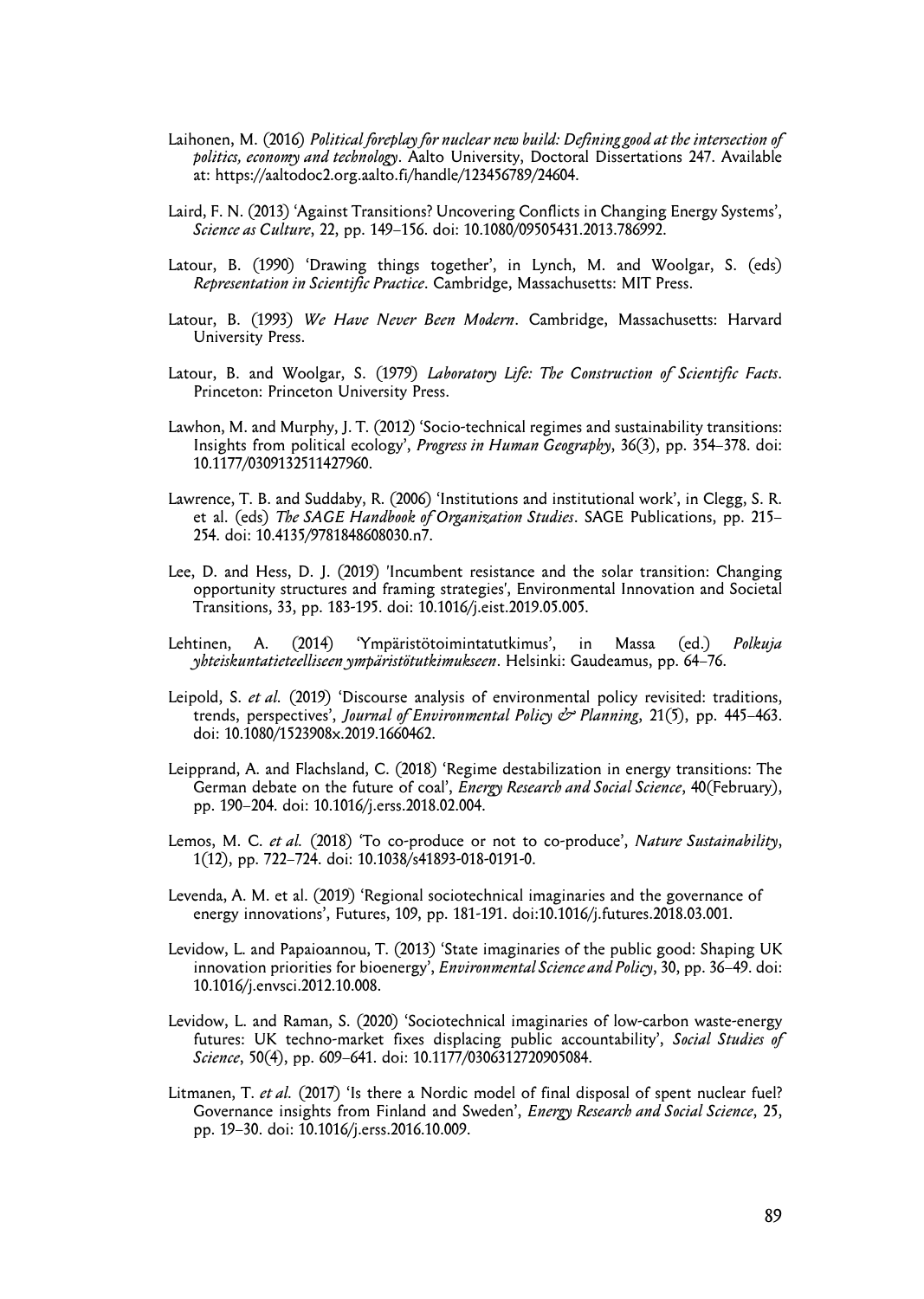- Litmanen, T. and Kojo, M. (2011) 'Not excluding nuclear power: The dynamics and stability of nuclear power policy arrangements in Finland', *Journal of Integrative Environmental Sciences*, 8(3), pp. 171–194. doi: 10.1080/1943815X.2011.585652.
- Longhurst, N. and Chilvers, J. (2019) 'Mapping diverse visions of energy transitions: coproducing sociotechnical imaginaries', *Sustainability Science*, 14(4), pp. 973–990. doi: 10.1007/s11625-019-00702-y.
- Loorbach, D. (2010) 'Transition management for sustainable development: A prescriptive, complexity-based governance framework', *Governance*, 23(1), pp. 161–183. doi: 10.1111/j.1468-0491.2009.01471.x.
- Lyytimäki, J. (2018) 'Renewable energy in the news: Environmental, economic, policy and technology discussion of biogas', *Sustainable Production and Consumption*, 15, pp. 65– 73. doi: 10.1016/j.spc.2018.04.004.
- MacKenzie, D. (2009) 'Making things the same: Gases, emission rights and the politics of carbon markets', *Accounting, Organizations and Society*, 34(3–4), pp. 440–455. doi: 10.1016/j.aos.2008.02.004.
- Markard (2018) 'The next phase of the energy transition and its implications for research and policy', *Nature Energy*, 3(8), pp. 628–633. doi: https://doi.org/10.1038/s41560-018- 0171-7.
- Markard, J., Raven, R. and Truffer, B. (2012) 'Sustainability transitions: An emerging field of research and its prospects', *Research Policy*, 41(6), pp. 955–967. doi: 10.1016/j.respol.2012.02.013.
- Marquardt, J. (2020) 'Fridays for Future's Disruptive Potential: An Inconvenient Youth Between Moderate and Radical Ideas', *Frontiers in Communication*, 5(July), pp. 1–18. doi: 10.3389/fcomm.2020.00048.
- Marquardt, J. and Delina, L. L. (2019) 'Reimagining energy futures: Contributions from community sustainable energy transitions in Thailand and the Philippines', *Energy Research and Social Science*, 49, pp. 91–102. doi: 10.1016/j.erss.2018.10.028.
- Marsden, G. *et al.* (2014) 'Muddling through with climate change targets: a multi-level governance perspective on the transport sector', *Climate Policy*, 14(5), pp. 617–636. doi: 10.1080/14693062.2014.905823.
- Massa, I. and Rahkonen, O. (1995) *Riskiyhteiskunnan talous: Suomen talouden ekologinen modernisaatio*. Helsinki: Gaudeamus.
- McNie, E. C., Parris, A. and Sarewitz, D. (2016) 'Improving the public value of science: A typology to inform discussion, design and implementation of research', *Research Policy*, 45(4), pp. 884–895. doi: 10.1016/j.respol.2016.01.004.
- Meadowcroft, J. (2009) 'What about the politics? Sustainable development, transition management, and long term energy transitions', *Policy Sciences*, 42(4), pp. 323–340. doi: 10.1007/s11077-009-9097-z.
- Meadowcroft, J. (2011) 'Engaging with the politics of sustainability transitions', *Environmental Innovation and Societal Transitions*, 1(1), pp. 70–75. doi: 10.1016/j.eist.2011.02.003.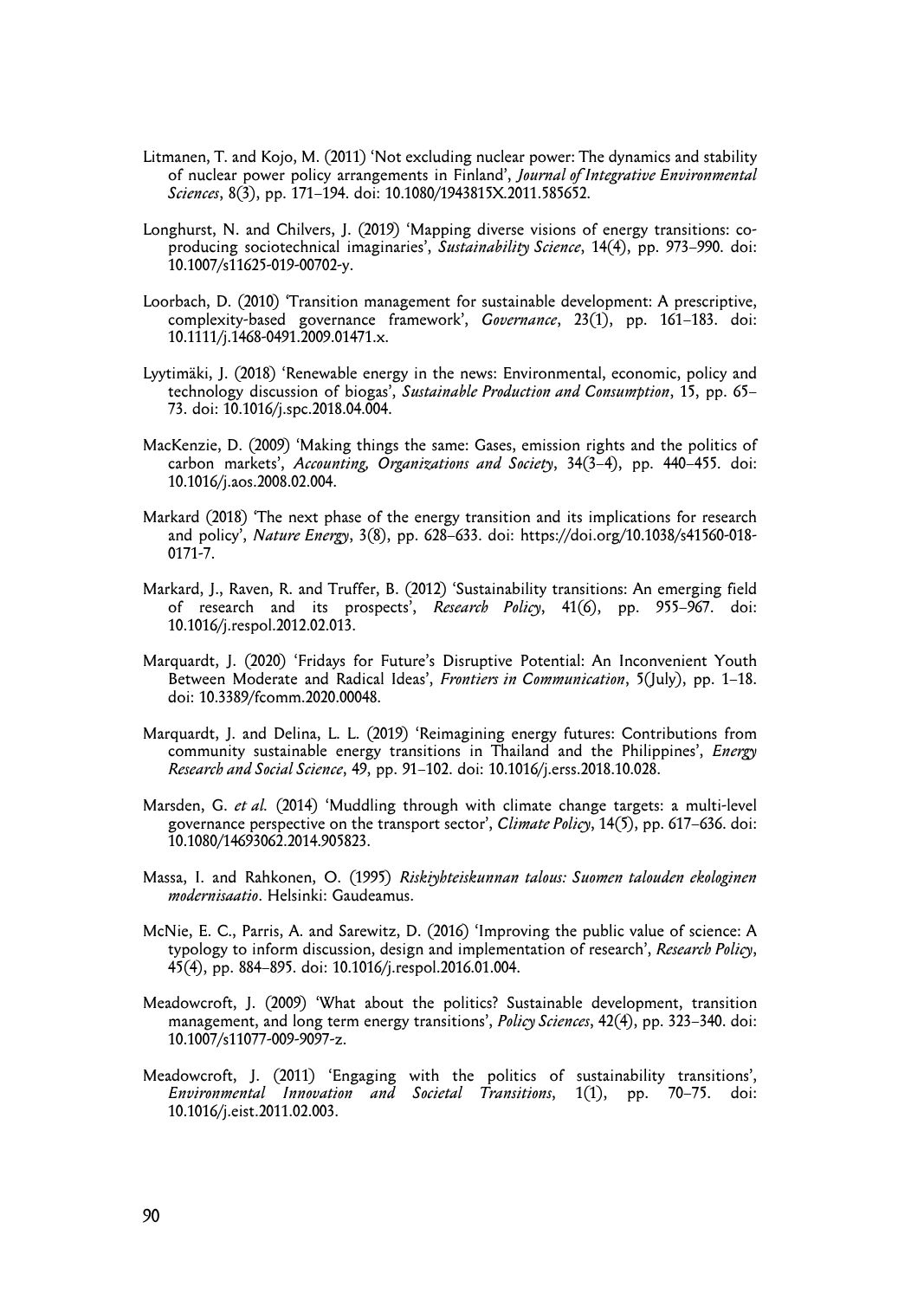- Michaels, S. (2009) 'Matching knowledge brokering strategies to environmental policy problems and settings', *Environmental Science and Policy*, 12(7), pp. 994–1011. doi: 10.1016/j.envsci.2009.05.002.
- Miller, C. a., Iles, A. and Jones, C. F. (2013) 'The Social Dimensions of Energy Transitions', *Science as Culture*, 22(December), pp. 135–148. doi: 10.1080/09505431.2013.786989.
- Miller, C. A. and Wyborn, C. (2020) 'Co-Production in Global Sustainability: Histories and Theories', *Environmental Science and Policy*, 113, pp. 88–95. doi: 10.1016/j.envsci.2018.01.016.
- Mol, A. (2002) *The Body Multiple: Ontology in Medical Practice*. Duke University Press.
- Munck af Rosenschöld, J. (2017) *Projectified environmental governance and challenges of institutional change toward sustainability*. Publications of the Faculty of Social Sciences 46, University of Helsinki. Available at: http://urn.fi/URN:ISBN:978-951-51-2598-9.
- Paldanius, J. and Sairinen, R. (1989) *Energiahuolto yhteiskunnan muutoksessa. Helsingin yliopisto. Maankäytön ekonomian laitos. Julkaisuja 9/1989*.
- Palonen, K. (2003) 'Four times of politics: Policy, polity, politicking, and politicization', *Alternatives*, 28(2), pp. 171–186. doi: 10.1177/030437540302800202.
- Parthasarathy, S. (2017) *Patent Politics: Life forms, markets, and the public interest in the United States and Europe*. Chicago: University of Chicago Press.
- Patomäki, H. (2007) *Uusliberalismi Suomessa [Neoliberalism in Finland]*. Helsinki: WSOY.
- Pfotenhauer, S. and Jasanoff, S. (2017) 'Panacea or diagnosis? Imaginaries of innovation and the "MIT model" in three political cultures', *Social Studies of Science*, 47(6), pp. 783–810. doi: 10.1177/0306312717706110.
- Ratinen, M. (2019) 'Social embeddedness of policy actors. The failure of consumer-owned wind energy in Finland', *Energy Policy*, 128, pp. 735–743. doi: 10.1016/j.enpol.2019.01.004.
- Rip, A. and Kemp, R. (1998) 'Technological change', *Human Choice and Climate Change*, 2(Vol. 2: Resources and Technology), pp. 327–399. doi: 10.1007/BF02887432.
- Roberts, C. *et al.* (2018) 'The politics of accelerating low-carbon transitions: Towards a new research agenda', *Energy Research and Social Science*, 44, pp. 304–311. doi: 10.1016/j.erss.2018.06.001.
- Rogge, K. S. and Johnstone, P. (2017) 'Exploring the role of phase-out policies for lowcarbon energy transitions: The case of the German Energiewende', *Energy Research and Social Science*, 33(October), pp. 128–137. doi: 10.1016/j.erss.2017.10.004.
- Rose, N. and Miller, P. (1992) 'Political power beyond the State: Problematics of government', *The British Journal of Sociology*, 43(2), pp. 173–205.
- Rosenbloom, D. (2019) 'A clash of socio-technical systems: Exploring actor interactions around electrification and electricity trade in unfolding low-carbon pathways for Ontario', *Energy Research & Social Science*, 49(July 2018), pp. 219–232. doi: 10.1016/j.erss.2018.10.015.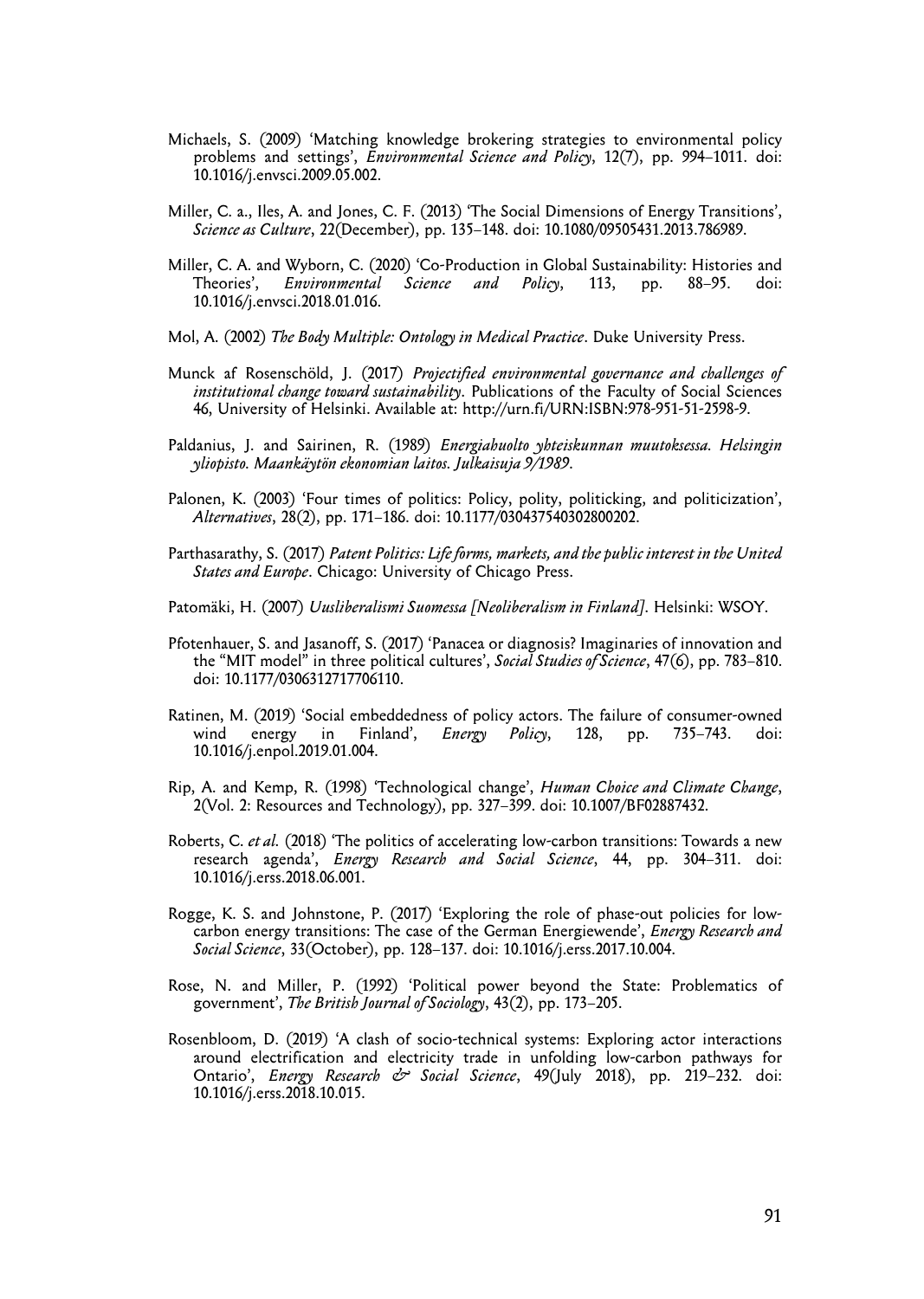- Rosenbloom, D., Berton, H. and Meadowcroft, J. (2016) 'Framing the sun: A discursive approach to understanding multi-dimensional interactions within socio-technical transitions through the case of solar electricity in Ontario, Canada', *Research Policy*, 45(6), pp. 1275–1290. doi: 10.1016/j.respol.2016.03.012.
- Rotmans, J., Kemp, R. and Van Asselt, M. (2001) 'More evolution than revolution: Transition management in public policy', *Foresight*, 3(1), pp. 15–31. doi: 10.1108/14636680110803003.
- Ruggiero, S., Varho, V. and Rikkonen, P. (2015) 'Transition to distributed energy generation in Finland: Prospects and barriers', *Energy Policy*, 86, pp. 433–443. doi: 10.1016/j.enpol.2015.07.024.
- Ruostetsaari, I. (2010) *Energiavalta*. Tampere: Tampere University Press.
- Saarela, S. (2019) 'From pure science to participatory knowledge production? Researchers' perceptions on science–policy interface in bioenergy policy', *Science and Public Policy*, 46(1), pp. 81–90. doi: 10.1093/scipol/scy039.
- Salo, M. (2014) *Uusiutuva energia ja energiajärjestelmän konsensus : Mekanisminen näkökulma liikenteen biopolttoaineiden ja syöttötariffien käyttöönottoon Suomessa (Renewable energy and the consensus structure of the energy system)*. University of Jyväskylä: Jyväskylä Studies in Educ. Psych. Soc. Res. 499.
- Sengers, F., Wieczorek, A. J. and Raven, R. (2016) 'Experimenting for sustainability transitions: A systematic literature review', *Technological Forecasting and Social Change*, p. doi: http://dx.doi.org/10.1016/j.techfore.2016.08.031.
- Seppälä, J. *et al.* (2014) *Hiilineutraalisuuden tavoittelu mitä se on missäkin yhteydessä*. at: https://www.ilmastopaneeli.fi/wpcontent/uploads/2018/10/Hiilineutraalisuuden-tavoittelu-mita-se-on-missakinyhteydessa.pdf. (Accessed: 31 May 2021).
- Seppälä, J. *et al.* (2017) *Tutkijoiden pääviestit metsien käytön ilmastovaikutuksista [Researchers' main messages on climate impacts of forest use]. Report by the Finnish Climate Change Panel.* at: https://www.ilmastopaneeli.fi/wpcontent/uploads/2018/10/Ilmastopaneeli\_metsavaittamat\_final\_-2017.pdf. (Accessed: 31 May 2021).
- Shapin, S. and Schaffer, S. (1985) *Leviathan and the Air-pump: Hobbes, Boyle, and the Experimental Life*. Princeton: Princeton University Press.
- Shove, E. and Walker, G. (2007) 'CAUTION! Transitions ahead: Politics, practice, and sustainable transition management', *Environment and Planning A*, 39(4), pp. 763–770. doi: 10.1068/a39310.
- Skjølsvold, T. M., Ryghaug, M. and Throndsen, W. (2020) 'European island imaginaries: Examining the actors, innovations, and renewable energy transitions of 8 islands', *Energy Research and Social Science*, 65(February), p. 101491. doi: 10.1016/j.erss.2020.101491.
- Smallman, M. (2019) '"Nothing to do with the science": How an elite sociotechnical imaginary cements policy resistance to public perspectives on science and technology through the machinery of government', *Social Studies of Science*. doi: 10.1177/0306312719879768.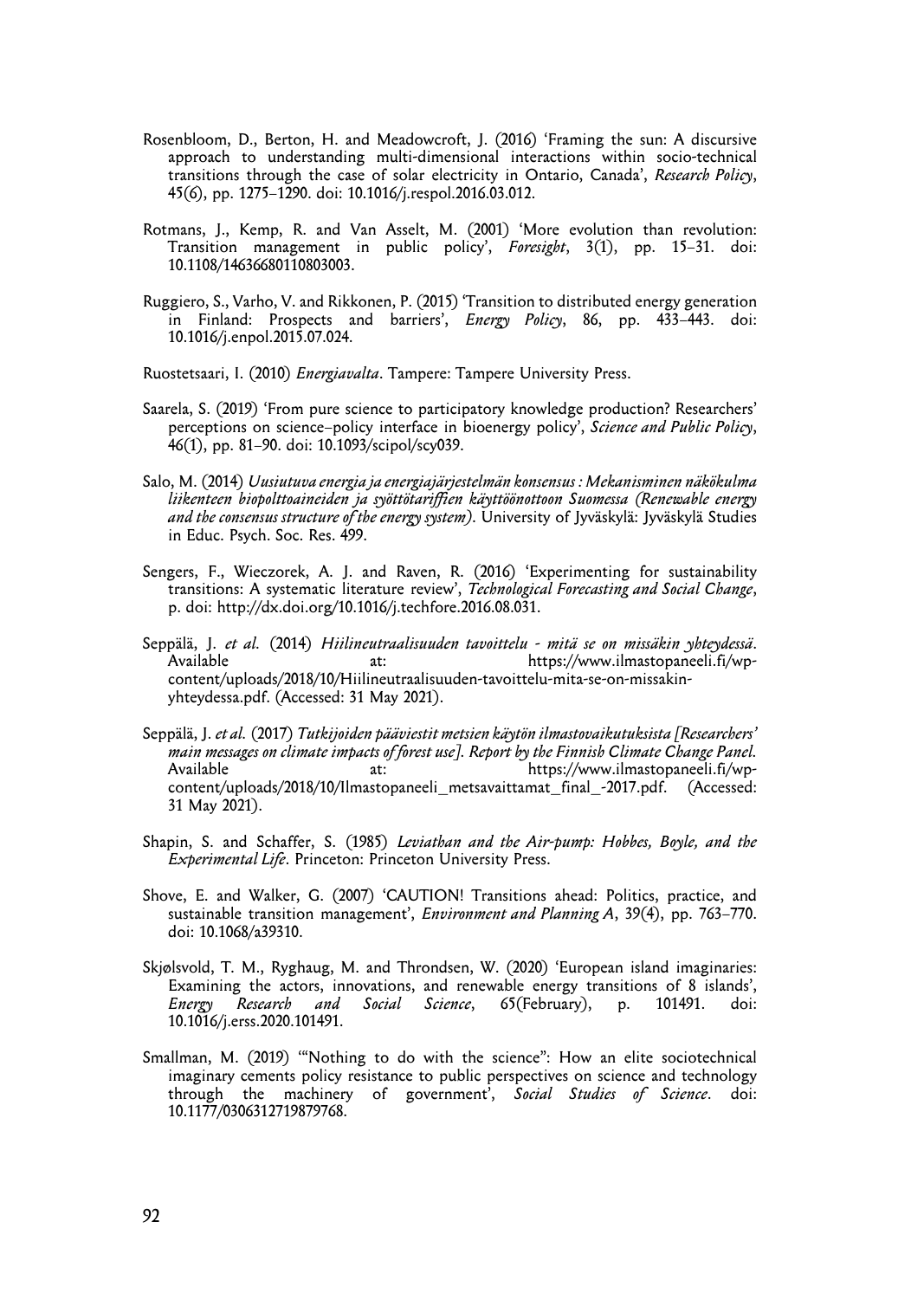- Smil, V. (2016) 'Examining energy transitions: A dozen insights based on performance', *Energy Research and Social Science*, 22, pp. 194–197. doi: 10.1016/j.erss.2016.08.017.
- Smith, A. and Kern, F. (2009) 'The transitions storyline in Dutch environmental policy', *Environmental Politics*, 18(1), pp. 78–98. doi: 10.1080/09644010802624835.
- Smith, A. and Stirling, A. (2010) 'The politics of socio-ecological resilience and sociotechnical transitions', *Ecology & Society*, 15(1), pp. 1–13. doi: 11.
- Smith, A., Voß, J. P. and Grin, J. (2010) 'Innovation studies and sustainability transitions: The allure of the multi-level perspective and its challenges', *Research Policy*, 39(4), pp. 435–448. doi: 10.1016/j.respol.2010.01.023.
- Smith, J. M. and Tidwell, A. S. (2016) 'The everyday lives of energy transitions: Contested sociotechnical imaginaries in the American West', *Social Studies of Science*, 46(3), pp. 327–350. doi: 10.1177/0306312716644534.
- Sovacool, B. K. (2016) 'How long will it take? Conceptualizing the temporal dynamics of energy transitions', *Energy Research and Social Science*, 13, pp. 202–215. doi: 10.1016/j.erss.2015.12.020.
- Sovacool, B. K. *et al.* (2020) 'Sociotechnical agendas: Reviewing future directions for energy and climate research', *Energy Research and Social Science*, 70(April), p. 101617. doi: 10.1016/j.erss.2020.101617.
- Sovacool, B. K. and Geels, F. W. (2016) 'Further reflections on the temporality of energy transitions: A response to critics', *Energy Research and Social Science*, 22, pp. 232–237. doi: 10.1016/j.erss.2016.08.013.
- Sovacool, B. K. and Hess, D. J. (2017) 'Ordering theories: Typologies and conceptual frameworks for sociotechnical change', *Social Studies of Science*, 47(5), pp. 703–750. doi: 10.1177/0306312717709363.
- Späth, P. and Rohracher, H. (2010) '"Energy regions": The transformative power of regional discourses on socio-technical futures', *Research Policy*, 39(4), pp. 449–458. doi: 10.1016/j.respol.2010.01.017.
- Späth, P. and Rohracher, H. (2012) 'Local demonstrations for global transitions—dynamics across governance levels fostering socio-technical regime change towards sustainability', *European Planning Studies*, 20(3), pp. 461–479. doi: 10.1080/09654313.2012.651800.
- Star, S. L. (2010) 'This is not a boundary object: Reflections on the origin of a concept', *Science Technology and Human Values*, 35(5), pp. 601–617. doi: 10.1177/0162243910377624.
- Star, S. L. and Griesemer, J. R. (1989) 'Institutional ecology,translations'' and boundary objects: Amateurs and professionals in Berkeley's Museum of Vertebrate Zoology, 1907- 39', *Social Studies of Science*, 19(3), pp. 387–420.
- Statistics Finland (2020a) *Energy supply and consumption [e-publication]*. Available at: http://www.stat.fi/til/ehk/2019/ehk\_2019\_2020-12-21\_tie\_001\_fi.html. (Accessed 31 May 2021).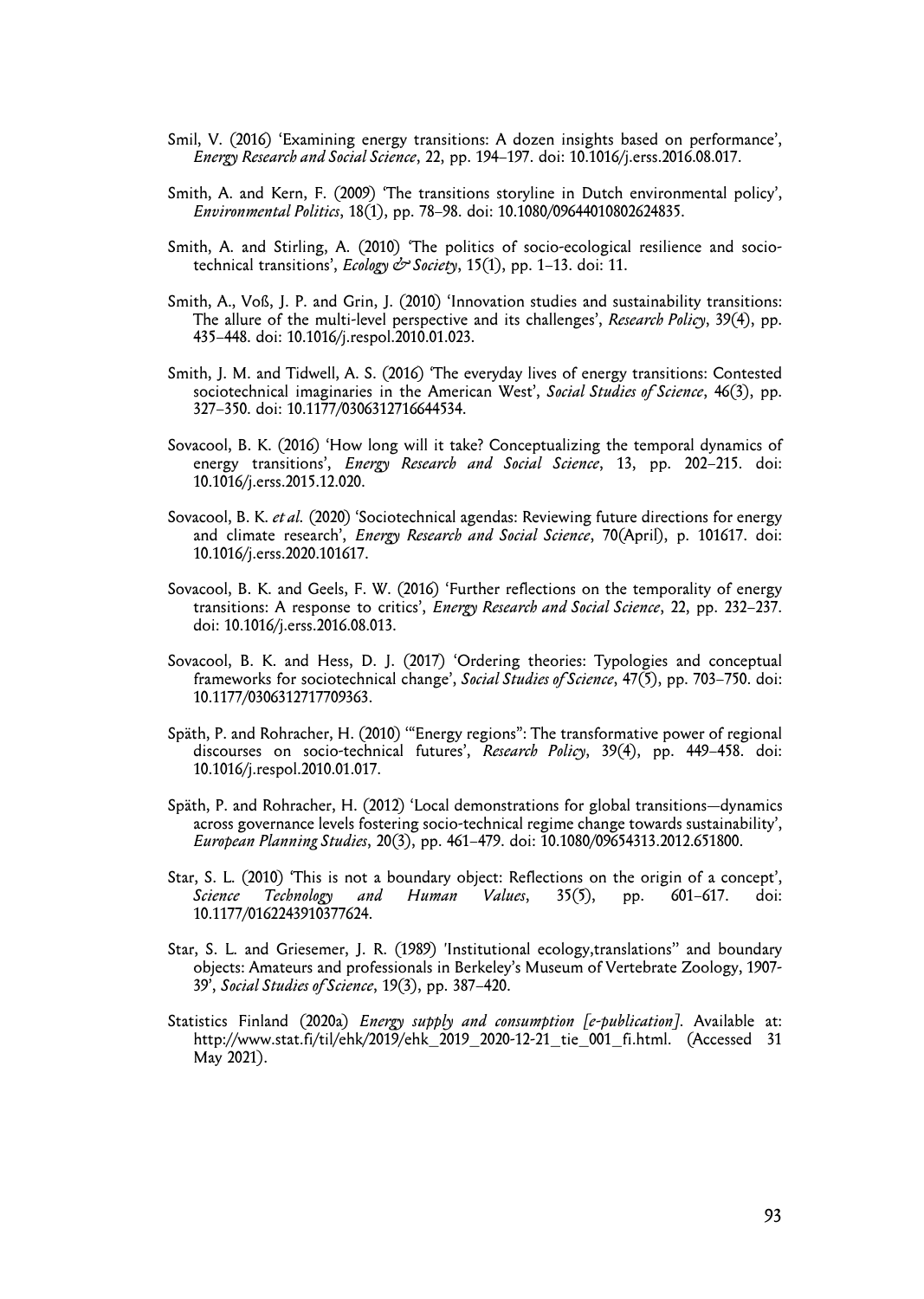- Statistics Finland (2020b) *Final energy consumption by sector 2019*. Available at: https://www.stat.fi/til/ehk/2019/04/ehk\_2019\_04\_2020-04-17\_kuv\_014\_en.html (Accessed: 22 June 2020).
- Stirling, A. (2014) 'Transforming power: Social science and the politics of energy choices', *Energy Research and Social Science*, 1, pp. 83–95. doi: 10.1016/j.erss.2014.02.001.
- Stirling, A. (2019) 'How deep is incumbency? A "configuring fields" approach to redistributing and reorienting power in socio-material change', *Energy Research and Social Science*, 58(May), p. 101239. doi: 10.1016/j.erss.2019.101239.
- SULPU (2019) *Lämpöpumpputilastot*. Available at: https://www.sulpu.fi/documents/184029/0/Lampopumpputilasto 2019%2C FI.pdf. (Accessed 31 May 2021).
- Sunell, M. (2004) 'Suomalainen ydinvoimapoikkeus [The Finnish nuclear power exception]', in Kojo, M. (ed.) *Ydinvoima, valta ja vastarinta*. Like, pp. 179–207.
- Tamminen, S., Ollikka, K. and Laukkanen, M. (2016) *Suomen energiaverotus suosii energiaintensiivisiä suuryrityksiä*. Available at: https://vatt.fi/suomen-energiaverotussuosii-energiaintensiivisia-suuryrityksia. (Accessed 31 May 2021).
- Taylor, C. (2004) *Modern Social Imaginaries*. Durham, NC: Duke University Press.
- Teräväinen, T. (2010) 'Political opportunities and storylines in Finnish climate policy<br>negotiations', Environmental Politics, 19(2), pp. 196-216. doi: Environmental Politics, 19(2), pp. 196–216. doi: https://doi.org/10.1080/09644010903574475.
- Teräväinen, T. (2014) 'Representations of energy policy and technology in British and Finnish newspaper media: a comparative perspective.', *Public Understanding of Science*, 23(3), pp. 299–315. doi: 10.1177/0963662511409122.
- Toivanen, P. *et al.* (2017) 'Finland's energy system for 2030 as envisaged by expert stakeholders', *Energy Strategy Reviews*, 18, pp. 150–156. doi: 10.1016/j.esr.2017.09.007.
- Tozer, L. and Klenk, N. (2018) 'Discourses of carbon neutrality and imaginaries of urban futures', *Energy Research and Social Science*, 35(October), pp. 174–181. doi: 10.1016/j.erss.2017.10.017.
- Tuinstra, W., Turnhout, E. and Halffman, W. (2019) 'Usable knowledge?', in Turnhout, E., Tuinstra, W., and Halffman, W. (eds) *Environmental Expertise*. Cambridge: Cambridge University Press. doi: 10.1080/08111148908551420.
- Turnhout, E. (2019) 'Environmental Experts at the Science-Policy-Society Interface', in Turnhout, E., Tuinstra, W., and Halffman, W. (eds) *Environmental Expertise: Connecting Science, Policy and Society*. Cambridge: Cambridge University Press, pp. 222–233.
- Turnhout, E. and Gieryn, T. (2019) 'Science, Politics, and the Public in Knowledge Controversies', in Turnhout, E., Tuinstra, W., and Halffman, W. (eds) *Environmental Expertise: Connecting Science, Policy and Society*. Cambridge: Cambridge University Press, pp. 68–81. doi: 10.1017/9781316162514.006.
- Vadén, T. *et al.* (2019) 'To continue to burn something? Technological, economic and political path dependencies in district heating in Helsinki, Finland', *Energy Research and Social Science*, 58(August), p. 101270. doi: 10.1016/j.erss.2019.101270.